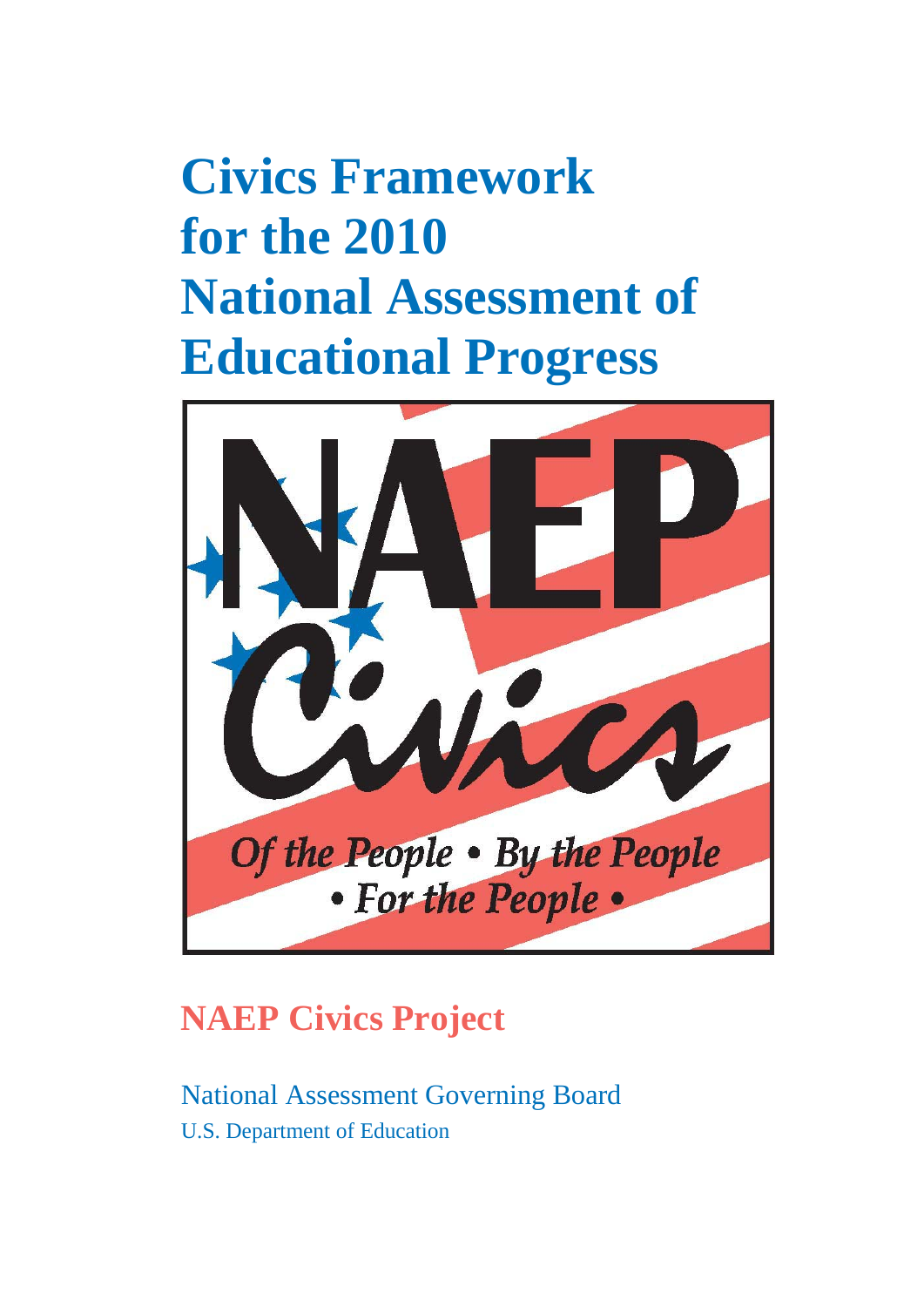## **The National Assessment Governing Board**

The National Assessment Governing Board was created by Congress to formulate policy for the National Assessment of Educational Progress (NAEP). Among the Board's responsibilities are developing objectives and test specifications, and designing the assessment methodology for NAEP.

#### **Members**

**Darvin M. Winick, Chair**  President Winick & Associates Dickinson, Texas

**Amanda P. Avallone, Vice Chair** Assistant Principal and Eighth-Grade Teacher Summit Middle School Boulder, Colorado

**David J. Alukonis**  Former Chairman Hudson School Board Hudson, New Hampshire

**Gregory Cizek** Professor Educational Measurement University of North Carolina Chapel Hill, North Carolina

**Carol D'Amico** President and CEO Conexus Indiana Indianapolis, Indiana

**Honorable David P. Driscoll** Former Commissioner of Education Commonwealth of Massachusetts Melrose, Massachusetts

**Louis Fabrizio Director** Division of Accountability Services North Carolina Department of Public Instruction Raleigh, North Carolina

**Honorable Anitere Flores** Member Florida House of Representatives Miami, Florida

**Alan J. Friedman** Consultant Museum Development and Science Communication New York, NY

**David W. Gordon**  Sacramento County Superintendent of Schools Sacramento County Office of Education Sacramento, California

**Robin C. Hall** Principal Beecher Hills Elementary School Atlanta, Georgia

**Kathi M. King**  Twelfth-Grade Teacher Messalonskee High School Oakland, Maine

**Kim Kozbial-Hess**  Fourth-Grade Teacher Educational Technology Trainer Toledo Public Schools

**Henry Kranendonk** Mathematics Curriculum Specialist Milwaukee Public Schools Milwaukee, Wisconsin

Toledo, Ohio

**James S. Lanich** President California Business for Education Excellence Sacramento, California

**Honorable Cynthia Nava** Education Committee New Mexico State Senate Las Cruces, New Mexico

**Honorable Steven L. Paine** State Superintendent of Schools West Virginia Department of Education Charleston, West Virginia

**Honorable Sonny Perdue** Governor of Georgia Atlanta, Georgia

**Susan Pimentel** Educational Consultant Hanover, New Hampshire

**Andrew C. Porter**  Dean University of Pennsylvania Graduate School of Education Philadelphia, Pennsylvania

**Warren T. Smith** Sr. Vice President Washington State Board of Education Olympia, Washington

**Mary Frances Taymans, SND**  Executive Director Secondary Schools Department National Catholic Education Association Washington, DC

**Oscar A. Troncoso** Principal Anthony High School Anthony Independent School **District** Anthony, Texas

**Eileen L. Weiser**  Civic Leader Ann Arbor, Michigan

**Ex-officio Member John Q. Easton Director** Institute of Education Sciences U.S. Department of Education Washington, DC.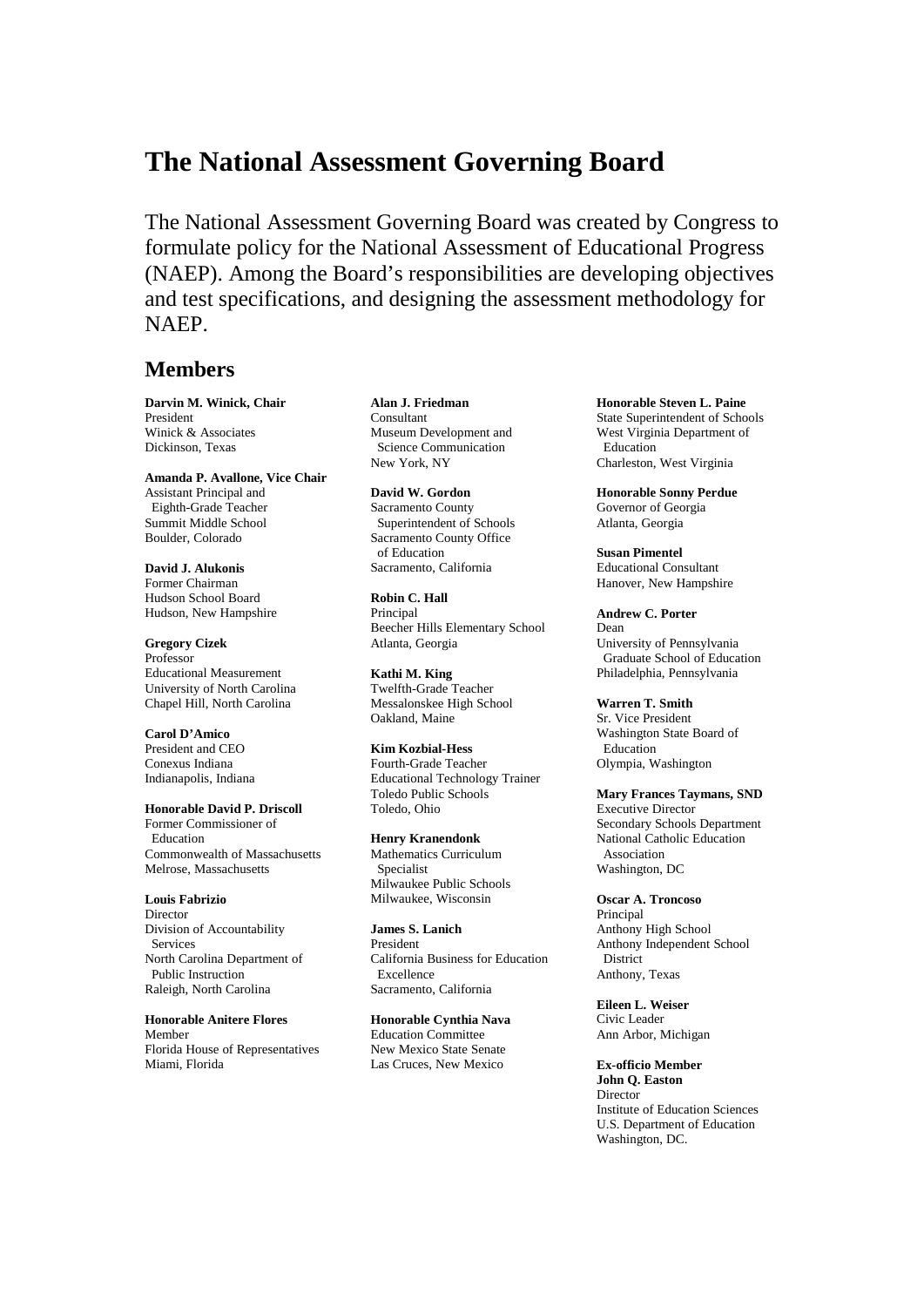# **Civics Framework for the 2010 National Assessment of Educational Progress**



Of the People • By the People • For the People •

# **NAEP Civics Project**

Developed under contract number ZA95001001 by the Council of Chief State School Officers with the Center for Civic Education and the American Institutes for Research for the National Assessment Governing Board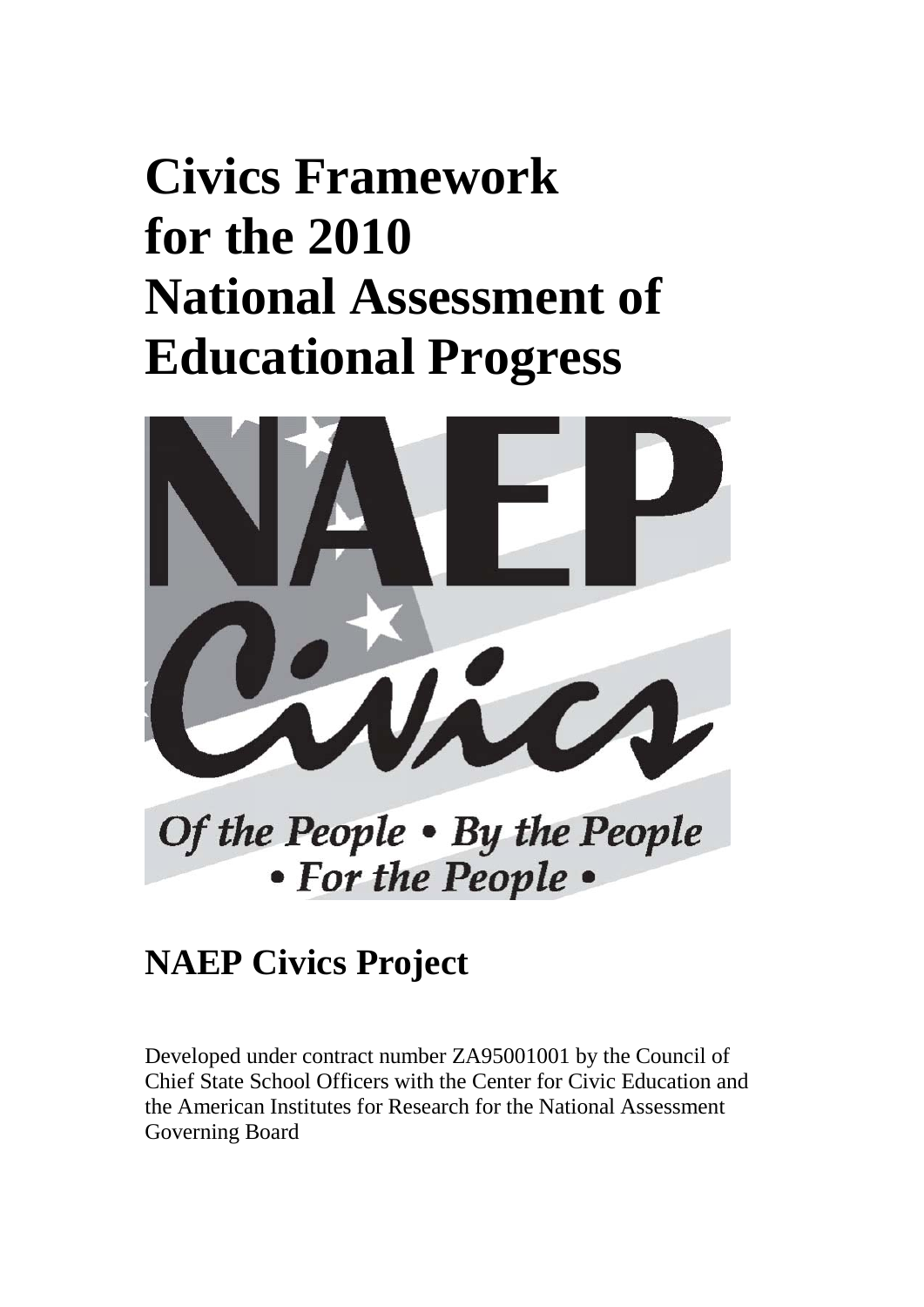#### **National Assessment Governing Board**

Darvin M. Winick Chair

Amanda P. Avallone Vice Chair

Cornelia S. Orr Executive Director

Mary Crovo Deputy Executive Director and Project Officer

**Civics Assessment Framework** for the National Assessment of Educational Progress

Developed under contract number ZA95001001 by the Council of Chief State School Officers with the Center for Civic Education and the American Institutes for Research for the National Assessment Governing Board.

For further information, contact the National Assessment<br>Governing Board: 800 North Capitol Street NW. 800 North Capitol Street NW. Suite 825 Washington, DC 20002 www.nagb.org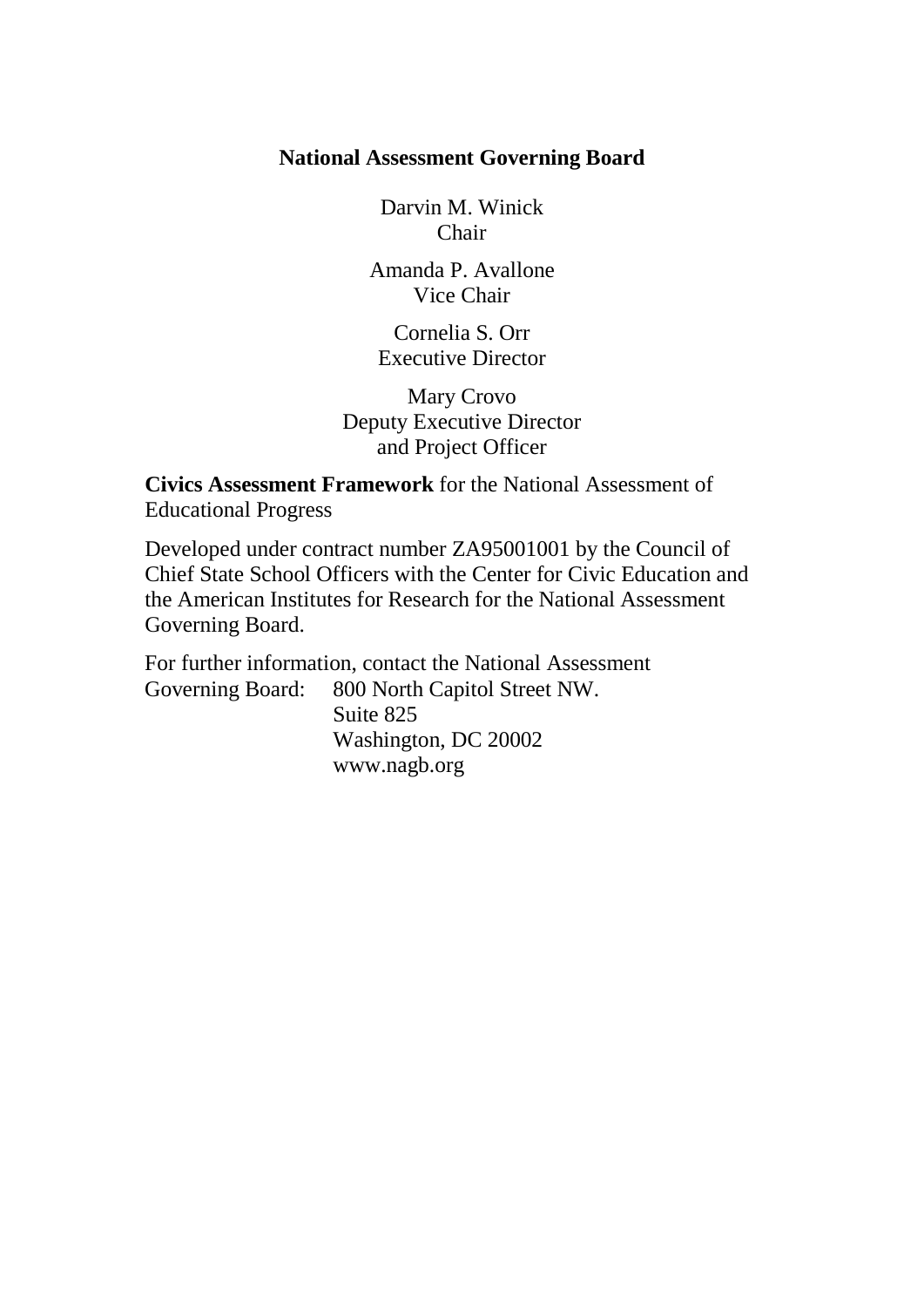# **Table of Contents**

| <b>Chapter Two: Civic Education and the Issues Framing</b>      |  |
|-----------------------------------------------------------------|--|
|                                                                 |  |
|                                                                 |  |
|                                                                 |  |
|                                                                 |  |
|                                                                 |  |
| <b>Chapter Three: The Civics Assessment: Knowledge, Skills,</b> |  |
|                                                                 |  |
| Introduction to Components of the Framework15                   |  |
|                                                                 |  |
|                                                                 |  |
|                                                                 |  |
|                                                                 |  |
| Chapter Four: Desired Attributes of the Assessment33            |  |
|                                                                 |  |
|                                                                 |  |
|                                                                 |  |
|                                                                 |  |
|                                                                 |  |
|                                                                 |  |
|                                                                 |  |
|                                                                 |  |
|                                                                 |  |
|                                                                 |  |
|                                                                 |  |
|                                                                 |  |
|                                                                 |  |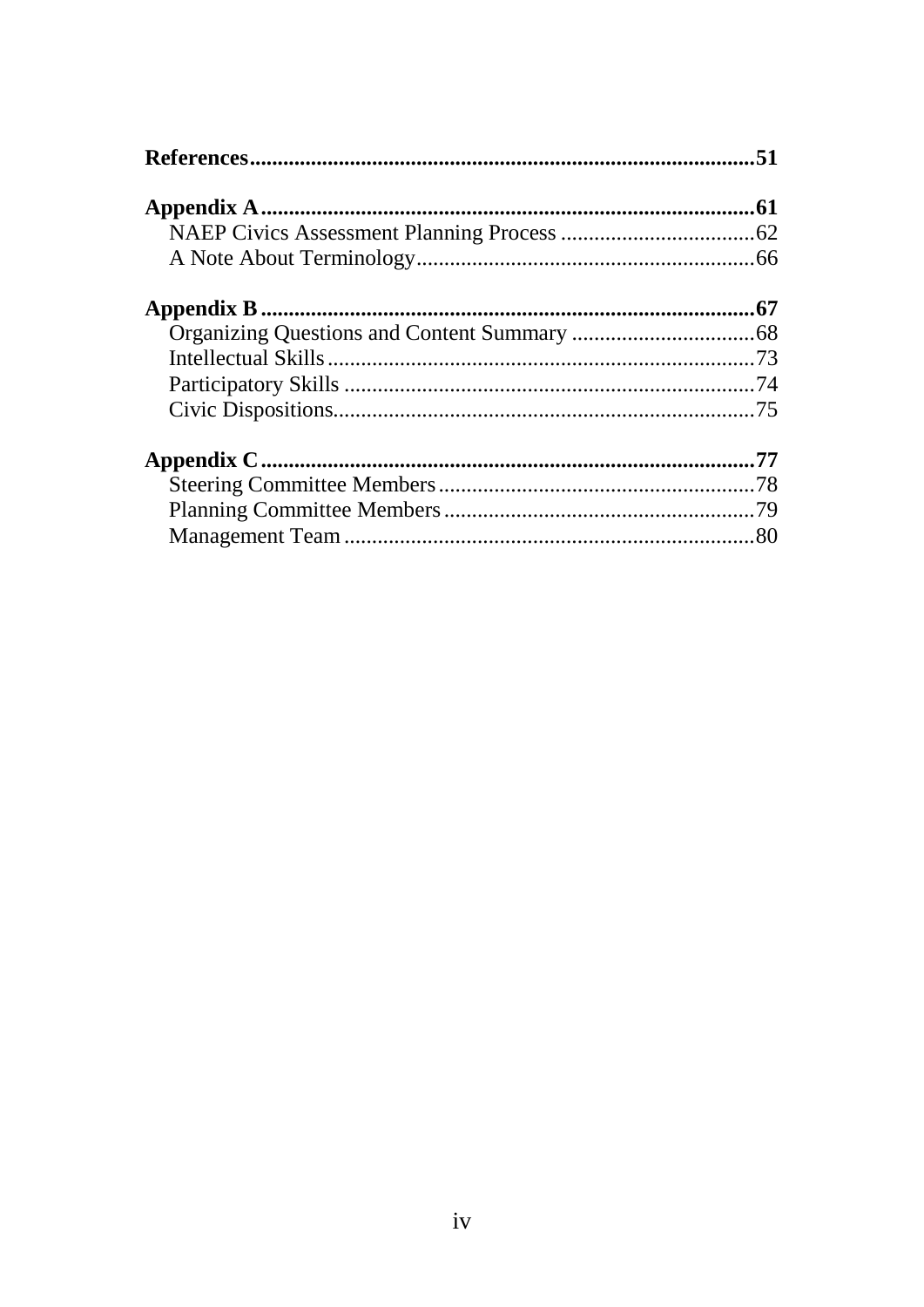# <span id="page-6-0"></span>**Preface**

*by the National Assessment Governing Board* 

s the Constitutional Convention of 1787 drew to a close, Benjamin Franklin was asked what he thought the Convention had produced. "A Republic," he replied. And then he added the S the Constitutional Convention<br>Benjamin Franklin was asked v<br>had produced. "A Republic," h<br>cautionary words, "if you can keep it."

Happily, Americans have kept it, so that today the United States has become the only nation in history to maintain a constitutional system of ordered liberty for more than two centuries. But the system and its liberties are not a perpetual-motion machine that can run indefinitely without the attentions of the American people.

In approving this Assessment Framework in civics for the National Assessment of Educational Progress (NAEP), the National Assessment Governing Board was guided by the conviction that the continued success of the world's oldest constitutional democracy depends, in large measure, on the education of our young citizens. In each succeeding generation it is necessary to develop a firm understanding of the core documents of American liberty—the Declaration of Independence and the U.S. Constitution, including the Bill of Rights and a reasoned commitment to their values and principles.

It is also necessary, the Board believes, for students to show an understanding not only of American government but also of the workings of civil society—the voluntary associations and nongovernmental institutions through which a free people express their civic concerns. The Framework and specifications for the NAEP examination cover both these areas—governmental and nongovernmental—of civic life.

The Framework for civics was developed through a national process led by this Board and conducted under contract by the Council of Chief State School Officers in conjunction with the Center for Civic Education and the American Institutes for Research. The Framework committees were broad-based groups of scholars, state and local educators, civic leaders, and interested members of the public. In addition, comments were received from hundreds of others, including parents and public officials.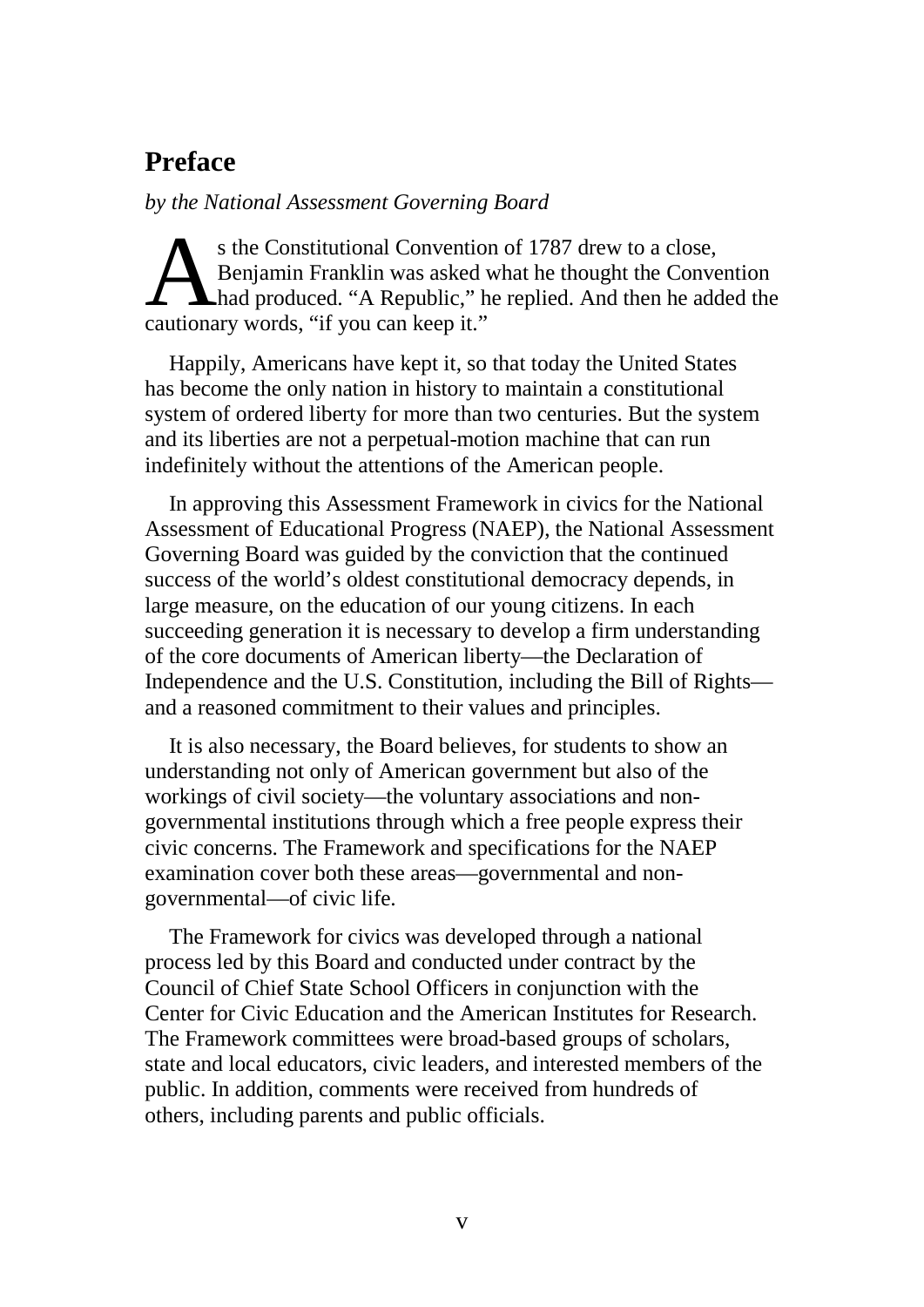The Assessment Framework draws heavily on the voluntary *National Standards for Civics and Government,* published in 1994 by the Center for Civic Education. However, the NAEP civics assessment is not only a test of those content standards. Rather, it is intended to show students' civic knowledge and skills in terms of a set of achievement levels, defining Basic, Proficient, and Advanced performance for each grade tested. Descriptions of the achievement levels are part of the Civics Framework and will be an important consideration in constructing the NAEP civics exam and reporting its results.

Like all NAEP assessments, this is a test of knowledge and skills, not of behavior or convictions. Although the committees preparing the Framework were rightly concerned with the importance of civic dispositions, the test exercises will deal strictly with student knowledge of those dispositions and explanations of their importance. The assessment will not include questions related to students' personal values or dispositions. Also, any direct measurement of participatory skills, such as participating in student government or attending public meetings, is beyond the scope of the assessment.

To do well on this assessment, students will have to show broad knowledge of the American constitutional system and of the workings of our civil society. They will also be required to demonstrate a range of intellectual skills—identifying and describing important information, explaining and analyzing it, and evaluating information and defending positions with appropriate evidence and careful reasoning.

As Alexis de Tocqueville pointed out, each new generation is a new people that must acquire the knowledge, learn the skills, and develop the dispositions in order to maintain and improve a constitutional democracy. The National Assessment in civics in the 4th, 8th, and 12th grades is designed to show how well American students are being prepared for citizenship in our constitutional democracy.

The National Assessment Governing Board hopes its results will be used to improve civic education for all of America's children and to help make sure that our republic, established near the end of the 18th century, continues alive and well into the 21st century and beyond.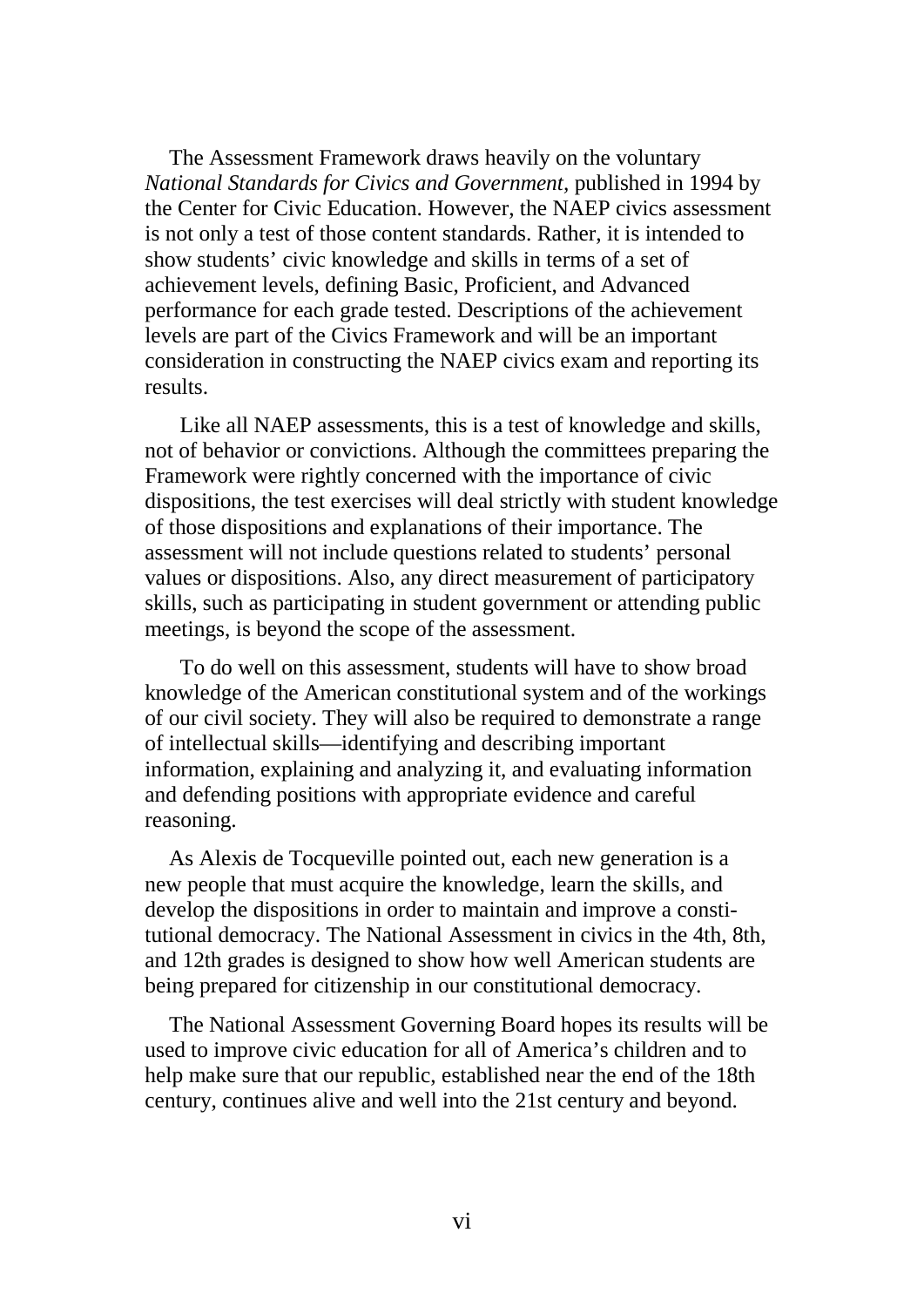# <span id="page-8-0"></span>**Executive Summary**

he National Assessment of Educational Progress (NAEP) is a survey mandated by the U.S. Congress to collect and report information about student achievement in various academic The National Assessment of Educational Progress (NAEP) survey mandated by the U.S. Congress to collect and repo<br>information about student achievement in various academ<br>subjects, such as mathematics, science, reading, writi geography, and civics. The National Assessment Governing Board sets policy and the overall dimensions for the assessment program. The Board has scheduled a National Assessment in civics for 2010 to gauge knowledge and skills about civics and government of the nation's 4th-, 8th-, and 12th-grade students. This civics assessment will use the same Framework as in 1998 to enable NAEP to report on trends in student achievement from 1998 to 2010.

# **Introduction to the Project**

To gauge the civic knowledge and skills of the nation's 4th-, 8th-, and 12th-grade students, NAEP has scheduled an assessment for 2010. A biennial, congressionally mandated survey, NAEP sometimes is called "The Nation's Report Card" because for more than 25 years it has collected and reported survey-based information about student achievement in mathematics, science, reading, writing, history, geography, and other subjects, including civics. NAEP is not a national test; however, it is a barometer or broad indicator of how much and how well students are learning. It is not used to gather information on individual students or as a basis for sanctions or rewards in the education system. In accordance with law, NAEP does not report scores for individual students or schools.

The primary task of the NAEP Civics Project was development of the Assessment Framework to:

- Specify the civic knowledge and skills that students should possess at grades 4, 8, and 12.
- Describe the desired characteristics of the assessment of civics.
- Present preliminary descriptions of the three levels of achievement—Basic, Proficient, and Advanced—by which students' performance should be judged and reported in that assessment.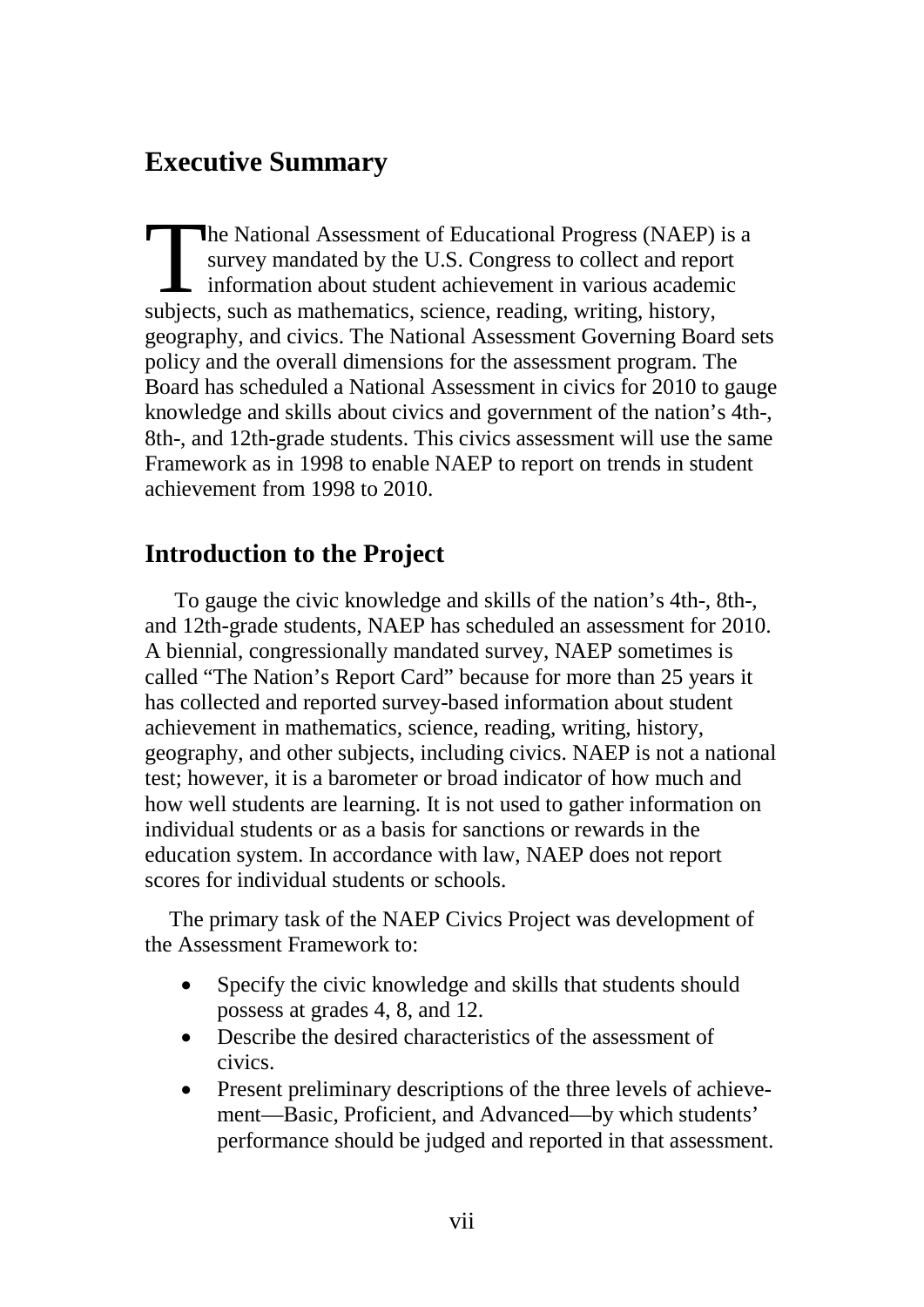The Framework for the Civics Assessment was developed through a national process that involved a steering committee, planning committee, and a project management team. The steering committee, made up of representatives of major education and policy organizations and of business and government, oversaw and guided the development of the Framework. The planning committee, composed of teachers, curriculum specialists, teacher educators, assessment experts, and lay people, drafted this Framework. The management team, which included staff of the Council of Chief State School Officers, the Center for Civic Education, American Institutes for Research, and the Board, administered and supervised the work of the project.

The project received advice about the Framework from public hearings, student forums, and written reviews by various educators, scholars, and other interested citizens. Final review and action on the Framework was the prerogative of the Board, which is authorized by Congress to determine the content of NAEP. During the planning process, the Board provided support and guidance through its staff and Subject Area Committee #1. The Board unanimously approved the civics recommendations in March 1996.

The Assessment Framework is the foundation for the 1998–2010 NAEP Civics Assessments, and items were developed in accordance with it. These items will be administered to representative samples of students at grades 4, 8, and 12 throughout the United States. Interpretation of responses to the assessment items will be guided by the Framework. Finally, the report to the American public of the assessment findings will be based on the Framework.

#### **Considerations for Development of the Civics Framework**

A constitutional democracy, such as the United States of America, requires informed, effective, and responsible citizens for its maintenance and improvement. If the polity would survive and thrive, citizens must have adequate knowledge of its principles and institutions, skills in applying this knowledge to civic life, and dispositions that incline them to protect individual rights and promote the common good. Therefore, sound civic education, the effective preparation of citizens to fulfill their responsibilities to sustain and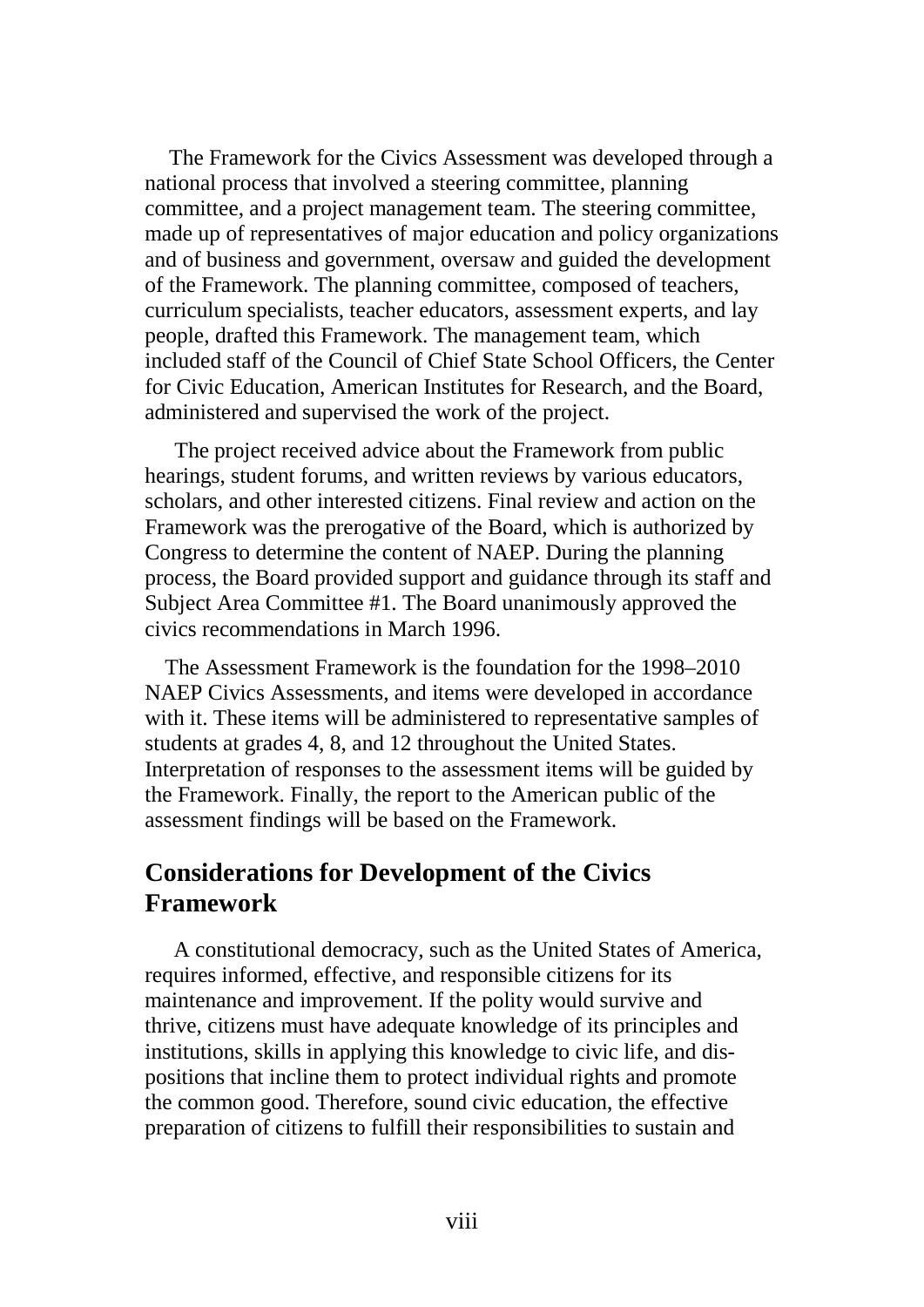enhance self-government, is an essential condition of any constitutional democracy.

There are many sources of civic education in American society, such as families, religious institutions, the mass media, business and professional associations, labor unions, and community organizations. The schools, however, have a special and historic responsibility for the development of citizenship. If the society and its schools fail in their civic mission, then the constitutional democracy will be at risk.

Given the extreme importance of competent citizenship and effective civic education for the well-being of our constitutional democracy, it is imperative that we have adequate information about what students know and are able to do with regard to civics and government. The data yielded by the NAEP Civics Assessment will indicate generally how much and how well students are learning the essential knowledge and skills about democratic citizenship and government. These findings will suggest general needs and directions for the improvement of the teaching and learning of civics. It is important to note that the data, by law, cannot be used to gather information on particular students or schools or as a basis for sanctions or rewards in the educational system.

An earlier NAEP survey of civics was conducted in 1988 and reported to the public in 1990. Because that assessment of civic education was 10 years old in 1998, the Board decided that a new assessment should be undertaken.

#### **Components of the Assessment Framework**

The Assessment Framework for this project is related strongly to the first edition of voluntary national standards for civic education, developed and published by the Center for Civic Education in 1994. The widespread favorable reception of the *National Standards for Civics and Government* and their general approval by the public, professional educational institutions, and schools has allowed them to be a major reference for development of the Civics Assessment Framework.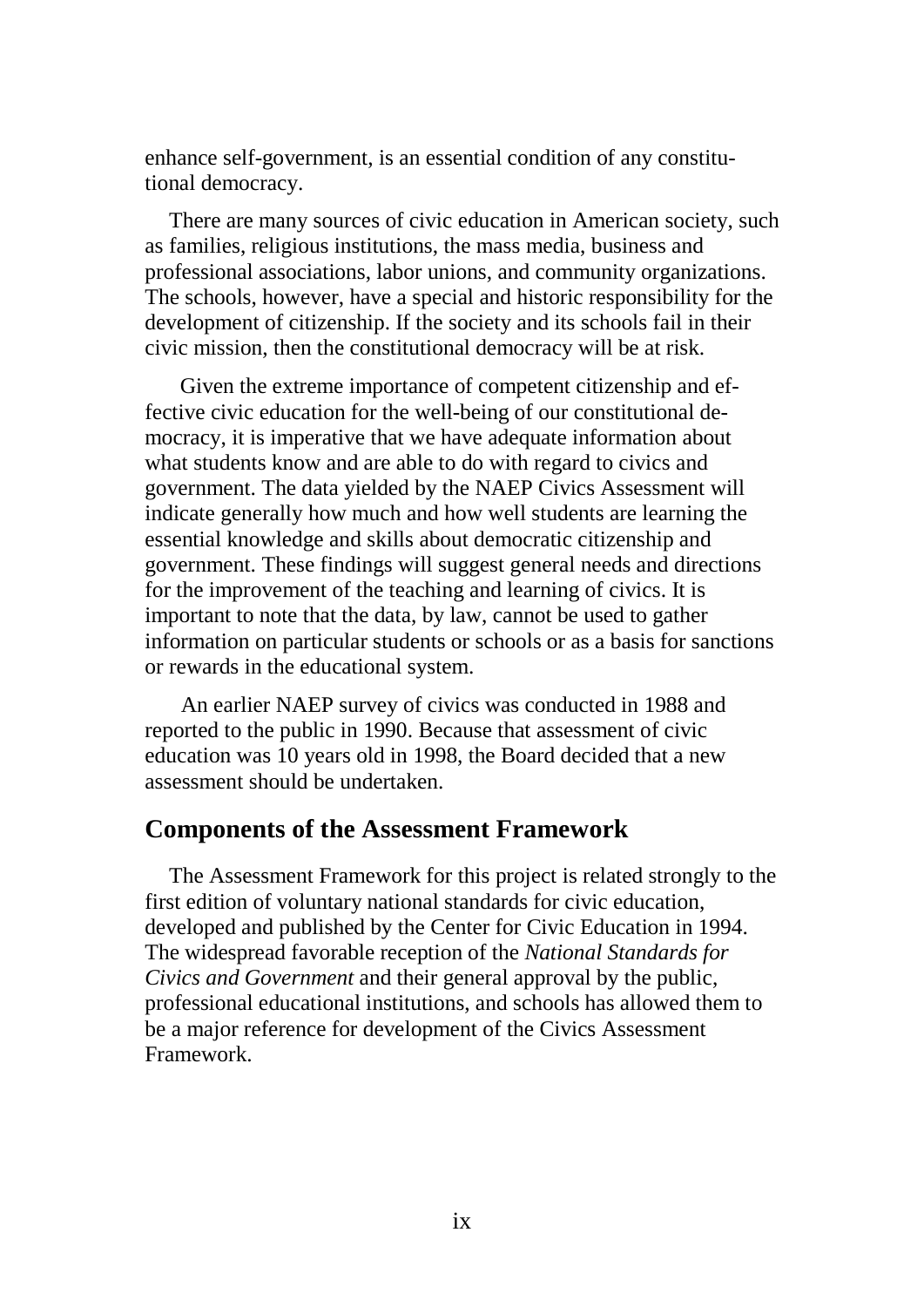This Assessment Framework has three interrelated components: knowledge, intellectual and participatory skills, and civic dispositions. In concert, these components should be the essential elements of civic education in the United States. Therefore, the NAEP Civics Assessment should treat students' achievement of these three connected components of civic education.

*Civic Knowledge.* The civic knowledge component, the core of this Framework, is embodied in five fundamental and enduring questions:

- I. What are civic life, politics, and government?
- II. What are the foundations of the American political system?
- III. How does the government established by the Constitution embody the purposes, values, and principles of American democracy?
- IV. What is the relationship of the United States to other nations and to world affairs?
- V. What are the roles of citizens in American democracy?

These essential content questions are taken from the *National Standards for Civics and Government*. They denote basic concepts about the theory and practice of constitutional democracy in the United States, which students need to become informed and responsible citizens.

*Civic Skills.* Intellectual and participatory civic skills involve the use of knowledge to think and act effectively and in a reasoned manner in response to the challenges of life in a constitutional democracy. Intellectual skills enable students to learn and apply civic knowledge in the many and varied roles of citizens. These skills help citizens identify, describe, explain, and analyze information and arguments, as well as evaluate, take, and defend positions on public issues. Participatory skills enable citizens to monitor and influence public and civic life by working with others, clearly articulating ideas and interests, building coalitions, seeking consensus, negotiating compromise, and managing conflict.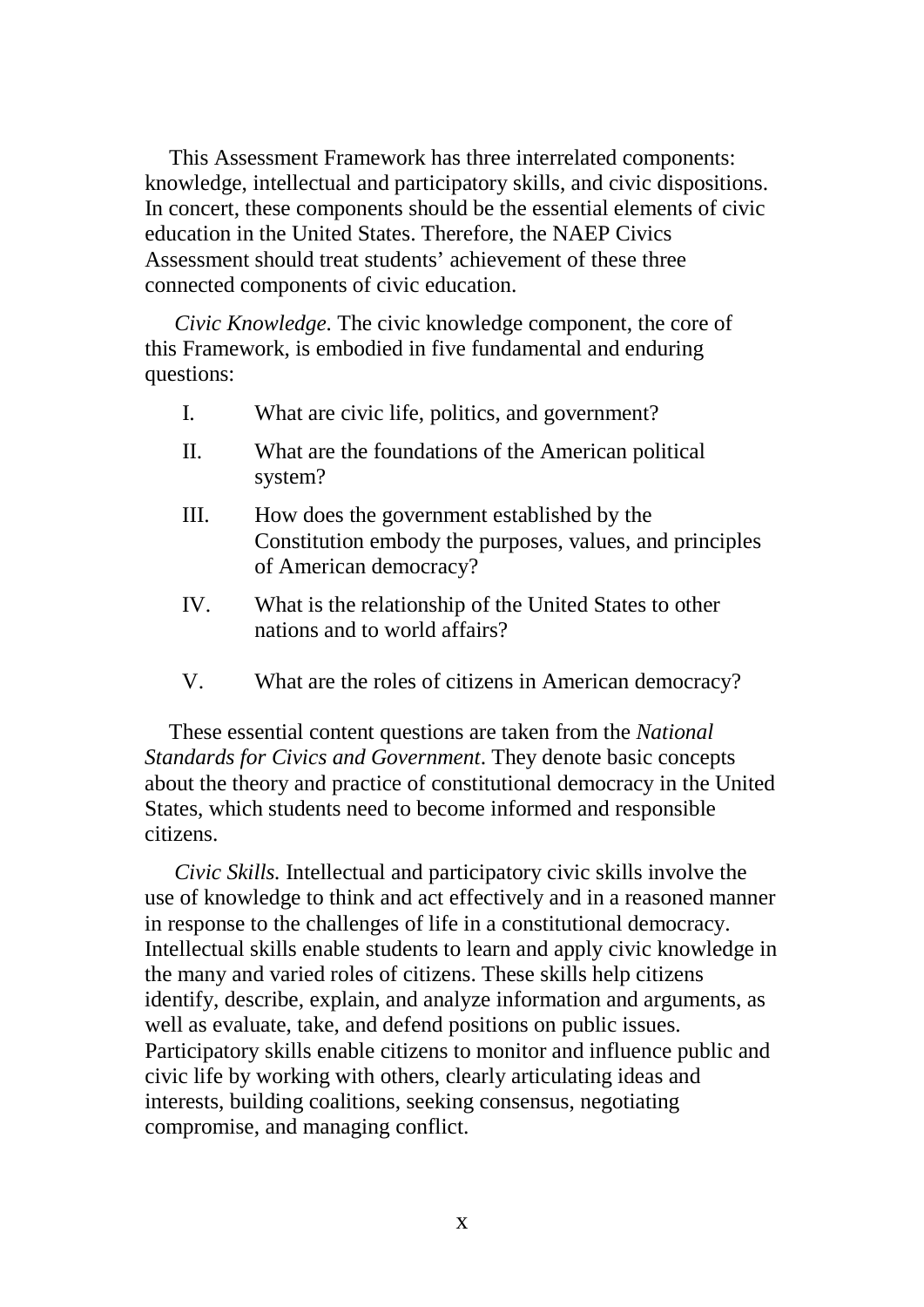*Civic Dispositions*. The third component of this Framework, civic dispositions, refers to the inclinations or "habits of the heart," as de Tocqueville called them, that pervade all aspects of citizenship. In a constitutional democracy, these dispositions pertain to the rights and responsibilities of individuals in society and to the advancement of the ideals of the polity. They include the dispositions to become an independent member of society; respect individual worth and human dignity; assume the personal, political, and economic responsibilities of a citizen; participate in civic affairs in an informed, thoughtful, and effective manner; and promote the healthy functioning of American constitutional democracy.

*Contexts of Civic Education.* The acquisition of knowledge and skills and the development of civic dispositions take place within a variety of contexts. Those of home, school, community, state, nation, and the world are especially important in civic education. They constitute the primary arenas in which citizens acquire knowledge and skills as well as put their knowledge and skills into practice.

In summary, the major dimensions of the proposed assessment on civics are content knowledge, intellectual skills applied to that knowledge, participatory skills, dispositions, and the context in which understanding of civics is learned and used. These dimensions constitute the structure or framework for the NAEP Civics Assessment.

#### **Desired Attributes of the Assessment**

The design of an assessment consists of three main components: the content to be assessed, the processes or methods by which that content is assessed, and the levels of achievement or performance expectations reflected in the assessment.

*Emphasis for Each Component*. Each question on the assessment will measure both knowledge and an intellectual skill. In addition, test exercises may measure students' understanding of the importance of participatory skills and civic dispositions in a constitutional democracy. Some questions may be written in terms of the various contexts in which students apply their knowledge and demonstrate their skills. Tables 2 and 3 of the Framework document indicate recommended proportions of the exercise pool that would pertain to the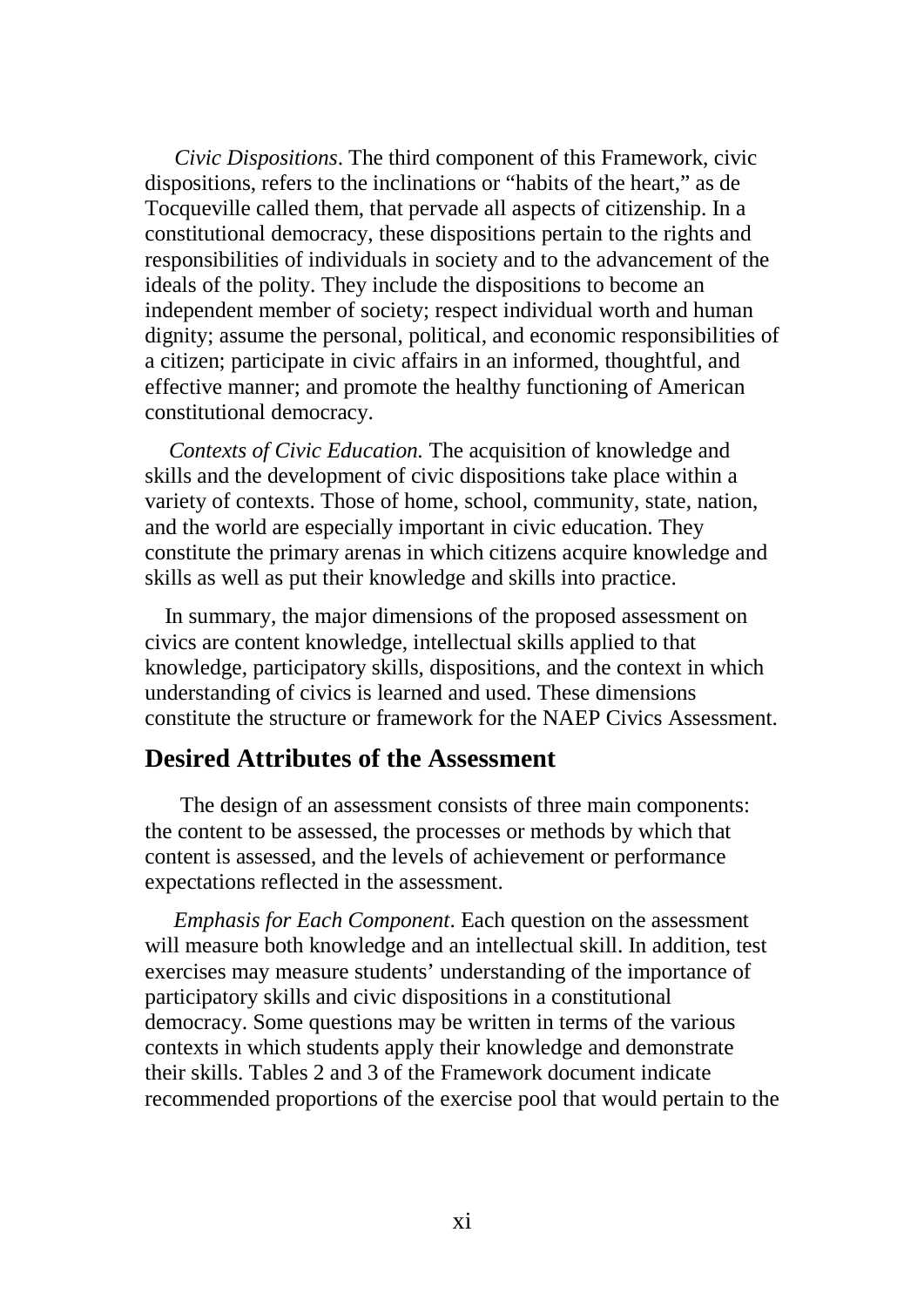knowledge and intellectual skills dimensions, which are the major components of the assessment.

*Exercise Formats*. The NAEP Civics Assessment should consist of both multiple-choice and open-ended test exercises. Sixty percent of student time should be spent on multiple-choice questions, with the remaining 40 percent allocated to open-ended exercises.

Multiple-choice questions should be developed to address the full range of knowledge and skill areas outlined in this Framework. Both stand-alone multiple-choice questions and a series of questions related to stimulus selections are acceptable.

Open-ended tasks should consist of short- and extended-response questions. Short-answer tasks may require students to provide a short descriptive phrase, several sentences, or other similar responses. Extended tasks may ask students to write a paragraph or two, develop a chart to evaluate the advantages and disadvantages of a certain course of action, or create similar indepth responses.

*Design of Assessment Tasks*. A wide variety of materials should be used in designing assessment tasks. Materials such as a quotation, political cartoon, or sample ballot may be incorporated as a test question. Information used to stimulate students' thinking about a concept or topic are of two major types—text based and nontext based. Text-based stimulus materials may include excerpts from core civics documents, quotations, excerpts from speeches or landmark cases of the U.S. Supreme Court, newspaper articles, hypothetical cases, and many other sources. Students may be asked questions about documents such as a sample ballot, lyrics of a song, or a proposed rule or law. Not all stimulus material needs to be printed in the test booklet. To represent the dynamic, engaging nature of civics, the assessment should include many test questions related to nontext-based stimulus material. The list of possible stimulus materials of this type includes photographs, political cartoons, maps, timelines, tables and graphs, campaign literature, art works related to civic events and significant individuals, and a wide variety of other sources.

*Preliminary Achievement Level Descriptions*. Achievement levels describe how well students should perform on the knowledge and skills measured by the assessment. The levels define appropriate expectations of student performance in civics at grades 4, 8, and 12 as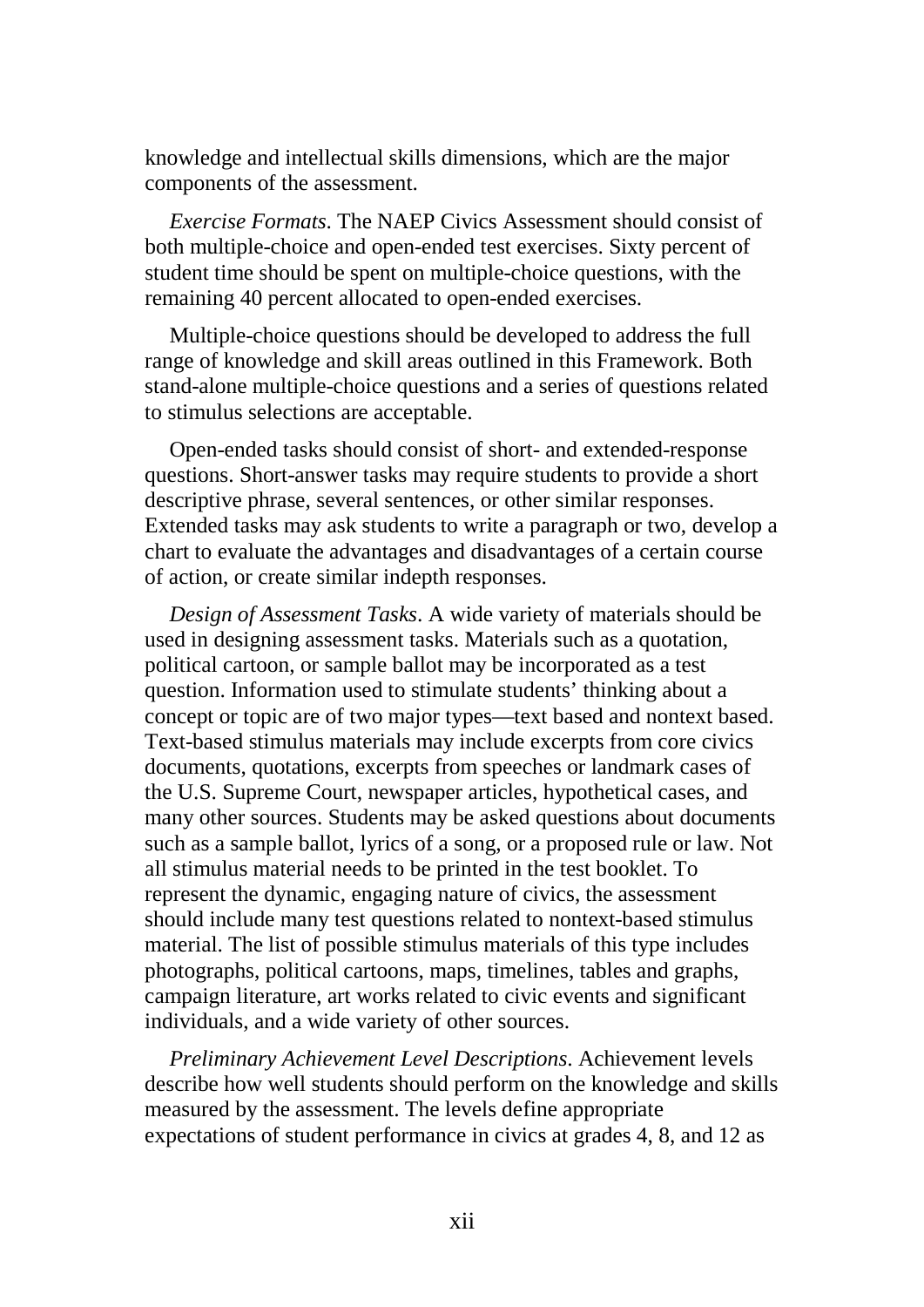measured by NAEP. These achievement levels—Basic, Proficient, and Advanced—have been established by the Board for each grade level and each assessment area.

**Basic** denotes partial mastery of the knowledge and skills, but performance that is fundamental for proficient work in grades 4, 8, and 12. **Proficient** represents solid academic performance and competency over challenging subject matter. **Advanced** achievement on this assessment represents superior performance. Specific statements that indicate achievement in civics at the three levels—Basic, Proficient, and Advanced—are presented at the end of chapter four of the Framework. These statements reflect the three components of the Framework: civic knowledge, civic skills, and civic dispositions.

*Trend Special Study*. The 1998 assessment included a trend component. It involved administering several intact blocks of items from the 1988 Civics Assessment to a subsample of students in each grade.

#### **Conclusion**

The design of the NAEP Civics Assessment Framework, while maintaining some conceptual continuity with the 1988 NAEP Civics Assessment, takes account of current reforms in civic education. It also is consistent with the *National Standards for Civics and Government*.

This Framework is not a design for a curriculum in civics, although it may be used to inform and guide curriculum development projects. Rather, this Framework is the foundation for a particular project, the NAEP Civics Assessment.

Students who master the knowledge and skills outlined in this document will have a greater sense of the productive and creative roles they can play as citizens of the United States in the 21st century. They also will have the capacity for effective and responsible citizenship in the world's oldest constitutional democracy.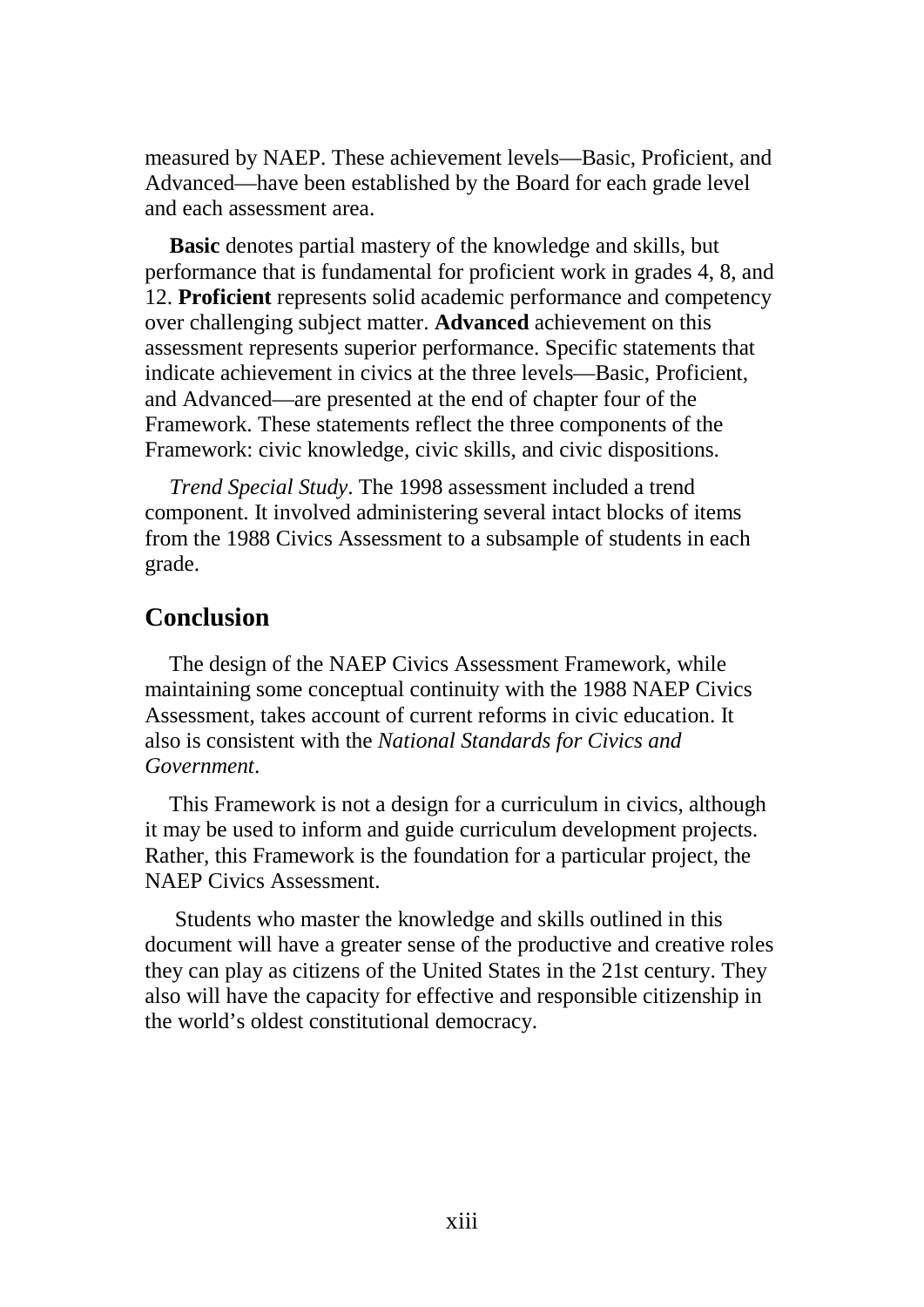<span id="page-15-0"></span>itizenship—commitment to and participation in a community's civic life—is the engine of constitutional democracy and a free society. Knowledge of the rights, responsibilities, and itizenship—commitment to and participation in a community's<br>civic life—is the engine of constitutional democracy and a free<br>society. Knowledge of the rights, responsibilities, and<br>privileges of citizenship fuel that engine informed, effective, and responsible citizens, a democratic republic cannot and does not function, nor can it make progress toward its ideals. It is important, therefore, that Americans understand the civic values on which the nation was founded and by which it has since been guided. It is also important to assess young people's knowledge of civics and their understanding of the principles by which the nation does and must govern itself. Any increase in citizens' civic knowledge, skills, and participation strengthens our republic; any reduction in their knowledge, skills, and participation weakens it. Thus, civic education is central to American education and essential to the well-being of American constitutional democracy.

To gauge the civic knowledge and skills of the nation's 4th-, 8th-, and 12th-grade students, an assessment has been scheduled for 2010 by the National Assessment of Educational Progress (NAEP). This assessment will enable NAEP to report on trends in civics achievement from 1998 to 2010. A biennial, congressionally mandated survey, NAEP sometimes is called "The Nation's Report Card" because for more than 35 years it has collected and reported survey-based information about student achievement in mathematics, science, reading, writing, history, geography, and other subjects, including civics. NAEP is not a national test; however, it is a barometer or broad indicator of how much and how well students are learning. It is not used to gather information on individual students, nor is it a basis for sanctions or rewards in the education system. In accordance with law, NAEP does not report scores for individual students or schools.

The National Assessment Governing Board, NAEP's policymaking body, oversees the activities of each assessment and is authorized by Congress to determine the content of the assessment. To prepare for the assessment of civics, this Framework (or set of guidelines) has been developed through an extensive, national, consensus-building process involving experienced educators, scholars, students, and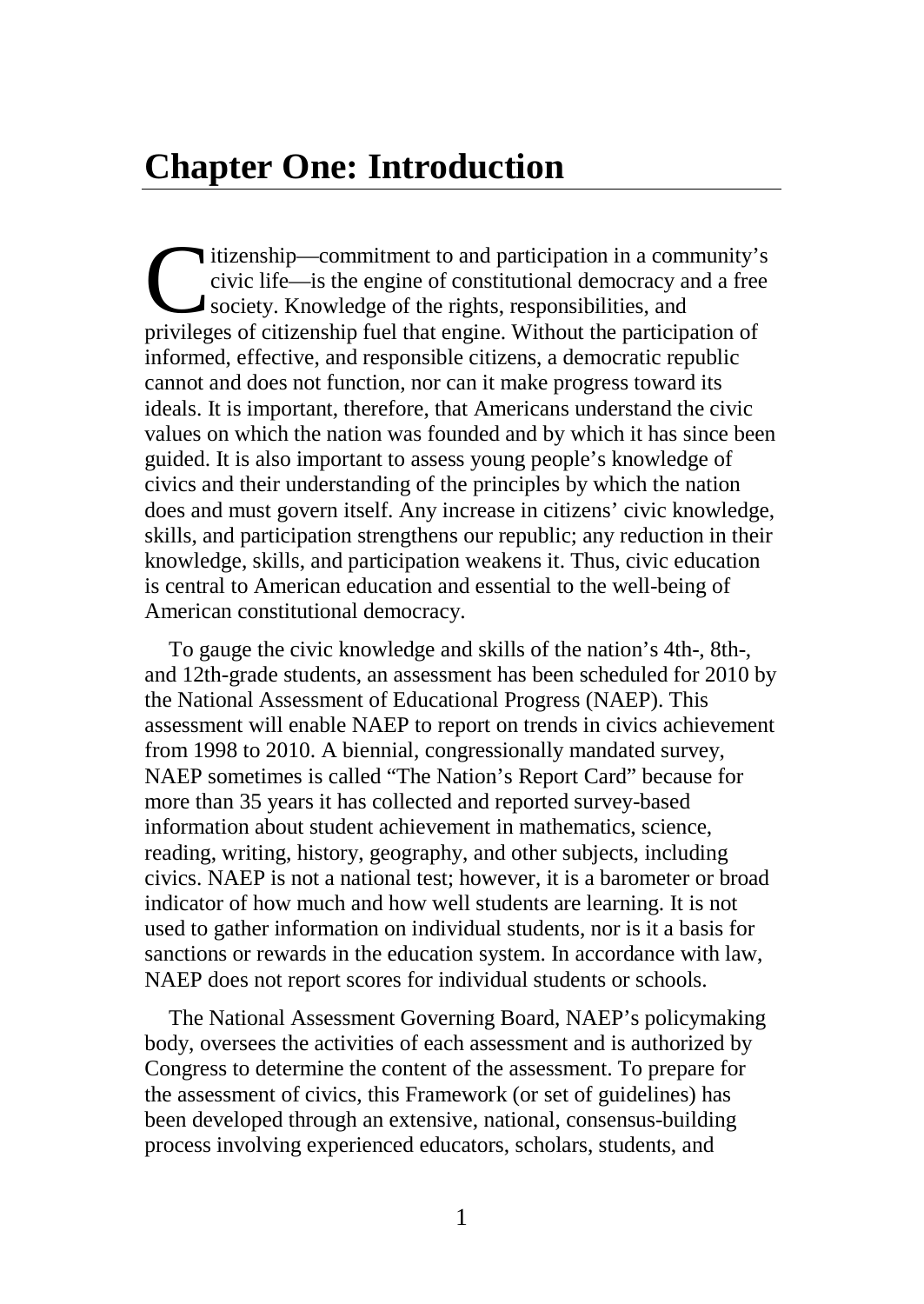citizens from many walks of American life. The purpose of this Framework is to:

- Specify civic knowledge and skills that students at grades  $4, 8$ , and 12 should possess and on which they should be assessed.
- Describe the desired characteristics and approaches of the assessment of civics.
- Present preliminary descriptions of the three levels of achievement—Basic, Proficient, and Advanced—by which students' performance will be judged and reported in that assessment.

#### <span id="page-16-0"></span>**NAEP and Voluntary Standards**

Achievement standards, the criteria by which students' command of knowledge and skills in specific academic subjects is measured, are becoming increasingly important. Voluntary standards in disciplines such as mathematics, geography, and civics have been produced at the national, state, and local levels, and curricular frameworks derived from them continue to be developed. These standards provide guidelines for teaching, learning, curriculum development, and teacher preparation, as well as for the writing of textbooks and instructional materials.

As voluntary professional standards become reference points for schools, it is important that NAEP take them into account in designing the content and approaches of its assessments. Furthermore, the Board's policy mandates that the content of the "Nation's Report Card" reflect voluntary national standards appropriately. That is, each assessment should measure the effectiveness of practice both as it is and according to new voluntary standards, as it ought to be.

The first edition of voluntary national standards for civic education, the *National Standards for Civics and Government,* was completed and published by the Center for Civic Education in 1994. The *Standards'* widespread favorable reception and their general approval by public agencies, professional educational institutions, and schools has allowed them to be a major, subject-matter reference point for planning the NAEP Civics Assessment, providing a focused and forward-looking direction for civic education. In addition, other existing standards, curriculum frameworks, and assessments from states and school districts, as well as the significant literature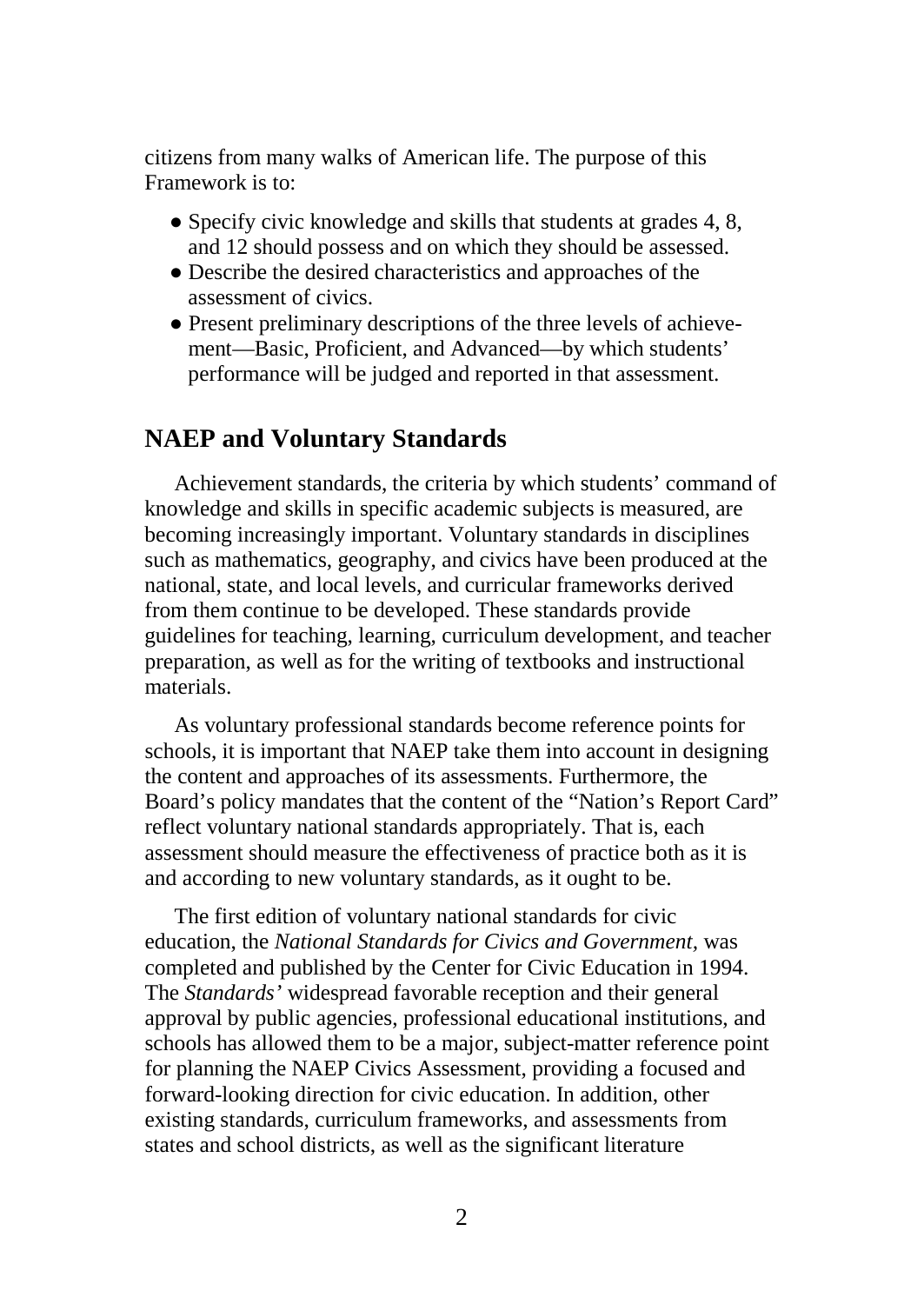concerning civic education, have been reviewed and considered in planning for the Civics Assessment. A review indicated that state practices and directions are moving toward the new *National Standards for Civics and Government* and that state plans for improving civic education are generally consistent with one another.

The *National Standards for Civics and Government* and this NAEP Framework embody a broad consensus on what is of enduring significance in the discipline of civics and what students at grades 4, 8, and 12 should know and be able to do. These two documents constitute a set of challenging expectations; they are intended to signal the importance of ensuring high-quality civic education for all students. The assessment assumes that substantial progress already has been made toward the goals reflected in the national and state standards and this Framework.

#### <span id="page-17-0"></span>**Development of the NAEP Civics Framework**

The NAEP Civics Project began in February 1995 with the award of a contract by the National Assessment Governing Board to the Council of Chief State School Officers (CCSSO). Subcontracts were awarded to the Center for Civic Education (CCE) and the American Institutes for Research (AIR). A national process took place over the course of the following year. A planning committee composed of teachers, curriculum specialists, teacher educators, assessment experts, and lay people drafted this Framework. The planning committee's work was guided by a steering committee made up of representatives of key education and policy organizations augmented by members from business, government, and the general public. Both the planning and steering committees benefited from advice obtained through public hearings, student forums, and written reviews of successive drafts of this Framework. During the planning process, the Board provided support and guidance through its staff and subject area committee #1. Details of the planning process are highlighted in appendix A.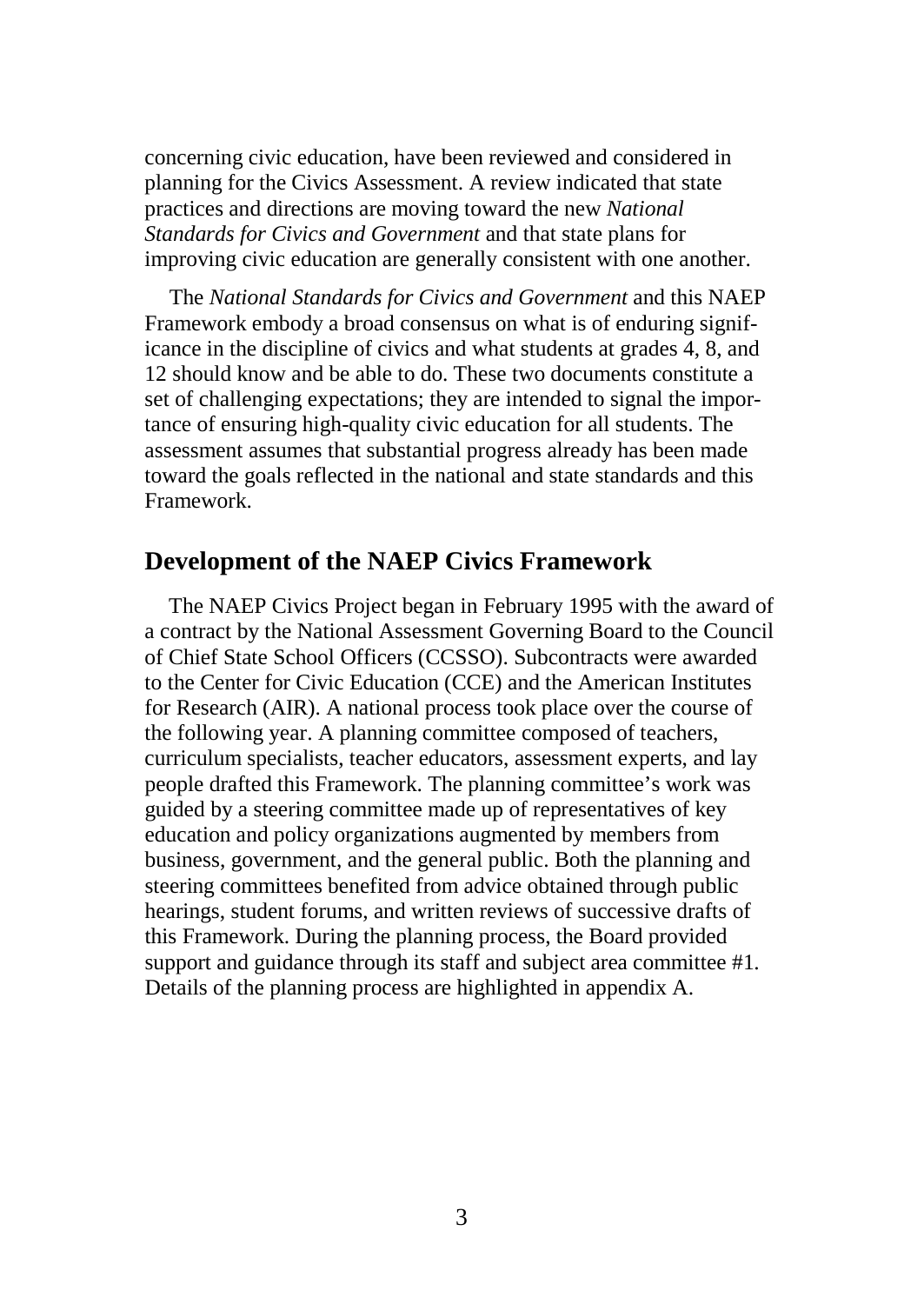The NAEP Civics Framework document is supplemented by three other technical documents—*Civics Assessment and Exercise Specifications, Recommendations for Background Questions,* and *Reporting Recommendations*—that provide additional recommendations and criteria by which the assessment will be developed and the standards by which civic knowledge and skills will be assessed and reported.

The National Assessment of Educational Progress in civics is a welcome development for several reasons. First, the National Education Goals proclaim, "By the year 2000, all students will leave grades 4, 8, and 12 having demonstrated competency over challenging subject matter including . . . civics and government . . . so that they may be prepared for responsible citizenship, further learning, and productive employment . . . All students will be involved in activities that promote and demonstrate . . . good citizenship, community service, and personal responsibility." Second, there is growing public awareness of the need for and the importance of civic education as evidenced in recent opinion polls. Third, policymakers who appreciate the utility of reliable information about students' learning at critical junctures of their school experiences realize that a decade has elapsed since the last civics assessment. Still another reason that the scheduled assessment is important is its potential to sustain the momentum created by the publication of national and state standards for civics and government.

All of those involved in the development of the civics assessment are keenly aware that its ultimate significance will depend on the extent to which it can be used to inform civics instruction. By providing fair, accurate, and timely information on student achievement at the national and state levels to the public, policymakers, and educators, this assessment can inform instruction in civic education for all of America's children. That students are well prepared for citizenship is a matter of importance to them as individuals and to our society as a whole and to the maintenance and improvement of our constitutional democracy.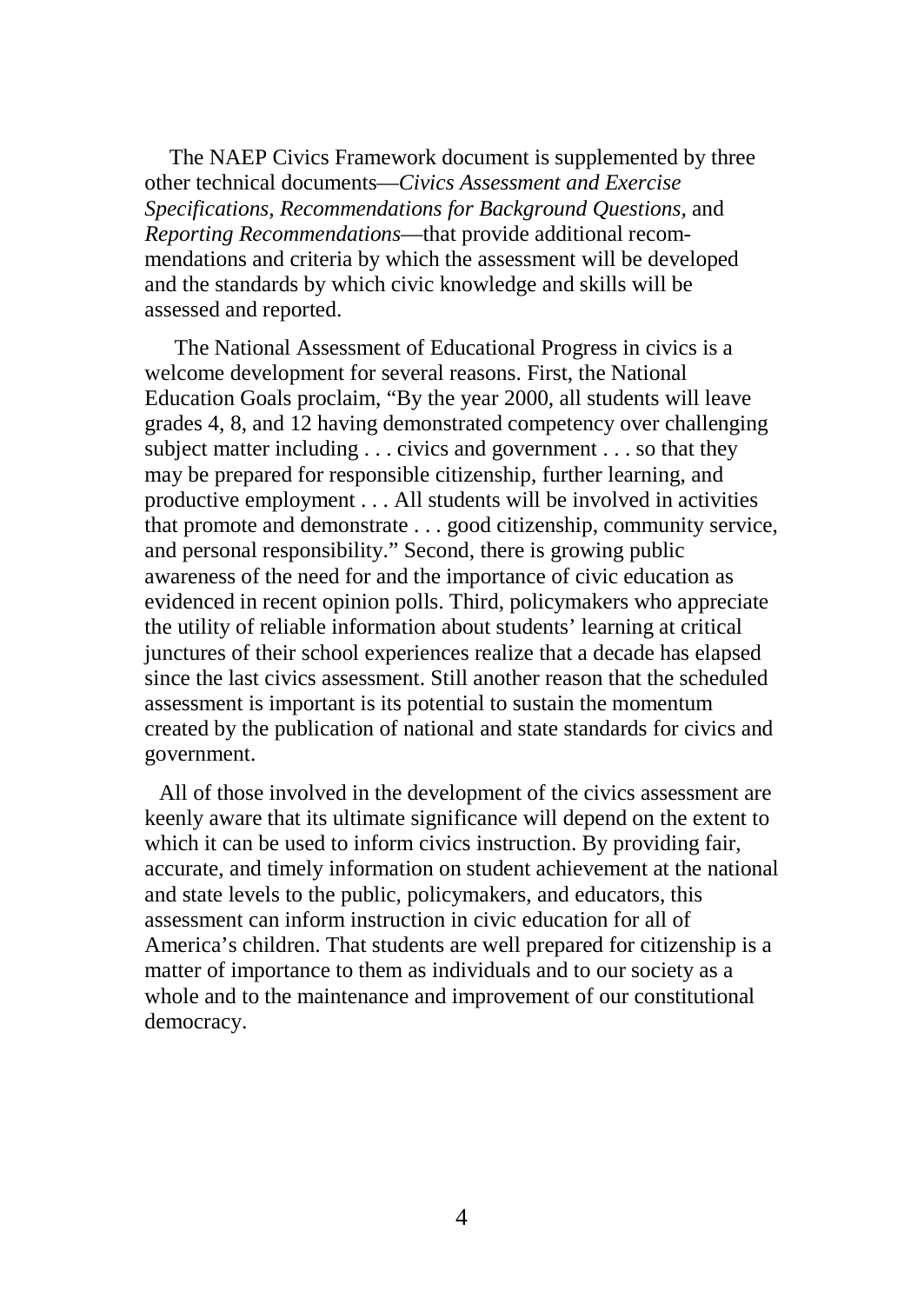# <span id="page-19-0"></span>**Chapter Two: Civic Education and the Issues Framing the Assessment**

*The goal of education in civics and government is informed, responsible participation in political life by competent citizens committed to the fundamental values and principles of American constitutional democracy. Their effective and responsible participation requires the acquisition of a body of knowledge and of intellectual and participatory skills. Effective and responsible participation also is furthered by development of certain dispositions or traits of character that enhance the individual's capacity to participate in the political process and contribute to the healthy functioning of the political system and improvement of society.* 

*—The National Standards for Civics and Government.* 

ivic education in a constitutional democracy is the preparation of citizens to fulfill their responsibilities to sustain and enhance self-government. Democratic self-government in the Ivic education in a constitutional democracy is the prepara of citizens to fulfill their responsibilities to sustain and enhance self-government. Democratic self-government in United States requires citizens to participate communities, state, and nation. To participate effectively, citizens need intellectual and participatory skills, as well as knowledge about their government and society. Acquisition of civic knowledge and skills makes possible a reasoned commitment to those fundamental values and principles essential to the preservation and improvement of American constitutional democracy.

#### <span id="page-19-1"></span>**The Importance of Civic Education**

Many institutions help to develop Americans' knowledge and skills and shape their civic character and commitments. Families, religious institutions, the media, business, and community groups exert important influences. Schools, however, bear a special and historic responsibility for the development of civic competence and civic responsibility. Schools can and should provide effective civic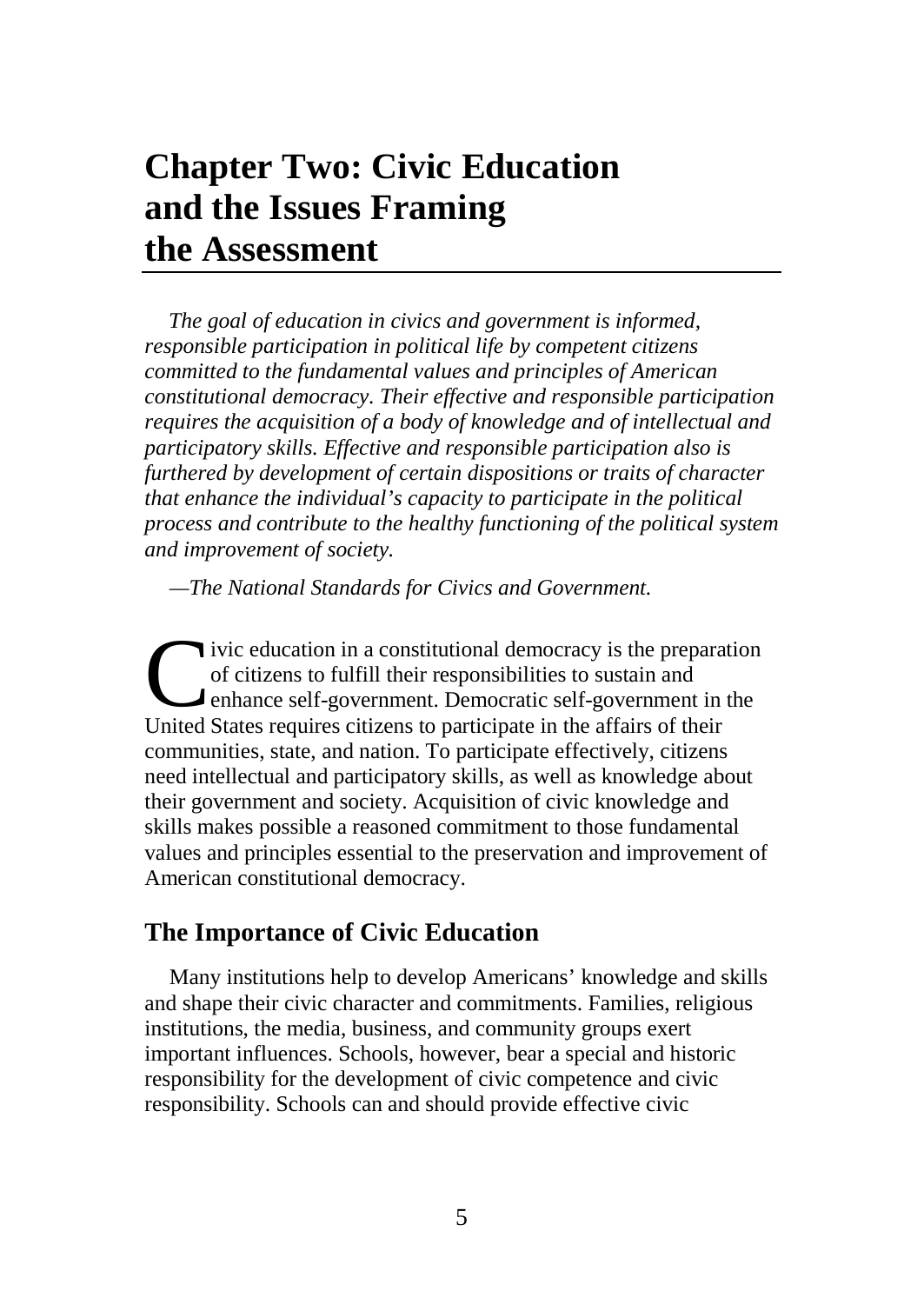education through both formal and informal means from the earliest grades through high school.

From the time of the nation's founding, knowledge of government and civic life has been considered to be central to the endurance of the United States as a democratic republic. Thomas Jefferson believed that an uneducated citizenry was a contradiction in terms. John F. Kennedy, recalling the old saying that the course of civilization is a race between catastrophe and education, insisted that in a democracy such as ours "we must make sure that education wins."

Despite a national consensus on the need for civic education in elementary and secondary schools, this vital part of students' education is seldom given sustained and systematic attention in the K–12 curriculum. Inattention to civic education stems principally from the assumption that the knowledge and skills citizens need emerge as byproducts of the study of other subjects or as an outcome of the process of schooling itself rather than as a consequence of a focused study of civics. As most studies of civic knowledge and dispositions show, this is not so.

#### <span id="page-20-0"></span>**Current Status of Civics and Government Instruction**

The goals of democratic civic education are proclaimed in mission statements and curriculum guides of school districts and state departments of education. Civic education practices in schools, however, often do not measure up to these proclamations. Examination of civics curricula, instructional practices, and earlier assessments of civic knowledge reveal that:

- Although civics and government are often included as elements of social studies instruction in grades K–8, substantial treatment of those subjects is unusual.
- American history courses tend to emphasize social history and devote insufficient time to political history, such as the nation's founding period and subsequent constitutional development.
- Fewer than 25 states require secondary school students to complete at least a one-semester course in civics or government, although school and district requirements at the local level may be higher.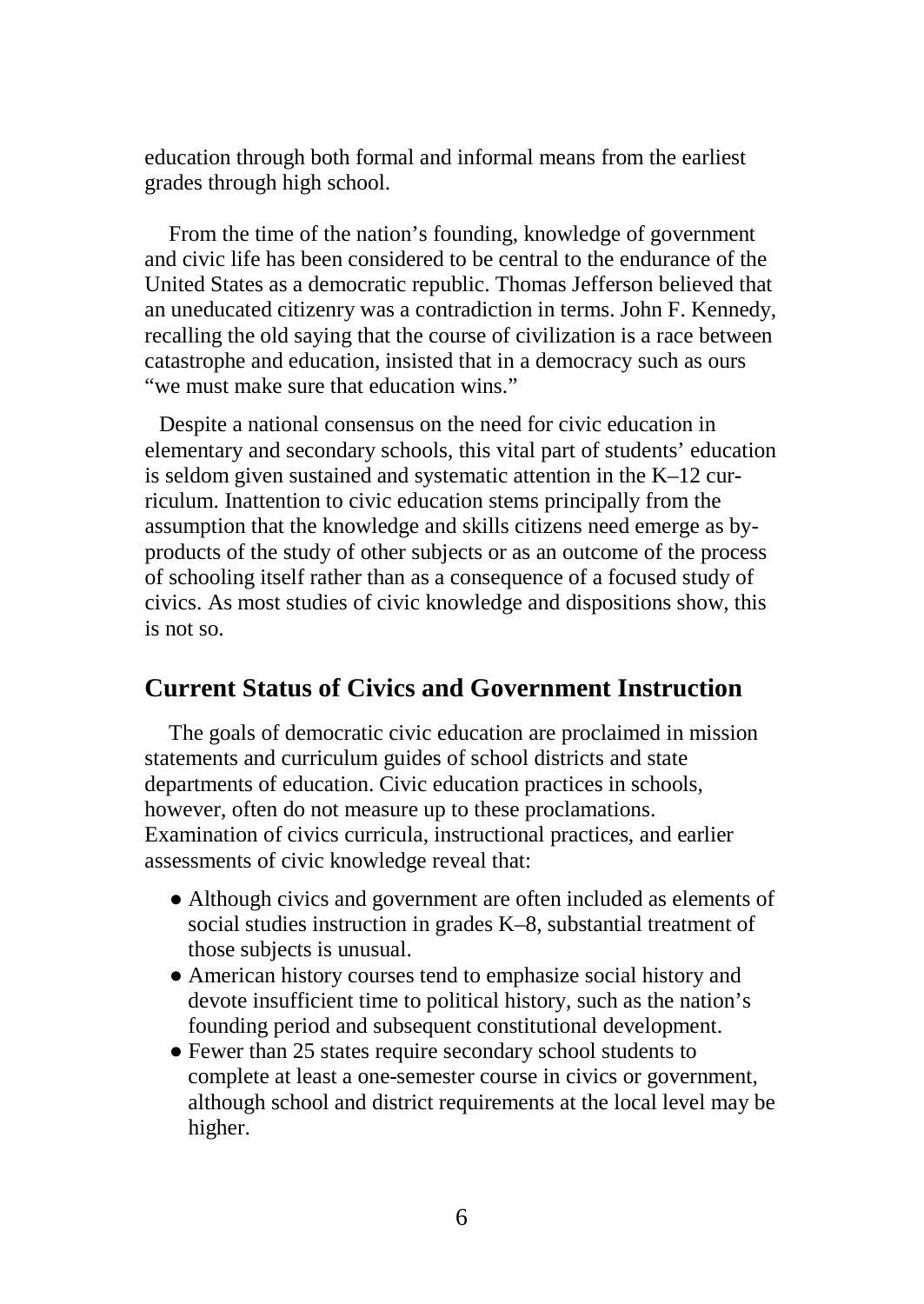● Assessments of student achievement in civics by national, state, and local education agencies tend to be inadequate and infrequent.

It also is apparent that the neglect of civic education in the schools has negative consequences for American students, schools, and society. Principally, this has been evidenced by unacceptably low levels of student achievement in measured knowledge of civics; voter turnout, particularly by citizens aged 18–24; and adult participation in civic life. For example:

- *The 1988 NAEP Civics Report Card* revealed that students tended to have only a superficial knowledge of civics; furthermore, the knowledge of civics that they did possess had declined since 1976.
- The same *Report Card* indicated disturbing disparities in achievement among some subpopulations. The achievement of white students tended to be significantly higher than that of black and Hispanic students, and males were more likely than females to achieve the highest levels of civic proficiency.
- The 1995 nationwide appraisal of the attitudes and dispositions of first-year college students conducted by the UCLA (University of California at Los Angeles) Higher Education Institute revealed that the percentage of college freshmen who said that paying close attention to political affairs is important had declined to just 15 percent, its lowest level in 30 years.
- Membership records of such diverse organizations as the PTA, the Elks Club, the League of Women Voters, the Red Cross, labor unions, and even bowling leagues have declined by roughly 25 to 50 percent over the past two to three decades, according to research conducted by Robert Putnam of Harvard University in 1995 and 1996.

Despite these negative reports about civic knowledge and participation, several promising and positive trends are emerging throughout the nation. In fact, the negative reports are at least partially responsible for the public's increased interest in incorporating into the school curriculum greater attention to civic education. At the Second Annual White House Conference on Character Building for a Democratic, Civil Society, held in 1995,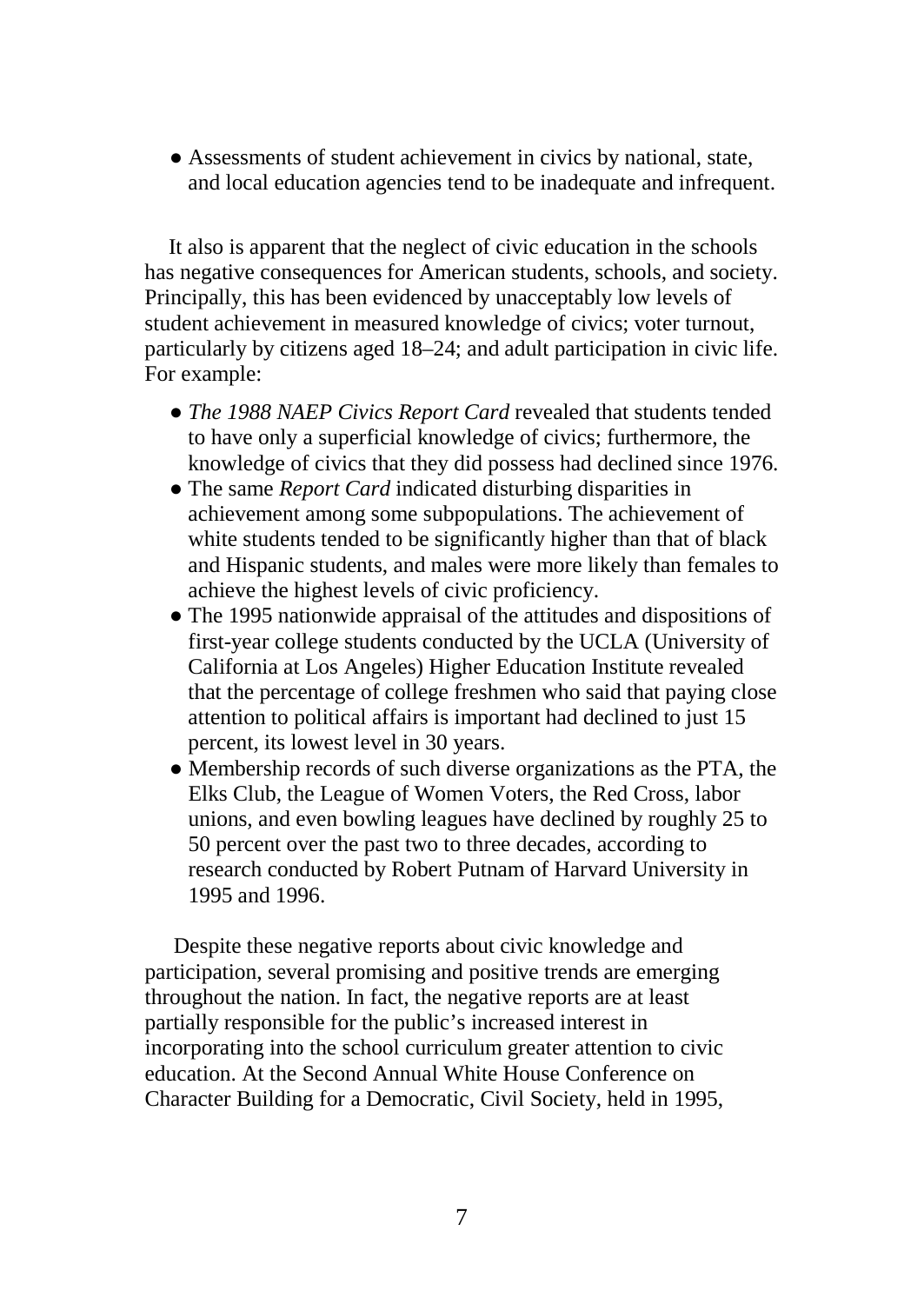members of the Task Force on Civic Education drew attention to some of the more positive trends. For example:

- Increasing numbers of policymaking bodies are reaffirming that effective civic education is essential to successful schooling.
- State and local curriculum framework documents are beginning to reflect the content and concepts embodied in the voluntary *National Standards for Civics and Government*.
- Civics and government courses in the nation's schools are becoming more substantive; they are incorporating more content from such formal disciplines as political science, law, economics, political philosophy, and history.
- Curricula in civic education reflect greater concern for the international context of public affairs and for the comparative analysis of political, economic, and legal systems.
- Interest in encouraging students to provide volunteer service to the community and in a more formal service learning curriculum is growing.
- Elected officials, representatives of civic organizations, lawyers, judges, law enforcement personnel, and other community resource people are volunteering more often to assist educators in teacher training and student activities.

# <span id="page-22-0"></span>**Previous NAEP Assessments of Civics and Citizenship**

The first national assessments, administered by NAEP in 1969–70, were in science, writing, and citizenship. In the ensuing years, civics was assessed four more times—1972, 1976, 1982, and 1988. Two of those assessments (1976 and 1982) were conducted as a part of the assessment of the whole field of the social studies. In 1988, however, attention focused solely on civics and government, as will the forthcoming assessment.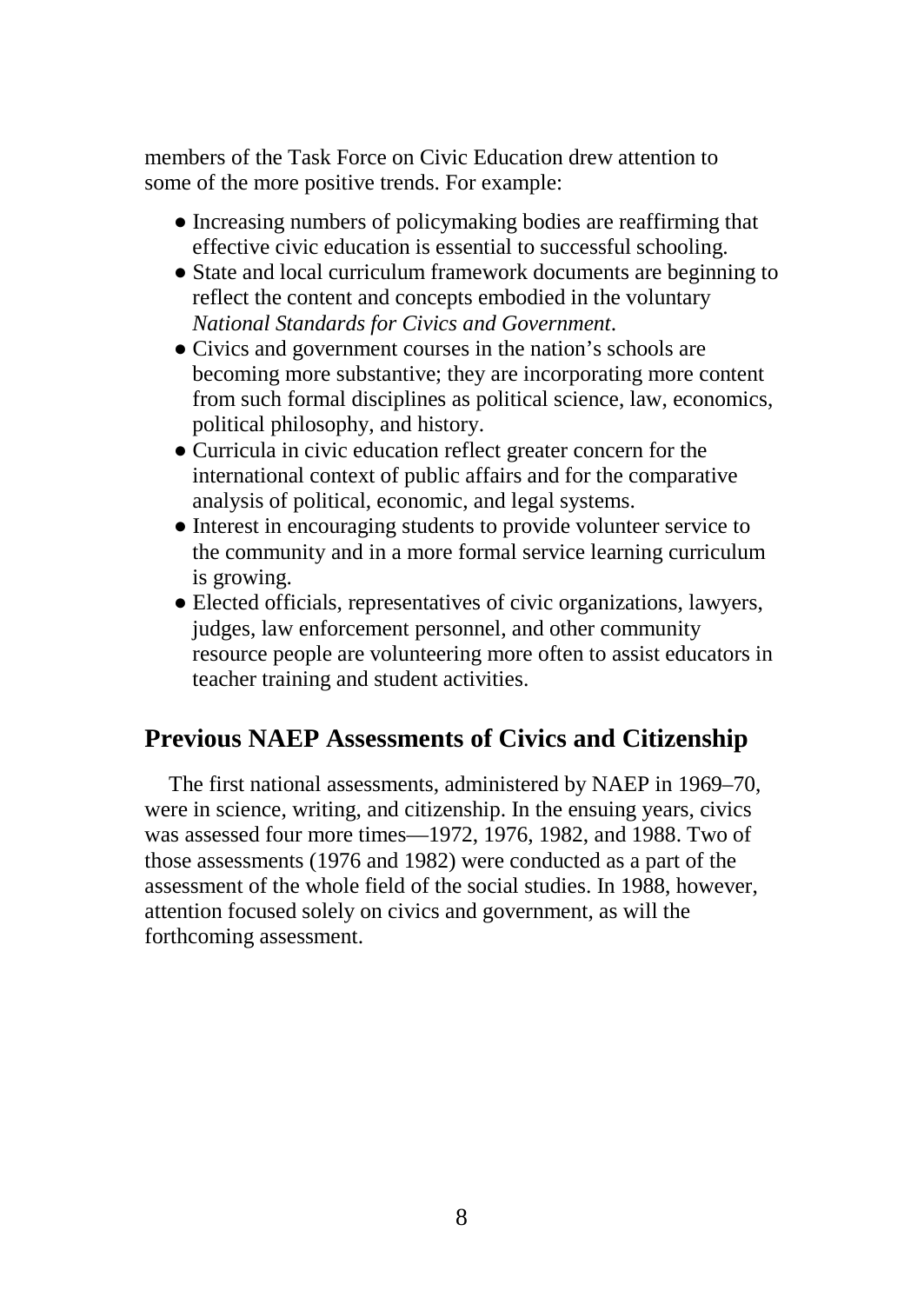| <b>Subjects</b>                        | <b>Years</b> |
|----------------------------------------|--------------|
| Citizenship                            | 1969–70      |
| Social Studies (including citizenship) | 1971–72      |
| Social Studies (including citizenship) | 1975–76      |
| Citizenship and social studies         | 1981-82      |
| Civics: U.S. Government and politics   | 1988         |

**Table 1—Previous NAEP Assessments of Civics and Citizenship** 

The 1988 civics assessment measured students' understanding of:

- The purposes of democratic government and of the principles expressed in basic American documents, such as the Declaration of Independence and the U.S. Constitution, including the Bill of Rights.
- The three branches of government and the organizational principles by which they function.
- The mechanisms by which citizens and politicians reach decisions and transform these decisions into political action.
- Rights, responsibilities, and the law—the specific rights and liberties guaranteed under the U.S. Constitution and the relationship between laws and rights.

The 1988 assessment was administered in approximately 1,000 public and private schools to a representative sample of more than 11,000 students in grades 4, 8, and 12. At grade 4, the assessment was composed of multiple-choice questions. At grades 8 and 12, the test was composed of multiple-choice questions and one constructedresponse item (i.e., a question that requires a considered written response). Students also completed a questionnaire that elicited demographic information about themselves and about their experiences in studying civics and government. These background variables and performance data were analyzed to reveal patterns of learning about civics and government.

Because the 1988 survey of civic education was 10 years old in 1998, the Board decided that a new assessment of students' knowledge of the subject should be undertaken. Plans for the new assessment were influenced by growing public concern about the condition of American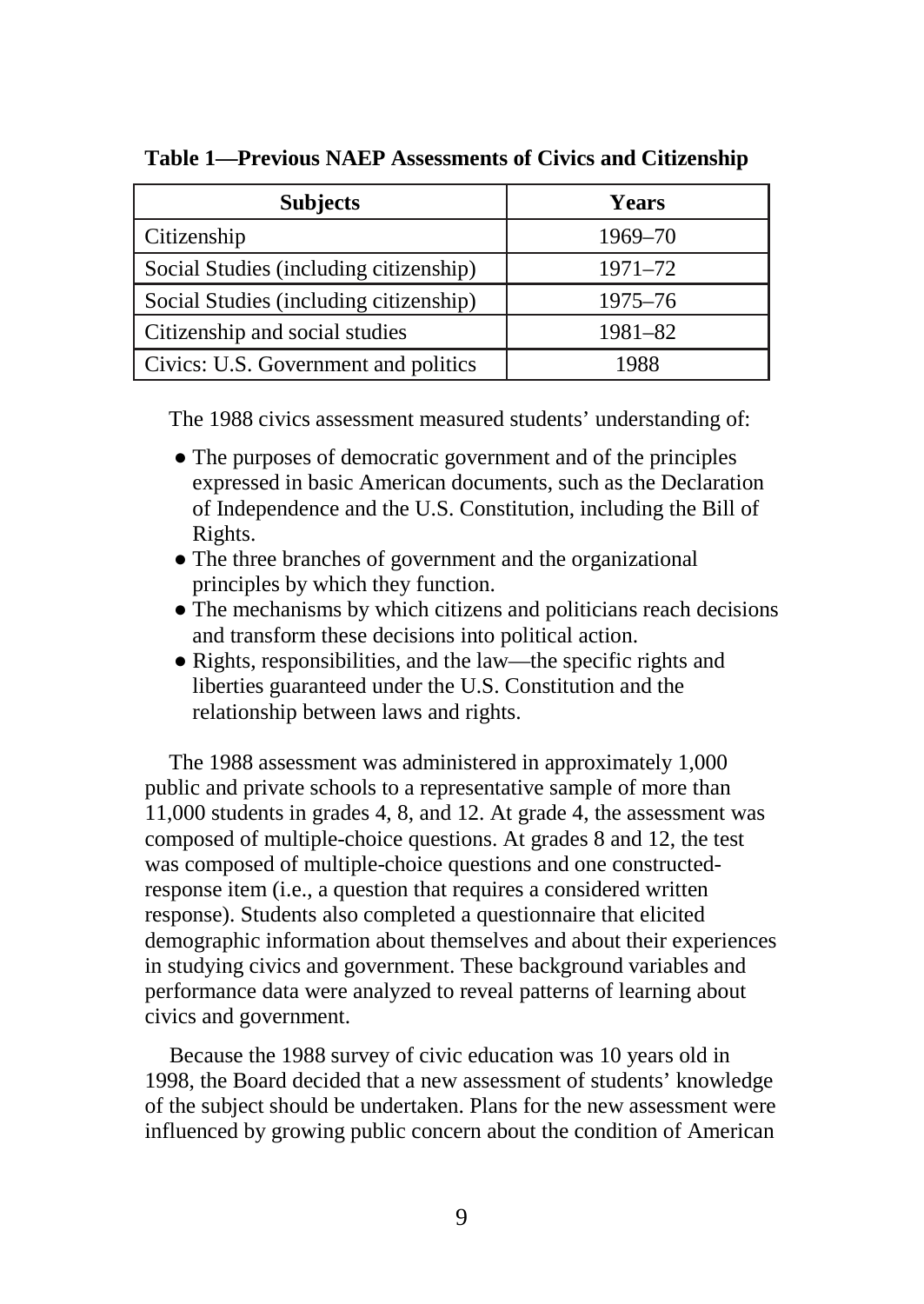government and of civil society—the sphere of voluntary individual, social, and economic relationships and organizations that, although influenced by law, is not part of the nation's formal governmental structure. The 1998 assessment, planned in response to this public concern, was designed to provide Americans with the first measure in a decade of students' knowledge of civics and of the skills of American citizenship. The 2010 civics assessment, using the same Framework as in 1998, will enable NAEP to report on trends in civics achievement from 1998 to 2010.

# <span id="page-24-0"></span>**Issues Considered in Designing the Civics Assessment**

To design a national assessment in civics, an important first step was to identify and articulate relevant issues. Therefore, a paper entitled *Issues Concerning a National Assessment in Civics* was developed and circulated widely for review. Key issues identified are the following:

## **I. What evidence is there that a civics assessment is needed at this time in our nation's history?**

- How well are the nation's schools discharging their historic responsibilities for the development of competent and responsible citizens?
- What purposes should periodic assessments of civic education serve in a constitutional democracy?

# **II. What knowledge and skills should be measured in that assessment?**

- How can a Framework for assessment be designed so that it measures not only what information or knowledge students have but how well they understand it?
- What intellectual and participatory skills are important for informed, effective, and responsible citizenship; how are they developed and how can they be assessed?
- How much should NAEP reflect the content included in the *National Standards for Civics and Government,* previous NAEP assessments in civics, and other sources?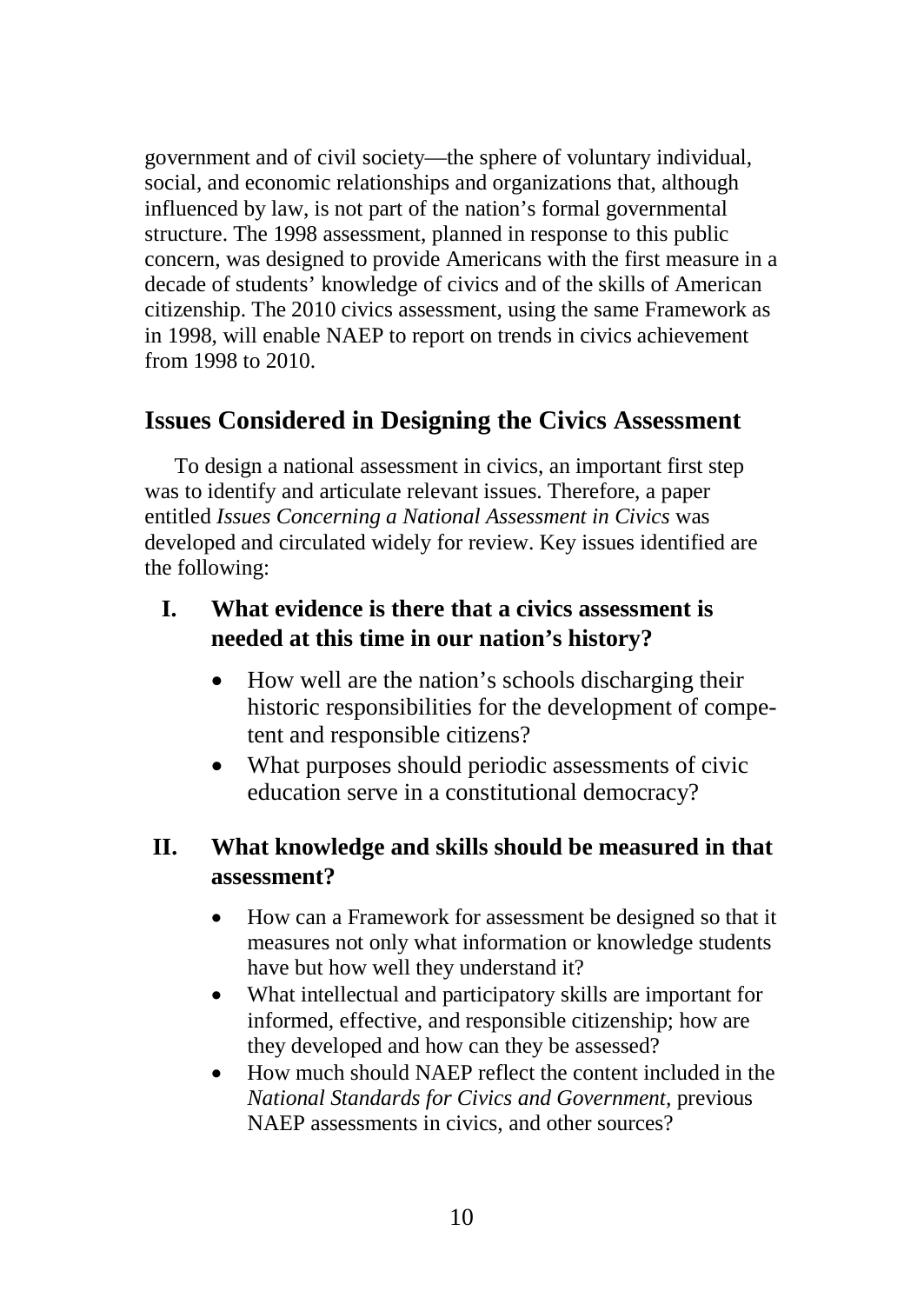# **III. How well do students understand the ideals and fundamental values and principles on which American constitutional democracy is based?**

- How can a Framework for assessment be designed so that it measures how well students understand the ideals and the fundamental values and principles on which American constitutional democracy is based?
- How familiar are students with the core documents that set forth American ideals and the values and principles of constitutional democracy, such as the Declaration of Independence, the U.S. Constitution, and *The Federalist Papers?*
- How well are students able to apply their understanding of fundamental values and principles to the analysis and evaluation of particular situations or cases?
- How does the understanding students have of constitutional democracy change as they progress through school?

## **IV. How should achievement levels in civics be assessed?**

- What criteria should be used to establish preliminary achievement level descriptions?
- In the domain of civics, what knowledge, understandings, and skills are required for Basic, Proficient, and Advanced performances in grades 4, 8, and 12?
- How can NAEP data, reported in terms of achievement levels, be used by the public, policymakers, and educators to improve civics instruction and increase student learning?

### **V. What school factors are associated with the civic proficiency of students, and how can they be evaluated?**

- How much and what kind of formal instruction in civics and government do students receive in grades K–4, 5–8, and 9–12?
- How, where, and what kinds of informal instruction or experiences in civics and government do students receive in the school setting (e.g., student government, extra- or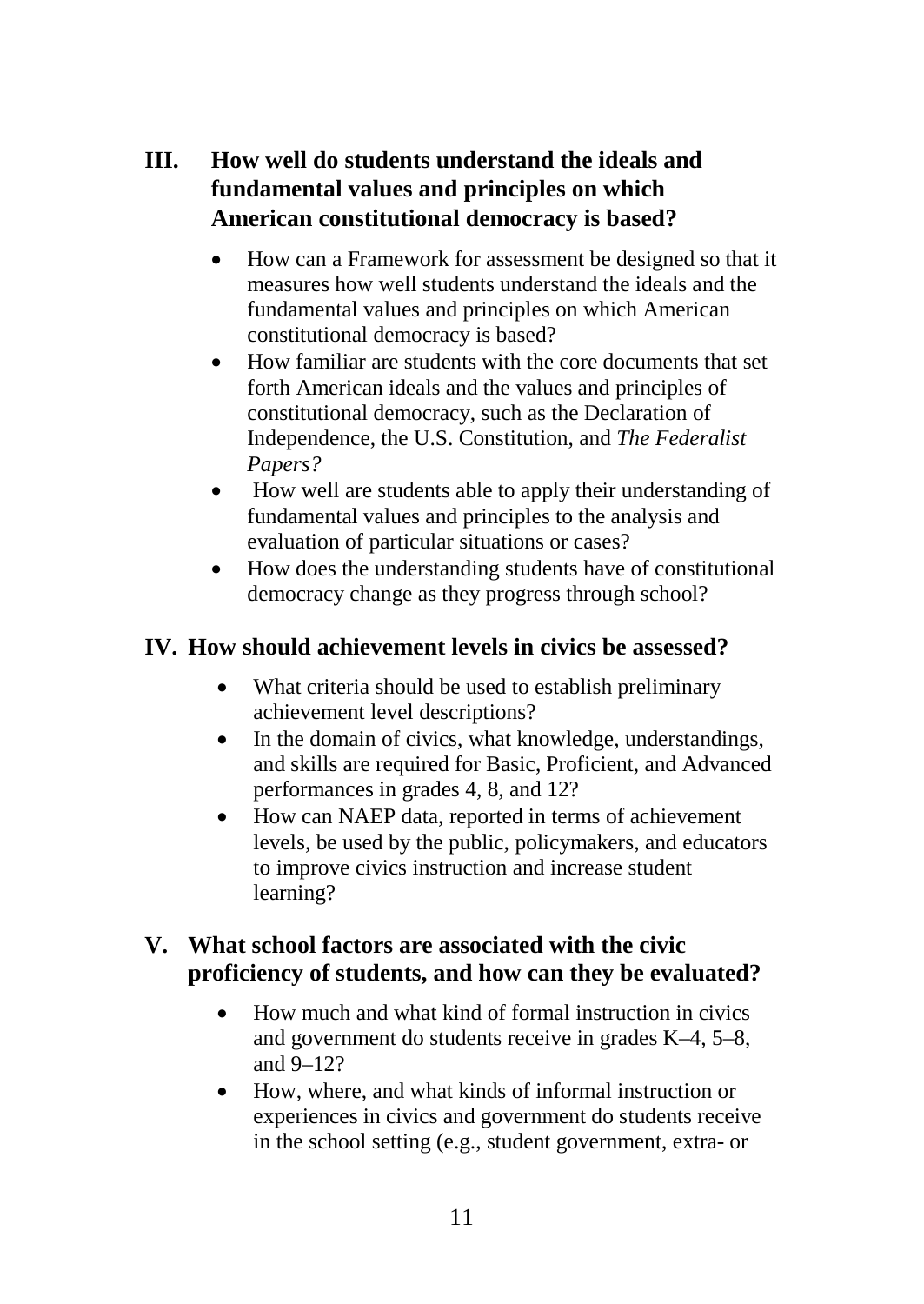co-curricular activities, and school-sponsored community service)?

• What is the relationship between student achievement and factors such as teachers' academic preparation and the teaching and learning strategies used in the classroom?

### **VI. What kinds of contextual information should be gathered by the assessment?**

- What opportunities does the community afford students to develop the intellectual and participatory skills they need for informed, effective, and responsible citizenship?
- How does the media affect students' knowledge, skills, and civic dispositions?
- What efforts need to be made to ensure that the contextual information gathered and the manner in which it is obtained do not infringe on the privacy of the respondents or their families and friends?
- What efforts need to be made to ensure that inquiries designed to elicit contextual information are grounded in research and that they will, in all probability, yield data that will help to improve the education of America's children?

#### **VII. Which assessment strategies should be used?**

- What types of test questions can best be used to measure knowledge and skills?
- What are the costs and benefits of newer forms of assessment for students, teachers, parents, and the community at large?
- How do teachers use the assessment results?
- What efforts need to be made to ensure that achievement measures are not biased against any population group because of race, gender, ethnicity, socioeconomic circumstances, or language spoken at home?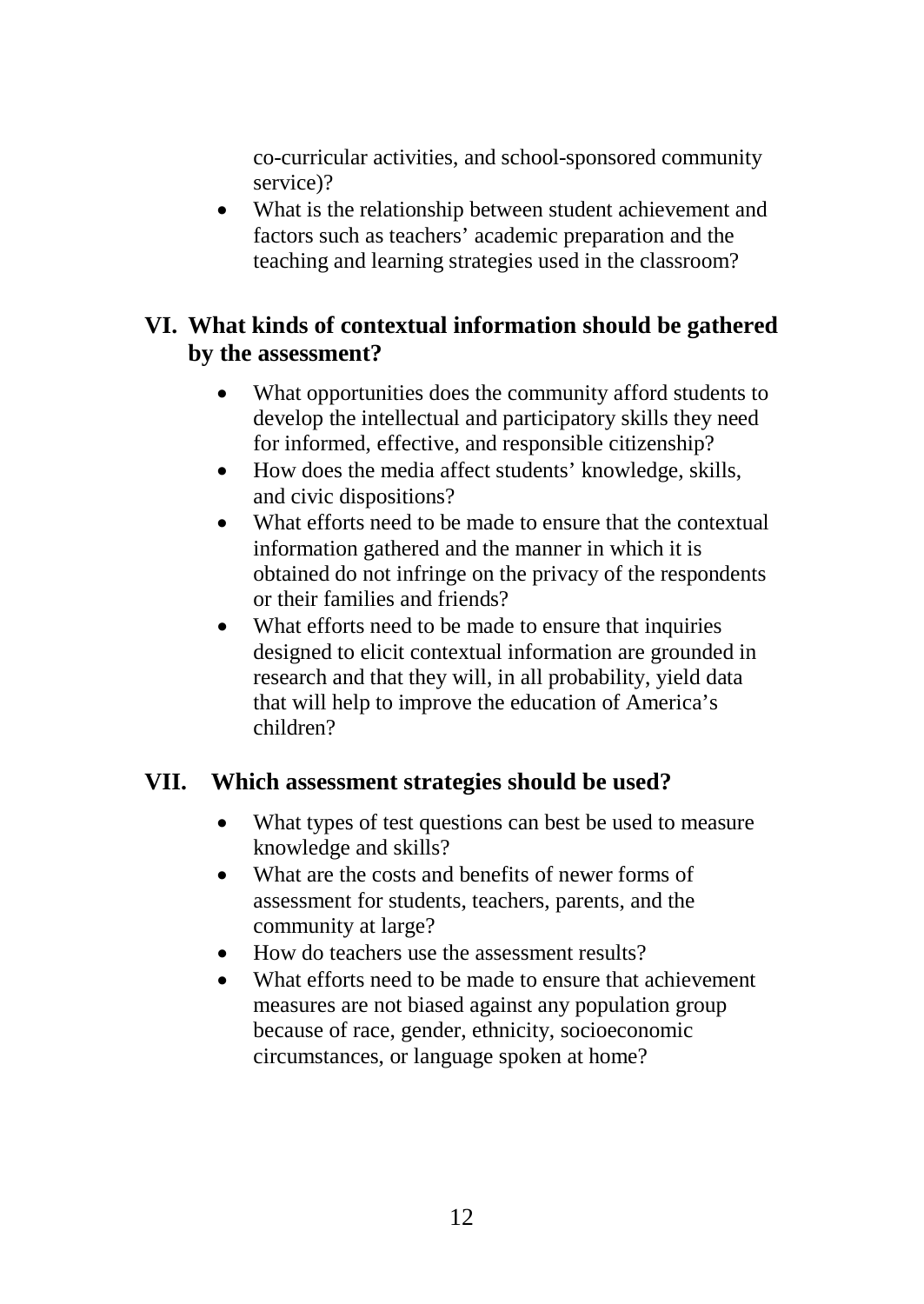# **VIII. How can the assessment be designed to provide information relevant to policymakers, educators, and the public, information that can be used to improve civic education for all students?**

- How might findings from NAEP help national and state legislators, school board members, parents, and others evaluate and improve civic education in their own areas of responsibility?
- How might NAEP results be used to inform and improve the preservice education and the professional development of teachers?
- How can or should NAEP results be communicated to the media so they are accurately reported and so they can contribute to better education in civics and government for all students?

# **IX. How can the assessment be designed so it facilitates achievement of NAEP's multiple goals?**

- What practices used in previous assessments have proved to be of most worth and how can they be identified and used in the current assessment?
- How should trends in educational performance be identified and reported?
- What information about the current status of teaching and learning in civics will be most useful to NAEP's many and varied constituencies and how should it be reported?
- How can a reasonable balance be struck in an assessment program so that it measures both existing and more challenging, emerging programs in civics education?

There is an undeniable need for sustained and systematic attention to civics education and for better information on how we are doing in educating our children so they will become informed, effective, and responsible citizens. Never in our nation's history has this need been greater.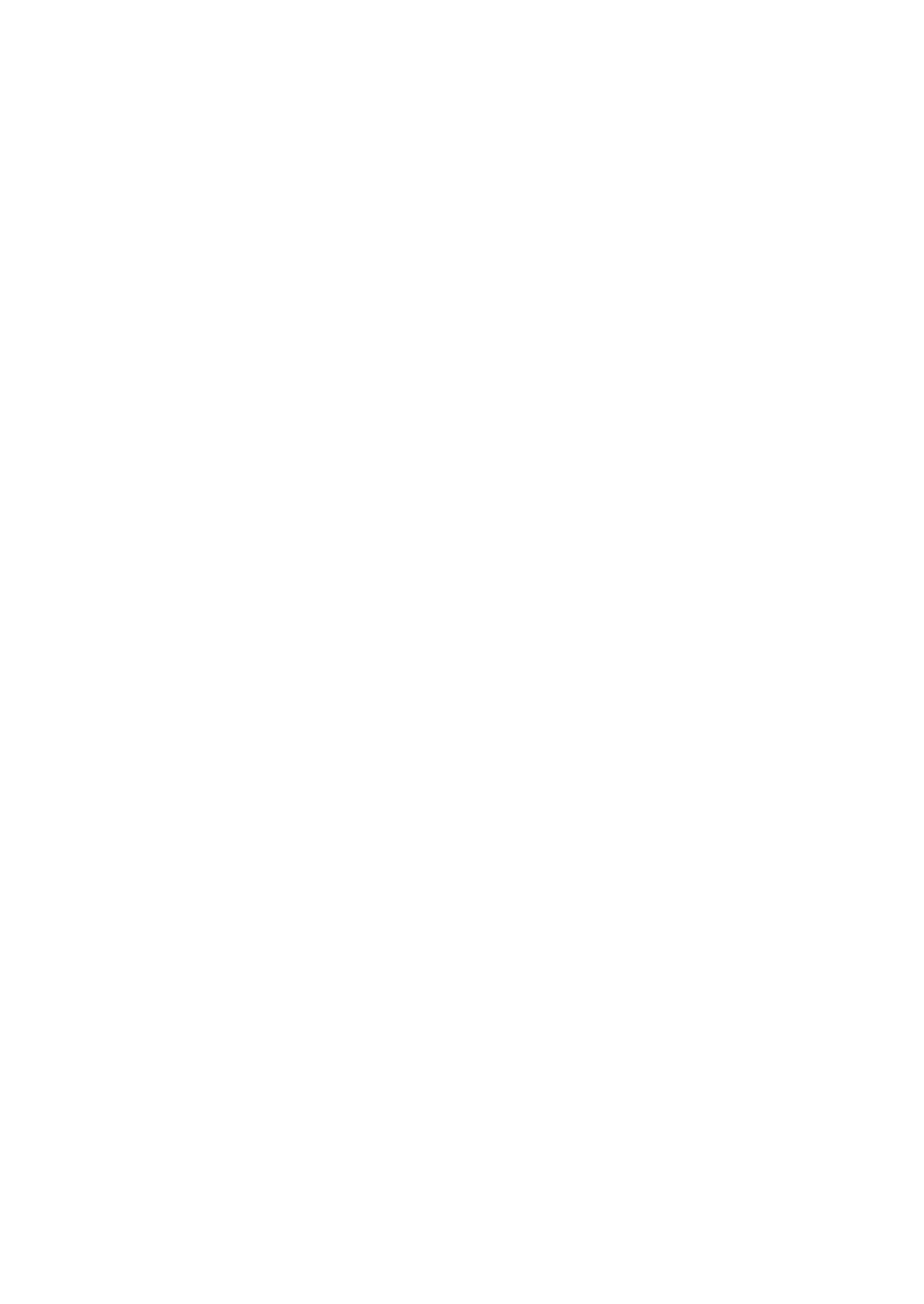# <span id="page-29-0"></span>**Chapter Three: The Civics Assessment: Knowledge, Skills, and Dispositions**

ivic education is central to American education and to the well-being of American constitutional democracy. Civic education also is important to civil society—that historically ivic education is central to American education and to the well-being of American constitutional democracy. Civic education also is important to civil society—that historically essential sector of society composed of nongo community, and fraternal organizations, clubs, and religious institutions. Sustained and systematic attention to civics, government, and civil society in the K–12 curriculum enables students to build on the knowledge they acquire in each successive grade. Therefore, students' understanding of civic life, politics, and government should increase both in scope and depth as they progress through the elementary, middle, and high school years. In addition, their command of essential intellectual and participatory skills should continue to develop as they move toward the assumption of the full rights and responsibilities of citizenship.

# <span id="page-29-1"></span>**Introduction to Components of the Framework**

The Framework for the National Assessment of Educational Progress in civics has three interrelated components: **knowledge, intellectual and participatory skills, and civic dispositions.** Taken together, these components should form the essential elements of civic education in the United States. Development of a NAEP assessment of student achievement in civics, therefore, should fully reflect the need to evaluate students' command of these three components of civic education.

The **knowledge component,** the core of this framework, is embodied in the form of five significant and enduring questions. These are questions that have continued to engage not only political philosophers and politicians; they are questions that do—or should—engage every thoughtful citizen. The five questions are: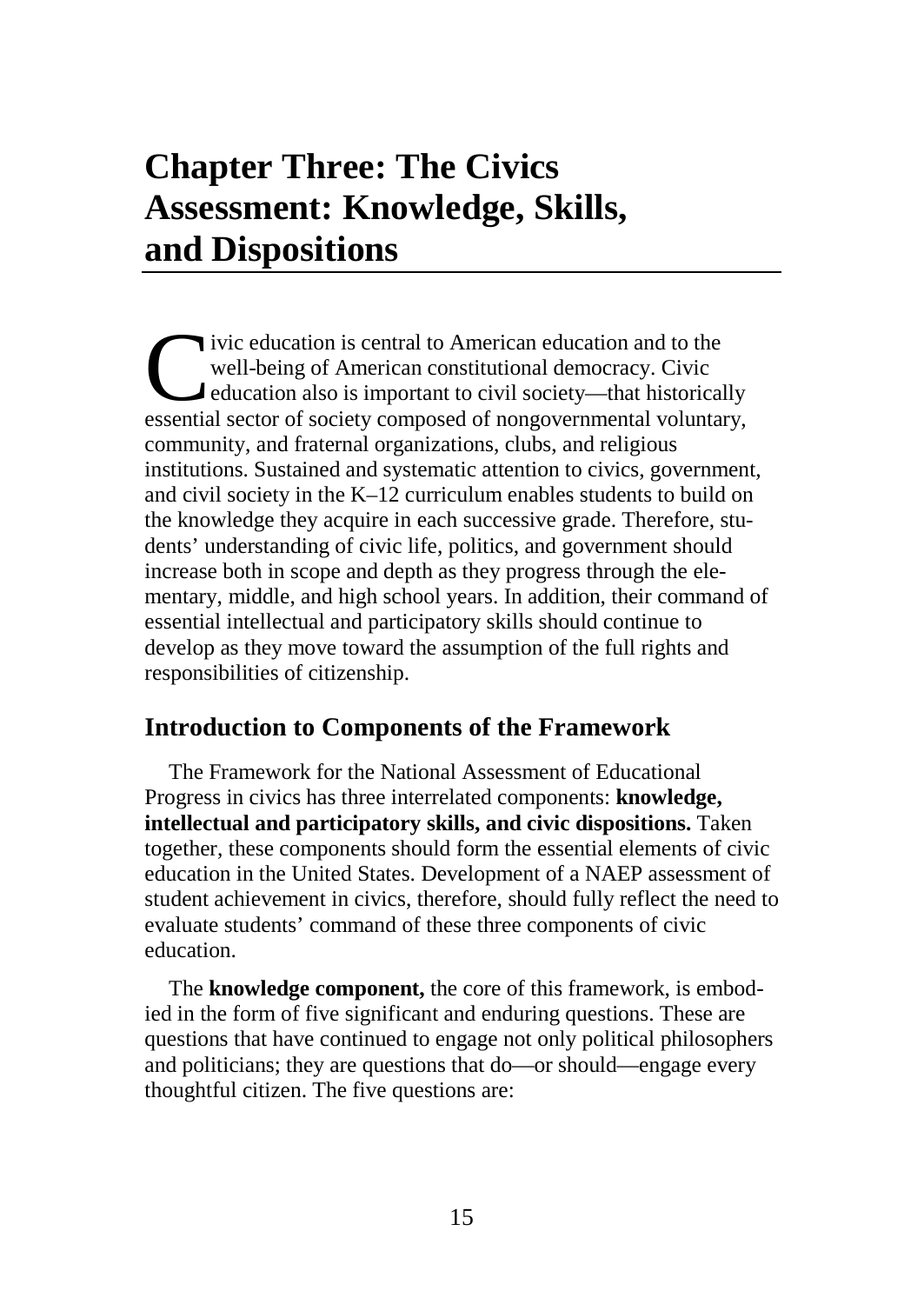- I. What are civic life, politics, and government?
- II. What are the foundations of the American political system?
- III. How does the government established by the Constitution embody the purposes, values, and principles of American democracy?
- IV. What is the relationship of the United States to other nations and to world affairs?
- V. What are the roles of citizens in American democracy?

The **intellectual and participatory skills component** of civic education involves the use of knowledge to think and act effectively and in a reasoned manner in response to the challenges of civic life in a constitutional democracy. Intellectual skills enable students to learn and apply civic knowledge in the many and varied roles of citizens. These skills help citizens identify, describe, explain, and analyze information and arguments as well as evaluate, take, and defend positions on public policies. Participatory skills enable citizens to monitor and influence public and civic life by working with others, clearly articulating ideas and interests, building coalitions, seeking consensus, negotiating compromise, and managing conflict.

The third component of this Framework, **civic dispositions,** refers to the inclinations or "habits of the heart," as de Tocqueville called them, that pervade all aspects of citizenship. In a constitutional democracy, these dispositions pertain to the rights and responsibilities of individuals in society and to the advancement of the ideals of the polity. They include the dispositions to become an independent member of society; respect individual worth and human dignity; assume the personal, political, and economic responsibilities of a citizen; abide by the "rules of the game," such as accepting the legitimate decisions of the majority while protecting the rights of the minority; participate in civic affairs in an informed, thoughtful, and effective manner; and promote the healthy functioning of American constitutional democracy.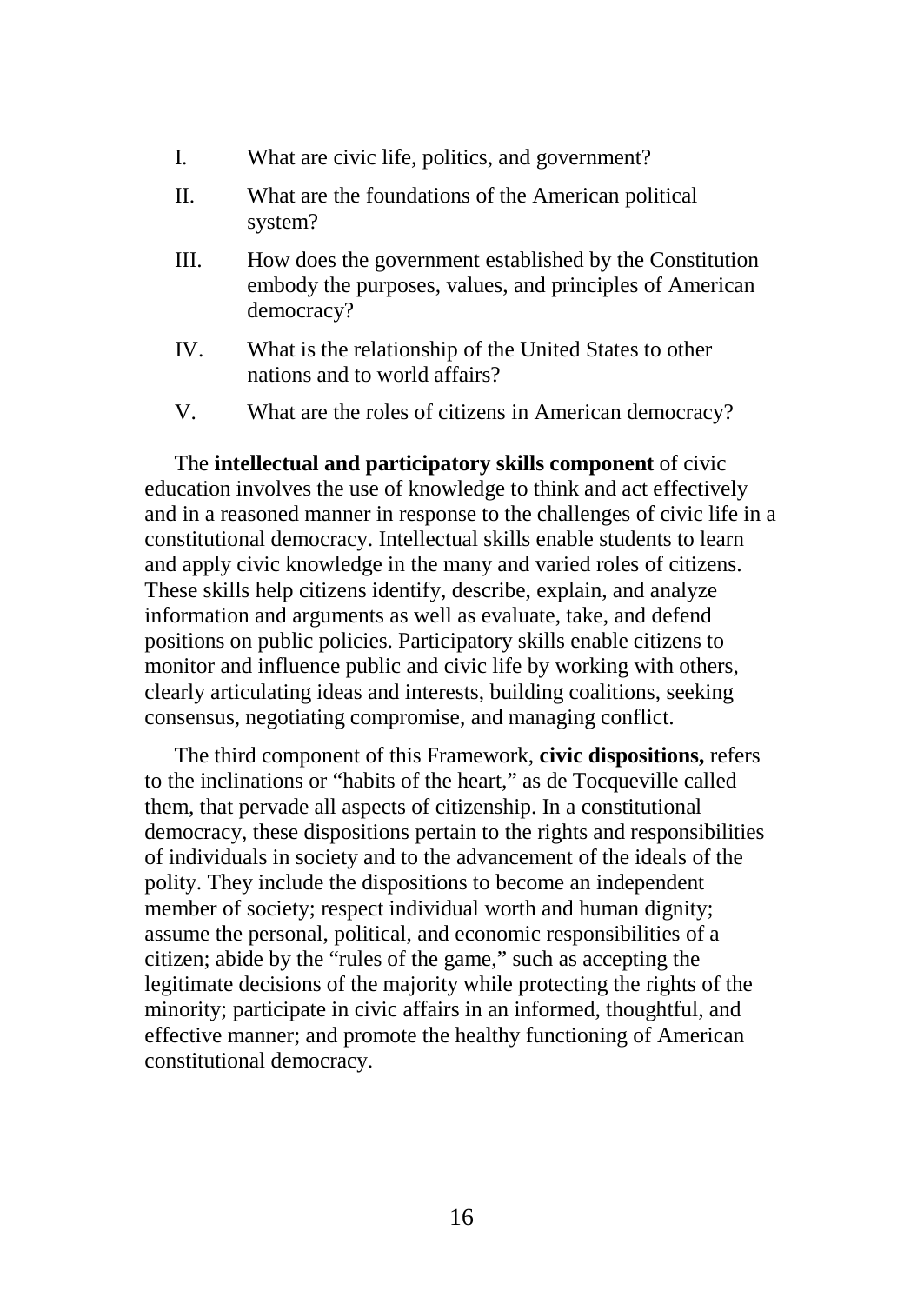The acquisition of knowledge and skills and the development of civic dispositions take place within a variety of contexts. Those of home, school, community, state, nation, and the world are especially important in civic education. They constitute the primary arenas in which citizens acquire knowledge and skills as well as put their knowledge and skills into practice.

#### <span id="page-31-0"></span>**Knowledge Component**

It is important that all students have an opportunity to consider the essential questions about government and civil society that continue to challenge thoughtful people. Although there are various ways of phrasing these questions, this Assessment Framework follows the *National Standards for Civics and Government* in organizing them in five major categories.

What follows is a general description, expressed in the form of significant and enduring questions, of these five broad content areas that are to be assessed. A chart summarizing the content for each area by grade can be found in appendix B.

#### *I. What Are Civic Life, Politics, and Government?*

Citizens need to understand civic life, politics, government, and civil society so they can make informed judgments about what government should and should not do, how they are to live their lives together, and how they can support the proper use of authority or combat the abuse of political power.

- *Civic life* is the public life of citizens concerned with affairs of the community and nation as contrasted with private or personal life, which is devoted to the pursuit of private and personal satisfactions.
- *Politics* is a process by which people reach collective decisions that are generally regarded as binding and enforced as common policy.
- *Government* may be described as the formal institutions and processes of a politically organized society with authority to make, enforce, and interpret laws and other binding rules about matters of common interest and concern, such as society's order, security, and prosperity. The term *government* also refers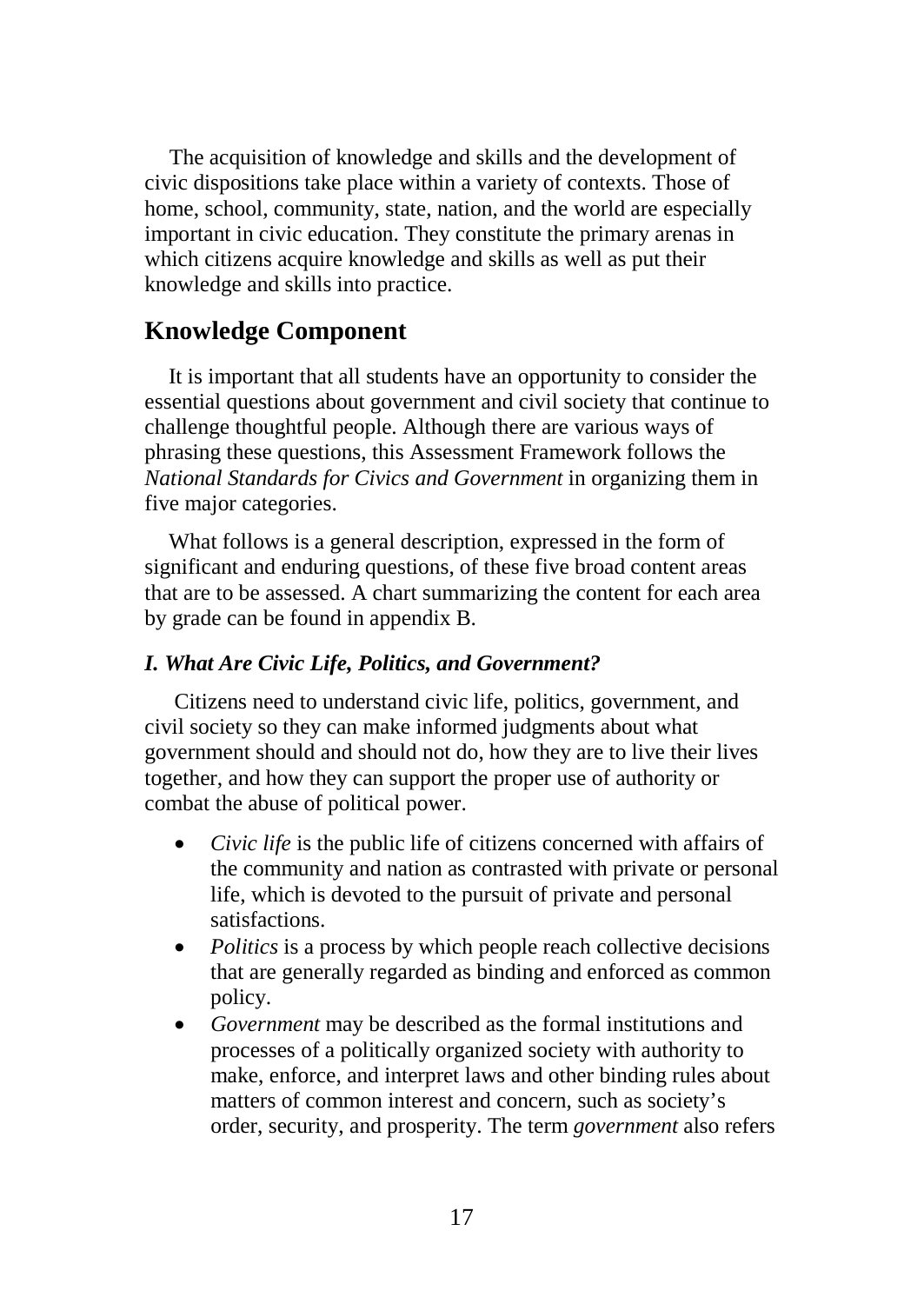to the group of people, acting in formal political institutions at national, state, and local levels, who exercise decisionmaking power or enforce laws and regulations. Some parts of government such as Congress, state legislatures, and city councils make laws; other parts, including federal, state, and local agencies such as taxation authorities and police, enforce laws; and still others, such as federal and state courts, interpret laws and rules.

• *Civil society* refers to the complex network of freely formed, voluntary political, social, and economic associations. Among the many nongovernmental actors making up civil society are groups such as parent-teacher, professional, and business associations; labor unions; religious, charitable, and youth organizations; and social and fraternal clubs. A vital civil society is an essential component of a constitutional democracy because it prevents the abuse or excessive concentration of power by government. The organizations of civil society also "are public laboratories in which citizens learn democracy by doing it."

At the early elementary level, students may begin to understand government and civil society by analogy with the governance of the family and school. As they progress through school, their knowledge and understanding of civic life, politics, and government should increase and deepen.

#### *II. What Are the Foundations of the American Political System?*

The American political system is based on the values and principles of constitutional democracy expressed in such fundamental American documents as the Declaration of Independence; the U.S. Constitution, including the Bill of Rights; the Virginia Statute for Religious Freedom; the *Federalist Papers;* and Antifederalist writings. Other documents that express and elaborate on the values and principles of the founding documents include the Seneca Falls Declaration of Sentiments and Resolutions, Martin Luther King's *Letter from Birmingham City Jail,* and landmark U.S. Supreme Court decisions. Such fundamental expressions of American principles and values are important for students to understand for several reasons. First, Americans are a people bound together by the ideals, values, and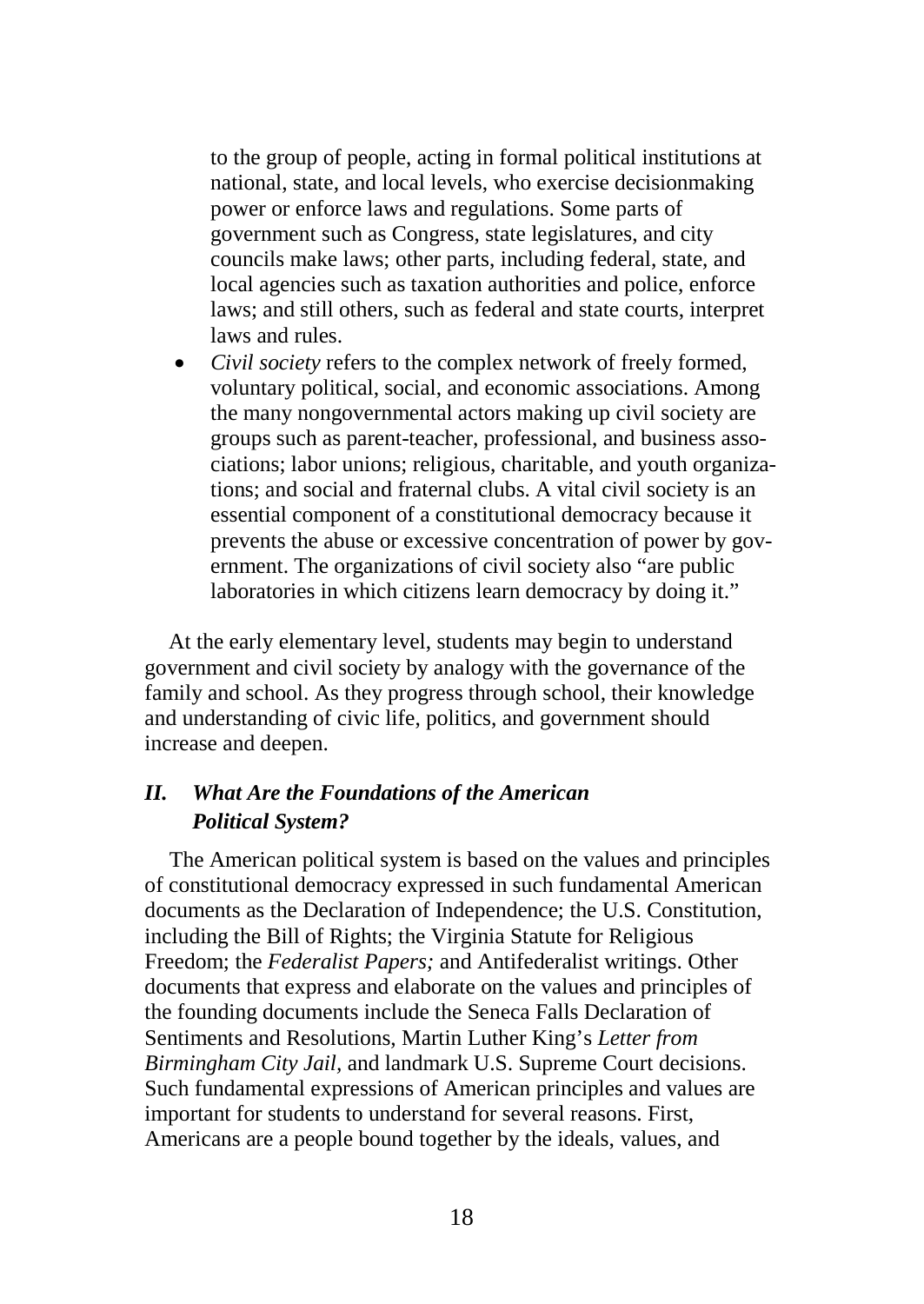principles they share rather than by kinship, ethnicity, or religion, which are ties that bind some other nations of the world. Second, Americans' ideals, values, and principles have shaped their political institutions and affected their political processes. Third, the ideals, values, and principles set forth in the nation's core documents are criteria that Americans use to judge the means and ends of government, as well as those of the myriad groups and organizations that are part of civil society. Finally, understanding of fundamental principles provides the basis for a reasoned commitment to the ideals, values, and principles of American constitutional democracy.

The values and principles of American constitutional democracy are sometimes in conflict, and their very meaning and application are often disputed. For example, although most Americans agree that the idea of equality is an important value, they may disagree about what priority it should be given in comparison with another value, such as liberty. And they may disagree on the meaning of equality when it is applied to a specific situation.

In addition, disparities have always existed between the realities of daily life and the ideals of American constitutional democracy. Citizens should thus be encouraged to consider that while the history of the United States has been marked by continuing attempts to narrow the gap between the nation's ideals and reality, it has also achieved a wide degree of consensus as to what those ideals are and what that reality ought to be. It is on the basis of these ideals that Americans have united in political movements to abolish slavery, extend the voting franchise, remove legal support for segregation, and provide equality of opportunity. Citizens should be familiar with historical and contemporary efforts in which Americans have joined forces to work toward the achievement of their shared ideals.

Americans, however, realize that the United States is not Utopia, nor is a constitutional democracy Utopian. Rather, a constitutional democracy is a way of allowing the competing ideas, values, goals, and interests of people, individually or in groups, to compete with one another in a peaceful manner. A constitutional democracy affords its citizens means of reconciling their differences and their competing visions of truth without resorting to violence or oppression.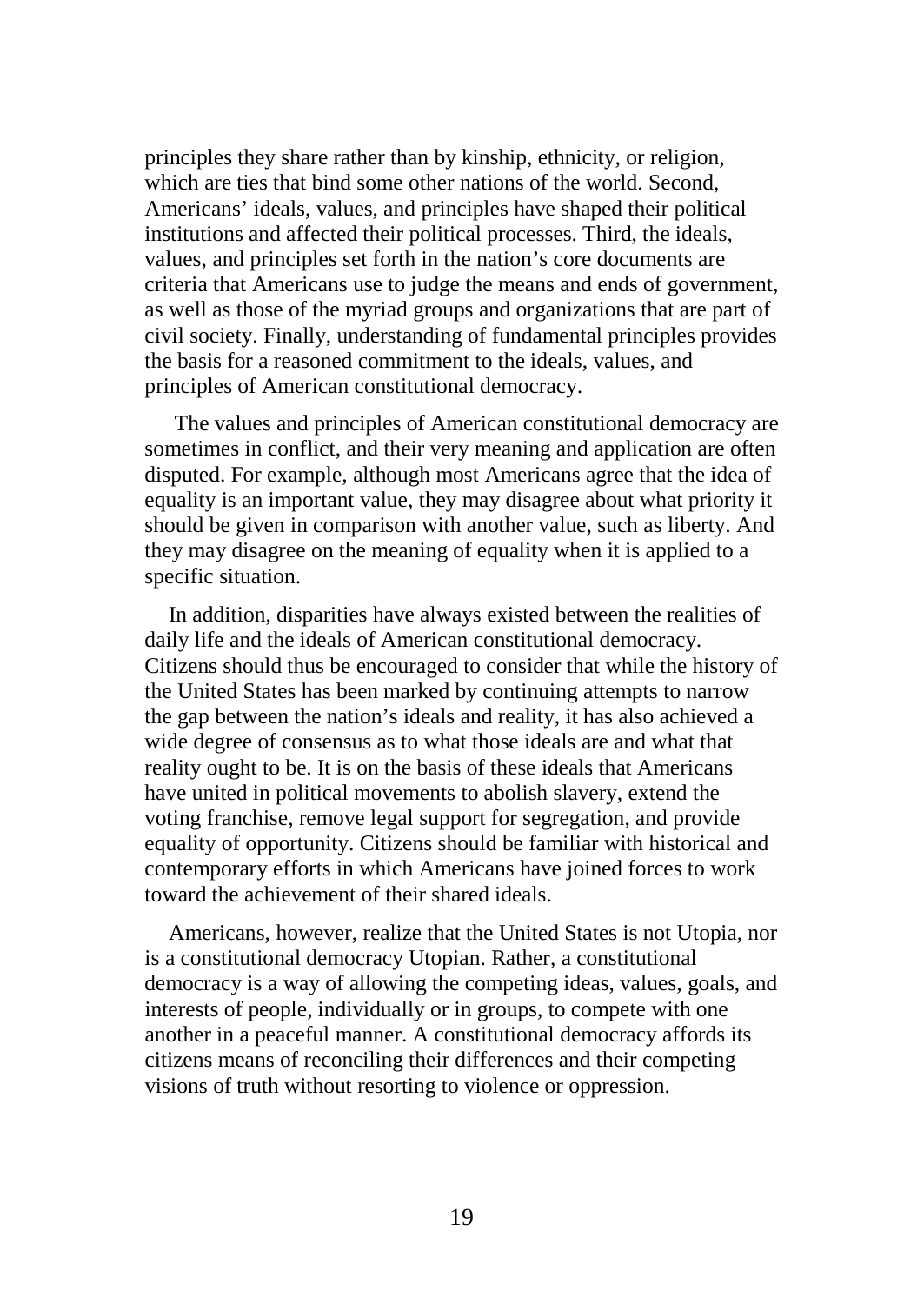Students in the early grades should become acquainted with the basic values and principles that are the foundation of the American political system. Their knowledge and understanding should increase as they progress through middle and high school.

### *III. How Does the Government Established by the Constitution Embody the Purposes, Values, and Principles of American Democracy?*

The system of government established by the Constitution has resulted in limited government and a complex dispersal of powers. As a result, Americans live under the jurisdiction of national, state, and local governments, all of whose powers and responsibilities are separated and shared among different branches and agencies. Each of these governments—national, state, and local—directly affects the daily lives of all Americans: their security, their opportunities, their standard of living, and the taxes they pay.

The Framers of the Constitution saw this complex system as a principal means of limiting the power of government. Multiple levels of government provide numerous opportunities for citizens to participate in their own governance. The system also reflects the principle of popular sovereignty, enables citizens to hold their governments accountable, and helps to ensure the protection of the rights of individuals. Citizens who understand the justification for this system of limited, dispersed, and shared power and its design are able to evaluate, monitor, and influence it more effectively.

To understand the impact of the various levels of government on their daily lives, the lives of their communities, and the welfare of the nation as a whole, students need to understand how local, state, and national governments are organized, what they do, and how they interact.

#### *IV. What Is the Relationship of the United States to Other Nations and to World Affairs?*

The United States does not exist in isolation; it is part of an interconnected world in whose development it has played and continues to play an important role. The American political tradition, including the ideas expressed in the Declaration of Independence, the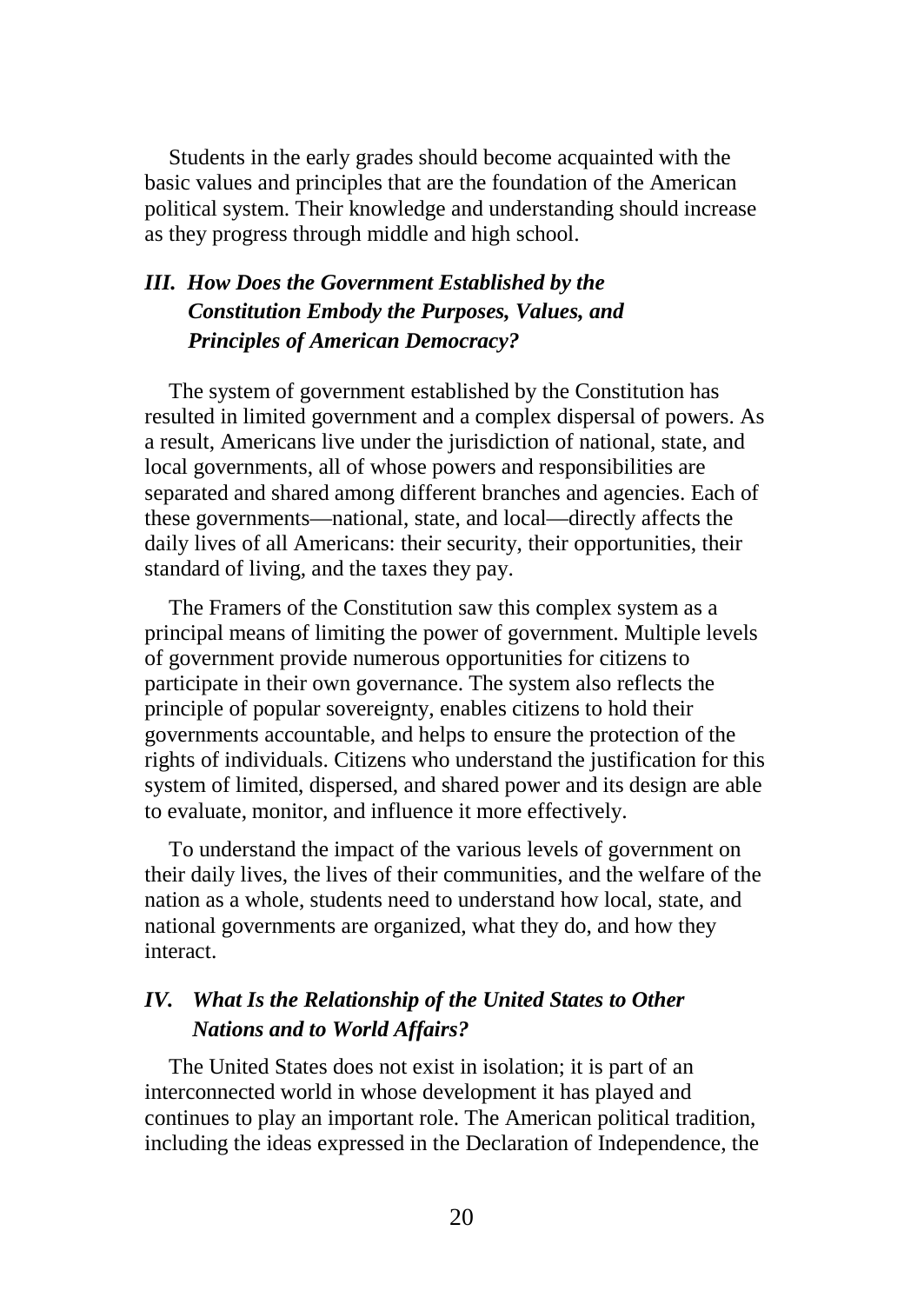U.S. Constitution, and the Bill of Rights, has had a profound influence abroad. The nation's democratic ideals and the benefits of its free society have drawn the attention and inspired the hopes of people worldwide. In addition, the United States has exerted extensive economic, technological, and cultural influence on other nations. At the same time, the United States and its citizens have been deeply influenced by the institutions and practices of other countries and the cultures of other peoples.

To make judgments about the role of the United States in the world today and what course American foreign policy should take, citizens need to understand the major elements of international relations and how world affairs affect their own lives and the security and well-being of their communities, states, and nation. They also need to comprehend how commerce, travel, communications, and the international economy bring them into relationships with people everywhere.

In elementary and middle schools, students should acquire basic knowledge of the relationship of the United States to other nations and to world affairs. In senior high school, students should develop a more sophisticated understanding of the behavior of the United States, other nations, and international organizations in the world arena.

#### *V. What Are the Roles of Citizens in American Democracy?*

Citizenship in American constitutional democracy differs from membership in authoritarian or totalitarian regimes. In the United States, each citizen is a full and equal member of a self-governing community and is endowed with fundamental rights and entrusted with responsibilities. Among those responsibilities is seeing that the rights of other individuals are respected. It also is a fundamental responsibility of citizens to see that government serves the purposes for which it was created and that it does not abuse the power that the people have delegated to it. For instance, the Declaration of Independence proclaims the primary purpose of government: "That to secure these Rights [Life, Liberty, and the Pursuit of Happiness] governments are instituted among Men." Further, the Preamble of the U.S. Constitution says that the purposes of government are to "establish Justice, insure domestic Tranquility, provide for the common defense, promote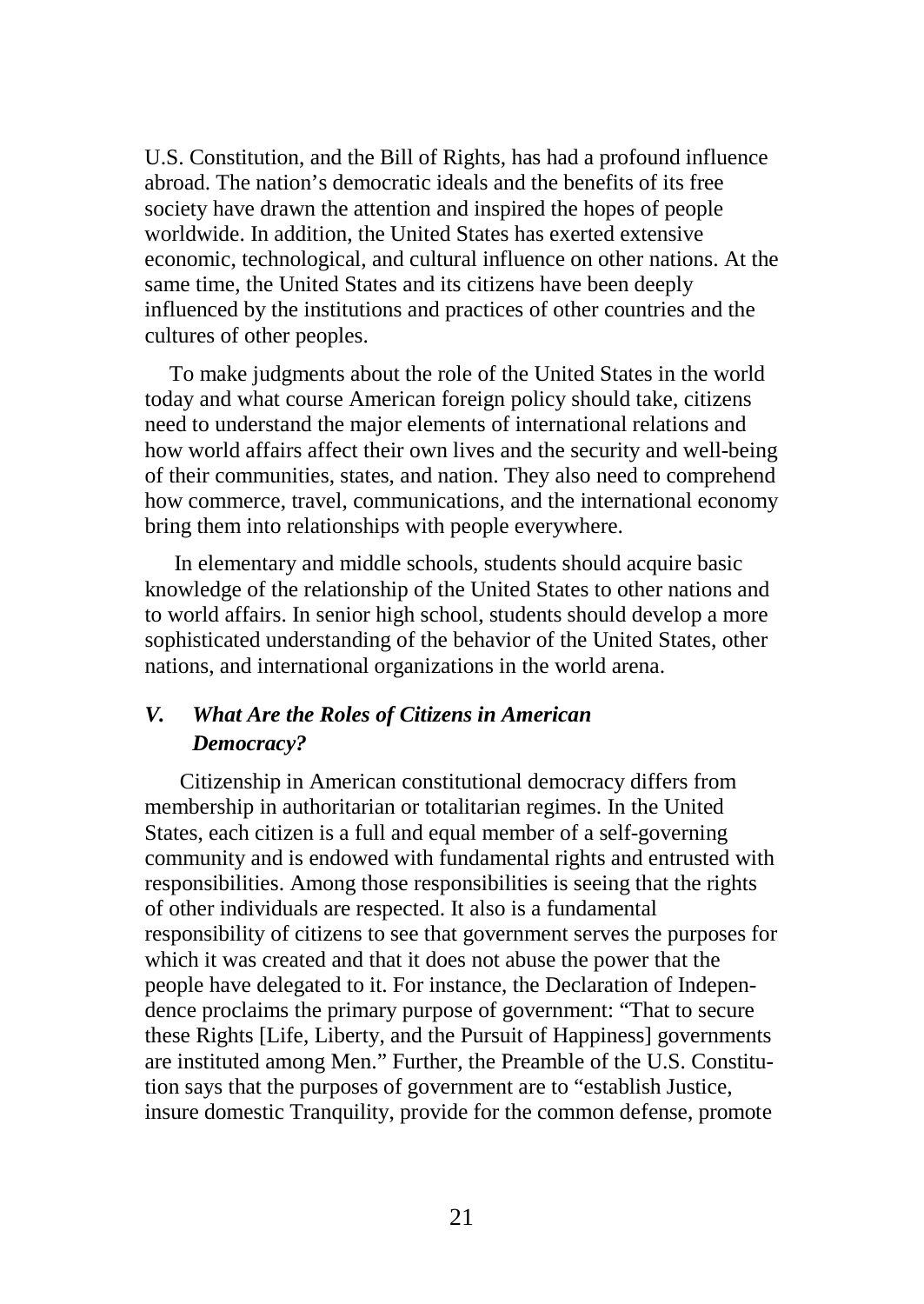the general Welfare, and secure the Blessings of Liberty." Citizens are responsible for holding their government accountable to these purposes it was created to serve.

Citizens should understand that through their involvement in civic life and in nongovernmental organizations they can help to improve the quality of life in their neighborhoods, communities, and nation. They also should understand that if they want their voices to be heard, they must become active participants in the political process. Although elections, campaigns, and voting are at the center of democratic institutions, citizens should be aware that beyond electoral politics there are many other participatory opportunities available to them. Furthermore, the attainment of individual and public goals and participation in political life tend to go hand in hand. The maintenance and improvement of American constitutional democracy is dependent on the informed, effective, and responsible participation of its citizens.

### **Intellectual and Participatory Skills**

If citizens are to exercise their rights and discharge their responsibilities as members of self-governing communities, they not only need to acquire a body of knowledge about civic life, politics, and government; they also need to acquire relevant intellectual and participatory skills. Unfortunately, the importance of helping all students develop skills essential for effective and responsible citizenship is not always fully appreciated. Thanks to new research into teaching and learning, however, much more is known about how children develop skills, acquire knowledge, and deepen their understandings. Something we understand now is that learning is "domain specific." For each subject area, cognitive strategies need to be defined in terms of the concepts of the field. As a result, intellectual skills germane to the field of civics and government, or to the fields of science or mathematics, cannot be learned in isolation. Knowledge of the concepts and the subject matter of civics and government is necessary, for example, to cast an intelligent vote, to understand public issues, or to interact with others to solve public problems.

Certain skills in participation are essential and also are specific to the domain of civics and government. Effective and responsible citizenship in a constitutional democracy demands more than knowing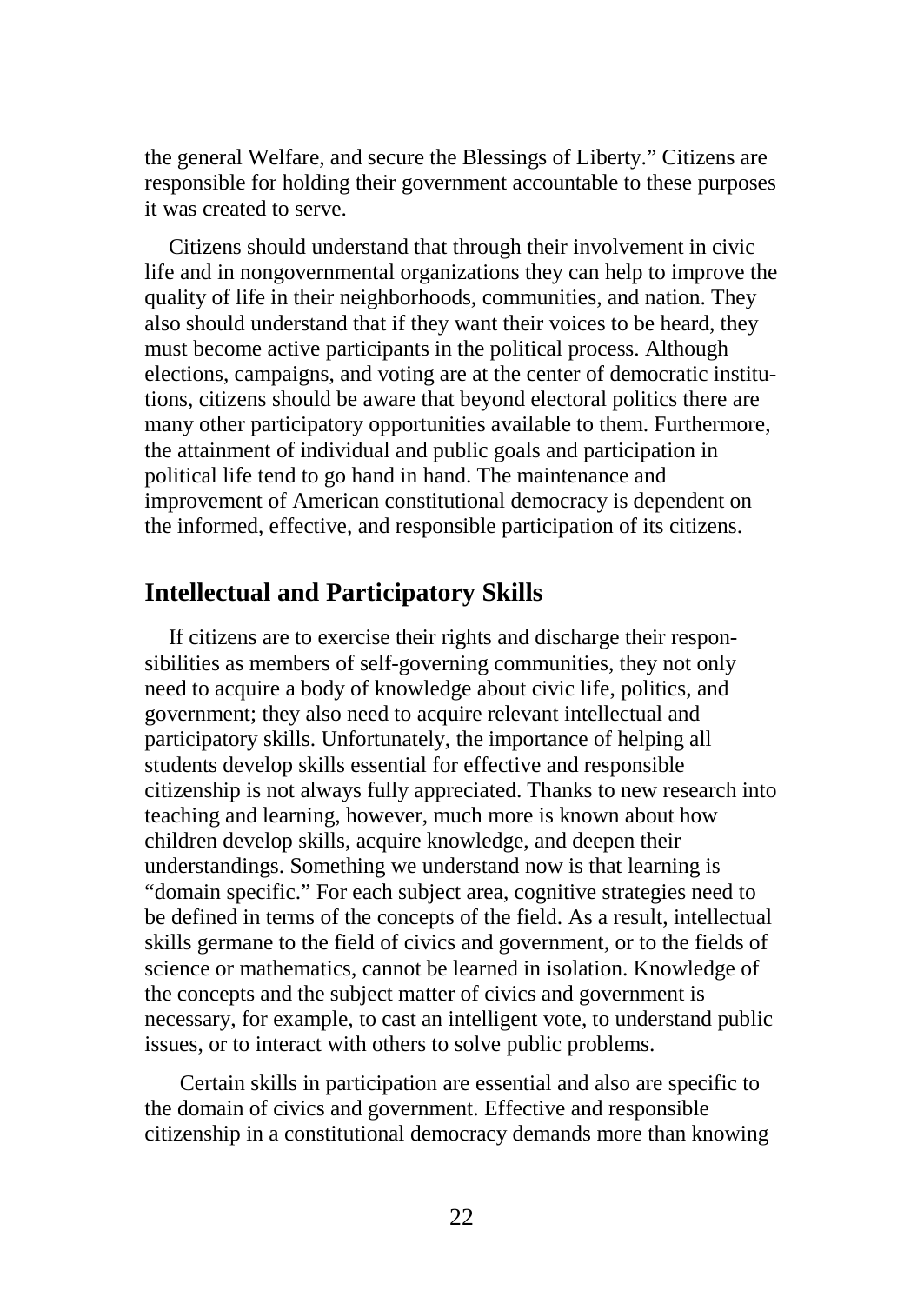and thinking; responsible citizens are expected to participate in the governance of their communities, states, and nation, as well as in the governance of the groups or voluntary associations to which they belong.

Students can and should begin in the earliest grades to acquire the intellectual and participatory skills requisite for informed, effective, and responsible citizenship. They should continue to develop those skills as they proceed through the middle grades and high school.

#### *Intellectual Skills*

In this Framework, intellectual skills essential for informed, effective, and responsible citizenship are categorized as *identifying and describing, explaining and analyzing,* and *evaluating, taking, and defending* positions on public issues.

The following items listed below, under the heading "Identifying and Describing," enumerate particular intellectual skills useful to the citizen in comprehending and interpreting civic life.

### *Identifying and Describing*

*Identifying* means to give the meaning or significance of things that are tangible (e.g., such as one's legislative representative) or intangible (e.g., concepts such as justice). To identify something may involve being able to distinguish it from something else; to classify or catalog something with similar items; or, in some cases, to determine its origin.

*Describing* means to give a verbal or written account of an item's basic attributes or characteristics; describing may refer to tangible or intangible processes, institutions, functions, purposes, or qualities.

- *Defining key terms,* e.g., constitution, constitutional government, nation-state.
- *Making distinctions,* e.g., among branches of government; between forms of government; between civil society and the state; between state and local differences in government institutions, legal systems, and jurisdictional forms.
- *Identifying individuals, symbols, and institutions,* e.g., significant civic and political leaders, flags and national monuments, federal and state legislatures.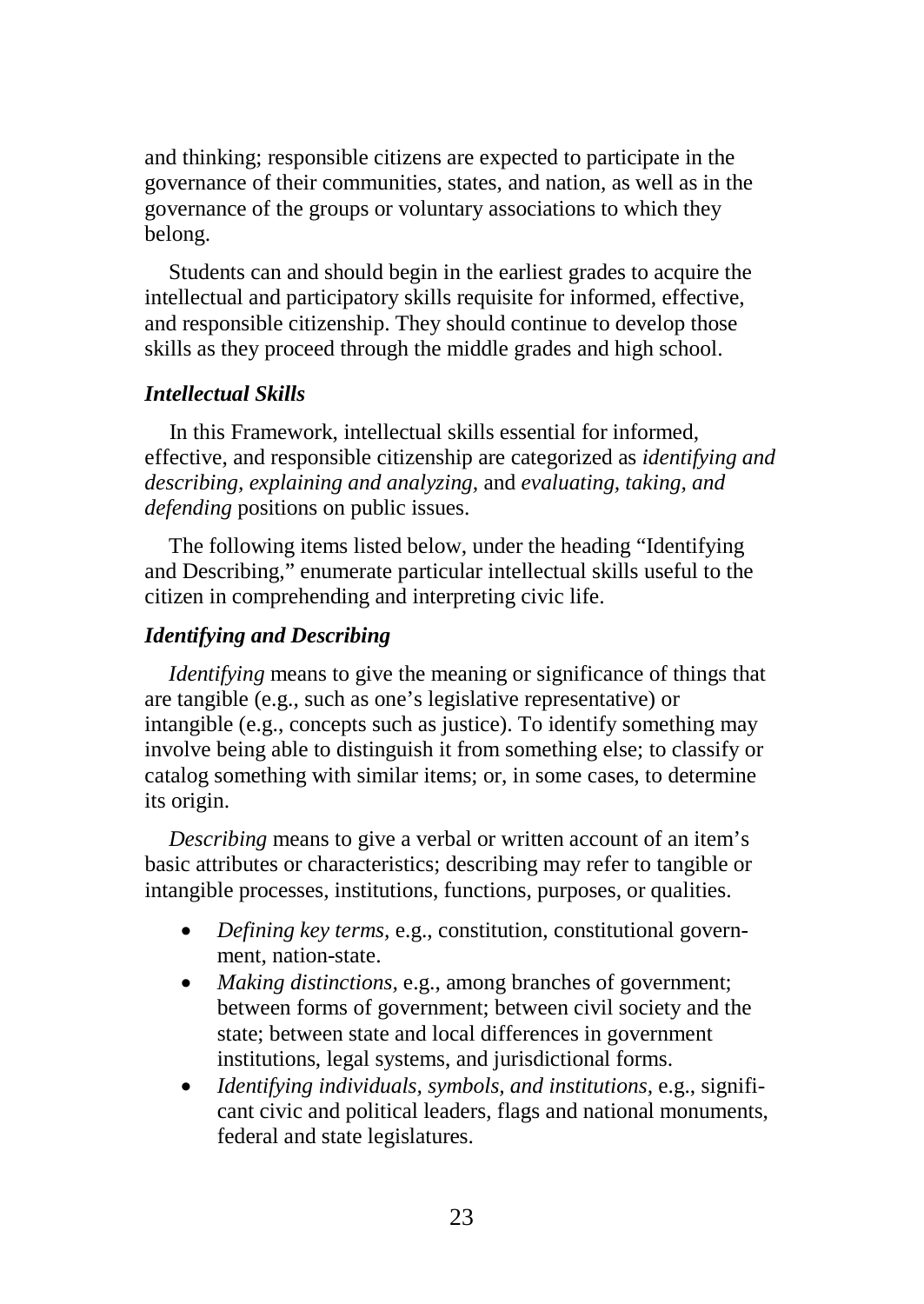- *Identifying ideas and concepts,* e.g., patriotism, majority and minority rights, constitutionalism, civil society, nation-state.
- *Identifying emotional language and symbols,* e.g., patriot, hawk, dove, flag, Statue of Liberty.
- *Describing functions and processes,* e.g., legislative checks and balances, judicial review, foreign policy formation.
- *Describing historical origins,* e.g., of national holidays, sources of democracy, political authority.
- *Describing attributes or characteristics,* e.g., of local government, American society, systems of shared powers.
- *Classifying by attributes,* e.g., constitutional democracy, authoritarianism, totalitarianism.
- *Describing trends,* e.g., participation in politics and civil society, immigration, international influences on American culture.

# *Explaining and Analyzing*

The following items under the heading "Explaining and Analyzing" refer to intellectual skills that also are of importance to the citizen.

*Explaining* means to identify, describe, clarify, or interpret something. One may explain, for example, the causes of events, the meaning or significance of events and ideas, or the reasons for various acts or positions.

*Analyzing* means to break something down into its constituent parts in order to clarify its meaning or significance. One may analyze, for example, the causes of events; the components and consequences of ideas; or social, political, or economic processes and institutions.

- *Explaining how something works,* e.g., electoral system, system of checks and balances, American federal system.
- *Analyzing reasons for acts, occurrences, and trends,* e.g., passage of the 19th amendment, urban riots, voter interest or apathy.
- *Explaining the causes and effects of events and phenomena,*  e.g., creation of the Bill of Rights, election of Franklin D. Roosevelt in 1932, high or low voter turnout.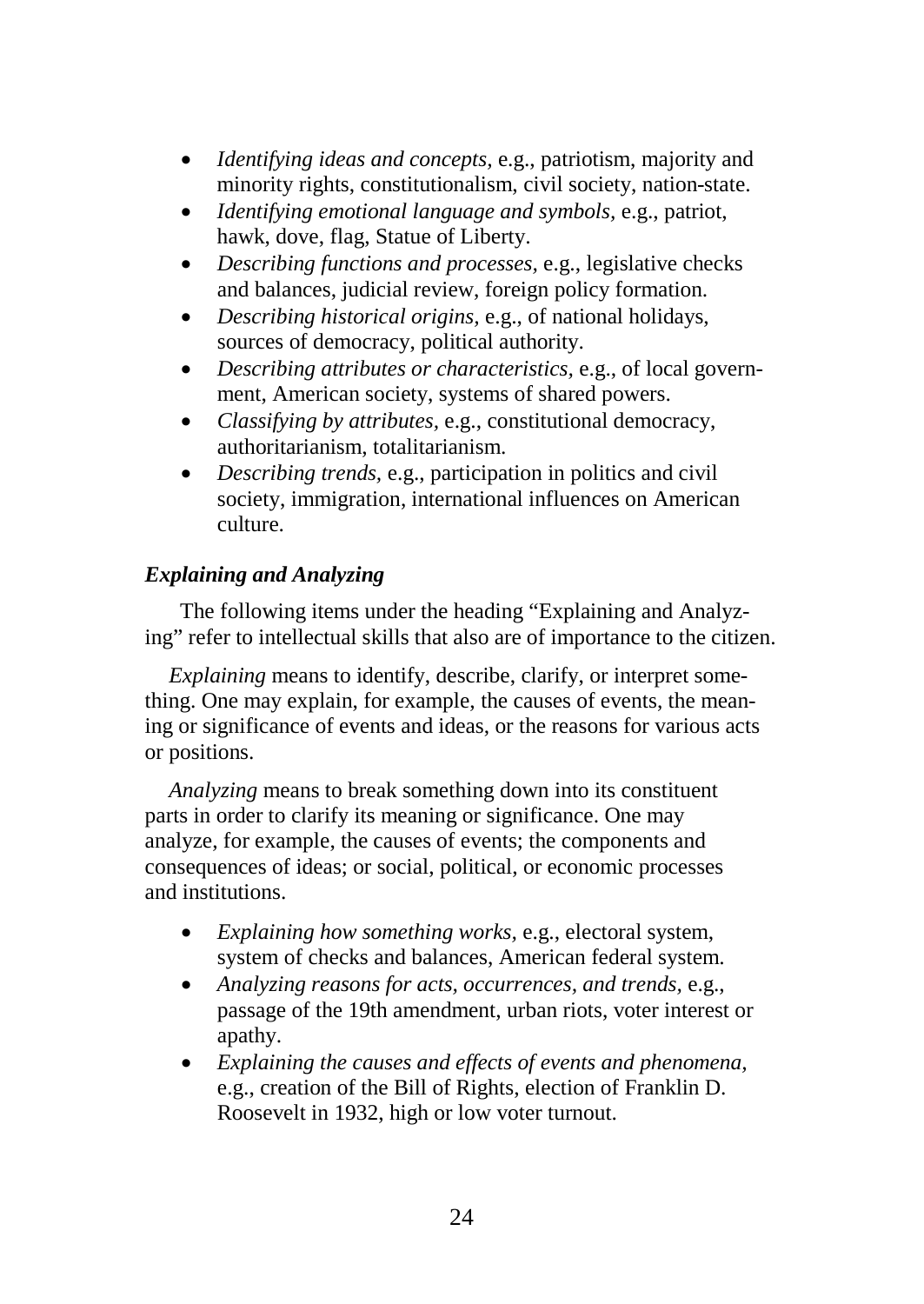- *Analyzing the reasons or motivations for the use of emotional language,* e.g., pique public interest, spur action, gain support or sympathy.
- *Comparing and contrasting,* e.g., limited and unlimited governments, legislative and judicial functions, shared powers and parliamentary systems.
- *Distinguishing between opinion and fact,* e.g., belief that citizens cannot influence public policy *vs.* available avenues through which citizens can monitor and influence public policy.
- *Distinguishing between means and ends,* e.g., between trial by jury and justice, taxation and public safety, foreign aid and national security interests.
- *Clarifying responsibilities,* e.g., between personal and public responsibilities, between elected officials and citizens.
- *Interpreting the meaning or significance of events, ideas, and phenomena,* e.g., ratification of the Constitution, rule of law, impact of immigration.

### *Evaluating, Taking, and Defending Positions*

The items listed below under the heading *"*Evaluating, Taking, and Defending Positions" refer to skills required for citizens to assess issues on the public agenda, to make judgments about issues, and to discuss their assessments with others in public or private.

*Evaluating* positions means to use criteria or standards to make judgments about the strengths and weaknesses of positions on issues, goals promoted by the position, or means advocated to attain those goals.

*Taking a position* refers to using criteria or standards to arrive at a position one can support by selecting from existing positions or creating a novel one.

*Defending* a position refers to advancing arguments and offering evidence in favor of one's position and responding to or taking into account arguments opposed to one's position.

• *Identifying strengths and weaknesses,* e.g., of proposed rules, regulations, or legislation.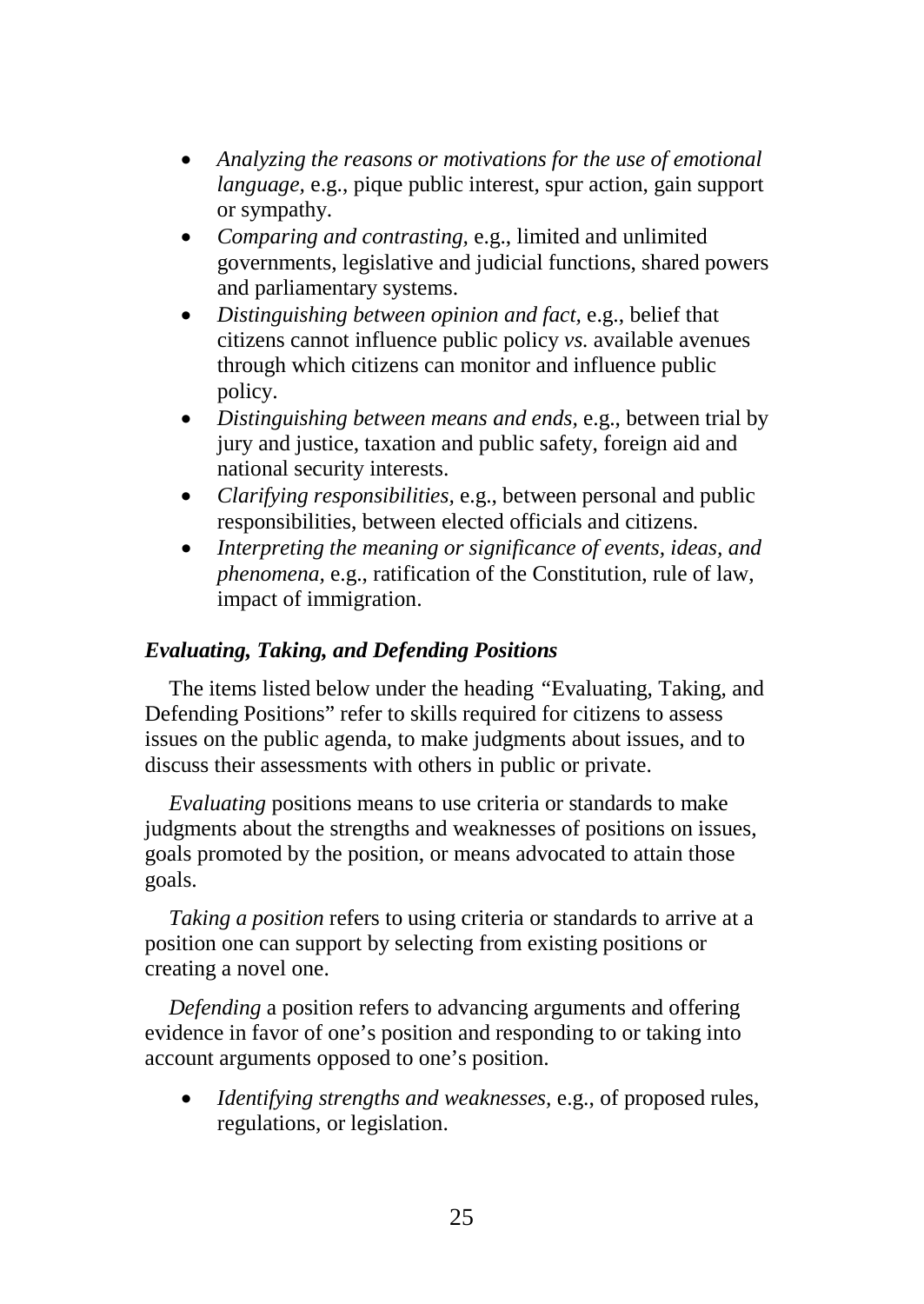- *Challenging ad hominem and other illogical arguments,* e.g., name calling, personal attacks, insinuation and innuendo, circular arguments.
- *Evaluating the validity of arguments, analogies, and data,* e.g., source of data, omission of data, logical cohesion, circularity of argument, appropriate correspondence of analogies.
- *Citing evidence in support or rejection,* e.g., reliability of evidence, relevance of evidence, substantiation or contradiction of two or more kinds of evidence.
- *Predicting probable consequences,* e.g., reliability of predictions, degrees of probability, comparability to past instances.
- *Evaluating means and ends,* e.g., means not conducive to ends, unethical means and ends, ends that conflict with other desirable ends.
- *Assessing the costs and benefits of alternatives,* e.g., numbers of people positively or negatively affected, monetary costs *vs.* societal value.
- *Choosing a position from existing alternatives,* e.g., analyzing existing positions, judging positions using appropriate criteria.
- *Creating a novel position,* e.g., extracting the best ideas from alternatives, combining elements in unique ways.
- *Defending a position,* e.g., consistency with fundamental values and principles, costs outweighed by benefits, best and least objectionable among alternatives.
- *Responding to opposing arguments,* e.g., citing appropriate evidence, countering misstatements or emotive language, pointing out inconsistencies in opposing arguments, accommodating the strengths of different positions, taking into account the best case against one's own position.

### *Participatory Skills*

Participatory skills essential for informed, effective, and responsible citizenship are categorized as interacting, monitoring, and influencing. Education for citizenship must not only address the acquisition of knowledge and intellectual skills; it must also focus on the development of skills required for informed, competent, and responsible participation in the political process and civil society.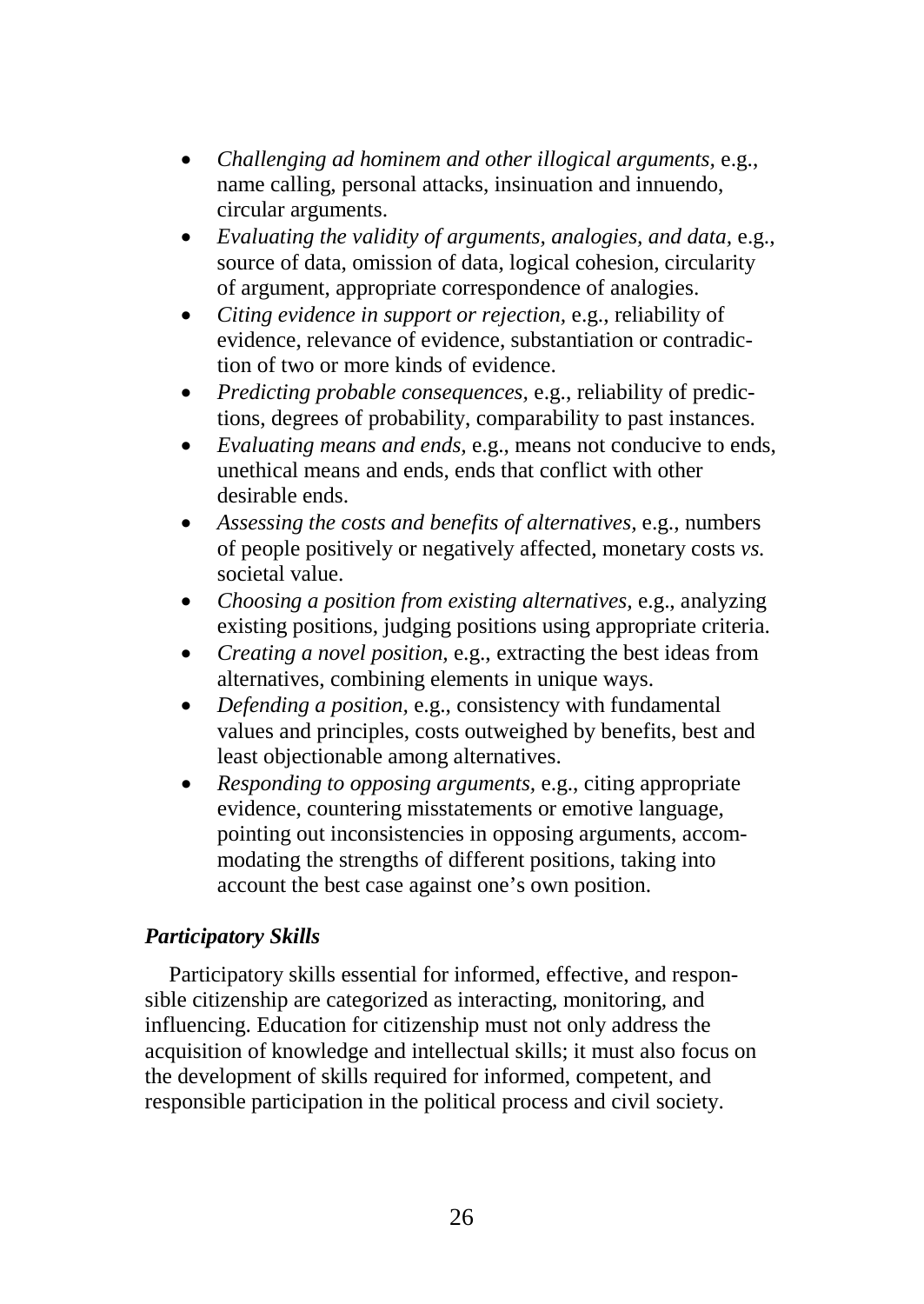The items below refer to various abilities of the citizen to deal effectively with others in political and civic contexts.

*Interacting* pertains to the skills citizens need to communicate and to work cooperatively with others. To interact is to be responsive to one's fellow citizens. To interact is to question, to answer, and to deliberate with civility, as well as to build coalitions and to manage conflict in a fair, peaceful manner.

*Monitoring* politics and government refers to the skills citizens need to track the handling of issues by the political process and by government. Monitoring the performance of government and the course of public affairs is essential if citizens are to participate intelligently.

*Influencing* refers to the skills required to affect the processes of politics and governance, both formal and informal processes of governance in the community.

### *Interacting*

- *Working in small groups and committees,* pooling information, exchanging opinions, formulating plans of action.
- *Listening,* gaining information, ideas, different perspectives.
- *Questioning,* clarifying information or points of view, eliciting facts and opinions.
- *Discussing public affairs* in a knowledgeable, responsible, and civil manner in school, with neighbors and friends, in community groups and public forums.
- *Participating* in voluntary associations and interest groups, promoting ideas, policies, interests.
- *Building coalitions,* enlisting the support of like-minded individuals and groups to promote candidates, policies.
- *Managing conflicts* through mediation, negotiation, compromise, consensus building, adjudication.
- *Performing school and community service,* serving as a representative or elected leader; organizing a public issues forum; working for one's religious, civic, or charitable organizations.
- *Using media resources,* obtaining information, exchanging ideas, advocating public policies.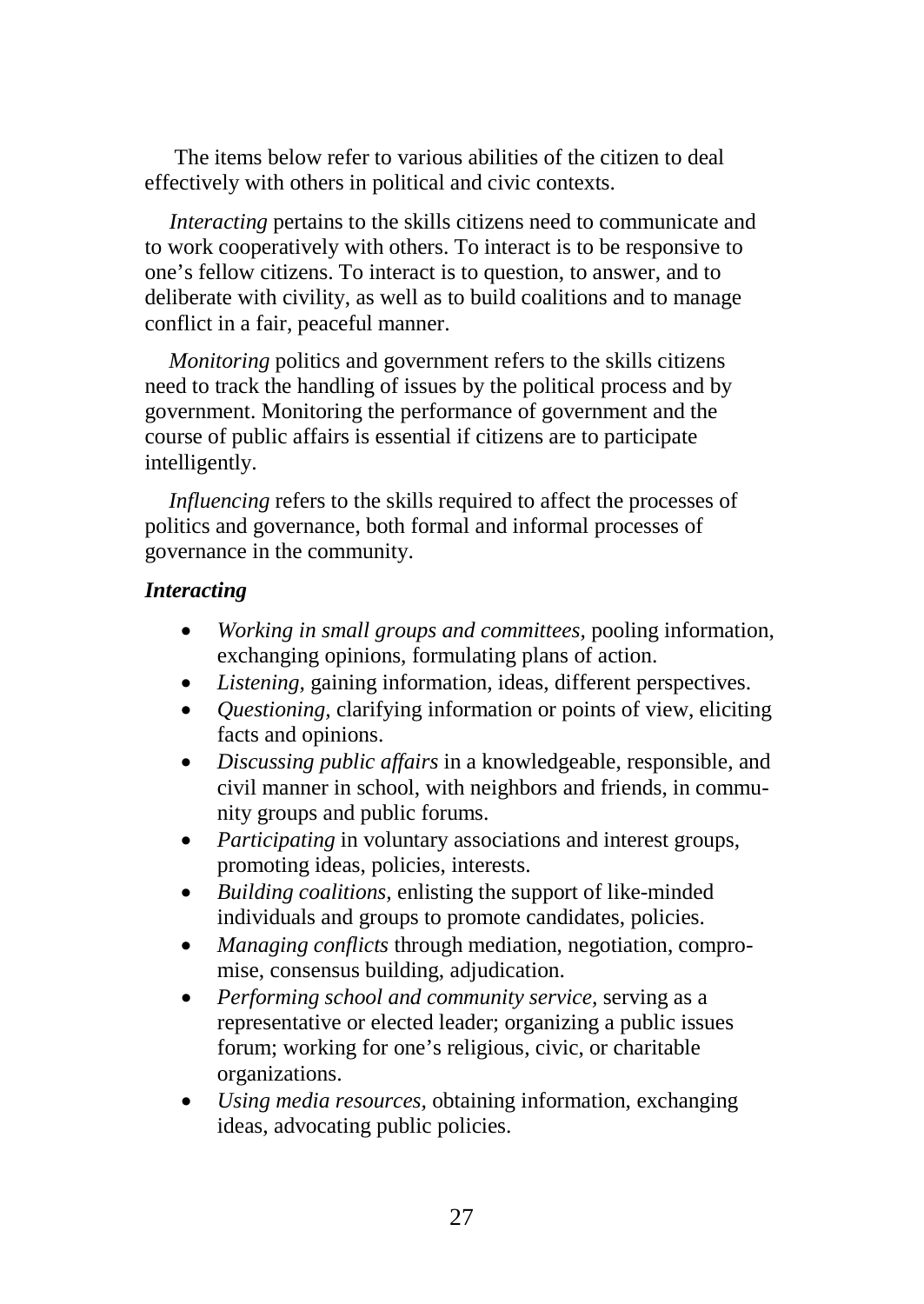- *Deliberating on public issues,* e.g., health care, employment, environmental concerns.
- *Assessing others' arguments and positions* for their validity rather than because of who it is that utters them, remaining calm in the face of opposition.

# *Monitoring*

- *Listening* attentively to fellow citizens, proceedings of public bodies, media reports.
- *Questioning* public officials, experts, and others to elicit information, determine responsibility.
- *Holding public officials accountable* for using their authority consistently with basic constitutional principles.
- *Following public issues in the media,* using a variety of sources, such as television, radio, newspapers, journals, and magazines.
- *Researching public issues,* using computer resources, libraries, the telephone, personal contacts, the media.
- *Gathering and analyzing information* from government officials and agencies, interest groups, civic organizations.
- *Attending public meetings and hearings,* e.g., student council, city council and school board meetings, briefings by members of county boards of supervisors, state legislatures, and Congress.
- *Interviewing* people knowledgeable about civic issues, such as local officials, civil servants, experts in public and private associations, members of college and university faculties.
- *Using electronic resources* for acquiring and exchanging information, e.g., the Internet, online university services, electronic bulletin boards.

# *Influencing*

- *Voting,* e.g., in class, student body, local, state, national, and special elections.
- *Informing,* e.g., furnishing factual data to legislators and policymakers.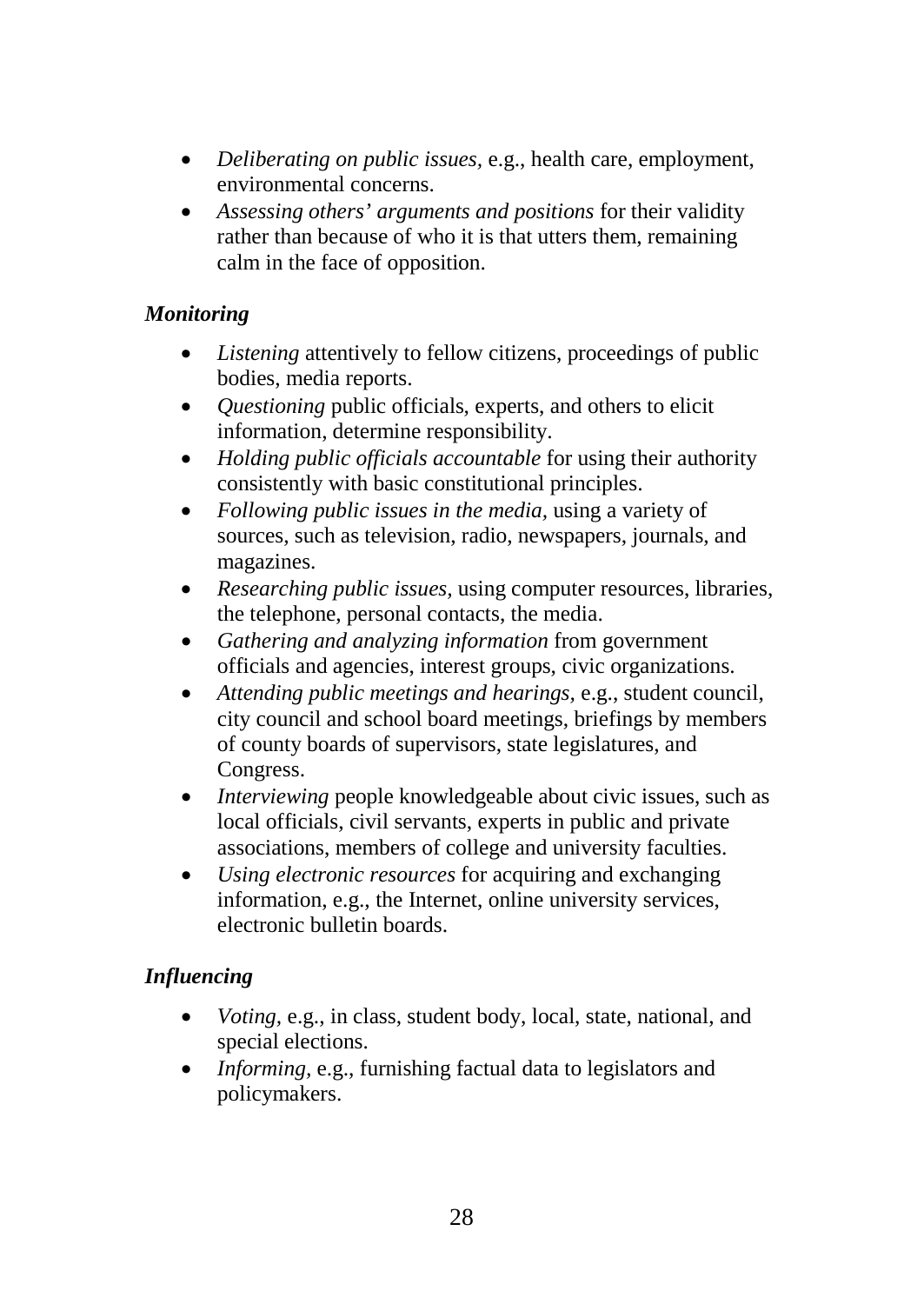- *Petitioning,* e.g., calling attention of representative bodies and public officials to grievances and desired changes in public policy, gathering signatures for initiatives or recall.
- *Writing,* e.g., letters and "op ed" pieces, broadsides, pamphlets.
- *Speaking and testifying before public bodies,* e.g., student body councils, school boards, special districts, state legislatures, Congress.
- *Supporting or opposing candidates or positions on public issues,* e.g., contributing time, talent, or money.
- *Participating in civic and political groups,* e.g., student government; youth groups; local, state, and national political parties; and ad-hoc advocacy groups.
- *Employing the various media to advance points of view on public affairs,* e.g., participating in online discussions of public issues, writing newspaper and magazine articles, voicing one's opinion on radio and television talk shows.

# **Civic Dispositions**

The third component of this Framework, civic dispositions, refers to the traits of private and public character essential to the preservation and improvement of American constitutional democracy. The importance of these civic dispositions can scarcely be overstated. In worrying that the Bill of Rights might be just a "parchment barrier," James Madison wrote that its principles must "acquire by degrees the character of fundamental maxims of free Governments." As Judge Learned Hand put it in our own century, "I often wonder whether we do not rest our hopes too much upon constitutions, upon laws and courts. These are false hopes; believe me, these are false hopes. Liberty lies in the hearts of men; when it dies there, no constitution, no law, no court can save it."

Civic dispositions develop slowly over time as a result of what one learns and experiences in the home, school, community, and organizations of civil society. From those experiences should come the understanding that American constitutional democracy requires the responsible self-governance of each individual; one cannot exist without the other. Traits of private character such as moral responsibility, self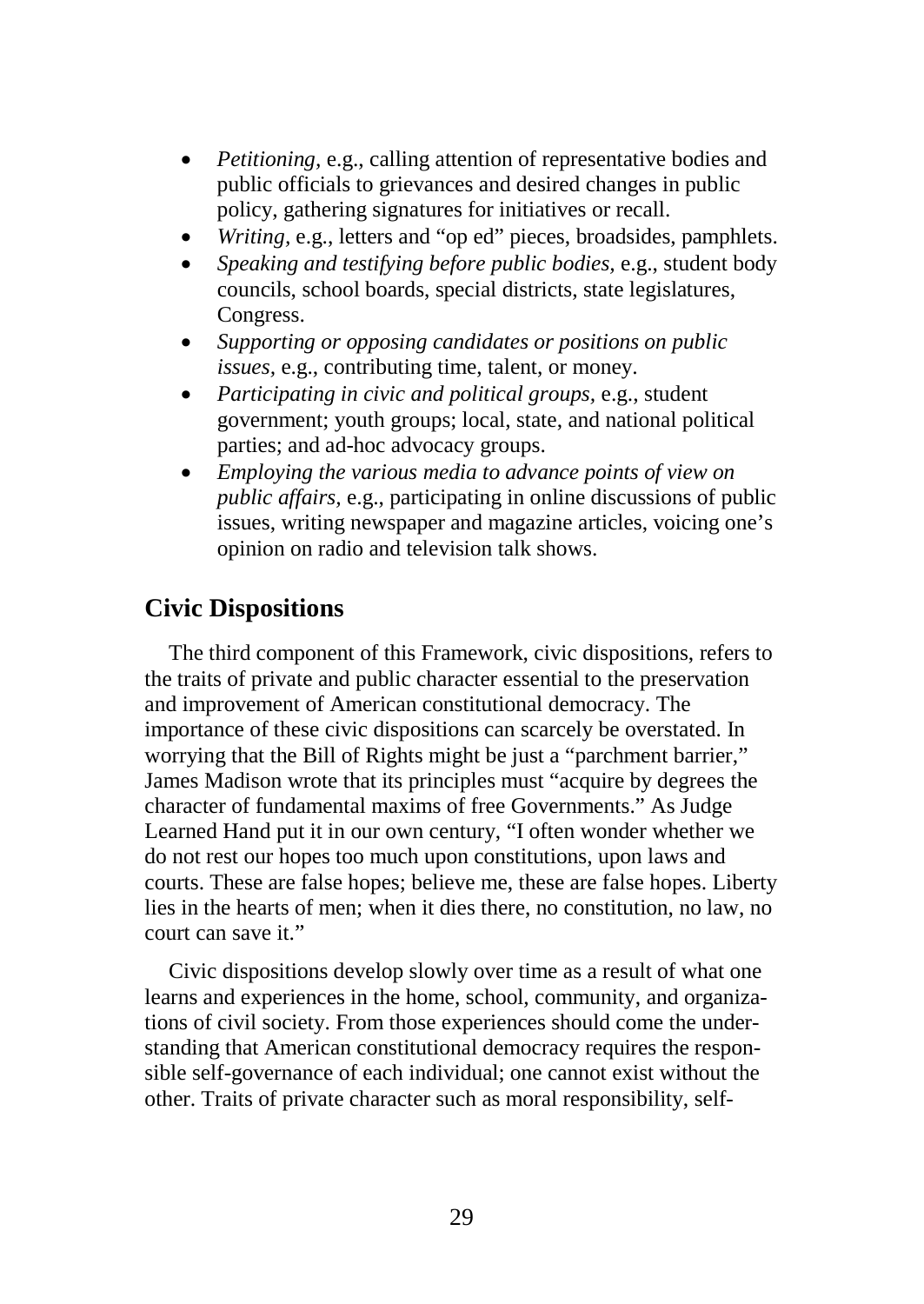discipline, and respect for individual worth and human dignity are essential to the well-being of the American nation, society, and constitutional democracy.

Moreover, American constitutional democracy cannot accomplish its purposes unless its citizens are inclined to participate thoughtfully in public affairs and civic life. Traits of public character, such as public spiritedness, civility, respect for law, critical mindedness, and a willingness to listen, negotiate, and compromise, are indispensable for the nation's well-being.

Civic dispositions that contribute to the political efficacy of the individual, the healthy functioning of the political system, a sense of dignity and worth, and the common good include:

- *Becoming an independent member of society,* e.g., adhering voluntarily to self-imposed standards of behavior rather than requiring the imposition of external controls, accepting responsibility for the consequences of one's actions, fulfilling the moral and legal obligations of membership in society.
- *Assuming the personal, political, and economic responsibilities of a citizen,* e.g., taking care of one's self; supporting one's family and caring for, nurturing, and educating one's children; being informed about public issues; serving on juries; voting; paying taxes; performing public service.
- *Respecting individual worth and human dignity,* e.g., treating everyone with respect, listening to the opinions of others, behaving in a civil manner, considering the rights and interests of others, adhering to the principle of majority rule, respecting the right of the minority to dissent.
- *Participating in civic affairs in an informed, thoughtful, and effective manner,* e.g., becoming informed prior to voting or participating in public debate, engaging in civic discourse, assuming leadership when appropriate, evaluating whether and when one's obligation as a citizen requires that one's personal desires and interests be subordinated to the public good, and evaluating whether and when moral obligations or constitutional principles require one to reject certain civic expectations.
- *Promoting the healthy functioning of American constitutional democracy,* e.g., being informed and attentive to public issues,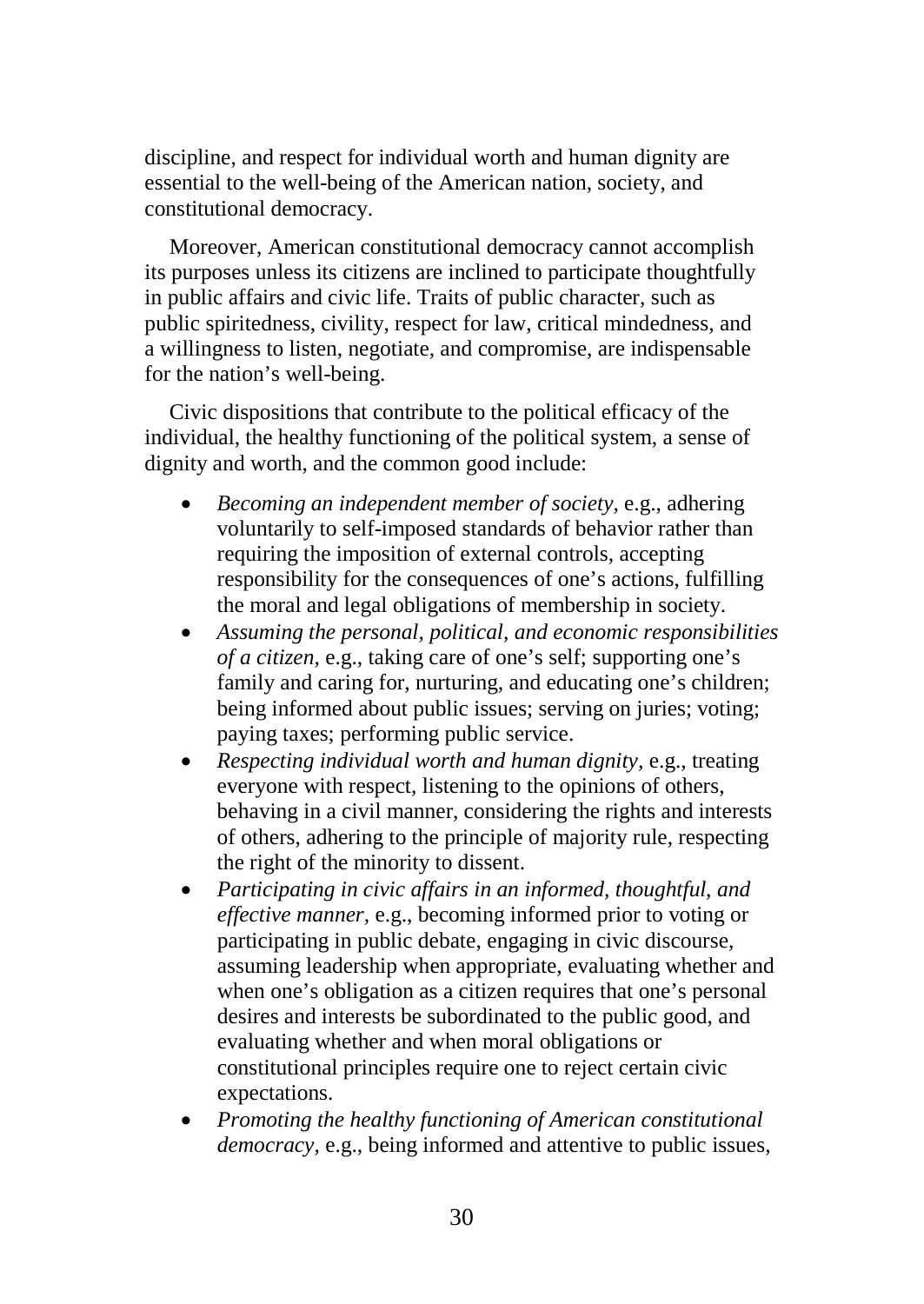learning about and deliberating on the meaning of constitutional principles, monitoring the adherence of political leaders and governmental agencies to constitutional principles and taking appropriate action if that adherence is lacking, working through peaceful, legal means to change laws that are thought to be unwise or unjust.

# **Context**

Context refers to the arenas in which civic knowledge is acquired, civic skills are employed, and civic dispositions are developed. Contexts in which students learn about civics include the home, school, community, state, nation, and world. These contexts should be taken into account in any assessment of civic knowledge. Learning and applying civic knowledge and skills begins in the home and with early social interaction among friends, relatives, and members of the community. This learning process continues in school as children interact with peers, teachers, school staff members, and administrators to learn about rules, accepted behaviors, and basic democratic and constitutional principles and values. All of these contexts provide a venue in which students can learn about the formal and informal processes of government and civil society.

In the course of their civic education, students should learn that in our federal system, authority and responsibility are divided and shared among local, state, and national governments. Students also should become conversant with systems of governance in other nations as well as with the impact of world affairs on their own lives, communities, and nation.

The American political system provides citizens with numerous opportunities for choice and participation. The formal institutions and processes of government such as political parties, campaigns, and elections are important avenues for civic action. Equally important avenues are the many associations and groups that constitute civil society, ranging from school clubs to community-based groups to national and international nongovernmental organizations.

The contexts in which students learn about civic life may vary across grade levels. For example, students in the early grades may learn relatively more about civic life, politics, and government from the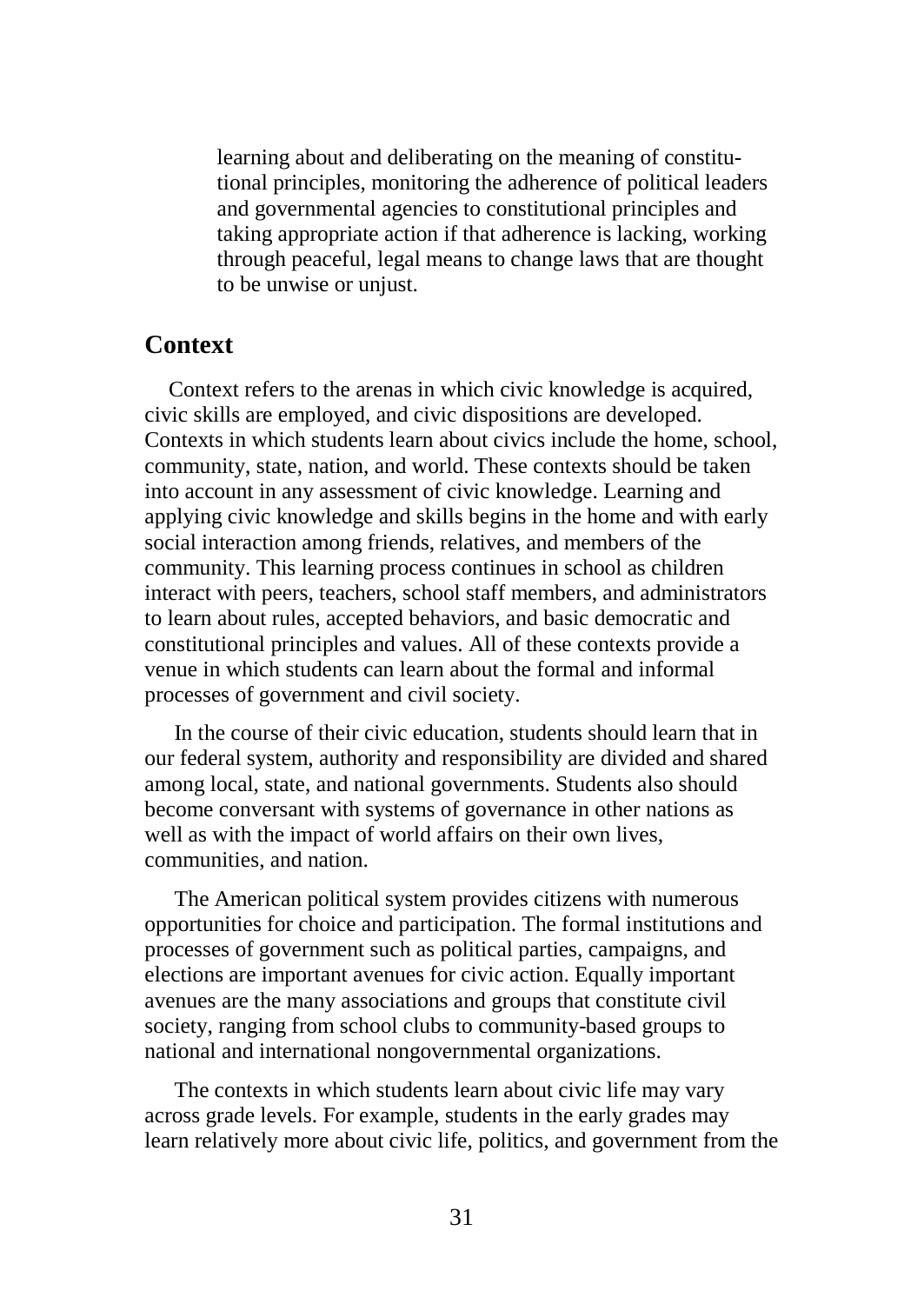home and school contexts, while 12th graders may learn relatively more about other nations' political systems and world affairs because they are more aware of the international context. Similarly, students in the early grades may learn about the informal processes of government by working in small-group situations, while 12th graders may become participants in the more formal institutions of government.

Although the home, school, community, and state may receive greater emphasis, national and international contexts should be included. Political socialization studies have confirmed repeatedly that young children are more likely to know a national leader than leaders in their state or community. In the United States, most young children are aware that a president is the nation's elected leader and that symbols such as the flag represent their nation. Young children also are aware of major national and international events, thanks to the ubiquitousness of television. In grades 8 and 12, the content should include a broader understanding of the state and nation, as well as of international affairs. At all levels, a balance should be sought between instances involving formal governmental structure and functions and the less formal manifestations of the organizations and relationships, such as voluntary organizations and the family, that constitute civil society.

Home, school, community, state, nation, and world—these are arenas in which students put their knowledge and skills into practice. In the process of using their knowledge and skills in these arenas, students not only learn how to monitor and influence public policy; they also deepen their understanding and learn how to interact and participate in a more informed, effective, and responsible manner.

These are the major dimensions of the assessment of civics: content knowledge, intellectual skills applied to that knowledge, participatory skills, dispositions, and the context in which understanding of civics is learned and used.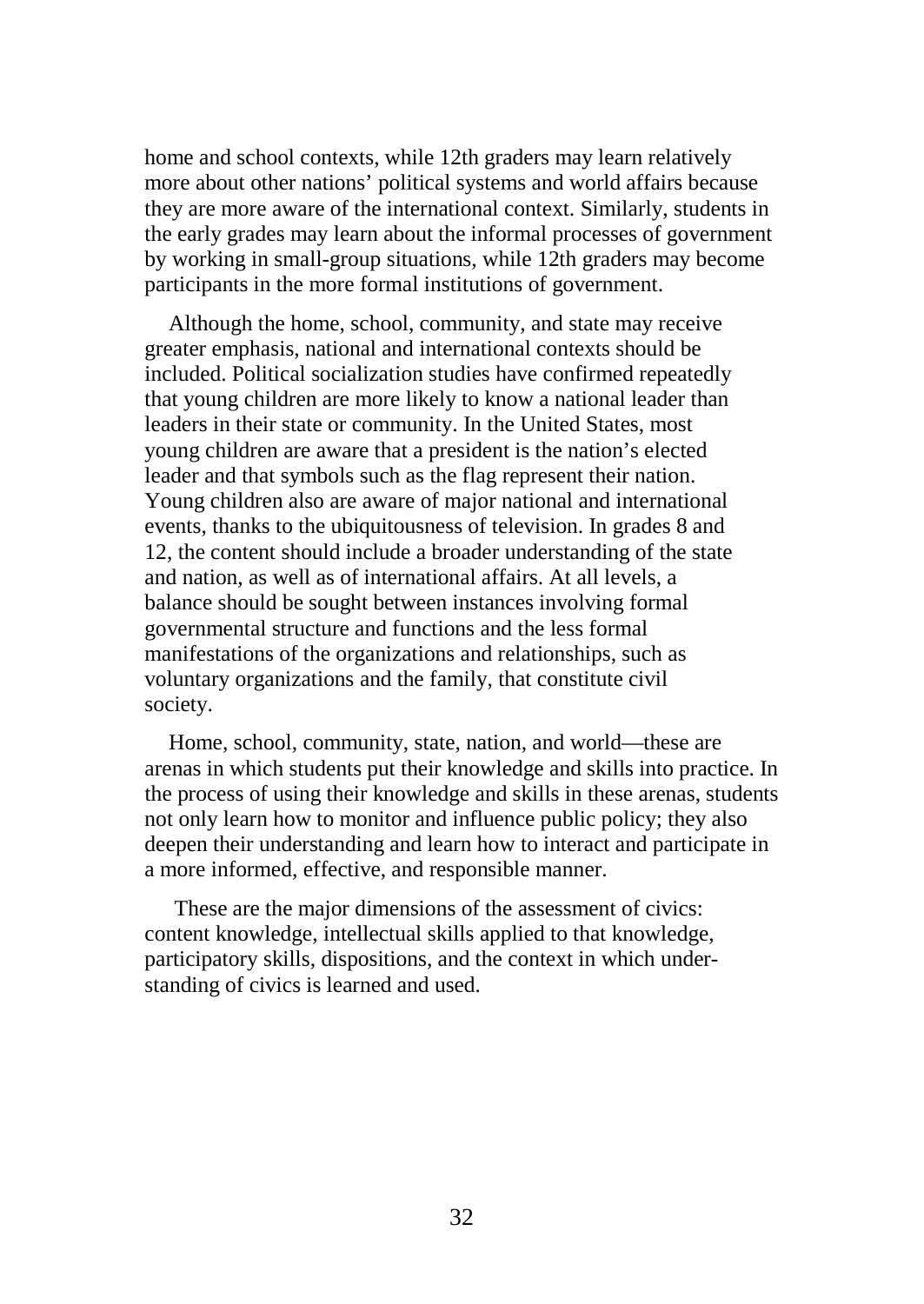# **Chapter Four: Desired Attributes of the Assessment**

he design of an assessment consists of three main components—the content to be assessed, the processes or methods by which that content is assessed, and the levels of The design of an assessment consists of three main<br>components—the content to be assessed, the processes or<br>methods by which that content is assessed, and the levels of<br>achievement or performance expectations reflected in t The content for the NAEP Civics Assessment was described in the preceding chapter; the content consists of subject matter organized by overarching questions, intellectual and participatory skills, and civic dispositions, all occurring in a variety of contexts or situations. This chapter addresses the methods and expectations of the assessment, the kinds of questions and activities to be used, student response formats and scoring, and preliminary definitions of the NAEP achievement levels. This chapter also addresses the relative weighting or emphasis among the parts of the assessment.

# **Emphasis for Each Component**

The following sections provide recommendations concerning the grade-level distribution of the assessment exercises across the three Framework components—knowledge, intellectual and participatory skills, and civic dispositions. The distributions of test exercises will be described in terms of "proportion of the exercise pool." However, such proportions are not intended to denote simple percentages of exercises in a given grade or dimension. Simple proportions of exercises are problematic because test questions vary widely in the amount of time they require of students and the amount of information the answers to them yield. Therefore, in this Framework document, specifications of "proportion of the exercise pool" correspond to the total student time at a particular grade level that would be required if the entire grade-level pool of exercises could be administered to a single student. In the NAEP design, each student actually takes only a small portion of the entire grade-level exercise pool. This design feature reduces the burden on individual students while providing for broad content coverage on the civics assessment.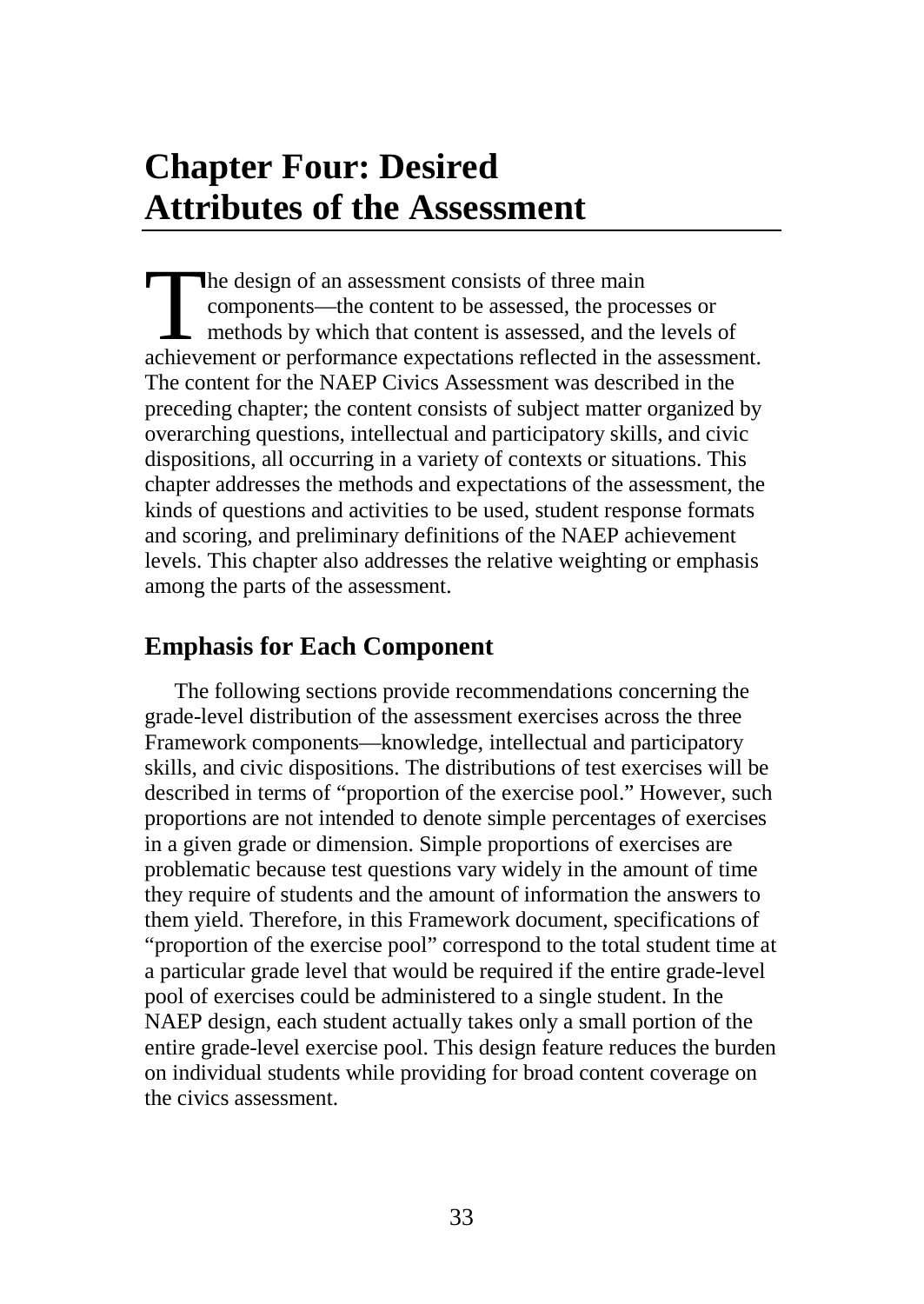Each question on the assessment will measure both knowledge and an intellectual skill. In addition, test exercises may measure students' understanding of the importance of participatory skills or civic dispositions in a constitutional democracy. Some questions may be written in terms of the various contexts in which students apply their knowledge and demonstrate their skills. The following sections describe the percentage distributions for knowledge and intellectual skills for each grade level. General recommendations are provided for allocation of testing time for the participatory skills and civic dispositions.

# **The Content Dimension—Civic Knowledge**

**Table 2—Distribution of Exercise Pool Across Areas of Civic Knowledge\*** 

| <b>Questions</b> |                                                                                                                                        | Grade          |         |                 |
|------------------|----------------------------------------------------------------------------------------------------------------------------------------|----------------|---------|-----------------|
|                  |                                                                                                                                        | <b>Grade 4</b> | Grade 8 | <b>Grade 12</b> |
| I.               | What are civic life, politics, and<br>government?                                                                                      | 25%            | 15%     | 10%             |
| П.               | What are the foundations of the<br>American political system?                                                                          | 20%            | 25%     | 20%             |
| Ш.               | How does the government<br>established by the Constitution<br>embody the purposes, values, and<br>principles of American<br>democracy? | 15%            | 25%     | 25%             |
| IV.              | What is the relationship of the<br>United States to other nations and<br>to world affairs?<br>What are the roles of citizens in        | 10%            | 15%     | 20%             |
| V.               | American democracy?                                                                                                                    | 30%            | 20\%    | 25%             |

\*Notes: (1) All test questions will measure both knowledge and an intellectual skill.

(2) See chapter three for a description of the content.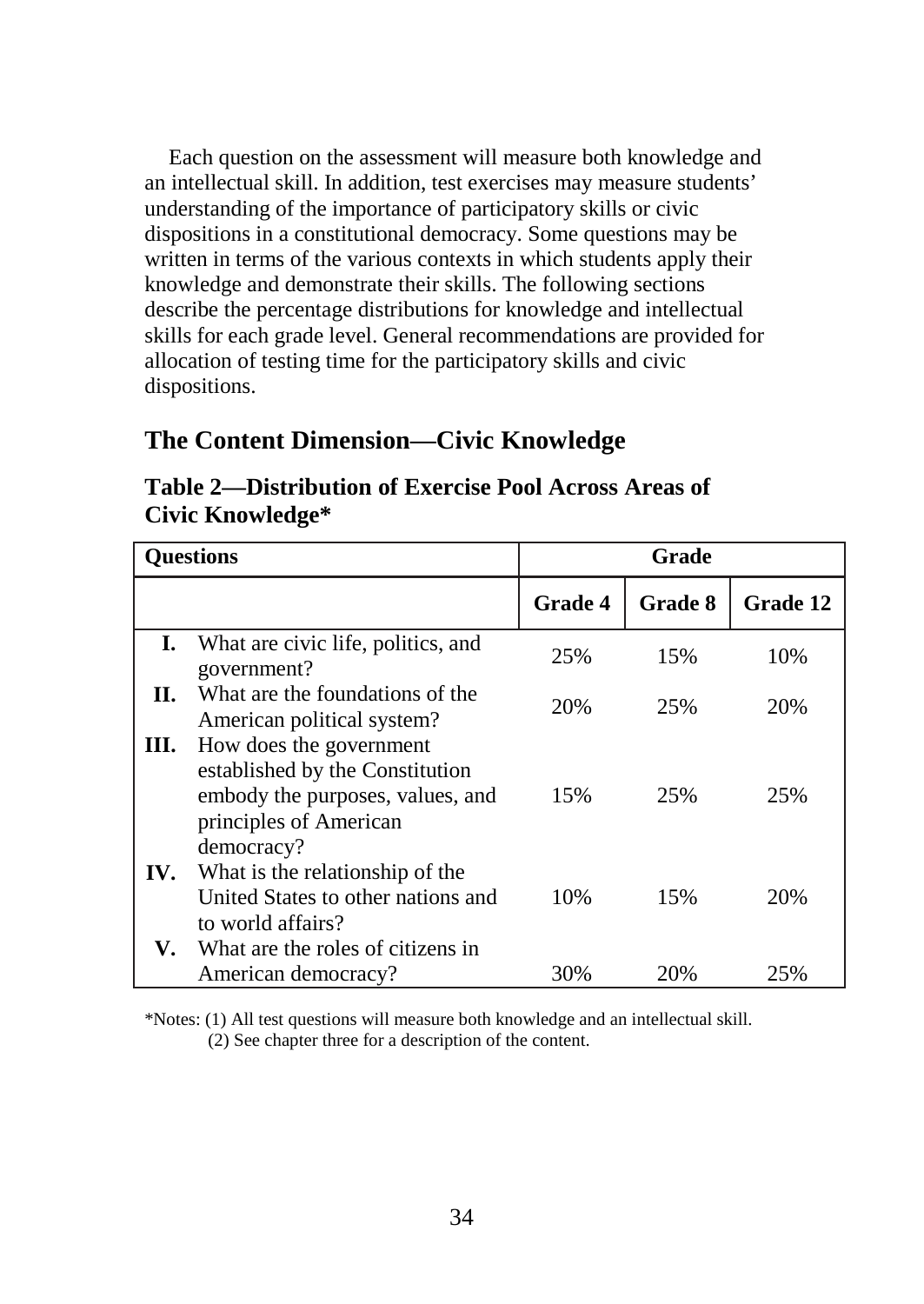# **Intellectual Skills**

This assessment encompasses a broad range of intellectual skills. These include identifying and describing; explaining and analyzing; and evaluating, taking, and defending a position. Research shows that intellectual skills are inseparable from knowledge. Each test exercise in the NAEP Civics Assessment, therefore, will tap an aspect of knowledge as well as an intellectual skill. This strong relationship between content and intellectual skills results in a wide array of assessment tasks. For example, a student may be asked to evaluate a landmark decision of the U.S. Supreme Court, as well as to explain criteria used by the Court as the basis of its opinion.

The distribution of exercises across intellectual skills should be as shown in table 3.

| Grade    | <b>Intellectual Skills</b>                  |                                           |                                                              |  |  |
|----------|---------------------------------------------|-------------------------------------------|--------------------------------------------------------------|--|--|
|          | <b>Identifying and</b><br><b>Describing</b> | <b>Explaining and</b><br><b>Analyzing</b> | Evaluating,<br>Taking, and<br>Defending a<br><b>Position</b> |  |  |
| Grade 4  | 40%                                         | 30%                                       | 30%                                                          |  |  |
| Grade 8  | 35%                                         | 35%                                       | 30%                                                          |  |  |
| Grade 12 | 25%                                         | 40%                                       | 35%                                                          |  |  |

# **Table 3—Distribution of Exercise Pool Across Intellectual Skills\***

\*Note: All test questions will measure both knowledge and an intellectual skill.

# **Participatory Skills**

A comprehensive assessment of civic education must address not only the acquisition of knowledge and intellectual skills, but also must measure, to the extent possible, students' participatory skills. As defined in chapter three, these broad categories of participatory skills include interacting, monitoring, and influencing. Test exercises will be developed to measure how well students understand the appropriate use of these participatory skills. Direct measurement of participatory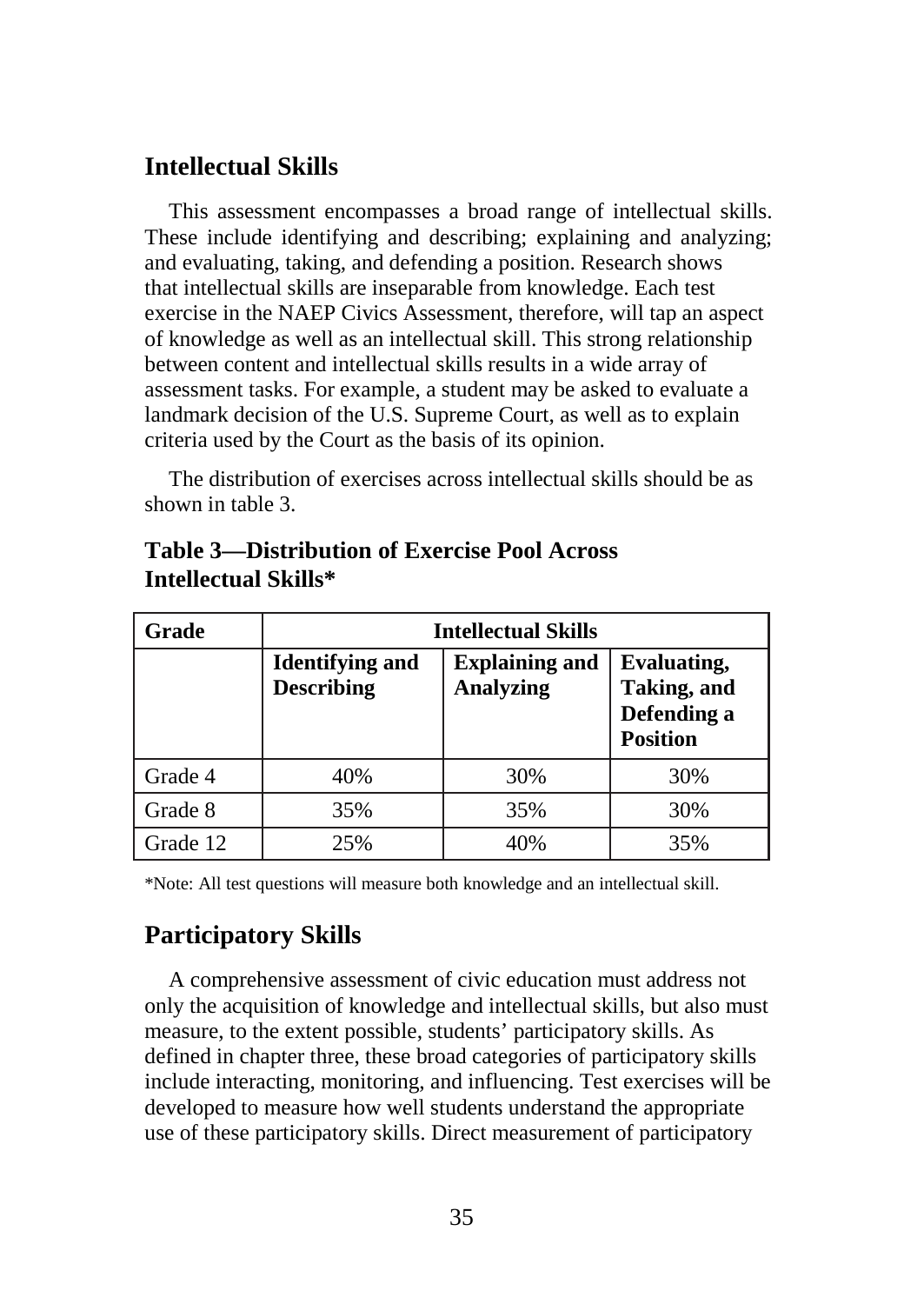skills, such as participating in school governance or attending a public meeting, is beyond the scope of this assessment. Approximately 10 to 15 percent of the tasks in the civics assessment exercise pool should relate to students' knowledge and understanding of participatory skills.

# **Civic Dispositions**

Civic dispositions are important to the preservation and improvement of American constitutional democracy. As described in chapter three, these civic dispositions—or traits of public and private character—are essential to the vitality of constitutional democracy and American civil society. Subject to the assessment limitations noted above regarding participatory skills, test exercises pertaining to civic dispositions will focus on students' knowledge and explanation of the importance of those dispositions. The assessment will not include questions related to students' personal values or dispositions.

In developing the civics assessment exercise pool, approximately 10 to 15 percent of the testing time at each grade level will be devoted to questions related to civic dispositions, in conjunction with knowledge and intellectual skills. For example, students may be asked to describe the importance of listening respectfully to the opinions of others. Alternatively, a question may measure students' ability to monitor the adherence of political leaders and governmental agencies to constitutional principles.

### **Context**

The acquisition of knowledge and skills and the development of civic dispositions occur in a variety of contexts—home, school, community, state, nation, and the world. As noted in chapter three, these contexts also constitute the primary arenas in which citizens put their civic knowledge and skills into practice.

Although the home, school, community, and state may be given more emphasis at grade 4, research indicates that younger children also are aware of major national and international events and leaders. For example, they are more likely to know who is President of the United States than to know who is governor of their state or mayor of their town. In grades 8 and 12, the context should include a broader understanding of local, state, national, and international affairs.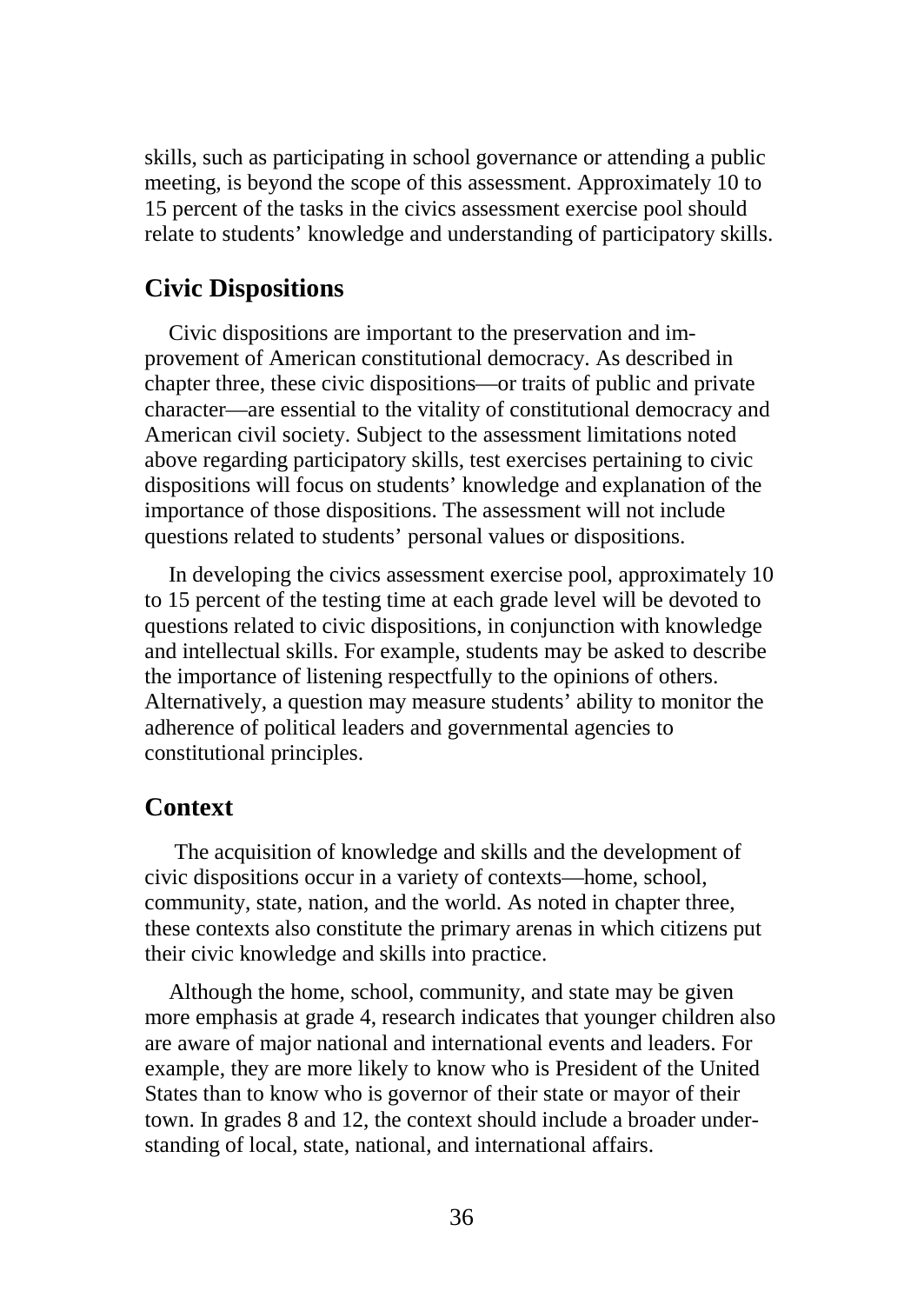At all levels, a balance should be sought between instances involving formal governmental structure and functions and the less formal manifestations of the organizations and relationships that constitute civil society.

### **Exercise Formats**

The scope of knowledge, skills, dispositions, and context outlined in the Civics Framework represents a rich source of material for developing test exercises. Based on a careful examination of *what* students in grades 4, 8, and 12 should know and be able to do in civics, a set of recommendations has been developed on *how to measure* the content and skills on the NAEP Civics Assessment. These recommendations are guided by consideration of student testing time, current assessment methods, the amount and level of reading expected of students, ways to construct engaging test questions, and other factors.

Multiple-choice questions should be developed to address the full range of knowledge and skill areas outlined in this Framework document. Both stand-alone multiple-choice questions and a series of questions related to stimulus selections are acceptable. The stand-alone multiple-choice question format may consist of a short phrase or sentence followed by four response options. In addition, stand-alone multiple-choice questions may require students to read a brief excerpt or quotation, interpret a chart, or evaluate the significance of a document. Other appropriate uses of multiple-choice items include a series of several test questions related to a particular stimulus selection, such as a political cartoon, table of election results, or other material.

Open-ended tasks should consist of short- and extended-response questions. Short-answer tasks may require students to provide a short descriptive phrase, several sentences, or other similar responses. Extended-response tasks may ask students to write a paragraph or two, develop a chart to evaluate the advantages and disadvantages of a certain course of action, or create similar indepth responses.

Based on the civic knowledge and skills to be measured, the assessment should consist of 60 percent multiple-choice questions, 30 percent short-answer questions, and 10 percent extended-response questions at each grade level. These figures are presented in terms of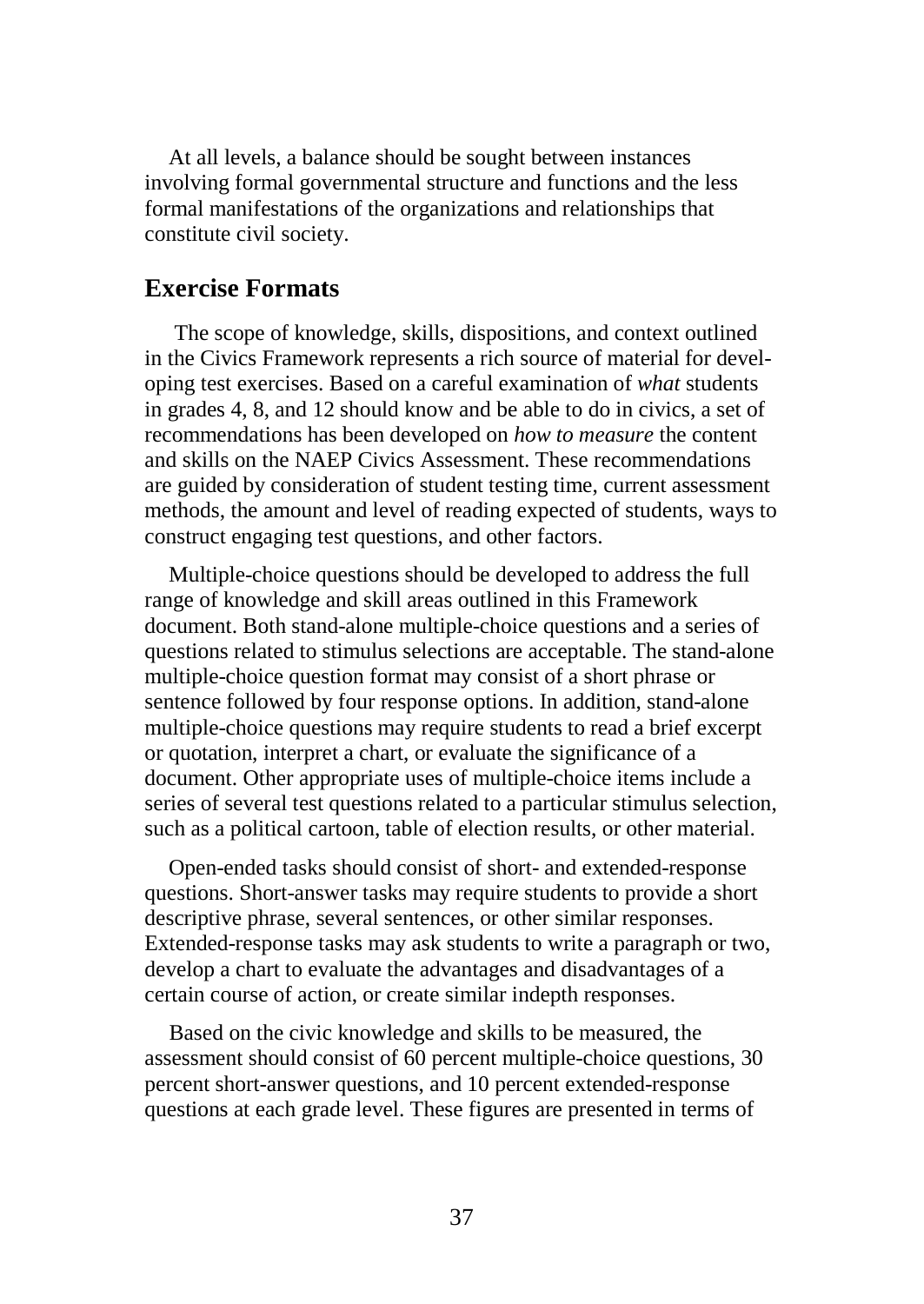the percentage of assessment time students would spend on these question types.

# **Percentage of Student Assessment Time**

| Multiple-choice questions   | 60% |
|-----------------------------|-----|
| Short-answer questions      | 30% |
| Extended-response questions | 10% |

Additional detail regarding appropriate grade-level considerations for question types appears in the document entitled *Civics Assessment and Exercise Specifications*.

# **Stimulus Materials**

The area of civics provides an exciting array of materials upon which to base the assessment tasks. Where possible, a wide variety of authentic stimulus materials should be used that are appropriate for students in grades 4, 8, and 12. In addition, careful consideration should be given to the amount and level of reading material presented in the test questions.

Text-based stimulus materials may include excerpts from core civic documents, quotations, excerpts from speeches or landmark cases of the U.S. Supreme Court, newspaper articles, hypothetical cases, and many other sources. Students may be asked questions about documents such as a sample ballot, lyrics of a song, or a proposed rule or law. Not all stimulus material needs to be printed in the test booklet.

To represent the dynamic, engaging nature of civics, the assessment should include test questions related to nontext-based stimulus material. As with the written stimuli, these graphic or pictorial materials may be printed in the test booklet or be included as separate hands-on information for students. The list of possible stimulus materials of this type includes photographs, political cartoons, maps, timelines, tables and graphs, campaign literature, art work related to civic events and significant individuals, and a wide variety of other sources. Some extended-response questions may require students to consider several related stimulus materials, combining both text and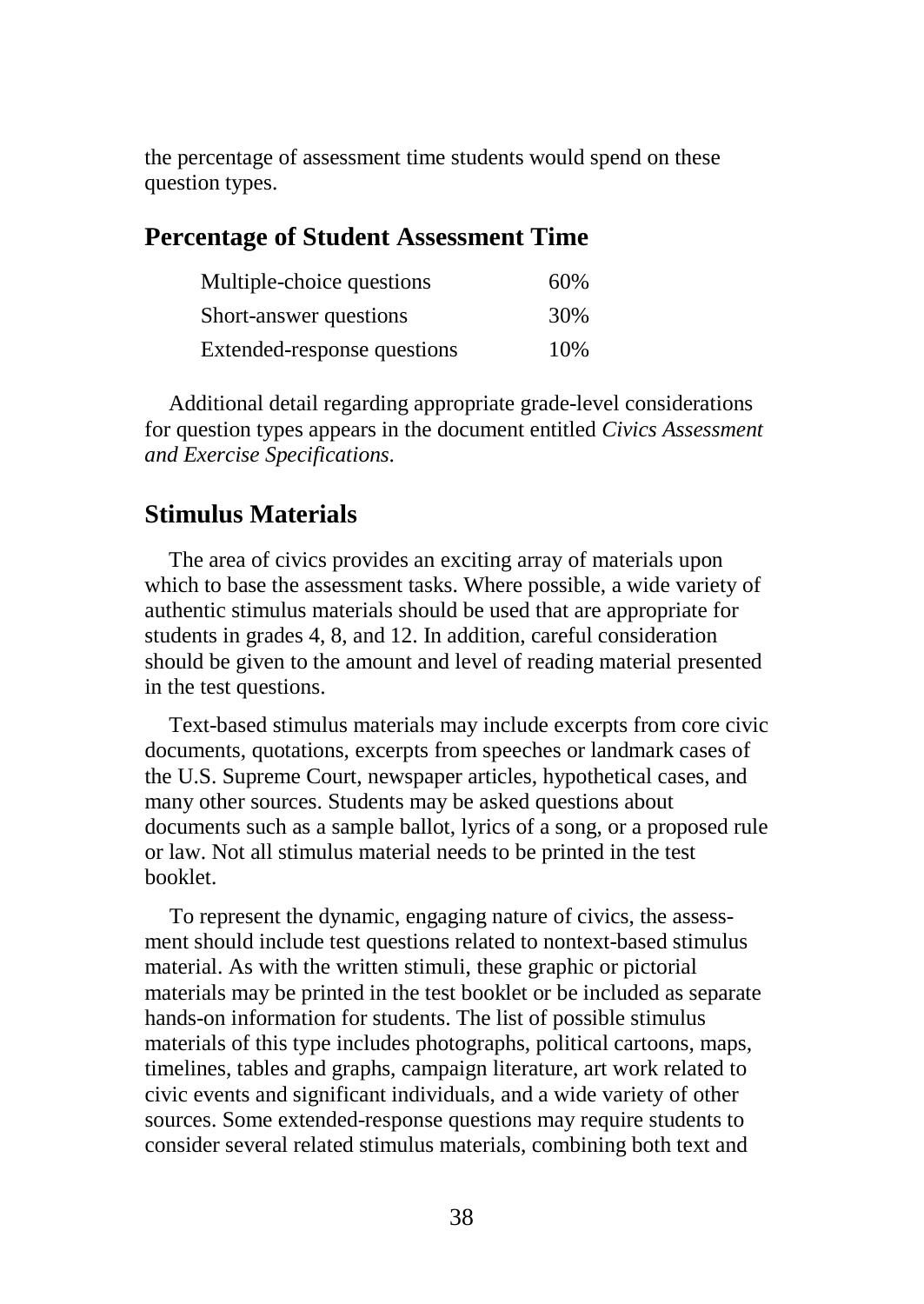nontext formats. For example, students may be asked to take a position regarding a community planning issue after examining a map and reading about the proposed change.

# **Scoring Student Responses**

Recommendations for scoring student responses to open-ended questions are consistent with current practices in NAEP. Scoring rubrics for short-answer exercises have specific criteria provided for responses at each score level. Extended open-ended exercises should be scored to obtain more indepth information from these longer, more complex student responses.

Scoring rubrics should be created for open-ended exercises as the exercises are being developed. After the civics items have been field tested, the scoring rubrics should be revised based on actual student responses. Scoring rubrics must adhere to the requirements for knowledge and skills as defined in the civics assessment content outline for each grade level. There must be a close affinity between the demands of the test questions and the criteria of the scoring rubric. That is, test exercises must be designed so that the components to be scored are quite evident. Requirements of each test question should communicate clearly to students what is being asked and how their responses will be evaluated. Criteria should be distinctly defined so that raters will understand clearly how to evaluate the student responses. Finally, each score point in the rubric should be sufficiently differentiated to allow raters to apply the various points on the scale consistently. More detailed requirements for developing and applying scoring rubrics for the civics assessment are contained in the *Civics Assessment and Exercise Specifications* document.

# **Achievement Level Descriptions**

Achievement levels describe how well students should perform on the knowledge and skills measured by the assessment. The levels define appropriate expectations of student performance in civics at grades 4, 8, and 12 as measured by NAEP. Three achievement levels— **Basic, Proficient,** and **Advanced**—have been established by the Board for each grade level and each assessment area.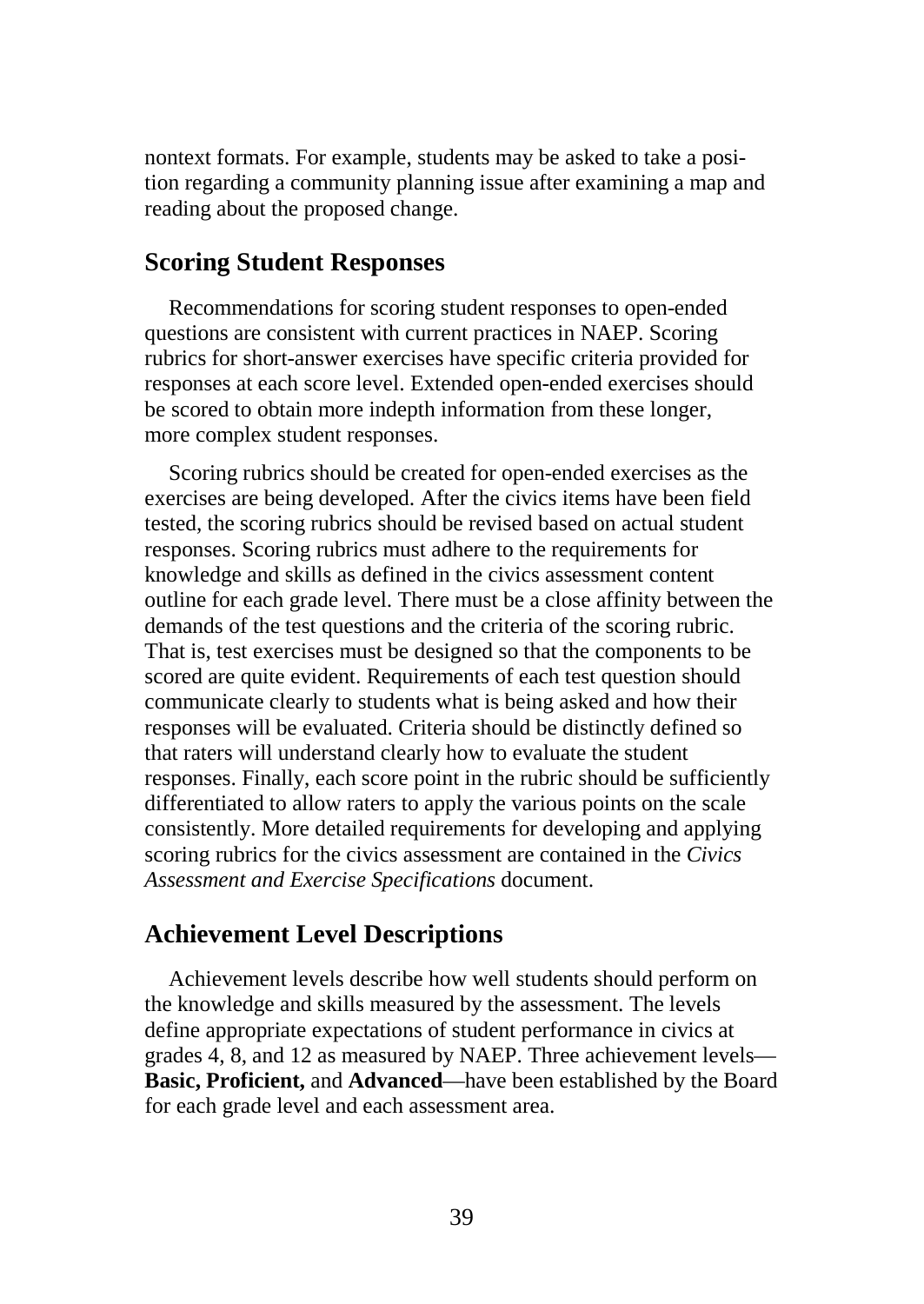**Basic** denotes partial mastery of prerequisite knowledge and skills that are fundamental for proficient work in grades 4, 8, and 12. **Proficient** represents solid academic performance and competency over challenging subject matter. **Advanced** achievement on this assessment signifies superior performance. In civics, students at the advanced level should demonstrate the ability to think critically about civics issues and to integrate knowledge and skills in problem-solving situations.

The following achievement level descriptions for each grade are cumulative in nature; each incorporates the expectations listed in the preceding levels. Thus, students at the Proficient level should be able to do what is expected of students at the Basic level and more, while students at the Advanced level should be able to do what is expected at the Proficient level and more.

Note: Italicized text is a summary of the achievement level description.

# **Grade 4**

Students at the 4th-grade level are not expected to have extended or indepth knowledge of civics and government. They should, however, be able to demonstrate an age-appropriate understanding of the knowledge, skills, and dispositions described in this Framework.

#### **Basic**

*Fourth-grade students performing at the Basic level should have an understanding of what government is and what it does, and they should be able to identify some things that government is not allowed to do. These students should have some understanding of the foundations of the American political system. In the context of their school and community, they should understand rules and laws, rights and responsibilities, and ways to participate in governing. These students should know that the world is divided into many countries.* 

Fourth-grade students performing at the Basic level should have some understanding of what government is and what it does, and they should be able to identify some things that government is not allowed to do. They should be able to explain purposes of rules in the school and the community and to describe what happens when people break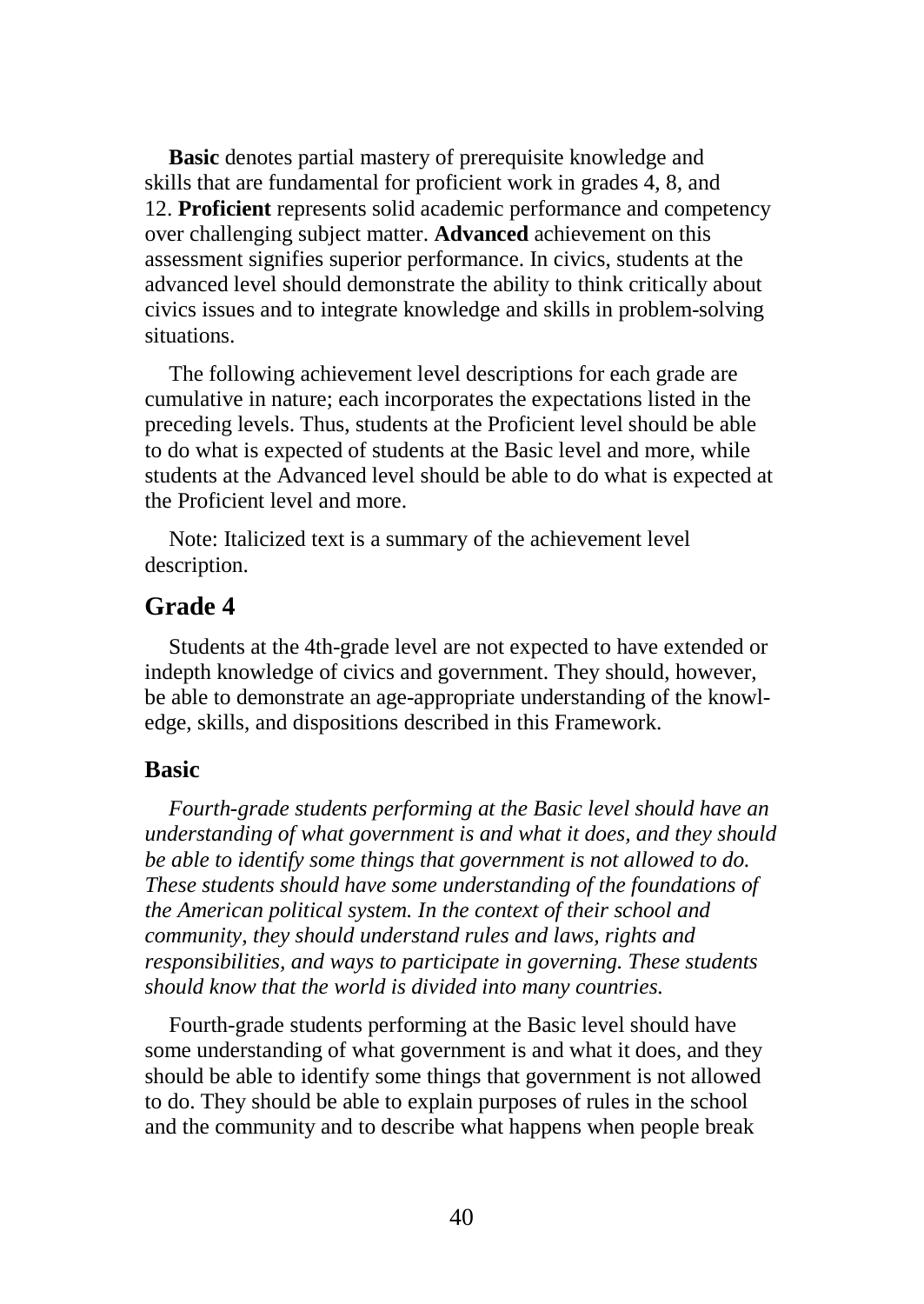laws. These students should understand how national holidays and symbols such as the flag, the Statue of Liberty, and the Fourth of July reflect shared American values, and they should be able to identify different types of diversity in American society. They should be able to describe ways to settle disagreements or conflicts peacefully. They should be able to name the president and their state governor and to identify rights and responsibilities of a citizen. They should know some ways that students can participate in governing their school and community, and they should be able to describe qualities of a good leader. Finally, these students should know that the world is divided into many countries.

#### **Proficient**

*Fourth-grade students performing at the Proficient level should have a good understanding of what the American Government does and of why it is not allowed to act in certain ways. These students should have an age-appropriate understanding of the foundations of the American political system. They should understand purposes of laws, ways shared beliefs unify Americans, what it means to be a citizen, rights and responsibilities of citizens, and the idea of public participation in governing. These students should be able to describe ways in which countries interact with one another.* 

Fourth-grade students performing at the Proficient level should have a good understanding of what the American Government does and of the reasons why it is not allowed to act in certain ways. They should be able to explain why we have laws. These students should be able to recognize diversity in American society and that Americans are united by shared beliefs and principles. They should know that the Constitution and the Declaration of Independence are founding documents of American democracy. They should be able to explain how people make decisions about the ways they live together in a democracy and how groups in schools and communities can manage conflict peacefully. They should know what it means to be a citizen of their state and the nation, and they should be able to distinguish between rights and responsibilities of citizens. They should understand why it is important for people to participate in governing their school and community. Finally, these students should be able to describe ways in which countries interact with one another.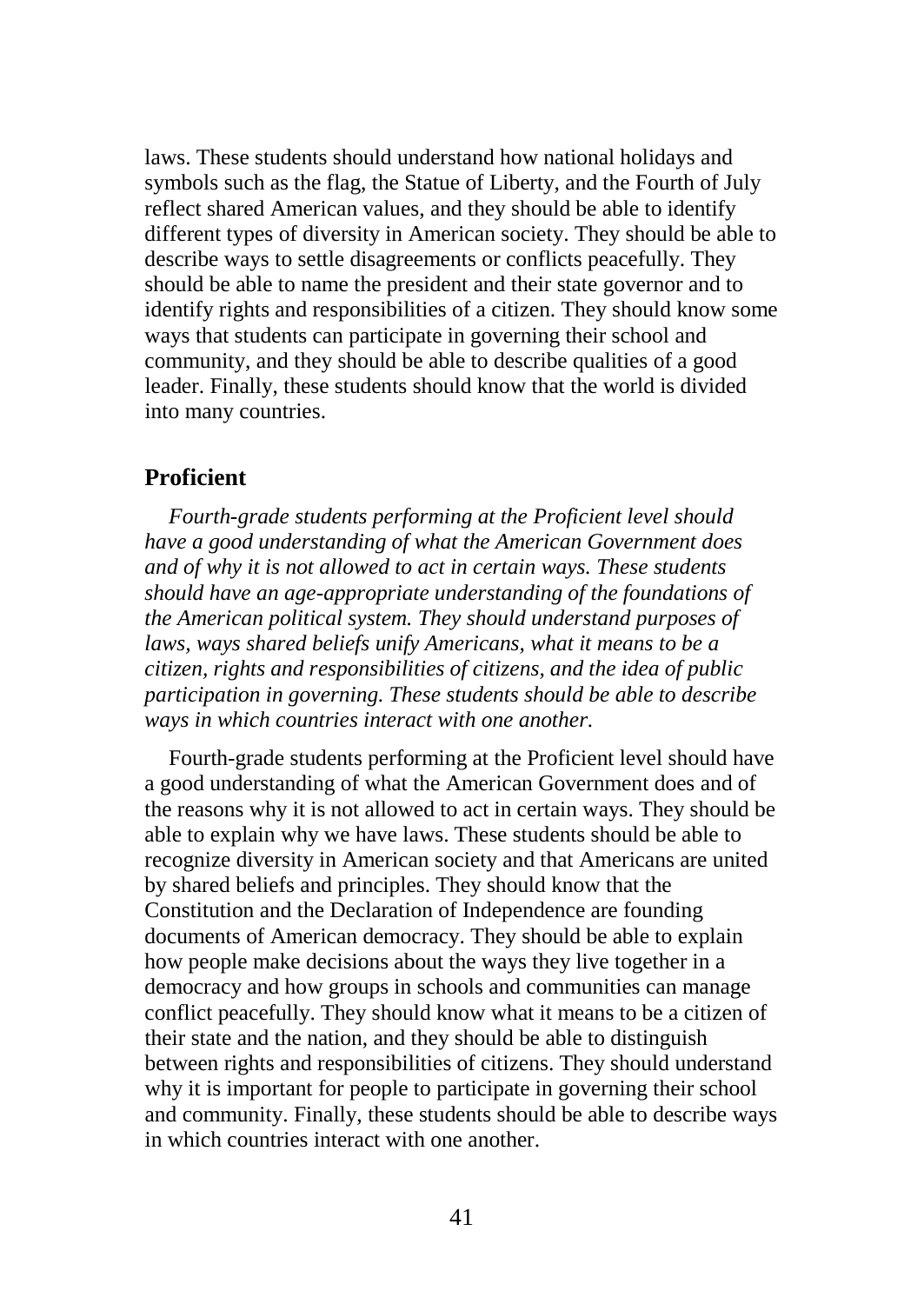### **Advanced**

*Fourth-grade students performing at the Advanced level should understand and be able to explain some purposes of government. When given age-appropriate examples, they should recognize differences between power and authority and between limited and unlimited government. They should be able to explain the importance of shared values in American democracy, to identify ways citizens can participate in governing, and to understand that with rights come responsibilities. They should be able to explain how nations benefit when they resolve conflicts peacefully.* 

Fourth-grade students performing at the Advanced level should understand and be able to explain some purposes of government. They should recognize differences between power and authority when given examples and should understand differences between limited and unlimited government. These students should be able to explain why it is important that citizens share a commitment to the values of American democracy, and they should be aware of the benefits and challenges of both unity and diversity in American society. They should be able to distinguish between services provided by local and state levels of government. These students should be able to describe how government can make it possible for people to accomplish goals they could not achieve alone. They should be able to identify ways in which citizens can keep track of their government's actions and understand the connection between rights and responsibilities of a citizen. Finally, they should be able to explain how nations benefit when they resolve conflicts peacefully.

### **Grade 8**

#### **Basic**

*Eighth-grade students performing at the Basic level should have some understanding of competing ideas about purposes of government, and they should be able to describe advantages of limited government. They should be able to define government, constitution, the rule of law, and politics. They should be able to identify the fundamental principles of American democracy and the documents from which they originate, and they should understand the importance of a shared commitment to the core values of American democracy. They should recognize the*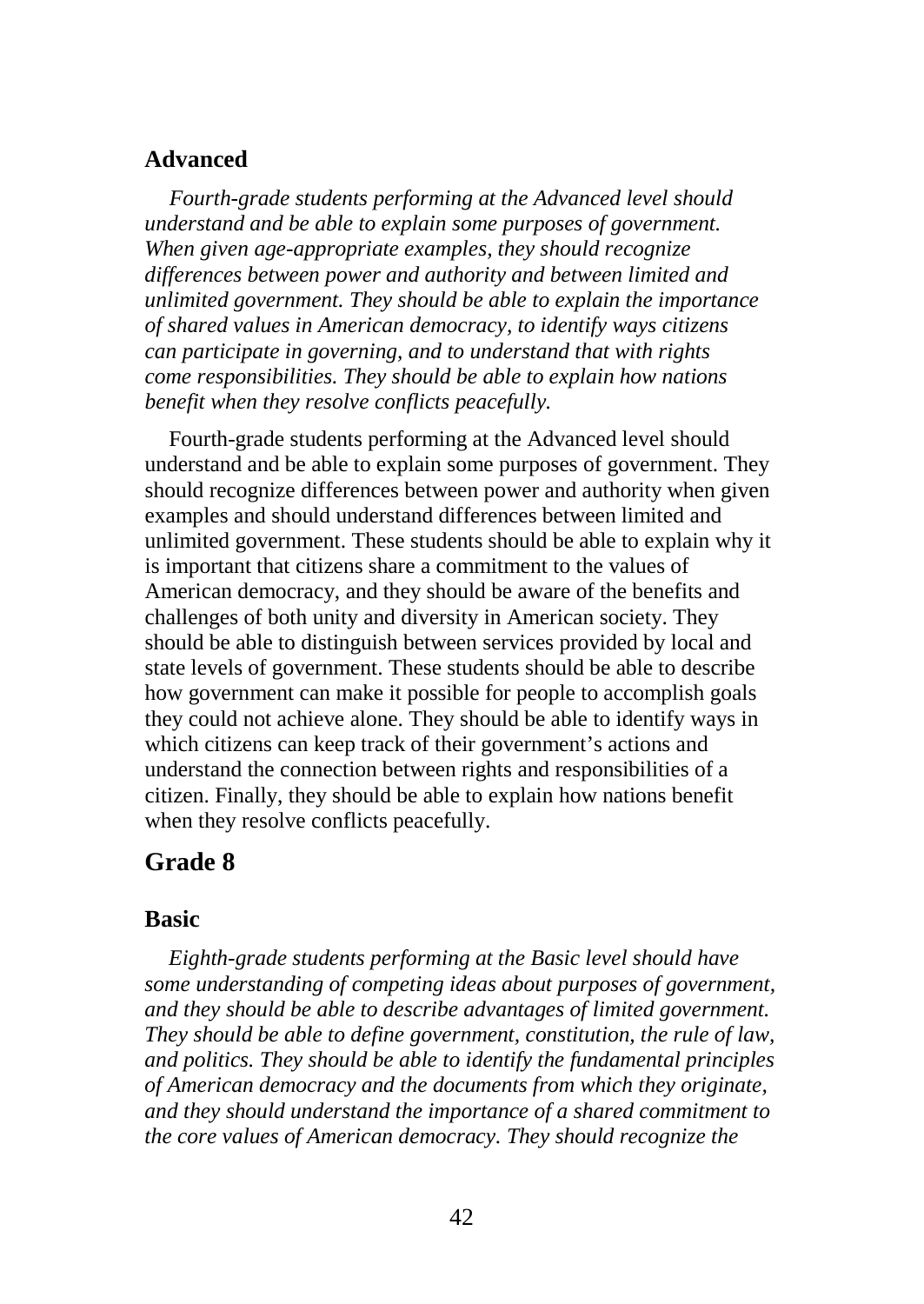*components of the political process and understand personal, political, and economic rights and responsibilities. They should be able to describe the purposes of some international organizations.* 

Eighth-grade students performing at the Basic level should have some understanding of competing ideas about purposes of government, and they should be able to describe advantages of limited government. They should be able to define what is meant by government, constitution, the rule of law, and politics. These students should be able to identify fundamental principles and values of American democracy, such as federalism, the separation of powers, checks and balances, government by the consent of the governed, and individual rights. They should understand that the Declaration of Independence and the U.S. Constitution, including the Bill of Rights and other amendments, are sources of these ideas. These students should be able to explain why it is important that citizens share the values and principles expressed in the nation's core documents, and they should understand functions of elections, political parties, and interest groups in a democratic society. They should know that American citizenship is attained by birth or through naturalization. They should be able to identify personal, political, and economic rights of Americans and should understand the responsibilities that these rights imply. Finally, these students should be able to describe purposes of international organizations to which the United States belongs.

### **Proficient**

*Eighth-grade students performing at the Proficient level should understand and be able to explain purposes that government should serve. These students should have a good understanding of differences between government and civil society and of the importance of the rule of law. They should recognize discrepancies between American ideals and reality and be able to describe continuing efforts to address them. They should understand the separation and sharing of powers among branches of government and between federal and state governments, and they should be able to explain how citizens influence government. They should be able to describe events within the United States and other countries that have international consequences.*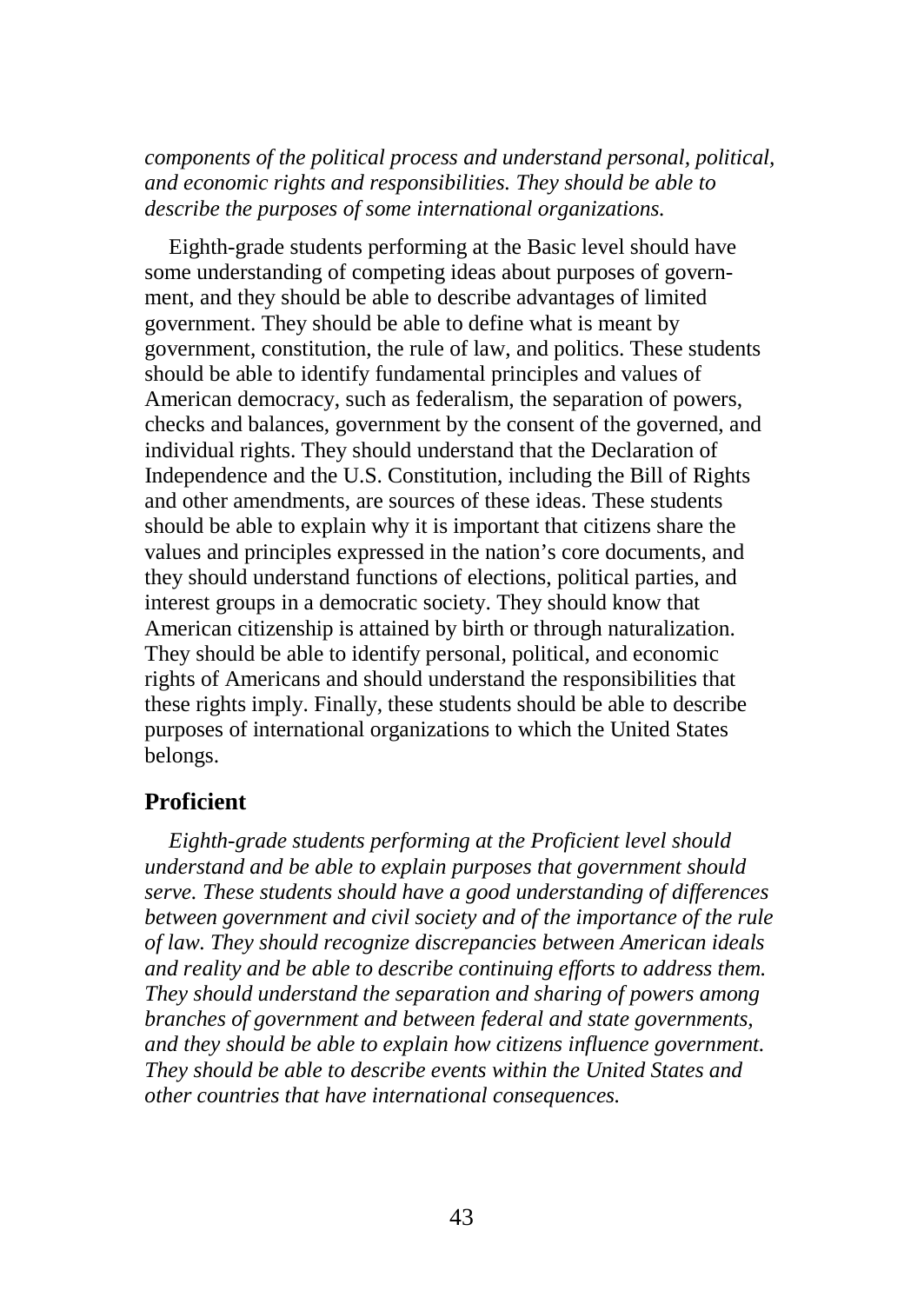Eighth-grade students performing at the Proficient level should have a good understanding of purposes that government should serve, and they should be able to explain why government should serve those purposes. These students should understand differences between government and civil society, and they should be able to explain the importance of the rule of law. They should be able to point out ways in which ideals expressed in the nation's core documents differ from reality and identify ways in which these differences continue to be addressed. They should be able to explain how and why legislative, executive, and judicial powers are separate, shared, and limited in the American constitutional government, and they should understand how and why powers are divided and shared between the national and state governments. They should be able to discuss ways that citizens can use the political process to influence government. These students should be able to provide simple interpretations of nontext-based information such as maps, charts, tables, graphs, and cartoons. Finally, these students should be able to describe events in the United States that have influenced other nations, as well as events in other nations that have affected American policy.

#### **Advanced**

*Eighth-grade students performing at the Advanced level should have a developed understanding of how civil society helps to maintain limited government and why the rule of law is important. These students should have a clear understanding of issues in which democratic values are in conflict and of past efforts to address the discrepancies between American ideals and reality. They should understand how citizens can monitor and influence government and how responsible citizens support democracy. They should recognize the impact of American democracy on other countries, as well as other countries' impact on American politics and society.* 

Eighth-grade students performing at the Advanced level should have a developed understanding of why civil society plays a key role in maintaining a limited government and the importance of the rule of law in civil society and government. These students should be able to take positions on issues in which fundamental values are in conflict (liberty and equality, individual rights and the common good, and majority rule and minority rights, for example) and they should be able to defend their positions. They should be able to evaluate results of past efforts to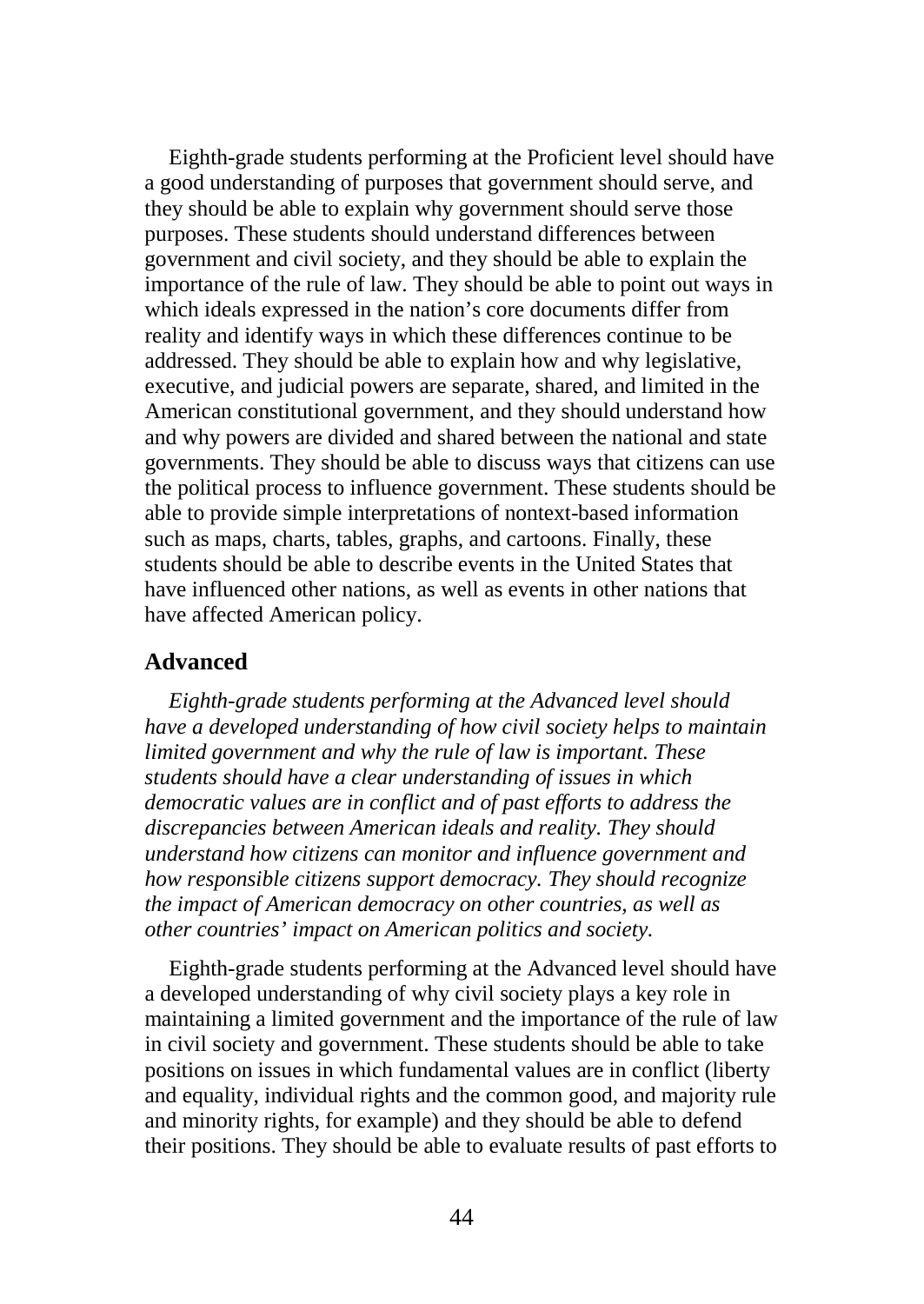address discrepancies between American ideals and national reality and to explain how citizens can monitor and influence local, state, and national government. These students should understand how laws can achieve purposes of American constitutional government, such as promoting the common good and protecting rights of individuals. They should understand how civic dispositions such as civility, tolerance, and respect for law promote the healthy functioning of American constitutional democracy. Finally, these students should understand the impact of American democracy on other countries, as well as the impact of other countries on American politics and society.

# **Grade 12**

### **Basic**

*Twelfth-grade students performing at the Basic level should have an understanding of what is meant by civil society, constitutional government, and politics. They should know that constitutional governments can take different forms, and they should understand the fundamental principles of American constitutional government and politics, including functions of political parties and other organizations. They should understand both rights and responsibilities in a democratic society, and they should recognize the value of political participation. They should be familiar with international issues that affect the United States.* 

Twelfth-grade students performing at the Basic level should have an understanding of what is meant by civil society, constitutional government, and politics. They should know that constitutional governments can take different forms, and they should understand the fundamental principles of American constitutional government. These students should be able to explain ways that political parties, interest groups, and the media contribute to elections, and they should be able to point out sources of information about public policy issues. They should understand that both power and rights must be limited in a free society. They should be able to identify those traits that make people responsible citizens, and they should be able to describe forms of political participation available in a democracy and recognize reasons that such participation is important. These students should be able to provide simple interpretations of nontext-based information such as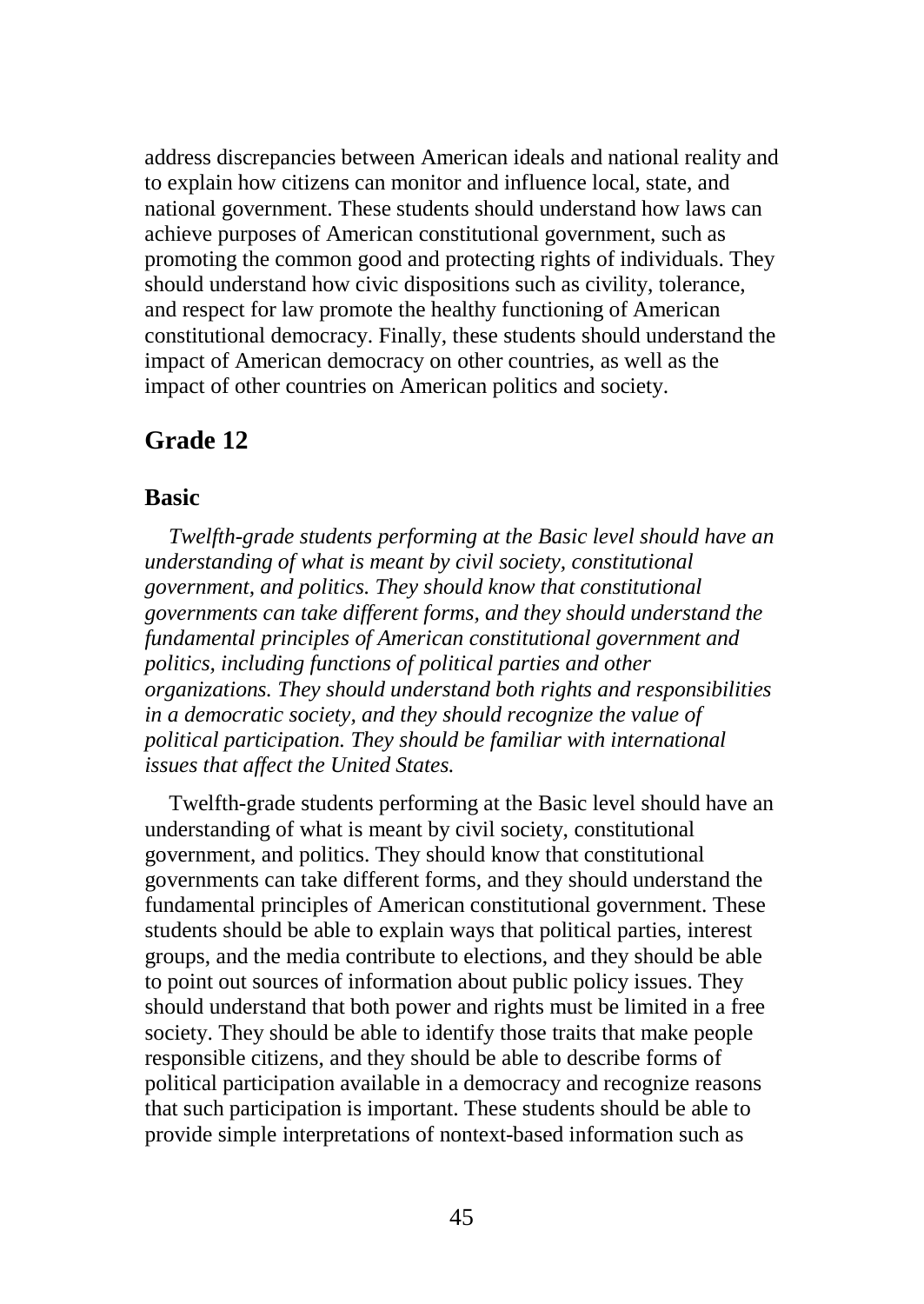maps, charts, tables, graphs, and cartoons. Finally, they should be familiar with international issues that affect the United States.

### **Proficient**

*Twelfth-grade students performing at the Proficient level should have a good understanding of how constitutions can limit the power of government and support the rule of law. They should be able to describe similarities and differences among constitutional systems of government, and they should be able to explain fundamental American democratic values, their applications, and their contribution to expanding political participation. They should understand the structure of American government and be able to evaluate activities of political parties, interest groups, and media in public affairs. They should be able to explain the importance of political participation, public service, and political leadership. They should be able to describe major elements of American foreign policy and the performance of major international organizations.* 

Twelfth-grade students performing at the Proficient level should have a good understanding of how constitutions can limit the power of government and support the rule of law. They should be able to distinguish between parliamentary systems of government and those based on separate and shared powers, and they should be able to describe the structure and functions of American government. These students should be able to identify issues in which fundamental democratic values and principles are in conflict—liberty and equality, individual rights and the common good, and majority rule and minority rights, for example—and they should be able to take and defend positions on these issues. They should be able to evaluate ways that law protects individual rights and promotes the common good in American society. They should understand how the application of fundamental principles of American constitutional democracy has expanded participation in public life, and they should be able to explain how citizens can work individually and collectively to monitor and influence public policy. These students should understand the importance and means of participation in political life at the national, state, and local levels. They should be able to evaluate contributions made by political parties, interest groups, and the media to the development of public policy, and they should be able to explain how public service and political leadership contribute to American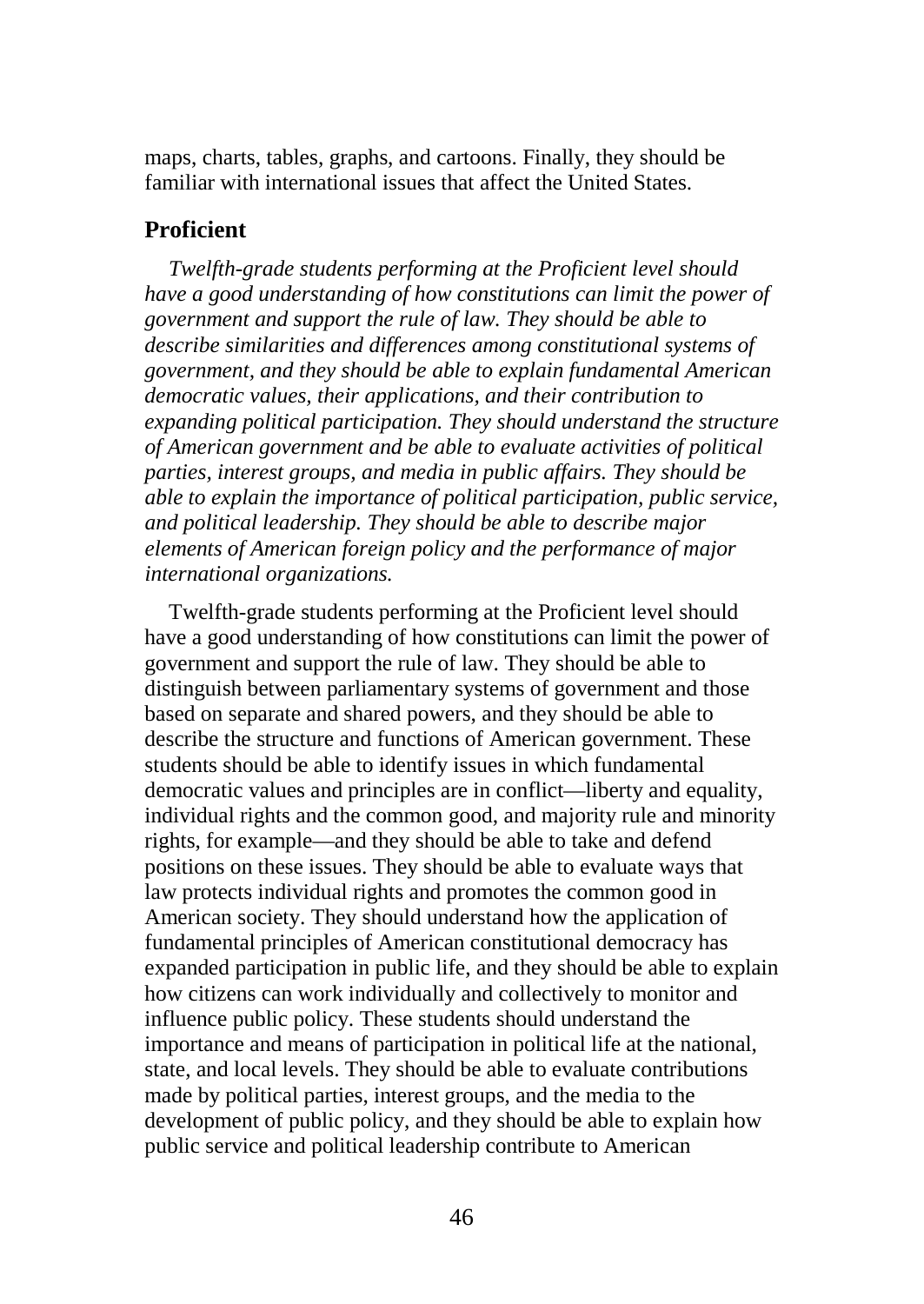democracy. They should understand how American foreign policy is made and carried out, and they should be able to evaluate the performance of major international organizations. Finally, these students should be able to discuss reasons for and consequences of conflicts that arise when international disputes cannot be resolved peacefully.

#### **Advanced**

*Twelfth-grade students performing at the Advanced level should have a thorough and mature understanding of the strengths and weaknesses of various forms of constitutional democracy. They should be able to explain fully the structure of American government and the political process. They should understand differences between American ideals and realities, and they should be able to explain past and present responses to those differences. They should understand why civic dispositions and individual and collective political actions sustain democracy. They should be able to explain objectives and consequences of American foreign policy.* 

Twelfth-grade students performing at the Advanced level should have a thorough and mature understanding of the strengths and weaknesses of various forms of constitutional democracy. They should be able to discuss advantages and disadvantages of confederal, federal, and unitary systems of government, as well as strengths and weaknesses of parliamentary systems of government when compared with those based on separate and shared powers. These students should be able to explain how the structure of American government and the nation's social and political cultures serve one another. They should know which level and agency of government to contact to express their opinions or influence public policy. They should be able to explain and evaluate past and present individual and collective political actions aimed at narrowing the gap between American ideals and national reality. They should understand how elections help determine public policies, and they should be able to evaluate public policy issues in which fundamental values and principles are in conflict—liberty and equality, individual rights and the common good, and majority rule and minority rights, for example. These students should be able to evaluate the validity and emotional appeal of past and present political communication. They should be able to explain how civic dispositions such as civility, tolerance, and respect for law are important for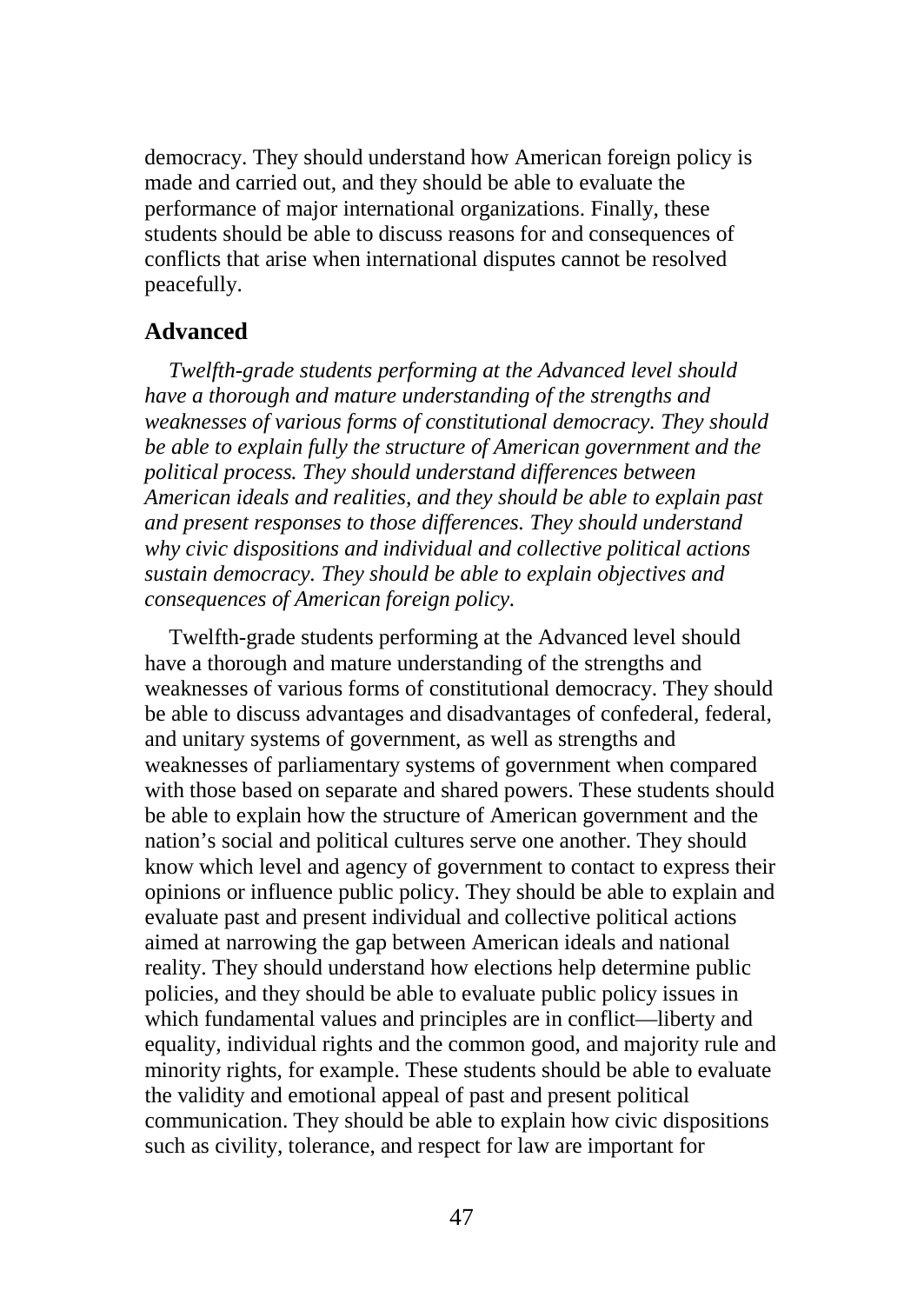preserving democracy, and they should be able to evaluate the many forms of participation in public affairs. Finally, they should be able to explain how American foreign policy is made and carried out and evaluate its consequences.

# **Recommendations for a Special Trend Study**

Although the new Framework for the 1998 NAEP Civics Assessment differs substantially from the one used in 1988, the steering and planning committees strongly recommended that the 1998 assessment include a special trend study. Given the 10-year lapse in assessing civics, the project committees agreed that a small-scale, cost-effective trend study would provide invaluable information on students' knowledge of civics to policymakers, educators, and the general public.

An effective design for assessing change in student performance between 1988 and 1998 would involve administering several intact blocks (15-minute sets) of items from the 1988 NAEP Civics Assessment to a subsample of students in each grade. This design would permit analyses of the percentage of items students answered correctly in 1988 compared to 10 years later. This design also would yield comparative information on particular questions or items of special interest to civic educators and policymakers. For example, one could examine whether students knew more or less about some aspect of the U.S. Constitution based on item-specific results. Results of this limited trend study must be reported with care and accompanied by appropriate caveats. Careful reporting and interpretation should discourage generalizations beyond the intended scope of the study. Further details regarding the design, analyses, reporting, and other features of the trend study will be addressed by the Board, the National Center for Education Statistics, and the NAEP grantee, Educational Testing Service. Findings from the civics trend study are reported in *The Next Generation of Citizens: NAEP Civics Assessment—1988 and 1998* (June 2001).

# **Conclusion**

The design of the NAEP Civics Assessment Framework, while maintaining some conceptual continuity with the 1988 NAEP Civics Assessment, takes account of current reforms in civic education. It is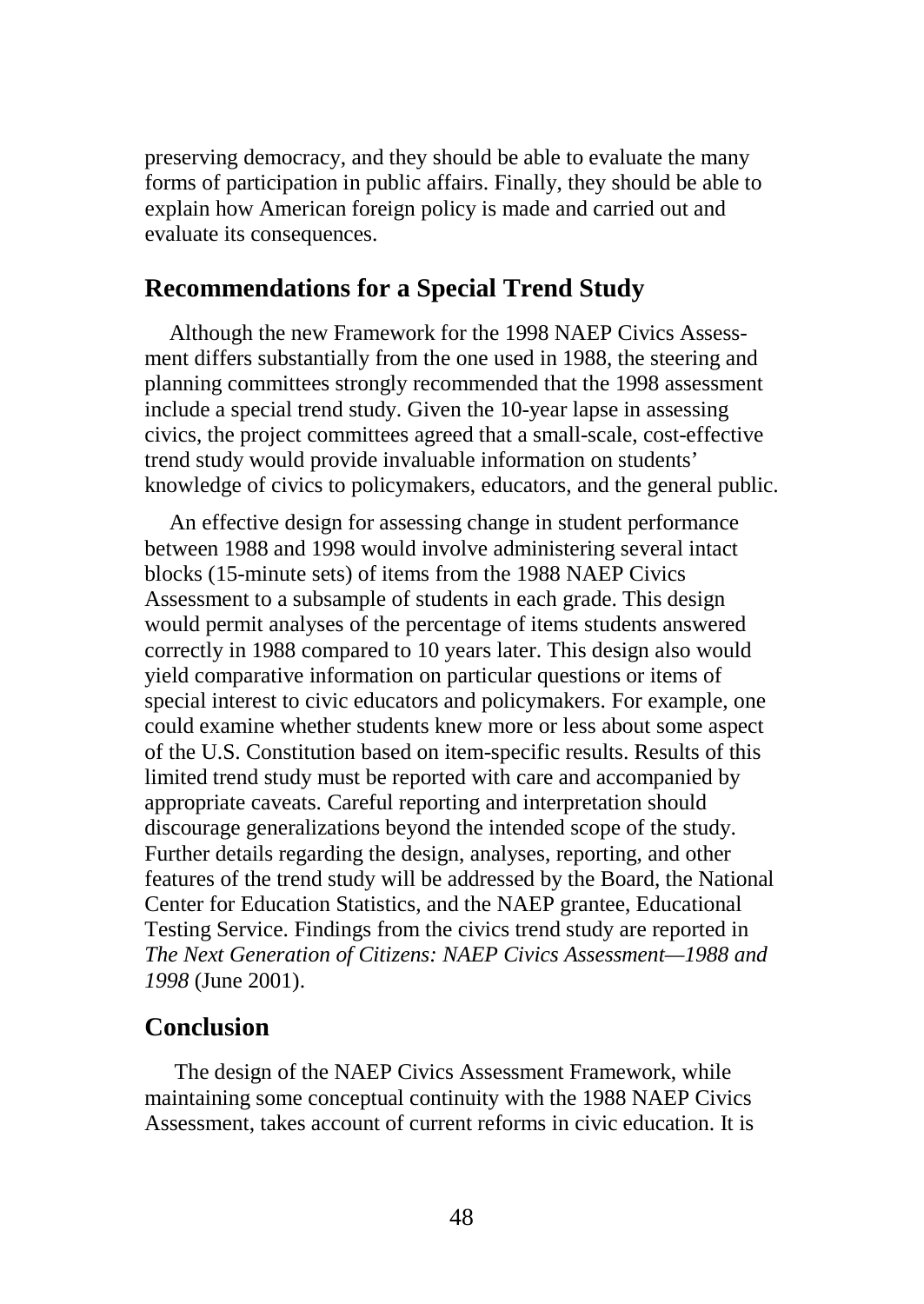also consistent with the *National Standards for Civics and Government* and with the design of the proposed international civics assessment planned for 1998 by the International Association for the Evaluation of Educational Achievement. Students who master the materials outlined in this document will have a greater sense of the productive and creative roles they can play as citizens of the United States in the 21st century.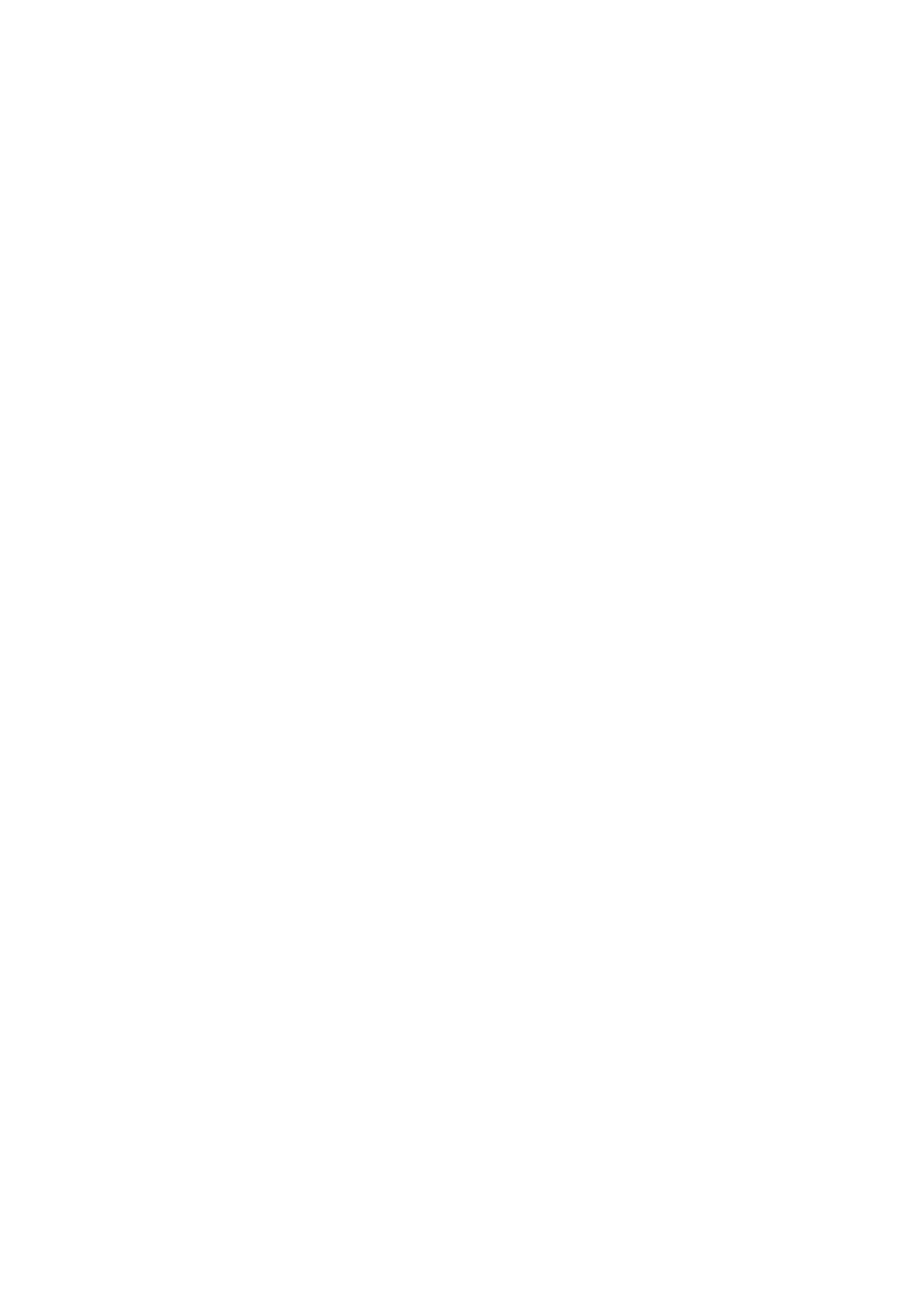# **References**

- American Bar Association. 1995. "A Guide for Practitioners & Policymakers: Essentials of Law-Related Education." Chicago, IL: Special Committee on Youth Education for Citizenship.
- Astin, Alexander W., William S. Korn, and Ellyne R. Riggs. 1994. *The American Freshman: National Norms for 1988–1994*. Los Angeles, CA: Higher Education Research Institute, UCLA.
- Astin, Alexander W., William S. Korn, Linda J. Sax, and Kathryn M. Mahoney. 1994. *The American Freshman: National Norms for Fall 1994*. Los Angeles, CA: Higher Education Research Institute, UCLA.
- Avery, Patricia G., Karen Bird, Sandra Johnstone, John L. Sullivan, and Kristina Thalhammer. 1991. *Exploring Political Tolerance with Adolescents*. Minneapolis, MN: University of Minnesota (mimeographed).
- Bahmueller, Charles F., and Charles N. Quigley, eds. 1991. *CIVITAS: A Framework for Civic Education*. Calabasas, CA: Center for Civic Education.
- Banks, James A. 1991. "Multicultural Education: Its Effects on Students' Racial and Gender Role Attitudes." James P. Shaver, ed., *Handbook of Research on Social Studies Teaching and Learning*. New York, NY: Macmillan.
- Barber, Benjamin. 1992. *An Aristocracy of Everyone: The Politics of Education and the Future of America*. New York, NY: Ballantine Books.
- Barnum, David G., and John L. Sullivan. 1990. "The Elusive Foundations of Political Freedom in Britain and the United States." *Journal of Politics* (University of Texas Press), 52(3):719–739.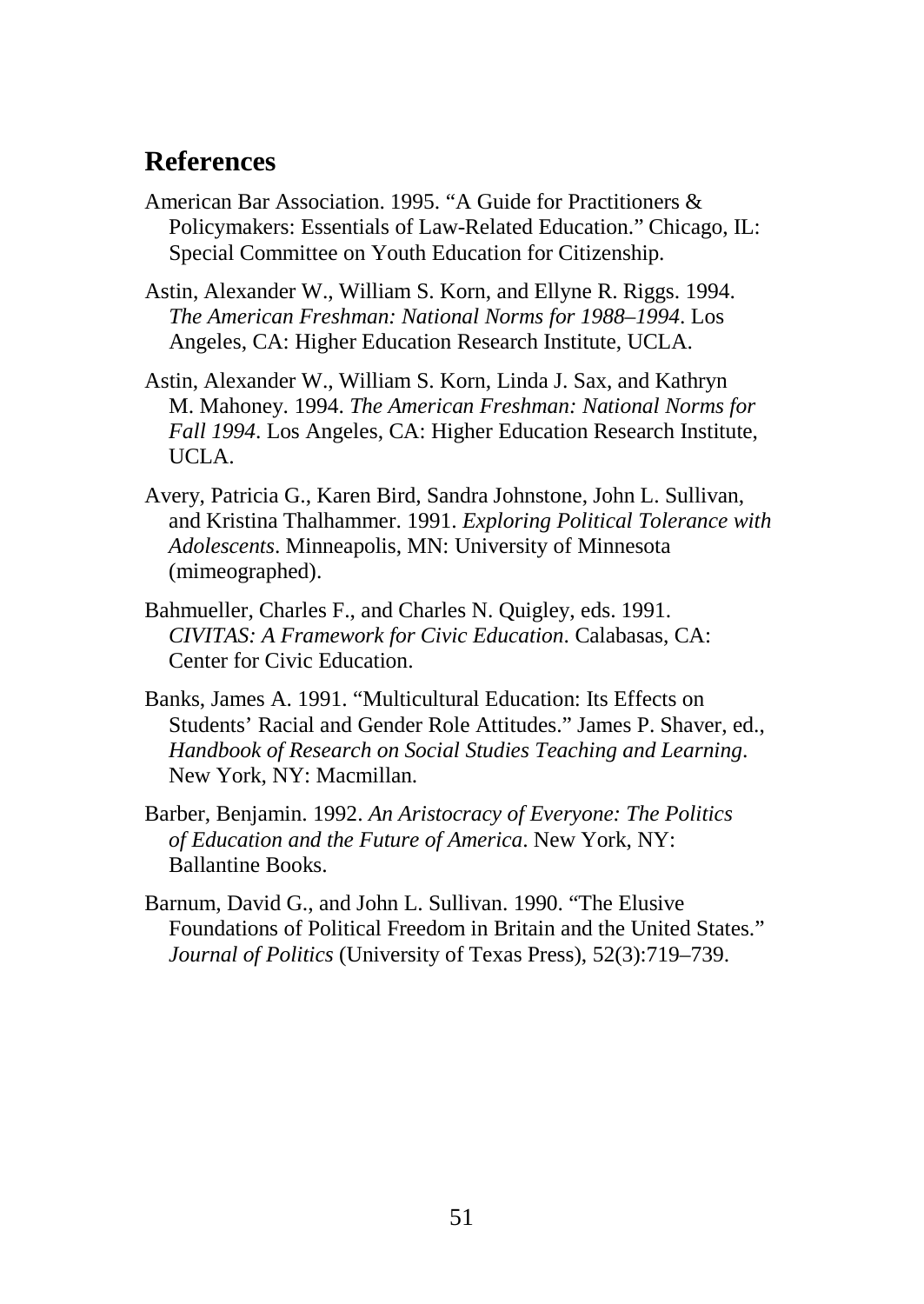- Bellah, Robert N., Richard Madsen, William M. Sullivan, Ann Swidler, and Steven M. Tipton. 1991. *The Good Society*. New York, NY: Alfred A. Knopf.
- Bellah, Robert N., Richard Madsen, William M. Sullivan, Ann Swidler, and Steven M. Tipton. 1985. *Habits of the Heart*. Perennial Library. Reprint. Originally published: Berkeley, CA: University of California Press.
- Bennett, William J. 1993. *The Book of Virtues: A Treasury of Great Moral Stories*. New York, NY: Simon and Schuster.
- Bennett, William J. 1992. *The De-Valuing of America: The Fight for Our Culture and Our Children*. New York, NY: Simon and Schuster.
- Bennett, William J. 1994. *The Index of Leading Cultural Indicators*. New York, NY: Simon and Schuster.
- Boyte, Harry C. 1992. "The New Citizenship." *A Partnership Between Citizens and Government, White Paper.* University of Minnesota's Humphrey Institute.
- Brody, Richard A. 1994. *Secondary Education and Political Attitudes: Examining the Effects on Political Tolerance of the* We the People... *Curriculum.* Final Report October 1994. Palo Alto, CA: Stanford University.
- Bruer, John T. 1993. *Schools for Thought: A Science of Learning in the Classroom.* Cambridge, MA: MIT Press.
- Brzezinski, Zbigniew. 1993. *Out of Control: Global Turmoil on the Eve of the 21st Century*. New York, NY: Macmillan Publishing Company.
- Butts, R. Freeman. 1989. *The Civic Mission in Education Reform.* Stanford, CA: Hoover Institution Press.
- Butts, R. Freeman. 1988. *The Morality of Democratic Citizenship: Goals for Civic Education in the Republic's Third Century*. Calabasas, CA: Center for Civic Education.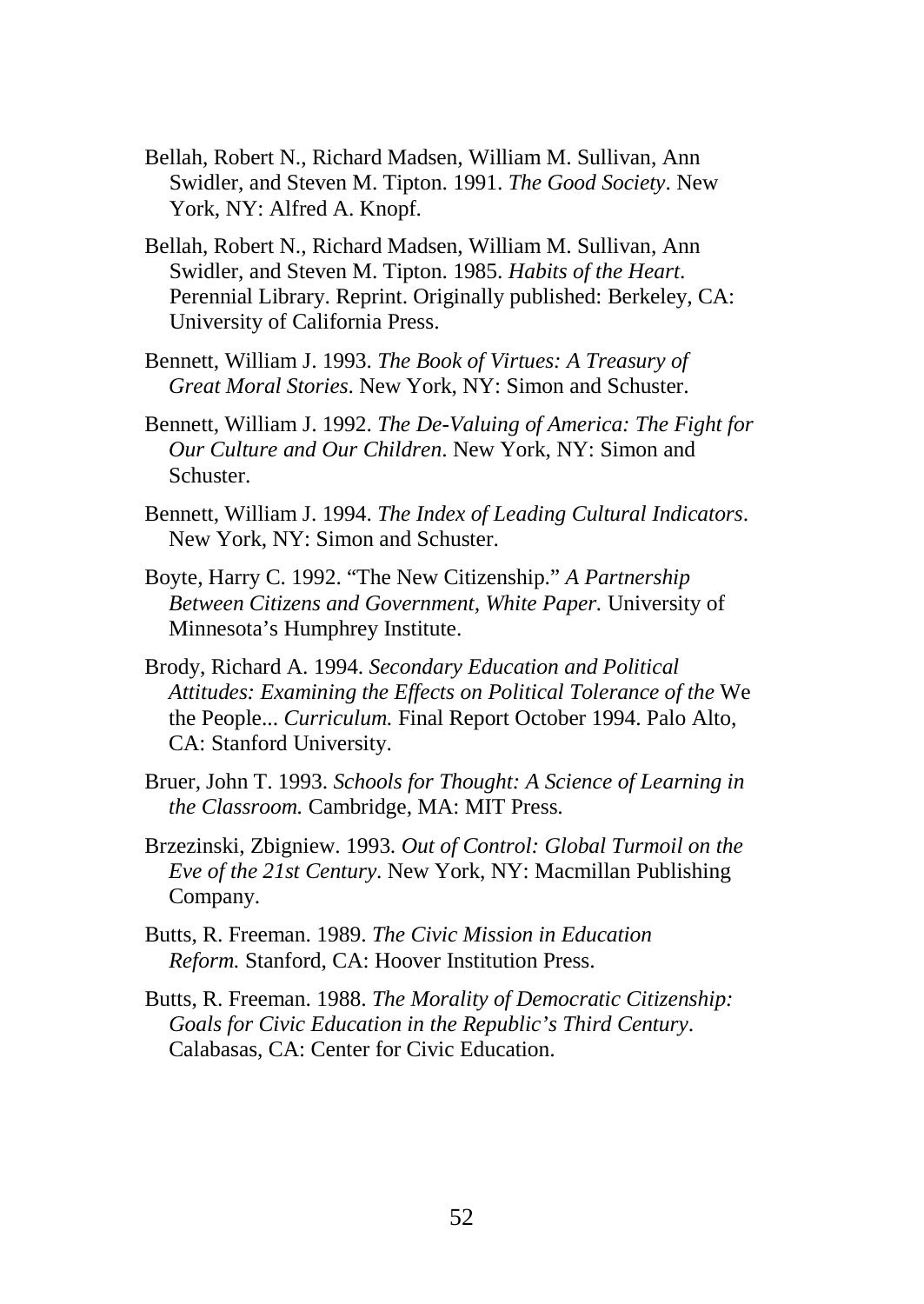- Calvert, Robert E., ed. 1991. *The Constitution of the People: Reflections on Citizens and Civil Society*. Lawrence, KS: University Press of Kansas.
- Center for Civic Education. 1995. "Issues Concerning a National Assessment of Civics." Paper presented by Margaret S. Branson for the National Assessment of Educational Progress.
- Center for Civic Education. 1994. *National Standards for Civics and Government*. Calabasas, CA: Center for Civic Education.
- Center for Civic Education. "Present Status and Emerging Trends in Civic Education in the United States." Paper presented by Charles N. Quigley at the Citizenship Education Conference, Uppsala University, Uppsala, Sweden, August 9, 1995.
- Center for Civic Education. "The Role of Civic Education: A Report of the Task Force on Civic Education." Paper prepared for the Second Annual White House Conference on Character Building for a Democratic, Civil Society, Washington, DC, May 19–20, 1995.
- Center for Civic Education. "What Does Research on Political Attitudes and Behavior Tell Us About the Need for Improving Education for Democracy?" Paper presented by Margaret S. Branson to the International Conference on Education for Democracy, Malibu, California, October 3, 1994.
- Drucker, Peter F. 1992. "Educating for Results." *Executive Educator*.
- Dynneson, Thomas L., Richard E. Gross, and James A. Nickel. 1989. *An Exploratory Survey of Four Groups of 1987 Graduating Seniors' Perceptions Pertaining to (1) the Qualities of a Good Citizen, (2) the Sources of Citizenship Influence, and (3) the Contributions of Social Studies Courses and Programs of Study to Citizenship Development*.
- Education for Democracy Project. 1987. *Education for Democracy: A Statement of Principles*. Washington, DC: American Federation of Teachers.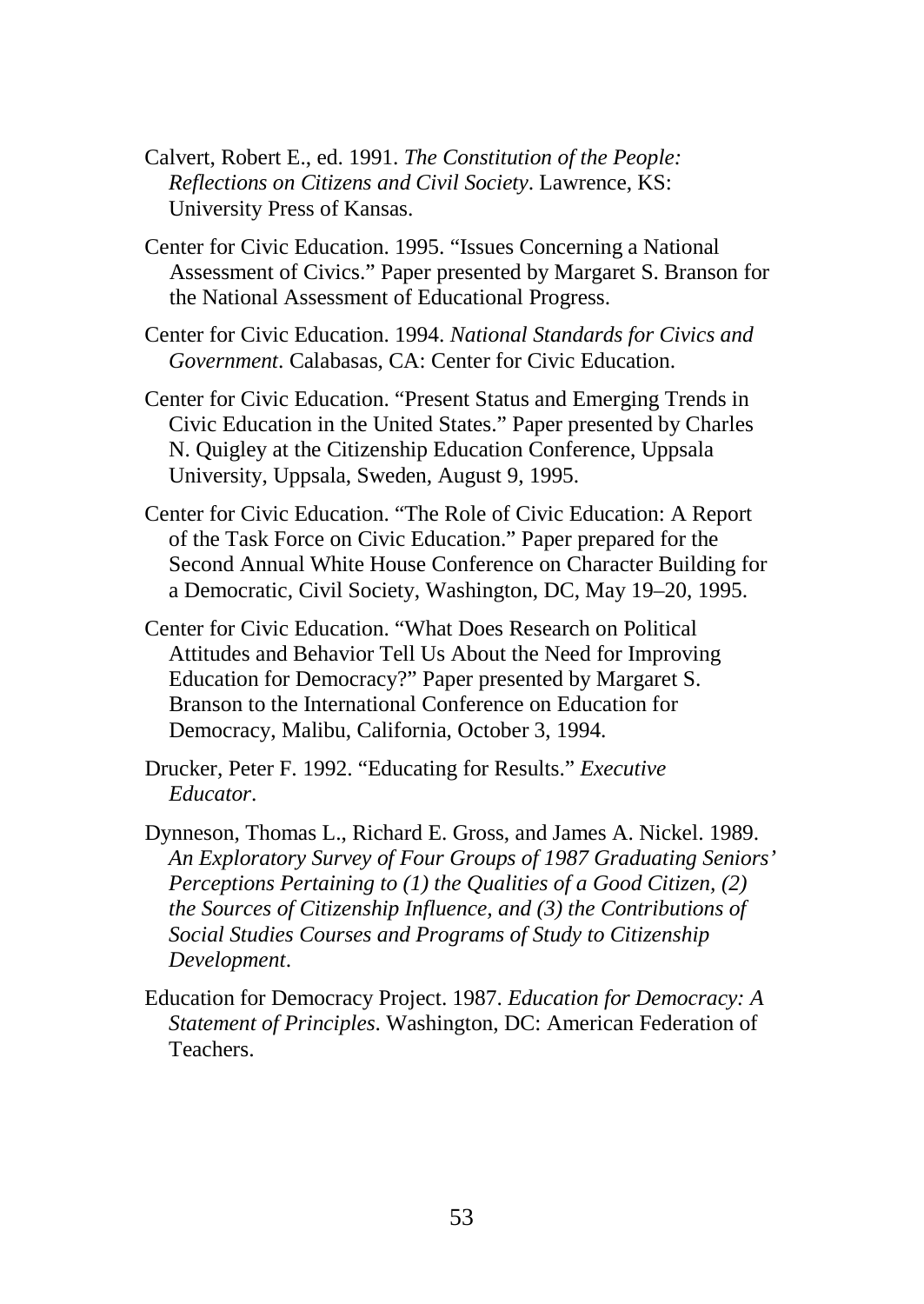- Ehman, L.H. 1980. "The American School in the Political Socialization Process." *Review of Educational Research,* 50(1):99–119.
- Elam, Stanley M. 1995. *How America Views Its Schools: The PDK/Gallup Polls, 1969–1994.* Bloomington, IN: Phi Delta Kappa Educational Foundation.
- Elam, Stanley M., and Lowell C. Rose. 1995. "The 27th Annual Phi Delta Kappa/Gallup Poll of the Public's Attitudes Toward the Public Schools." *Phi Delta KAPPAN* (Bloomington, IN), 77(1):41–56.
- Elam, Stanley M., Lowell C. Rose, and Alec M. Gallup. 1994. "The 26th Annual Phi Delta Kappa/Gallup Poll of the Public's Attitudes Toward the Public Schools." *Phi Delta KAPPAN* (Bloomington, IN), 76(1):41–56.
- Elshtain, Jean Bethke. 1995. *Democracy on Trial*. New York, NY: Basic Books.
- Etzioni, Amitai. 1993. *The Spirit of Community: Rights, Responsibilities, and the Communitarian Agenda*. New York, NY: Crown Publishers.
- Etzioni, Amitai, Marvin W. Berkowitz, and W. Bradford Wilcox. 1995. "Character Building for a Democratic, Civil Society." Alexandria, VA: Character Education Partnership.
- Fonte, John. 1995. "Ill Liberalism." *The National Review,* 48–54.
- Gellner, Ernest. 1994. *Conditions of Liberty: Civil Society and Its Rivals*. London, England: Hamish Hamilton.
- Gibson, James L. 1992a. "Alternative Measures of Political Tolerance: Must Tolerance be 'Least Liked'?" *American Journal of Political Science,* 86:560–577.
- Gibson, James L. 1992b. "The Political Consequences of Intolerance: Cultural Conformity and Political Freedom." *American Journal of Political Science,* 86:338–356.
- Gutmann, Amy. 1987. *Democratic Education*. Princeton, NJ: Princeton University Press.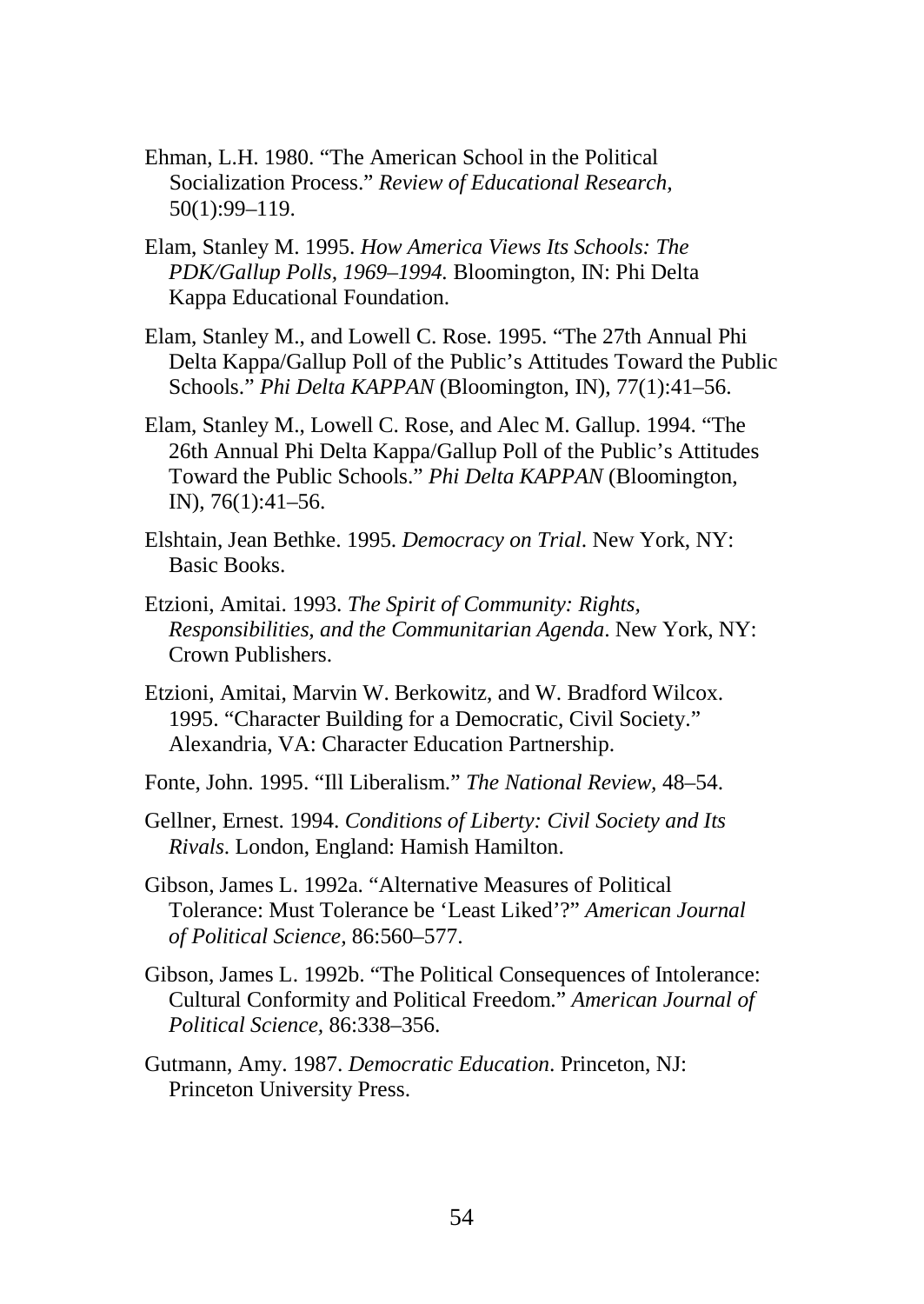- Hall, John A., ed. 1995. *Civil Society: Theory, History, Comparison*. Cambridge, MA: Blackwell Publishers.
- Harwood, Richard C. 1989. *The Public's Role in the Policy Process: A View from State and Local Policymakers*. Dayton, OH: Kettering Foundation.
- Haynes, Charles C. 1994. "Character Education in the Public Schools." In Charles C. Haynes, ed., *Finding Common Ground: A First Amendment Guide to Religion and Public Education*. Nashville, TN: The Freedom Forum First Amendment Center at Vanderbilt University.
- History-Social Science and Visual and Performing Arts Office. 1994. *Principles of American Democracy: Course Models for the History-Social Science Framework, Grade 12*. Sacramento, CA: California Department of Education.
- Irvin, Judith L., John P. Lunstrum, Carol Lynch-Brown, and Mary Friend Shepard. 1995. *Enhancing Social Studies Through Literacy Strategies*. Florida State University, College of Education. Washington, DC: National Council for the Social Studies Bulletin 91.
- Jackson, Philip W., ed. 1992. *Handbook of Research on Curriculum*. New York, NY: Macmillan Publishing Company.
- Jennings, M.K., and R.G. Niemi. 1981. *Generations and Politics*. Princeton, NJ: Princeton University Press.
- Johnson, Jean, and John Immerwahr. 1994."First Things First: What Americans Expect from the Public Schools." New York, NY: A Report from Public Agenda.
- Kees, Beverly. 1994. "Politicians and the News Media." *The Freedom Forum,* 4–7.
- Koppich, Julia E. 1994. "How Californians View Public Education." *Educator*. (The Graduate School of Education, Berkeley, CA: University of California at Berkeley), 81:18–23.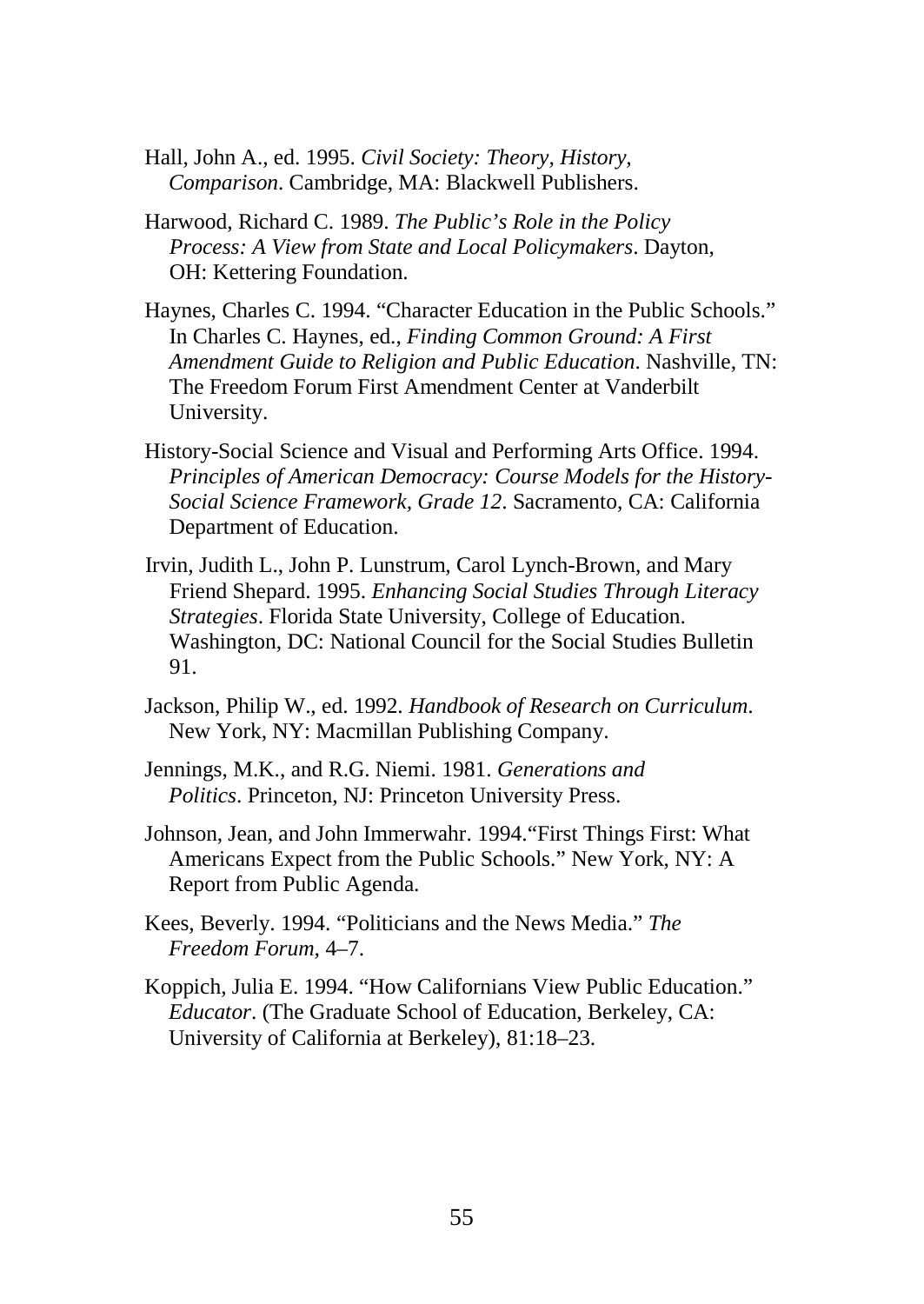- Lipset, Seymour Martin, editor in chief. 1995. *The Encyclopedia of Democracy,* 4 vols. Washington, DC: Congressional Quarterly.
- Maier, Charles S. 1994. "The Moral Crisis of Democracy." *Foreign Affairs,* 73(4):48–58.
- Massaro, Tori Marie. 1993. *Constitutional Literacy: A Core Curriculum for a Multicultural Nation*. Durham, NC: Duke University Press.
- Mathews, David. 1994. *Politics for People*. University of Illinois Press.
- McClosky, Herbert, and Alida Brill. 1983. *The Dimensions of Tolerance: What Americans Believe About Civil Liberties*. New York, NY: Russell Sage.
- McClosky, Herbert, and J. Zaller. 1984. *The American Ethos*. Cambridge, MA: Harvard University Press.
- National Assessment of Educational Progress. 1990. *America's Challenge: Accelerating Academic Achievement*. A Summary of Findings from 20 years of NAEP. September 1990. Prepared by Educational Testing Service under a grant from the National Center for Education Statistics, Office of Educational Research and Improvement, U.S. Department of Education.
- National Assessment of Educational Progress. 1978. *Changes in Political Knowledge and Attitudes, 1968–76*. Denver, CO: Education Commission of the States. (ERIC Document Reproduction Service No. ED 166 123).
- National Assessment of Educational Progress. 1980. *Citizenship and Social Studies Objectives, 1981–82*. Denver, CO: Education Commission of the States. (ERIC Document Reproduction Service No. ED 186 330).
- National Assessment of Educational Progress. 1990. *The Civics Report Card*. Washington, DC: U.S. Department of Education.
- National Center for Education Statistics. 1993. *Interpreting NAEP Scales*. Washington, DC: National Center for Education Statistics.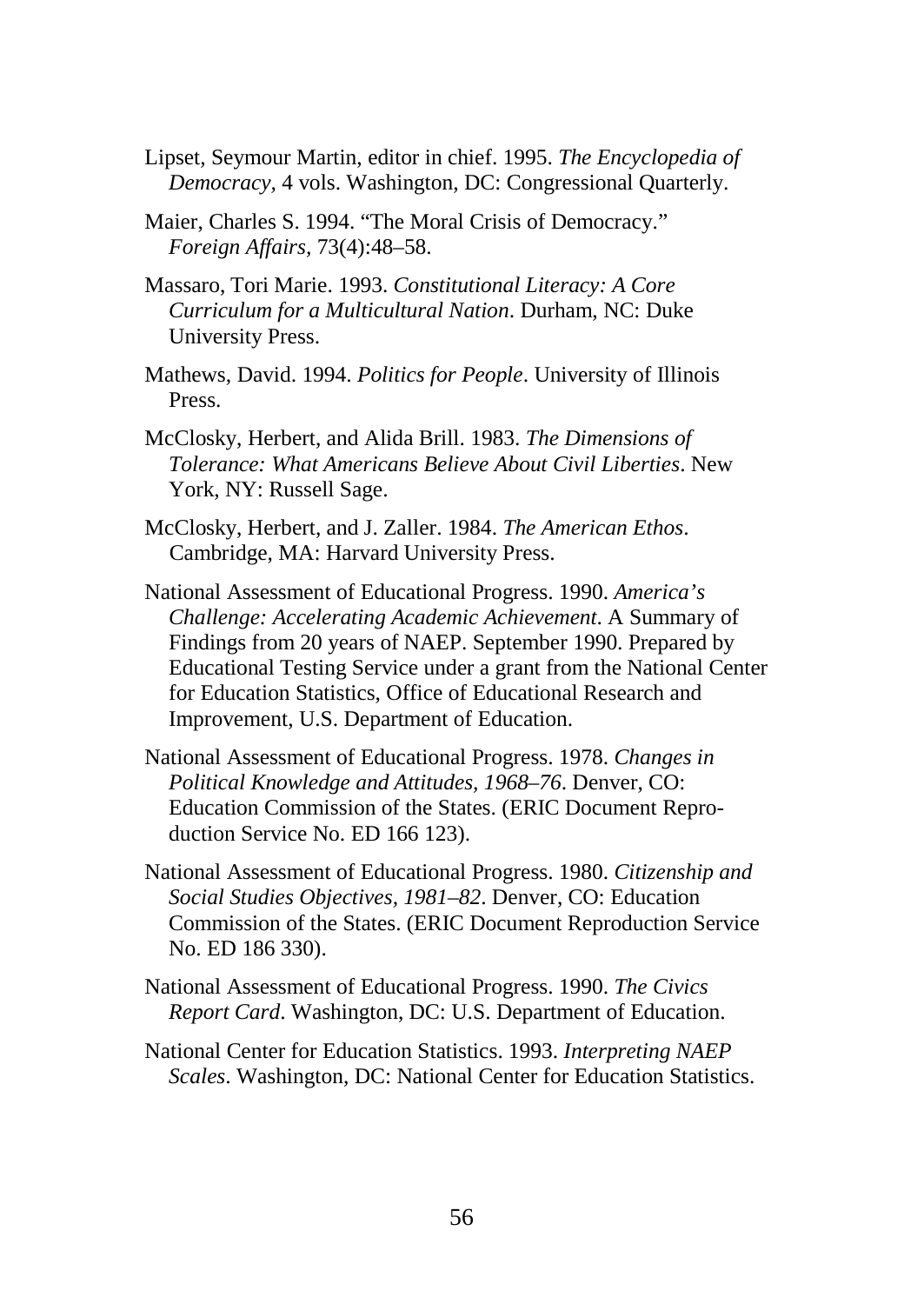- Niemi, Richard G., and Jane Junn. "Civics Courses and the Political Knowledge of High School Seniors." Paper presented at the annual meeting of the American Political Science Association, Washington, DC, September 2, 1993.
- Niemi, Richard G., and Jane Junn. "The Political Knowledge of White, African-American, and Latino High School Seniors." Paper presented at the Sixteenth World Congress of the International Political Science Association, Berlin, Germany, August 21–25, 1994.
- Owen, Diana, and Jack Dennis. 1987. "Preadult Development of Political Tolerance." *Political Psychology,* 8:547–561.
- Patrick, John J. 1996. "Basic Concepts of Democracy for the Education of Citizens." In Richard C. Remy and Jacek Strzemiczny, eds., *Building Civic Education for Democracy in Poland*. Washington, DC: National Council for the Social Studies.
- Patrick, John J. 1991. "Teaching the Bill of Rights in Secondary Schools: Four Keys to an Improved Civic Education." *The Social Studies,* 82:227–231.
- Patrick, John J., and John D. Hoge. 1991. "Teaching Government, Civics and Law." In James P. Shaver, ed., *Handbook of Research on Social Studies Teaching and Learning*. New York, NY: Macmillan.
- Putnam, Robert D. 1995. "Bowling Alone: America's Declining Social Capital." *Journal of Democracy,* 6(1):65–78.
- Putnam, Robert D., Robert Leonardi, and Raffaella Y. Nanetti. 1993. *Making Democracy Work: Civic Traditions in Modern Italy*. Princeton, NJ: Princeton University Press.
- Rauner, Mary. 1993. "Overview of the Literature." In *Colloquium on Education and Democracy: Proceedings of a Workshop*. A publication of the Social Sector Policy Analysis Project, Academy for Education Development. Agency for International Development.
- Ravitch, Diane. 1995. *National Standards in American Education: A Citizen's Guide*. Washington, DC: The Brookings Institute.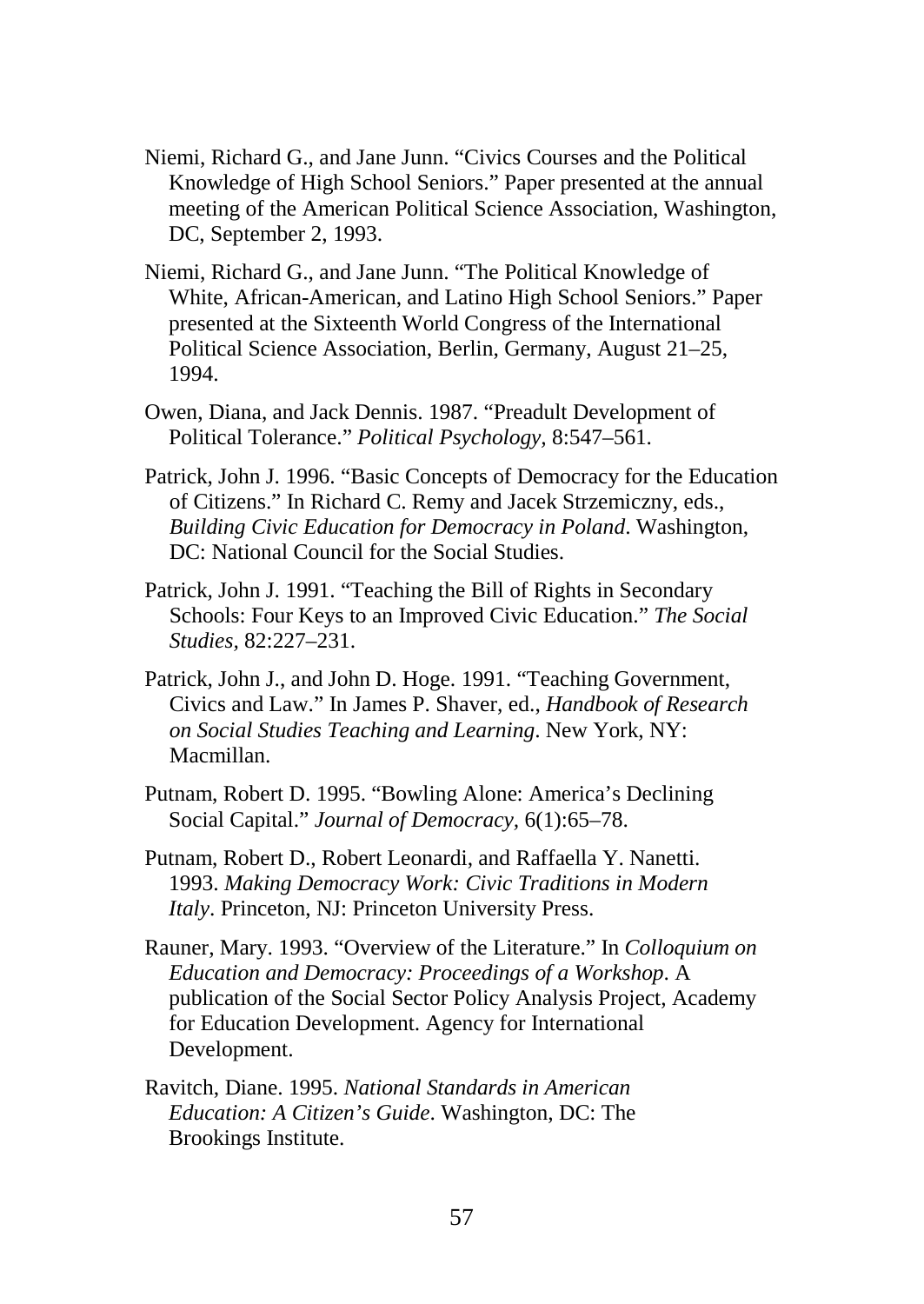- Ravitch, Diane, and Chester Finn, Jr. 1987. *What Do Our 17-Year-Olds Know? A Report on the First National Assessment of History and Literature,* foreword by Lynne V. Cheney. New York, NY: Harper and Row.
- Remy, Richard C. 1981. "Treatment of the Constitution in Civics and Government Textbooks." In H.D. Mehlinger, ed., *Teaching About the Constitution in American Secondary Schools*. Washington, DC: Project '87 of the American Historical Association and the American Political Science Association, 107–128.
- Sax, Linda J., Alexander W. Astin, William S. Korn, and Kathryn M. Mahoney. 1995. *The American Freshman: National Norms for Fall 1995*. Los Angeles, CA: Higher Education Research Institute, UCLA.
- Schlesinger, Arthur M. Jr. 1992. *The Disuniting of America*. New York, NY: W.W. Norton and Company.
- Sigel, Roberta S., and Marilyn B. Hoskin. 1981. *The Political Involvement of Adolescents*. New Brunswick, NJ: Rutgers University Press.
- Sinopoli, Richard C. 1992. *The Foundations of American Citizenship*. New York, NY: Oxford University Press.
- Sniderman, Paul M., Richard A. Brody, and Philip E. Tetlock. 1991. *Reasoning and Choice: Explorations in Political Psychology*. New York, NY: Cambridge University Press.
- Times Mirror Center for The People & The Press. *The People, The Press & Politics: The New Political Landscape*. Washington, DC: (news release) Wednesday, September 21, 1994.
- Torney, Judith V., A.N. Oppenheim, and Russell F. Farnen. 1975. *Civic Education in Ten Countries*. New York, NY: John Wiley & Sons.
- Torney-Purta, Judith V. 1995. "Psychological Theory as a Basis for Political Socialization Research: Individuals' Construction of Knowledge." *Perspectives on Political Science,* 24:23–33.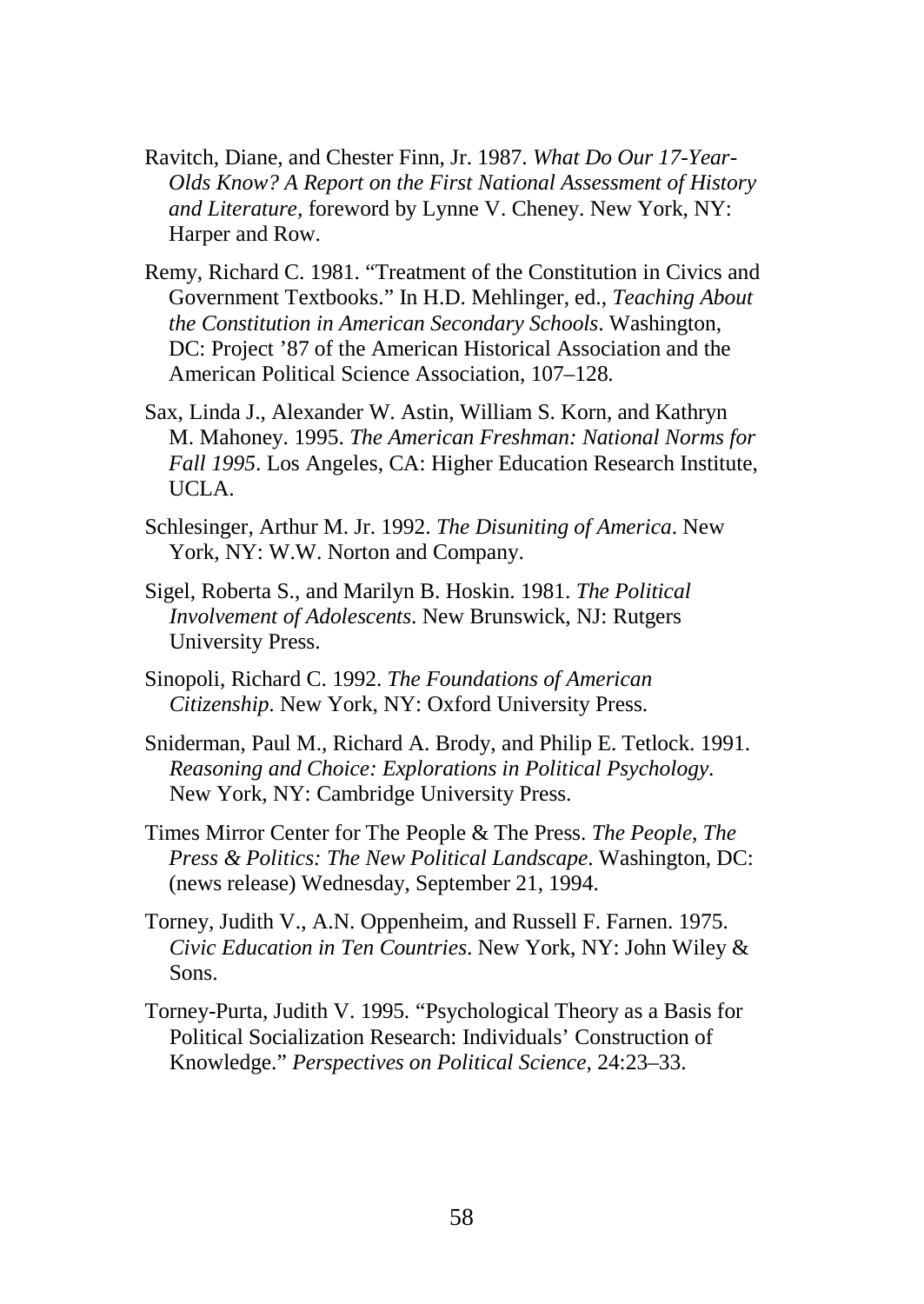- Torney-Purta, Judith V. 1990. "Youth in Relation to Social Institutions." In S. Feldman and G. Elliott, eds., *At the Threshold: The Developing Adolescent*. Cambridge, MA: Harvard University Press, 457–477.
- U.S. Department of Education. 1993. *The Condition of Education*. Washington, DC: National Center for Education Statistics.
- U.S. Department of Education. 1991. *Youth Indicators 1991, Trends in the Well-Being of American Youth*. Washington, DC: Office of Educational Research and Improvement.
- Wang, Margaret C., Geneva D. Haertel, and Herbert J. Walberg. 1990. "What Influences Learning? A Content Analysis of Review Literature." *Journal of Educational Research,* 84:30–43.
- Wiebe, Robert H. 1995. *Self-Rule: A Cultural History of American Democracy*. Chicago, IL: University of Chicago Press.
- Wilson, James Q. 1993. *The Moral Sense*. New York, NY: The Free Press.
- Wilson, James Q. 1991. *On Character: Essays*. Washington, DC: The AEI Press.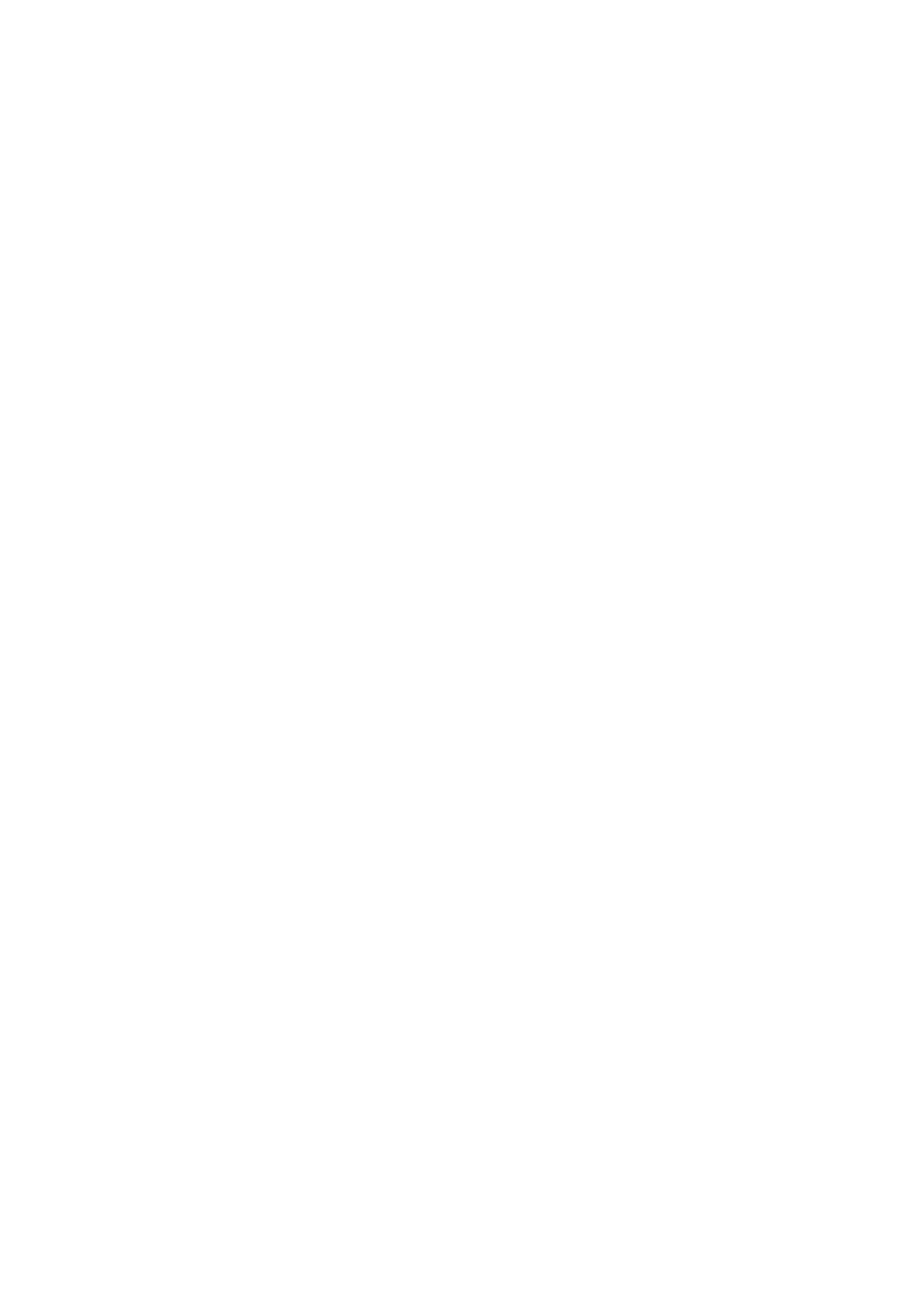# **Appendix A**

**NAEP Civics Assessment Planning Process**

**A Note About Terminology**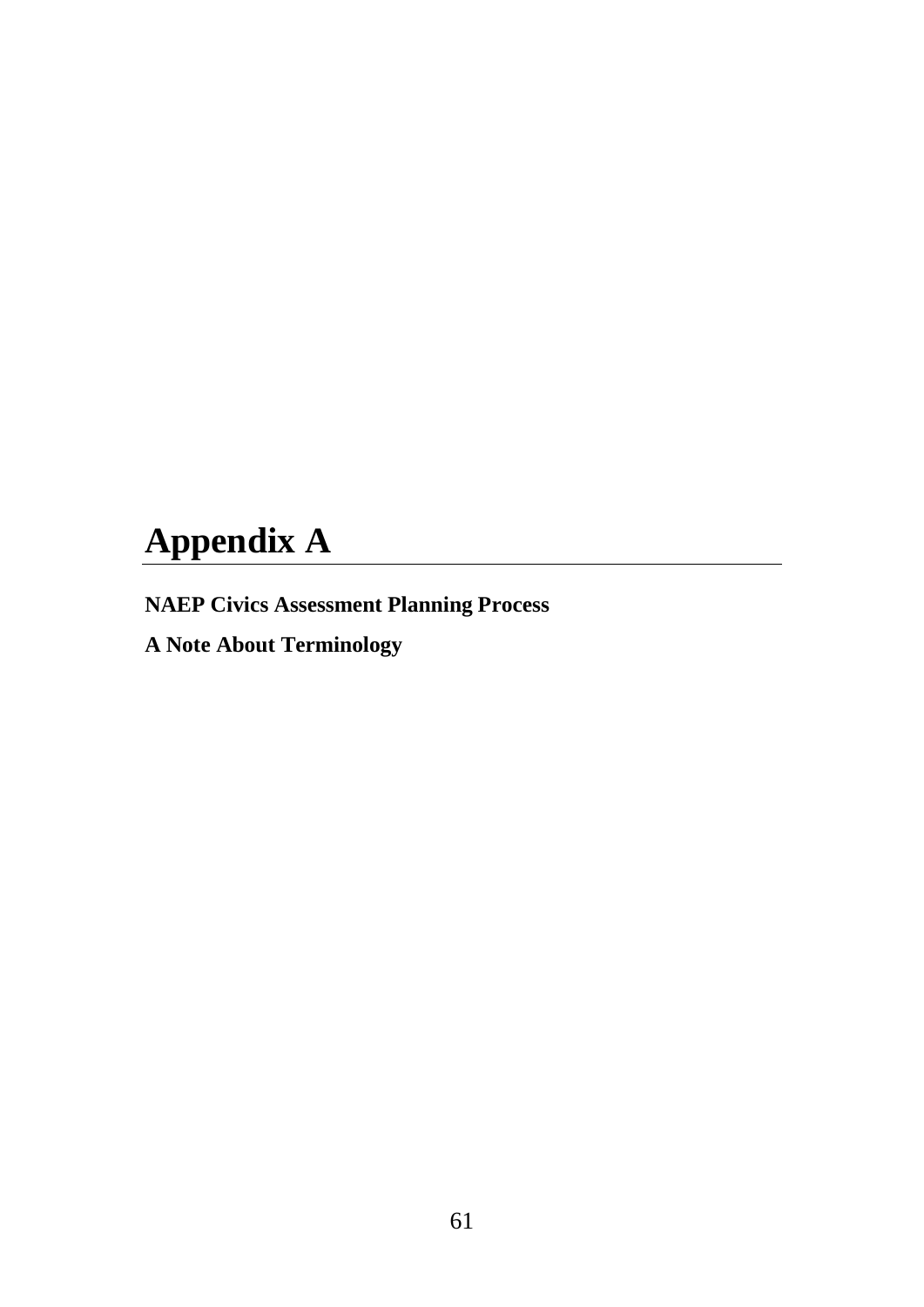# **NAEP Civics Assessment Planning Process**

Planning for the NAEP Civics Assessment began in February 1995. The Council of Chief State School Officers (CCSSO), under contract to the National Assessment Governing Board, conducted the project to develop the Framework and specifications for the Civics Assessment. The means by which agreement about the topics and mode of assessment was derived involved hundreds of individuals and groups from across the country, including curriculum and assessment specialists, classroom teachers, high school students, university professors, representatives of business and industry, policymakers, and members of the general public knowledgeable about civic education. Members of the formal committees involved in the process widened the scope of their review and planning by making use of state and local curriculum guides, textbooks, curriculum frameworks, tests, and current research. The NAEP Framework is not a national curriculum; instead it is a broadly accepted outline of the civic knowledge and skills the assessment should measure by testing a representative sample of American school students.

The major part of the Framework process was accomplished through the joint efforts of a steering committee and a planning committee, whose members are listed in appendix C of this document. Two subcontractors, the Center for Civic Education (CCE) and the American Institutes for Research (AIR), aided the project. CCE was the developer of the *National Standards for Civics and Government,* and its representatives provided important information and assistance on issues related to civic education and assessment. Representatives of AIR provided technical assistance and prepared the test specifications document that will guide development of the assessment.

A paper entitled *Issues Concerning a National Assessment of Civics* was prepared for the purpose of raising and discussing relevant concerns regarding the development of a national assessment in civics. This paper was reviewed by more than 200 people, and their responses informed the discussions of the steering and planning committees. Several key issues raised by the paper concerned the identification of knowledge and skills to be assessed, how both would be assessed, and the formal and informal contextual factors that influence civic proficiency.

The steering committee guided the overall efforts. Its members represented business, industry, government, private and public education, professional and civic organizations, universities, the policy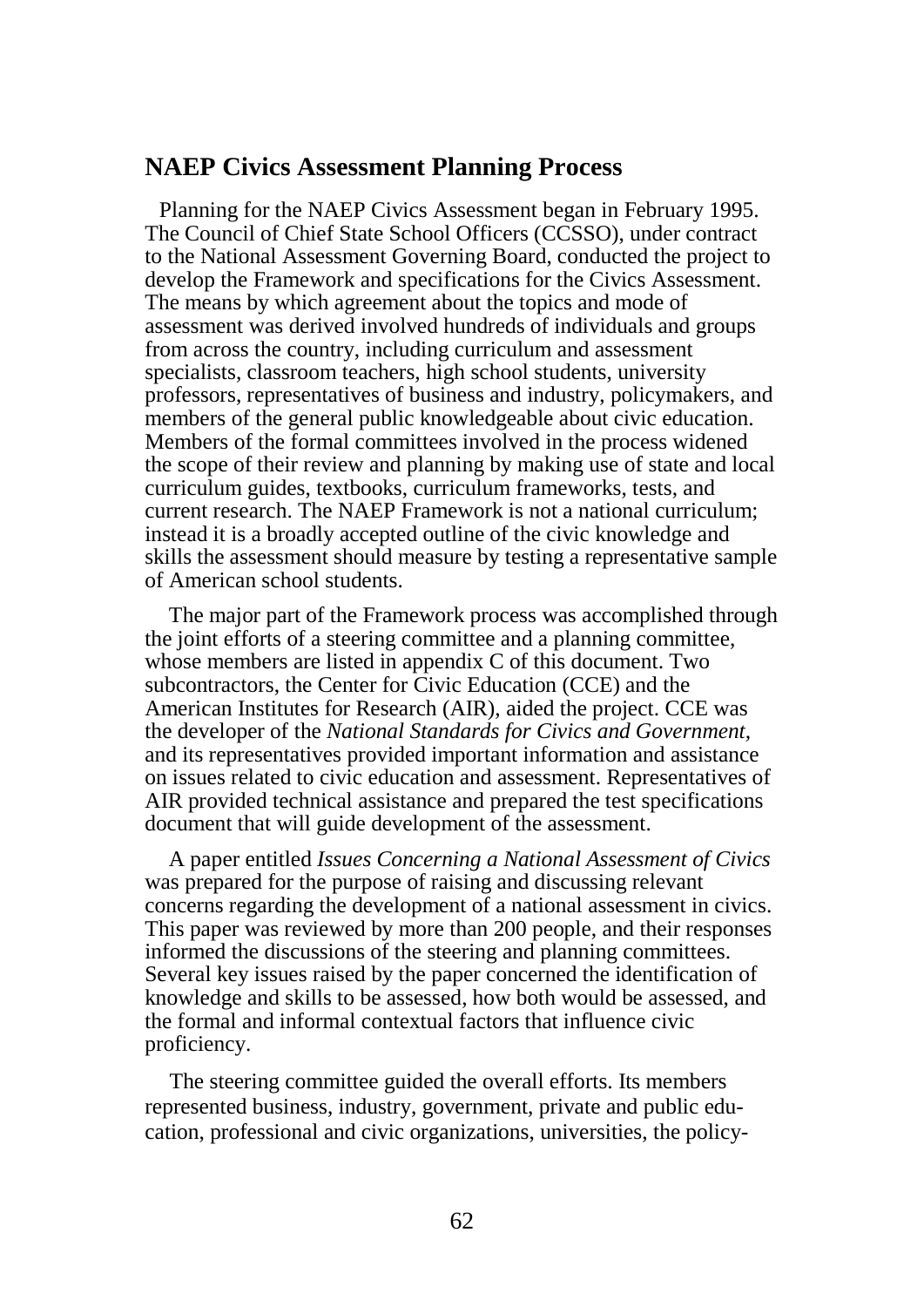making community, and other groups interested in civics. It met separately and in joint meetings with the planning committee to act in an advisory capacity and to set overall guidelines for the project. Those guidelines included the following:

- In planning for the assessment the following documents should be considered: *1988 NAEP Civics: United States Government and Politics Objectives* and the *National Standards for Civics and Government,* prepared by the Center for Civic Education; the *Curriculum Standards for Social Studies,* prepared by the National Council for the Social Studies; and existing state and local frameworks for civic education.
- The Civics Assessment should consider how civic knowledge and skills are addressed in other subject areas.
- The assessment should make a limited effort to evaluate nonschool influences on civic knowledge and skills.
- It is appropriate that the assessment address the academic preparation, teaching strategies, and attitudes toward teaching civics of those teachers responsible for civic education.
- Principles embodied in the nation's core documents should be assessed, not students' personal values and dispositions.
- The assessment should be sensitive to the fact that implementation of national, state, and district standards may be at different stages of development. Therefore, reporting of the civics results should acknowledge the fact that the assessment sought to reflect a balance between recommended and current instructional practice.
- The assessment should take into account the effect of rapid technological developments on students and their schools. It also should assess the degree to which new technologies may influence civic knowledge and skills.

The planning committee, which generated the specific recommendations, was composed of assessment specialists; researchers; state and district social studies supervisors; technology specialists; skilled teachers in elementary, middle, and high school; university faculty members; and leaders of civic and professional organizations. This committee drafted the Assessment Framework and identified the goals and objectives of the assessment based on the *Issues Paper* and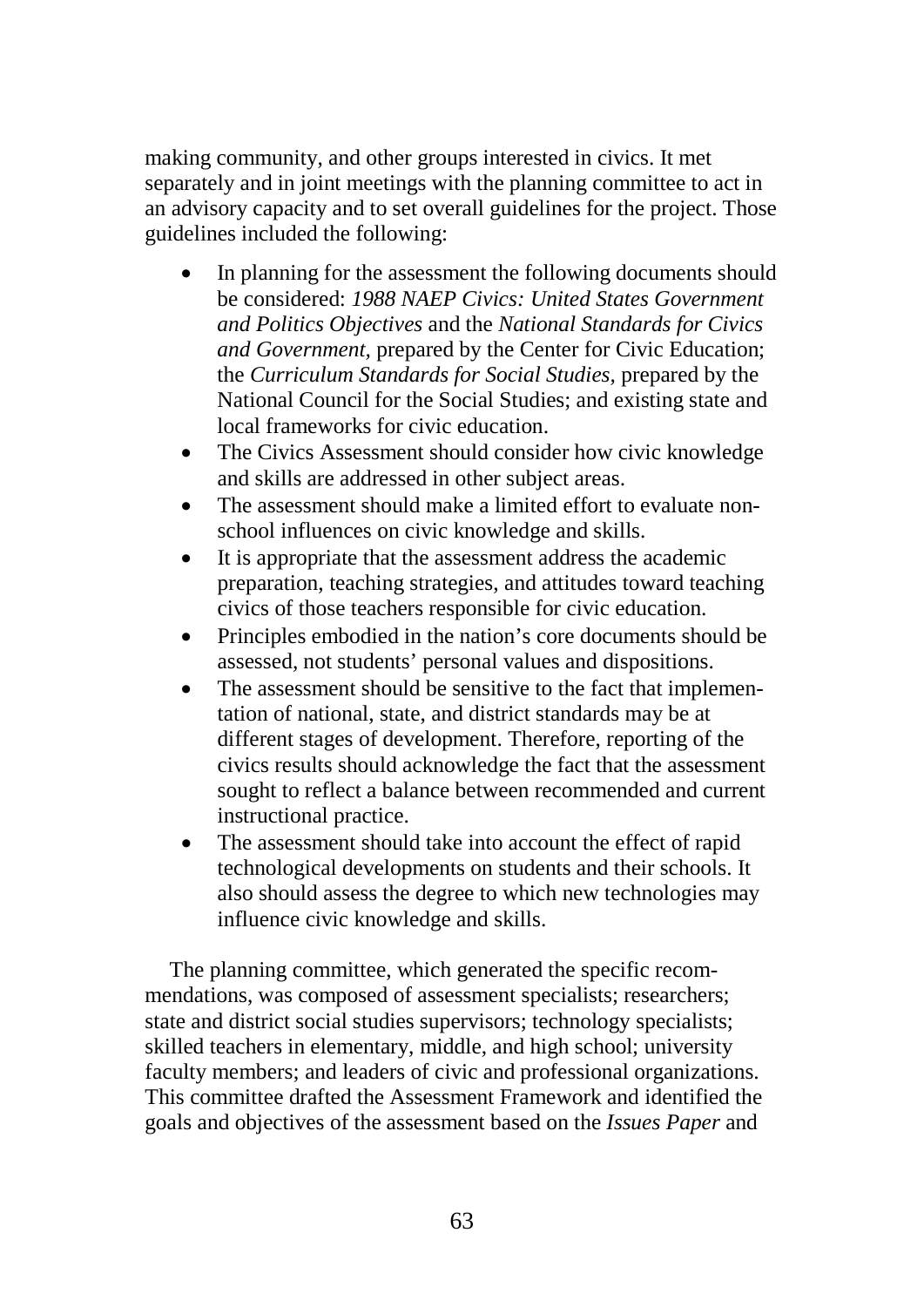steering committee guidelines. In addition, the committee supported the following activities of the project.

- To identify current practices in civic education, all states were asked to provide copies of curriculum guidelines, frameworks, and assessment documents germane to the teaching of civics and government. These documents were analyzed by committee members in comparison with the *National Standards for Civics and Government*.
- In October and November 1995, public hearings were conducted in Washington, D.C.; Chicago, Illinois; and Seattle, Washington, to provide an opportunity for interested members of the public to offer recommendations. Two student forums, in which 65 high school students participated, also were conducted. Reports of the hearings and the student forums are available from CCSSO.
- More than 60 people reviewed drafts of the Framework document and submitted written evaluations between October and December 1995. Reviewers included college and university professors of political science, social studies education, and educational research, as well as representatives of professional organizations; leaders of business, parent, and civic groups; state-level supervisors of social studies; and classroom teachers.

During the planning process, the Board provided support and guidance through its staff and subject area committee #1. The Board unanimously approved the civics assessment recommendations on March 2, 1996.

This Framework document is supplemented by three other technical documents*—Civics Assessment and Exercise Specifications, Recommendations for Background Questions,* and *Reporting Recommendations*—which provide additional recommendations and criteria by which the assessment will be developed and the standards by which civic knowledge will be assessed. The following graphic highlights the "Sources of Input," which had a major impact on the development of the NAEP Civics Framework.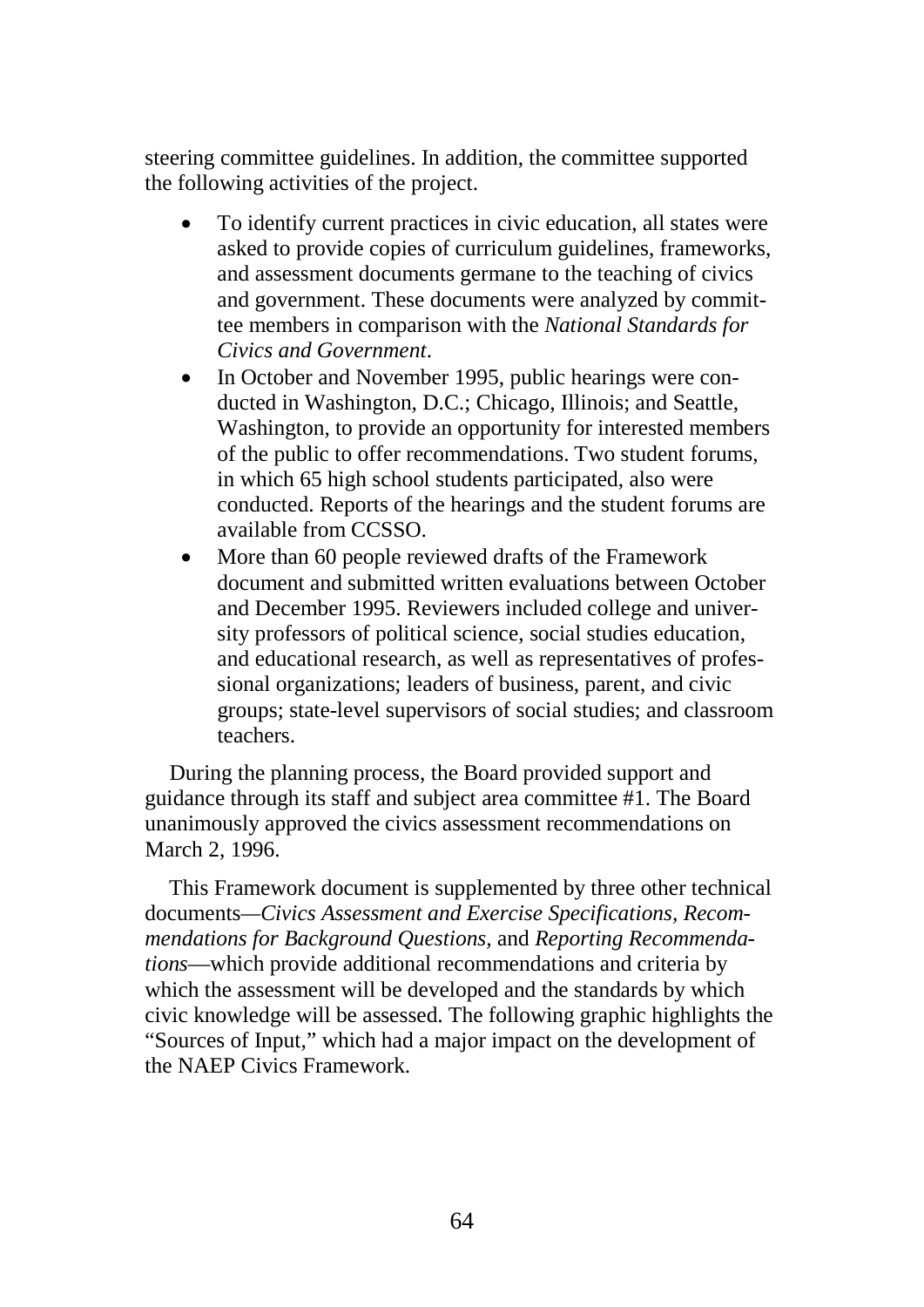# **Sources of Input**

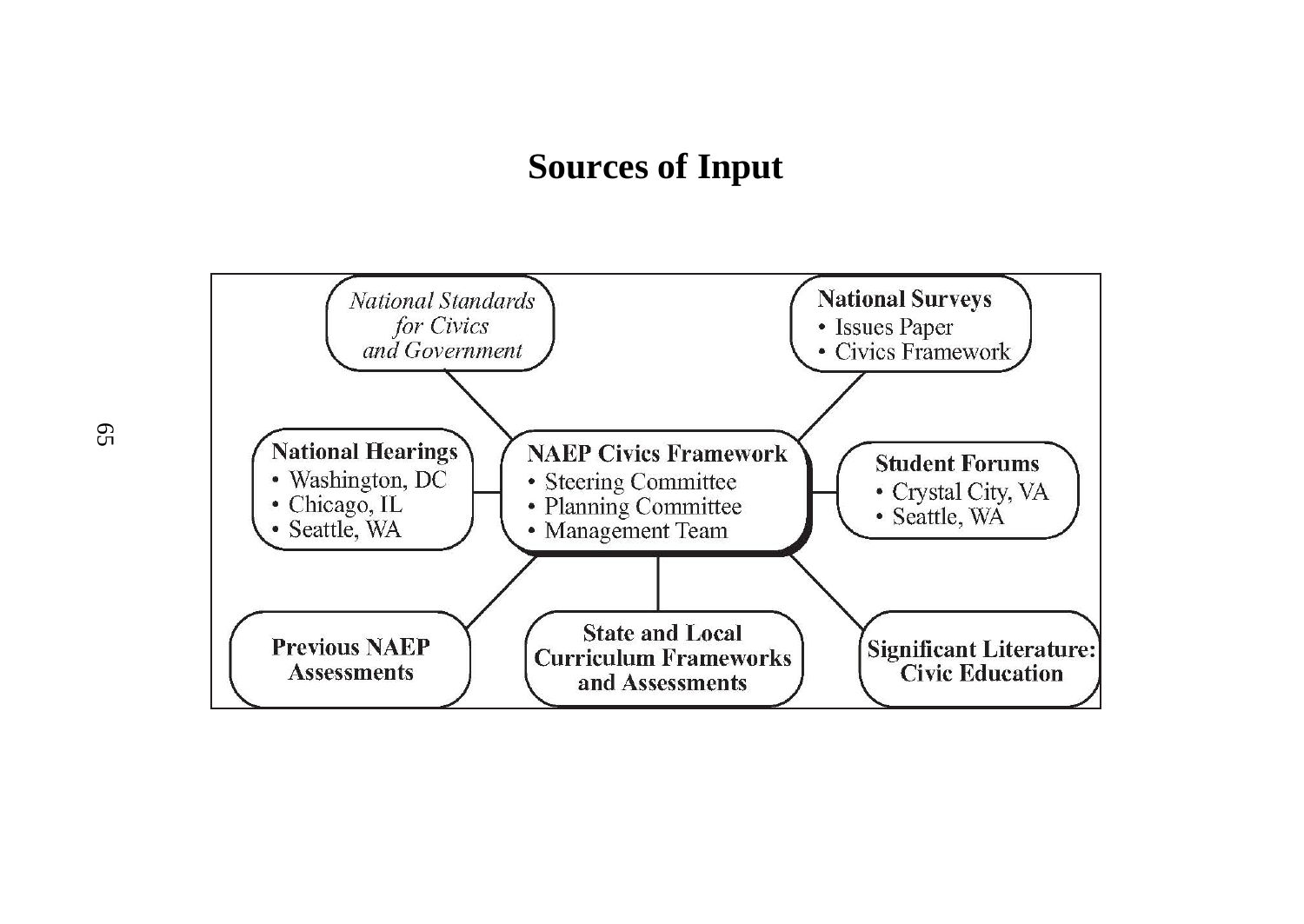# **A Note About Terminology**

As used in this document, the term "Assessment Framework" means the content and overall design that have been developed in the consensus building process to guide the preparation of the Civics Assessment. The term "Framework document" means this document the text in which the Framework, as created in the consensus building process, is contained. The term "standards" refers to criteria that should guide civic education in the schools and by which assessments of students' achievement could be made.

In the Assessment Framework, the term "citizen" will be used in a broad, encompassing sense. For example, students are citizens of their classroom and their school. They also are citizens of their neighborhood and community. The term citizenship also is used more precisely where it is appropriate to do so, to refer to natural-born and naturalized "citizens of the United States and of the state wherein they reside."

The term "Americans" also is used throughout this Framework. While it is true that others in the Western Hemisphere also consider themselves to be "Americans," that name generally is recognized as designating the people of the United States of America.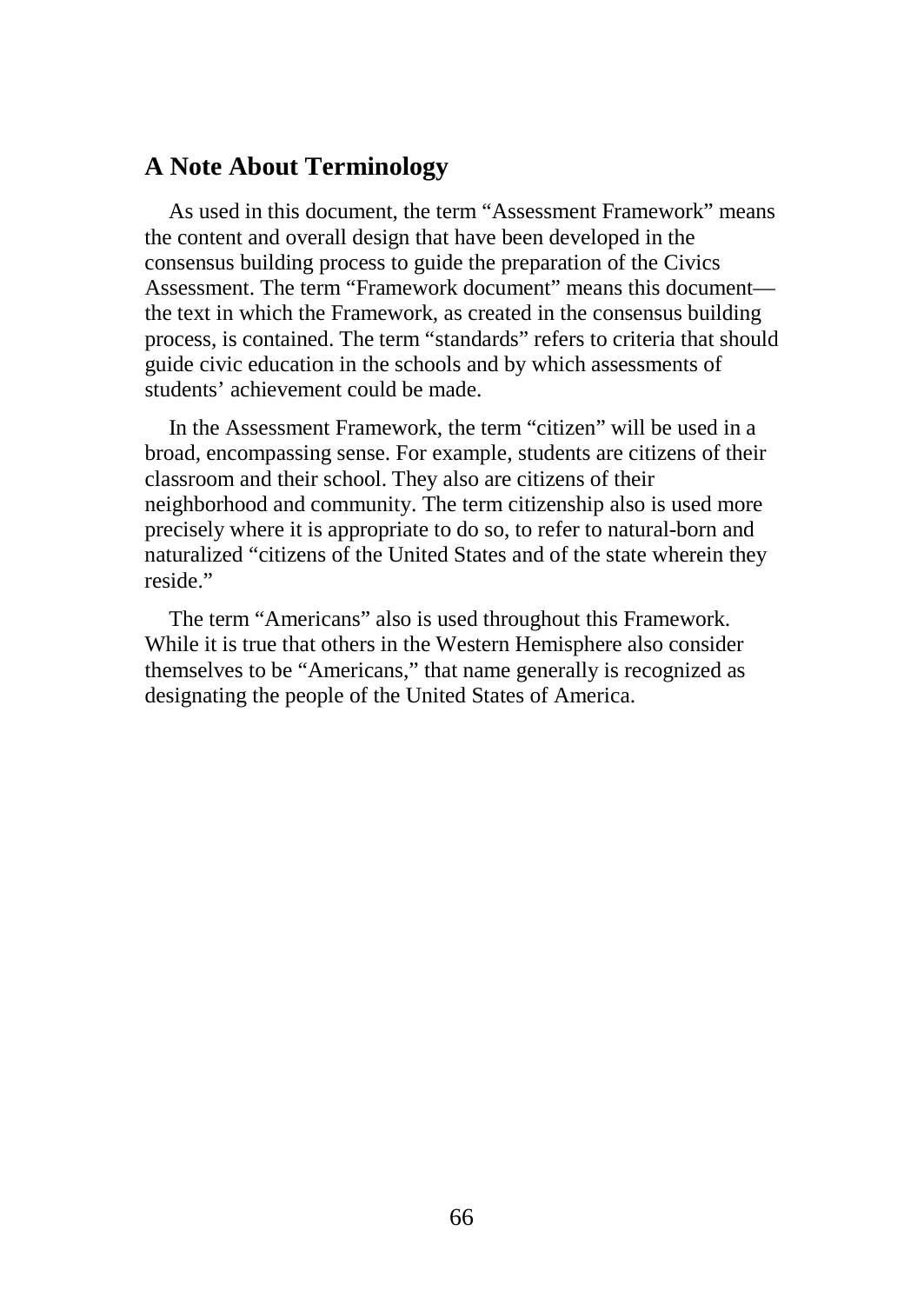# **Appendix B**

**Organizing Questions and Content Summary Intellectual Skills Participatory Skills Civic Dispositions**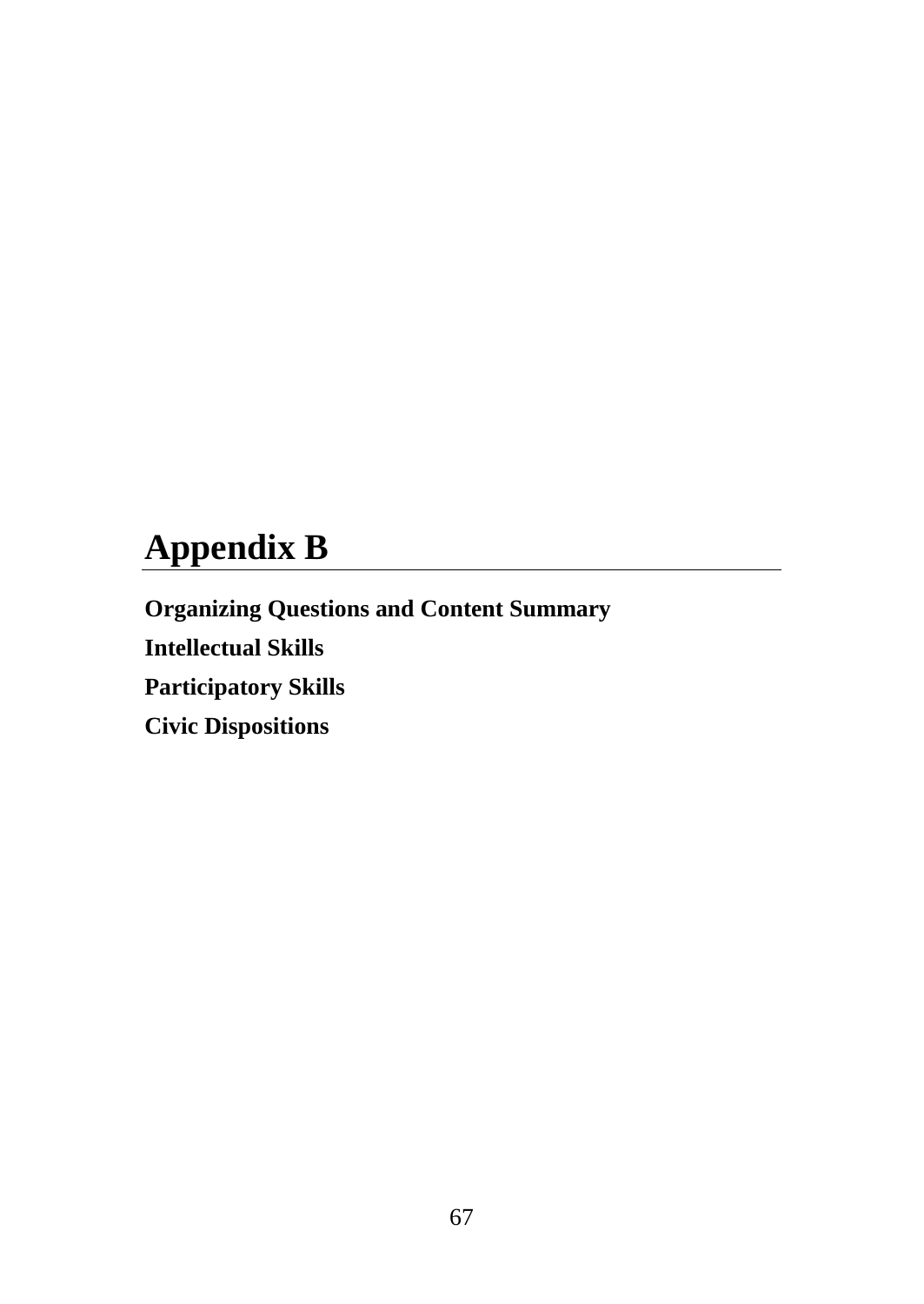# **NAEP Civics Assessment**

# **Organizing Questions and Content Summary for Part I**

| I. What Are Civic Life, Politics, and Government?                                                                                                                                                                                                                                                                                                                                                            |                                                                                                                                                                                                                                                                                                                                                                                                                                                                                                         |                                                                                                                                                                                                                                                                                                                                                                                                                                                                                                                                                                                                                                                                                                  |  |
|--------------------------------------------------------------------------------------------------------------------------------------------------------------------------------------------------------------------------------------------------------------------------------------------------------------------------------------------------------------------------------------------------------------|---------------------------------------------------------------------------------------------------------------------------------------------------------------------------------------------------------------------------------------------------------------------------------------------------------------------------------------------------------------------------------------------------------------------------------------------------------------------------------------------------------|--------------------------------------------------------------------------------------------------------------------------------------------------------------------------------------------------------------------------------------------------------------------------------------------------------------------------------------------------------------------------------------------------------------------------------------------------------------------------------------------------------------------------------------------------------------------------------------------------------------------------------------------------------------------------------------------------|--|
| Grade 4                                                                                                                                                                                                                                                                                                                                                                                                      | Grade 8                                                                                                                                                                                                                                                                                                                                                                                                                                                                                                 | Grade 12                                                                                                                                                                                                                                                                                                                                                                                                                                                                                                                                                                                                                                                                                         |  |
| Definition of<br>government<br>Difference between<br>power, authority<br>Necessity, purposes of<br>government:<br>· Make, carry out,<br>enforce laws.<br>• Manage conflicts.<br>• Provide for the<br>defense of the nation.<br>Importance of rules,<br>laws:<br>· Purposes of rules,<br>laws.<br>• Evaluating rules, laws.<br>Major difference be-<br>tween limited govern-<br>ment, unlimited<br>government | Definition of civic life,<br>politics, government,<br>civil society<br>Difference between<br>power, authority<br>Necessity, purposes of<br>politics, government<br>Limited, unlimited<br>governments<br>The rule of law<br>Purposes, uses of<br>constitutions<br>Conditions under which<br>constitutional<br>government flourishes<br>Alternative ways of or-<br>ganizing constitutional<br>governments:<br>• Shared powers,<br>parliamentary<br>systems.<br>· Confederal, federal,<br>unitary systems. | Definition of civic life,<br>politics, constitutional<br>government, civil<br>society<br>Difference between<br>power, authority<br>Necessity, purposes of<br>politics, government<br>Limited, unlimited<br>governments<br>The rule of law<br>Civil society, limited<br>government<br>Relationship of limited<br>government to political,<br>economic freedom<br>Purposes, uses of<br>constitutions<br>Conditions under which<br>constitutional<br>government flourishes<br>Alternative ways of or-<br>ganizing constitutional<br>governments:<br>· Shared powers,<br>parliamentary<br>systems.<br>· Confederal, federal,<br>unitary systems.<br>Obligations of repre-<br>sentatives in constitu- |  |
|                                                                                                                                                                                                                                                                                                                                                                                                              |                                                                                                                                                                                                                                                                                                                                                                                                                                                                                                         | tional governments                                                                                                                                                                                                                                                                                                                                                                                                                                                                                                                                                                                                                                                                               |  |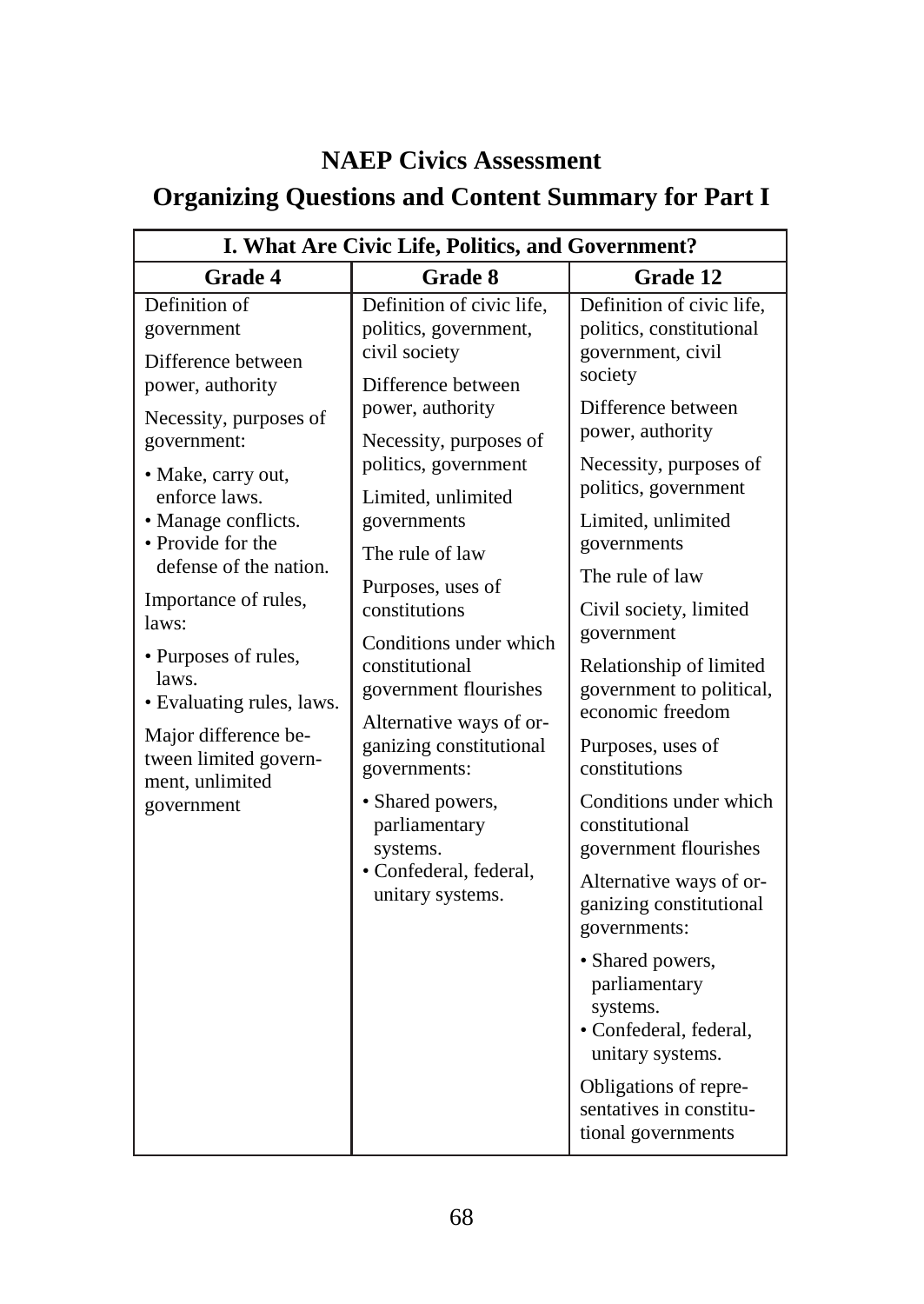# **NAEP Civics Assessment Organizing Questions and Content Summary for Part II**

r

| II. What Are the Foundations of the American Political System?   |                                                                                                                                   |                                                                                                                                                          |
|------------------------------------------------------------------|-----------------------------------------------------------------------------------------------------------------------------------|----------------------------------------------------------------------------------------------------------------------------------------------------------|
| <b>Grade 4</b>                                                   | <b>Grade 8</b>                                                                                                                    | Grade 12                                                                                                                                                 |
| Fundamental values,<br>principles                                | American idea of con-<br>stitutional government                                                                                   | American idea of con-<br>stitutional government                                                                                                          |
| Distinctive characteris-<br>tics of American society             | Distinctive characteris-<br>tics of American society                                                                              | Distinctive characteris-<br>tics of American society                                                                                                     |
| Unity, diversity in<br>American society:                         | Role of voluntarism in<br>American life                                                                                           | Role of voluntarism in<br>American life                                                                                                                  |
| • Ideals of American<br>democracy.                               | Unity, diversity in<br>American society                                                                                           | Role of organized<br>groups in political life                                                                                                            |
| • American identity.<br>• Costs, benefits of                     | <b>Character of American</b><br>political conflict                                                                                | Unity, diversity in<br>American society                                                                                                                  |
| unity, diversity.<br>Prevention and man-<br>agement of conflicts | Fundamental values,<br>principles of American<br>constitutional<br>democracy<br>Conflicts among values,<br>principles in American | <b>Character of American</b><br>political conflict<br>Influence of classical<br>liberalism, republican-<br>ism on American con-<br>stitutional democracy |
|                                                                  | political, social life<br>Disparities between<br>ideals, reality in<br>American political, so-<br>cial life                       | Fundamental values,<br>principles of American<br>constitutional<br>democracy                                                                             |
|                                                                  |                                                                                                                                   | Conflicts among values,<br>principles in American<br>political, social life                                                                              |
|                                                                  |                                                                                                                                   | Disparities between<br>ideals, reality in<br>American political,<br>social life                                                                          |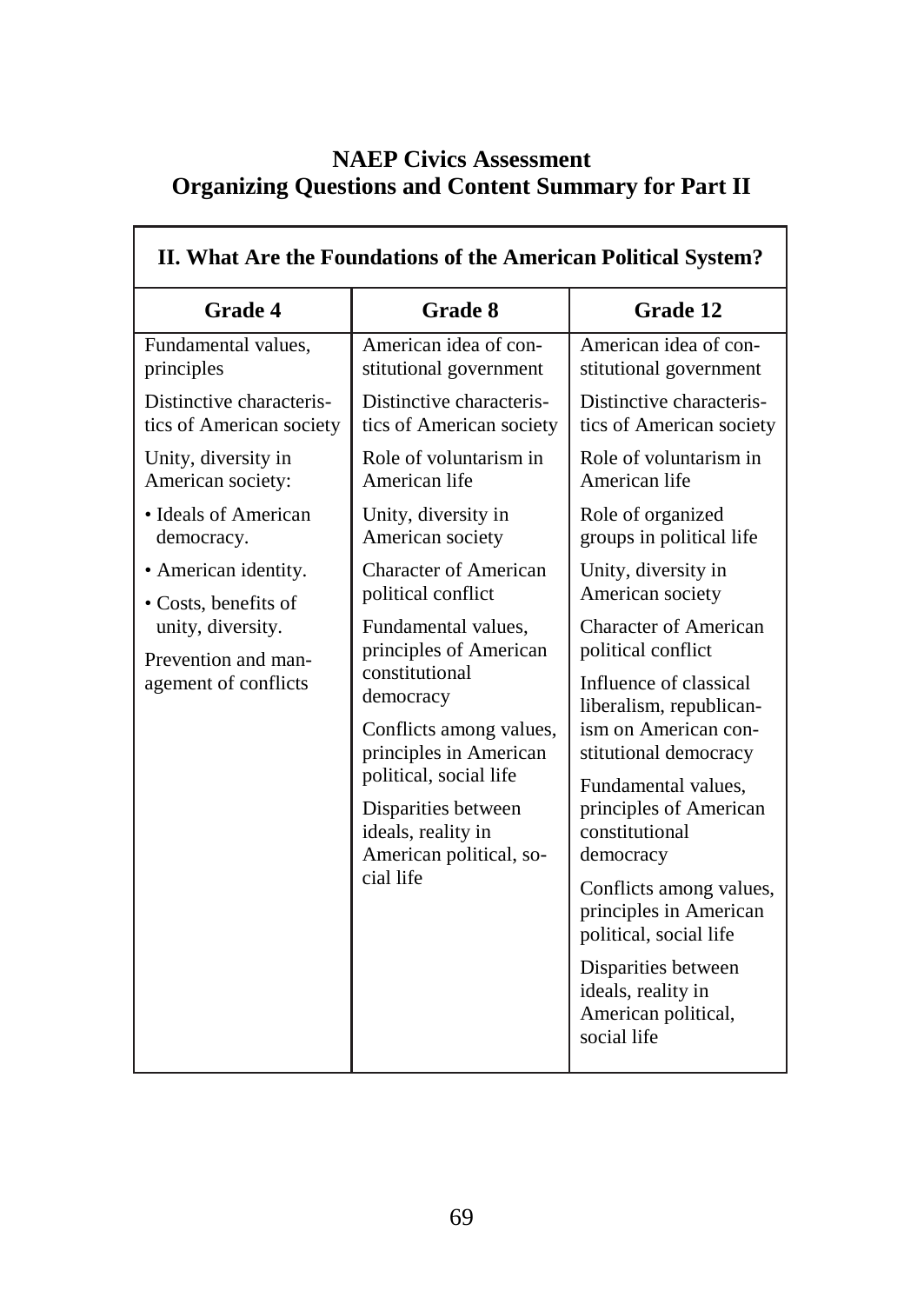# **NAEP Civics Assessment Organizing Questions and Content Summary for Part III**

٦Ī

| III. How Does the Government Established by the Constitution<br><b>Embody the Purposes, Values, and Principles of American</b><br>Democracy?                                                                                                                                                         |                                                                                                                                                                                                                                                                                                                                                                                                                                                                                                                                                                                                                                               |                                                                                                                                                                                                                                                                                                                                                                                                                                                                                                                                                                                                                                                     |  |
|------------------------------------------------------------------------------------------------------------------------------------------------------------------------------------------------------------------------------------------------------------------------------------------------------|-----------------------------------------------------------------------------------------------------------------------------------------------------------------------------------------------------------------------------------------------------------------------------------------------------------------------------------------------------------------------------------------------------------------------------------------------------------------------------------------------------------------------------------------------------------------------------------------------------------------------------------------------|-----------------------------------------------------------------------------------------------------------------------------------------------------------------------------------------------------------------------------------------------------------------------------------------------------------------------------------------------------------------------------------------------------------------------------------------------------------------------------------------------------------------------------------------------------------------------------------------------------------------------------------------------------|--|
| <b>Grade 4</b>                                                                                                                                                                                                                                                                                       | <b>Grade 8</b>                                                                                                                                                                                                                                                                                                                                                                                                                                                                                                                                                                                                                                | Grade 12                                                                                                                                                                                                                                                                                                                                                                                                                                                                                                                                                                                                                                            |  |
| Meaning,<br>importance of the<br><b>U.S. Constitution</b><br>Major<br>responsibilities,<br>services of state<br>governments<br>Major<br>responsibilities,<br>services of local<br>governments<br>Key leaders in<br>local, state, national<br>governments<br>Contacting public<br>officials, agencies | Distributing, sharing,<br>limiting powers of the<br>national government<br>Major responsibilities of<br>national government for<br>domestic, foreign policy<br>The federal system<br>Organization, major re-<br>sponsibilities of state,<br>local governments<br>Financing government<br>through taxation<br>Law in American society<br>Political communication<br>Political parties, interest<br>groups, campaigns<br>Voting, elections<br>Civil society: nongov-<br>ernmental associations,<br>groups<br>Forming, carrying out<br>public policy<br>Leaders in local, state,<br>national governments:<br>how to monitor, influ-<br>ence them | Distributing governmental<br>power, preventing its abuse<br>Major responsibilities of<br>the national government<br>Constitutional status, major<br>responsibilities of state,<br>local governments<br>Financing government<br>through taxation<br>Law in American society,<br>protection of individual<br>rights<br>The public agenda<br>Political communication:<br>television, radio, press,<br>political persuasion<br>Political parties, interest<br>groups, campaigns,<br>elections<br>Public opinion, behavior of<br>the electorate<br>Civil society: nongov-<br>ernmental associations,<br>groups<br>Forming, carrying out<br>public policy |  |
|                                                                                                                                                                                                                                                                                                      |                                                                                                                                                                                                                                                                                                                                                                                                                                                                                                                                                                                                                                               | Leaders in local, state,<br>national governments: how<br>to monitor, influence them                                                                                                                                                                                                                                                                                                                                                                                                                                                                                                                                                                 |  |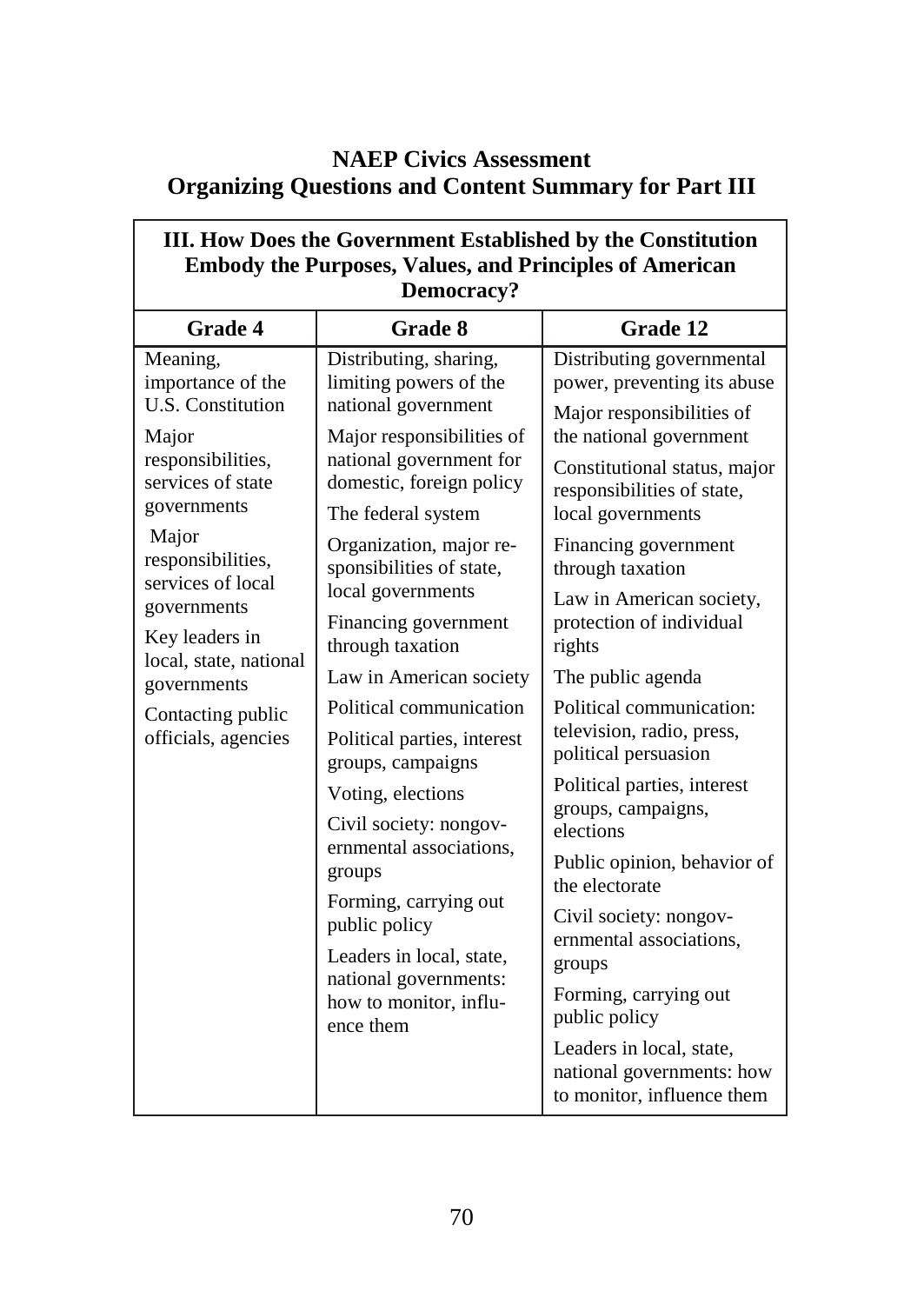# **NAEP Civics Assessment Organizing Questions and Content Summary for Part IV**

 $\Gamma$ 

 $\overline{\mathbf{r}}$ 

| IV. What Is the Relationship of the United States to Other Nations<br>and to World Affairs?                                                                                                                                        |                                                                                                   |                                                                                                                            |  |
|------------------------------------------------------------------------------------------------------------------------------------------------------------------------------------------------------------------------------------|---------------------------------------------------------------------------------------------------|----------------------------------------------------------------------------------------------------------------------------|--|
| <b>Grade 4</b>                                                                                                                                                                                                                     | <b>Grade 8</b>                                                                                    | Grade 12                                                                                                                   |  |
| The concept of nation                                                                                                                                                                                                              | Nation-states                                                                                     | Nation-states                                                                                                              |  |
| Interaction among<br>nations:                                                                                                                                                                                                      | Interaction among<br>nation-states                                                                | Interaction among<br>nation-states                                                                                         |  |
| $\bullet$ Trade.<br>• Diplomacy.                                                                                                                                                                                                   | U.S. relations with<br>other nation-states                                                        | The breakdown of order<br>among nation-states                                                                              |  |
| • Cultural context.                                                                                                                                                                                                                | Major governmental,<br>nongovernmental inter-<br>national organizations<br>Impact of the American | Making, implementing<br>U.S. foreign policy                                                                                |  |
| • Treaties and<br>agreements.                                                                                                                                                                                                      |                                                                                                   | Ends and means of U.S.<br>foreign policy                                                                                   |  |
| • Military force.<br>Importance of peaceful<br>resolution of interna-                                                                                                                                                              | concept of democracy,<br>individual rights on the<br>world                                        | Major foreign policy<br>positions of the United<br><b>States</b>                                                           |  |
| tional conflicts<br>The influence of other<br>nations on American<br>politics, society<br>Effects of significant<br>world political, demo-<br>graphic, environmental<br>developments, and<br>trends on the United<br><b>States</b> | The influence of other<br>nations on American<br>politics, society                                |                                                                                                                            |  |
|                                                                                                                                                                                                                                    |                                                                                                   | Impact of the American<br>concept of democracy,<br>individual rights on the<br>world                                       |  |
|                                                                                                                                                                                                                                    |                                                                                                   | Effects of significant<br>world political, demo-<br>graphic, environmental<br>developments, trends<br>on the United States |  |
|                                                                                                                                                                                                                                    |                                                                                                   | United States, major<br>governmental and non-<br>governmental interna-<br>tional organizations                             |  |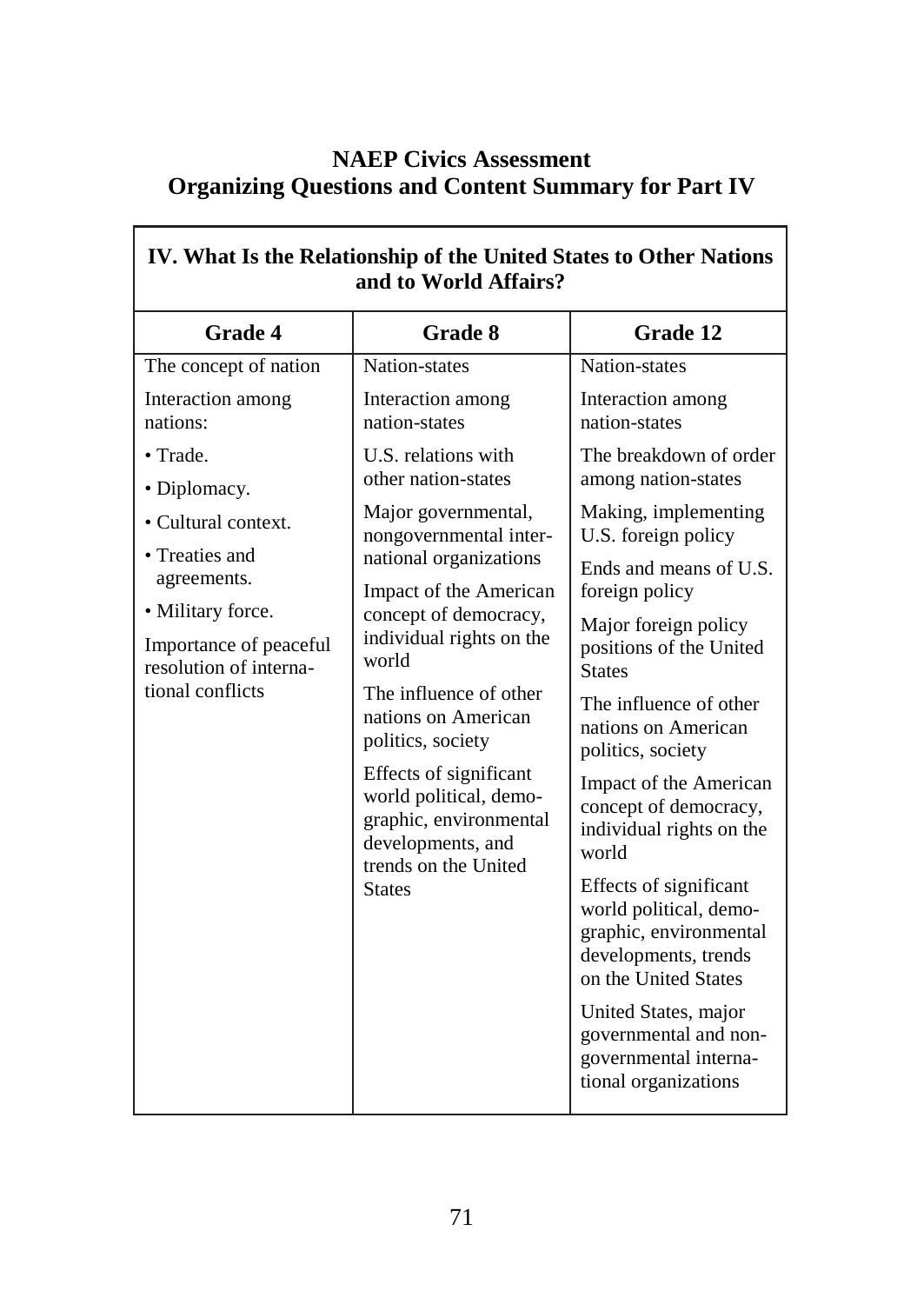# **NAEP Civics Assessment Organizing Questions and Content Summary for Part V**

| V. What Are the Roles of Citizens in American Democracy?                                                                                                                                                                                                                                                                                                |                                                                                                                                                                                                                                                                                                                                  |                                                                                                                                                                                                                                                                                                                                 |
|---------------------------------------------------------------------------------------------------------------------------------------------------------------------------------------------------------------------------------------------------------------------------------------------------------------------------------------------------------|----------------------------------------------------------------------------------------------------------------------------------------------------------------------------------------------------------------------------------------------------------------------------------------------------------------------------------|---------------------------------------------------------------------------------------------------------------------------------------------------------------------------------------------------------------------------------------------------------------------------------------------------------------------------------|
| <b>Grade 4</b>                                                                                                                                                                                                                                                                                                                                          | <b>Grade 8</b>                                                                                                                                                                                                                                                                                                                   | Grade 12                                                                                                                                                                                                                                                                                                                        |
| Meaning of citizenship;<br>becoming a citizen                                                                                                                                                                                                                                                                                                           | Difference between a<br>subject and a citizen                                                                                                                                                                                                                                                                                    | Meaning of citizenship;<br>becoming a citizen                                                                                                                                                                                                                                                                                   |
| Important rights of citizens<br>Personal, civic                                                                                                                                                                                                                                                                                                         | Meaning of citizenship;<br>becoming a citizen                                                                                                                                                                                                                                                                                    | Personal, political, eco-<br>nomic rights                                                                                                                                                                                                                                                                                       |
| responsibilities<br>Civic dispositions that<br>foster:                                                                                                                                                                                                                                                                                                  | Personal, political, eco-<br>nomic rights<br>Scope, limits of rights                                                                                                                                                                                                                                                             | Relationships among<br>personal, political, eco-<br>nomic rights                                                                                                                                                                                                                                                                |
| · Individual independence.<br>• Respect for human<br>dignity.<br>• Assumption of personal,<br>political, economic<br>responsibilities.<br>· Participation in civic<br>affairs.<br>• Healthy functioning of<br>American constitutional<br>democracy.<br>Opportunities for civic<br>participation:<br>• Discussing public issues.<br>• Communicating with | Personal, civic<br>responsibilities<br>Civic dispositions that<br>foster:<br>• Individual independence.<br>• Respect for human<br>dignity.<br>· Assumption of personal,<br>political, economic<br>responsibilities.<br>· Participation in civic<br>affairs.<br>• Healthy functioning of<br>American constitutional<br>democracy. | Scope, limits of rights<br>Personal, civic<br>responsibilities<br>Relationship between<br>politics and the attainment<br>of individual and public<br>goals<br>Difference between politi-<br>cal and social participation<br>Civic dispositions that<br>foster:<br>· Individual independence.<br>• Respect for human<br>dignity. |
| public officials and<br>agencies.<br>• Voting.<br>• Attending meetings of<br>governing bodies.<br>Criteria for selecting<br>leaders                                                                                                                                                                                                                     | Opportunities for civic<br>participation<br>Criteria for selecting<br>leaders<br>Importance of political<br>leadership, public service                                                                                                                                                                                           | • Assumption of personal,<br>political, economic<br>responsibilities.<br>· Participation in civic<br>affairs.<br>• Healthy functioning of<br>American constitutional<br>democracy.                                                                                                                                              |
| Importance of political<br>leadership, public service                                                                                                                                                                                                                                                                                                   |                                                                                                                                                                                                                                                                                                                                  | Opportunities for civic<br>participation<br>Criteria for selecting<br>leaders                                                                                                                                                                                                                                                   |
|                                                                                                                                                                                                                                                                                                                                                         |                                                                                                                                                                                                                                                                                                                                  | Importance of political<br>leadership, public service                                                                                                                                                                                                                                                                           |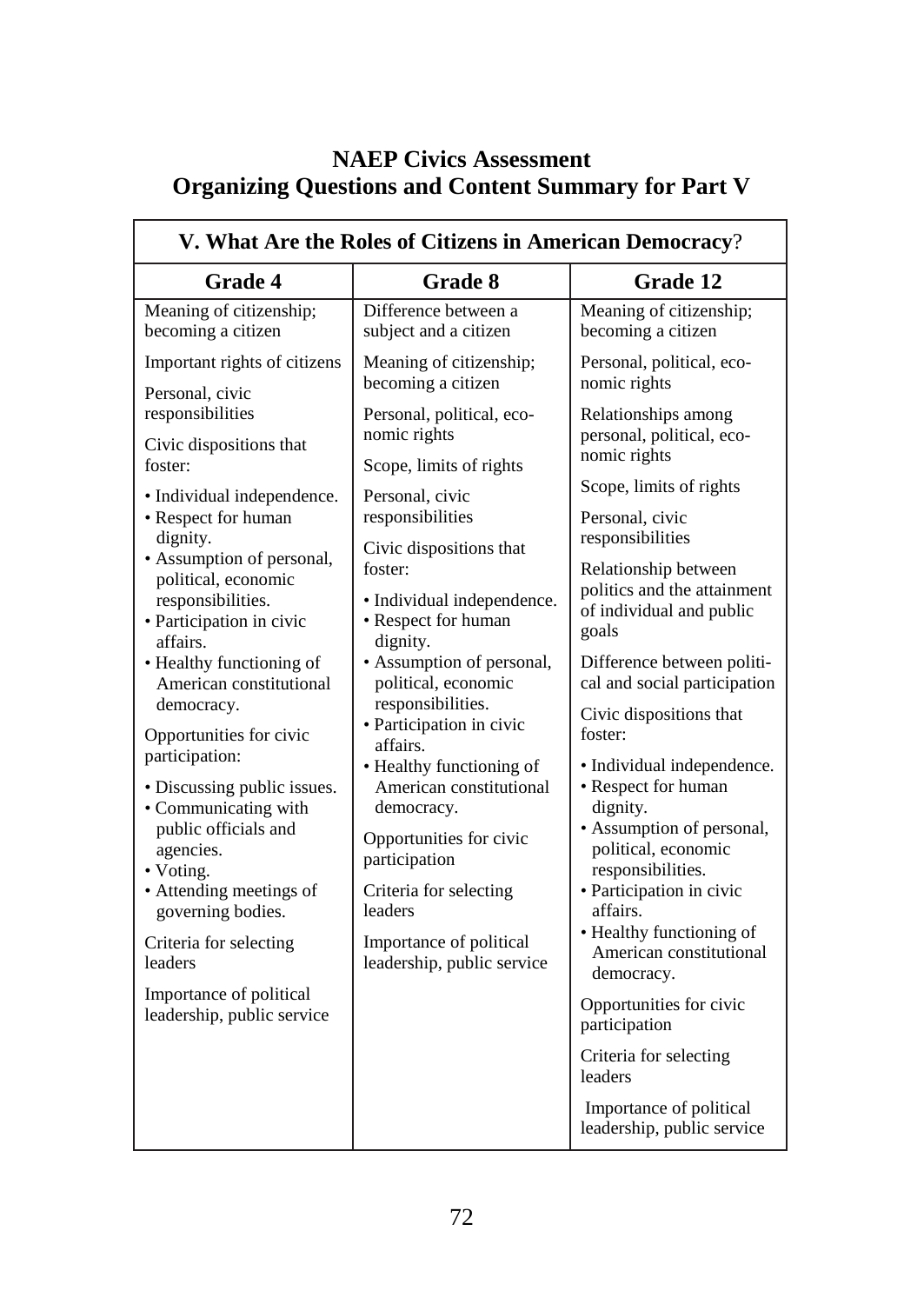| <b>Identifying and</b><br><b>Describing</b>                                                                                                                                                                                                                                                                                       | <b>Explaining and</b><br><b>Analyzing</b>                                                                                                                                                                                                                                                                                                                                                      | <b>Evaluating, Taking,</b><br>and Defending a<br><b>Position</b>                                                                                                                                                                                                                                                                                                                                   |
|-----------------------------------------------------------------------------------------------------------------------------------------------------------------------------------------------------------------------------------------------------------------------------------------------------------------------------------|------------------------------------------------------------------------------------------------------------------------------------------------------------------------------------------------------------------------------------------------------------------------------------------------------------------------------------------------------------------------------------------------|----------------------------------------------------------------------------------------------------------------------------------------------------------------------------------------------------------------------------------------------------------------------------------------------------------------------------------------------------------------------------------------------------|
| Defining key<br>terms.                                                                                                                                                                                                                                                                                                            | Explaining how<br>$\bullet$<br>something works.                                                                                                                                                                                                                                                                                                                                                | Identifying strengths,<br>$\bullet$<br>weaknesses.                                                                                                                                                                                                                                                                                                                                                 |
| Making<br>distinctions.<br>Identifying<br>individual<br>symbols,<br>institutions.<br>Identifying ideas,<br>concepts.<br>Identifying<br>emotional<br>language, symbols.<br>Describing<br>functions and<br>processes.<br>Determining<br>origins.<br>Determining<br>attributes,<br>characteristics.<br>Classifying by<br>attributes. | Explaining causes,<br>effects of events,<br>phenomena.<br>Comparing,<br>contrasting.<br>Analyzing reasons<br>for acts, occurrences,<br>trends.<br>Distinguishing<br>between fact and<br>opinion.<br>Distinguishing<br>$\bullet$<br>between means and<br>ends.<br>Clarifying meaning,<br>relationships.<br>Clarifying<br>responsibilities.<br>Interpreting the<br>meaning or<br>significance of | Challenging ad<br>hominem arguments.<br>Questioning the<br>validity of<br>arguments, data,<br>analogies.<br>Citing evidence in<br>support or rejection<br>of ideas, positions.<br>Predicting probable<br>consequences.<br>Critiquing means,<br>ends.<br>Assessing costs,<br>benefits of<br>alternatives.<br>Choosing a position<br>from existing<br>alternatives.<br>Creating a novel<br>position. |
| Describing trends.                                                                                                                                                                                                                                                                                                                | events, ideas,<br>phenomena.                                                                                                                                                                                                                                                                                                                                                                   | Defending a position.<br>Responding to                                                                                                                                                                                                                                                                                                                                                             |
|                                                                                                                                                                                                                                                                                                                                   |                                                                                                                                                                                                                                                                                                                                                                                                | opposing arguments.                                                                                                                                                                                                                                                                                                                                                                                |

# **NAEP Civics Assessment: Intellectual Skills\***

\*For further elaboration, see pages 23–26.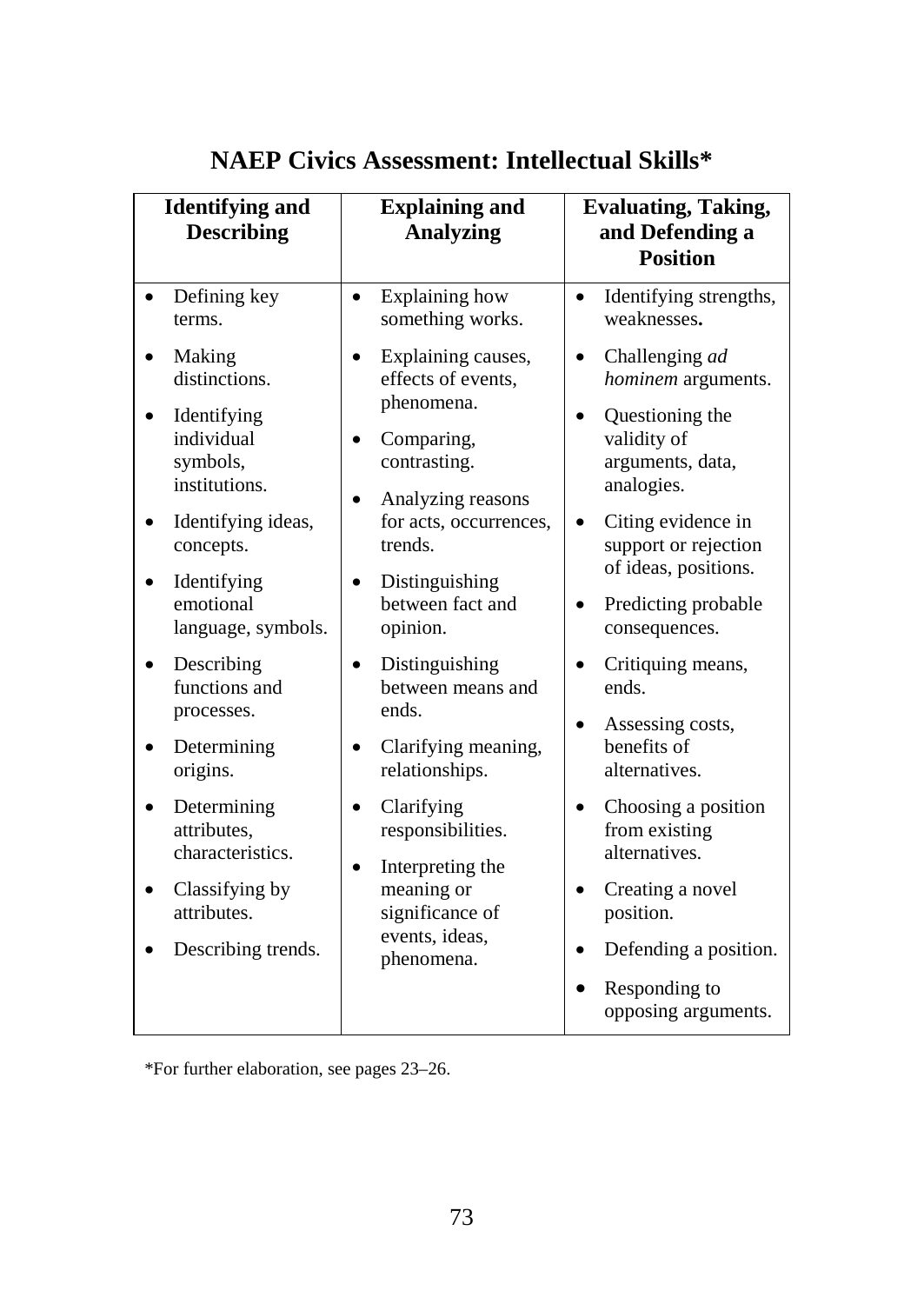| Voting.<br>Working in small<br>Discussing public<br>$\bullet$<br>$\bullet$<br>affairs.<br>groups,<br>Representing one's<br>committees.<br>own or a group's<br>Tracking public<br>issues in the media.<br>interests.<br>Listening.<br>Questioning to<br>Researching public<br>Petitioning.<br>$\bullet$<br>clarify information,<br>issues.<br>Writing letters, op-ed<br>$\bullet$<br>points of view.<br>pieces, broadsides,<br>Gathering<br>information from<br>pamphlets.<br>Discussing public<br>affairs.<br>government<br>Speaking, testifying<br>$\bullet$<br>officials and<br>before public bodies.<br>Participating in<br>agencies, interest<br>civic, interest<br>groups, civic<br>Participating in civic<br>groups.<br>organizations.<br>organizations,<br>political parties,<br>Building coalitions,<br>Attending public<br>enlisting support of<br>interest groups.<br>meetings and<br>other like-minded<br>hearings.<br>Supporting and<br>groups.<br>opposing candidates<br>Interviewing<br>or positions on public<br>Managing<br>people<br>conflicts:<br>issues.<br>knowledgeable<br>mediating,<br>about civic issues.<br>Using computer<br>negotiating,<br>networks to advance<br>compromising,<br>Questioning public<br>points of view on<br>seeking consensus,<br>officials, experts,<br>public affairs.<br>adjudicating.<br>others to elicit<br>information, fix<br>Performing school<br>responsibility.<br>and community<br>service, serving as<br>Using print and<br>electronic<br>a representative or<br>elected leader.<br>resources to<br>acquire, exchange<br>Using print and<br>information.<br>electronic resources<br>to acquire, | <b>Interacting</b> | <b>Monitoring</b> | <b>Influencing</b> |
|-----------------------------------------------------------------------------------------------------------------------------------------------------------------------------------------------------------------------------------------------------------------------------------------------------------------------------------------------------------------------------------------------------------------------------------------------------------------------------------------------------------------------------------------------------------------------------------------------------------------------------------------------------------------------------------------------------------------------------------------------------------------------------------------------------------------------------------------------------------------------------------------------------------------------------------------------------------------------------------------------------------------------------------------------------------------------------------------------------------------------------------------------------------------------------------------------------------------------------------------------------------------------------------------------------------------------------------------------------------------------------------------------------------------------------------------------------------------------------------------------------------------------------------------------------------------------------------------------------------------------------------------------------------|--------------------|-------------------|--------------------|
|                                                                                                                                                                                                                                                                                                                                                                                                                                                                                                                                                                                                                                                                                                                                                                                                                                                                                                                                                                                                                                                                                                                                                                                                                                                                                                                                                                                                                                                                                                                                                                                                                                                           |                    |                   |                    |
| exchange<br>information.                                                                                                                                                                                                                                                                                                                                                                                                                                                                                                                                                                                                                                                                                                                                                                                                                                                                                                                                                                                                                                                                                                                                                                                                                                                                                                                                                                                                                                                                                                                                                                                                                                  |                    |                   |                    |

# **NAEP Civics Assessment: Participatory Skills\***

\*For further elaboration, see pages 26–29.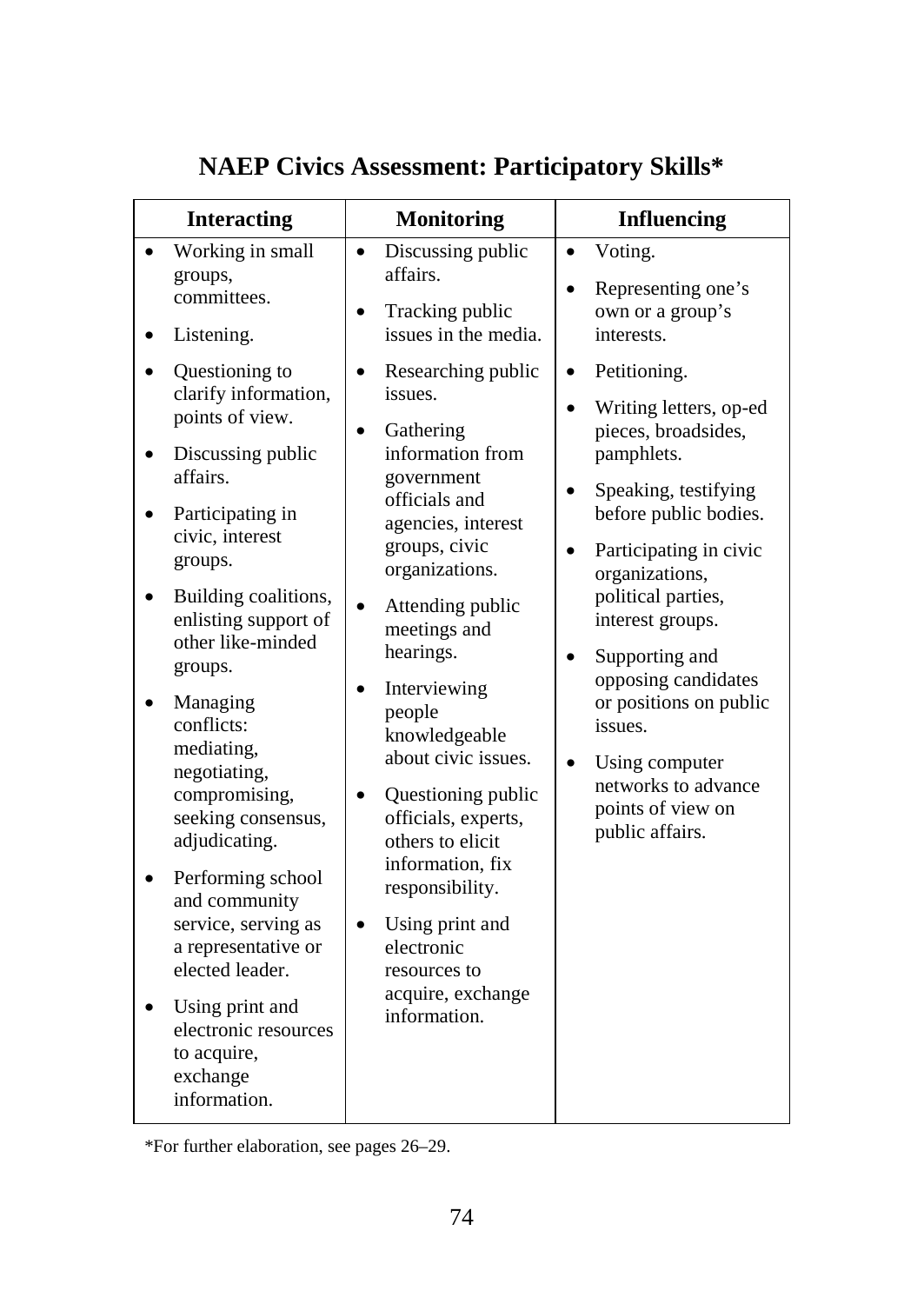# **NAEP Civics Assessment: Civic Dispositions\***

Civic dispositions or traits of private and public character important to the preservation and improvement of American constitutional democracy:

- Becoming an independent member of society.
- Respecting individual worth and human dignity.
- Assuming the personal, political, and economic responsibilities of a citizen.
- Participating in civic affairs in an informed, thoughtful, and effective manner.
- Promoting the healthy functioning of American constitutional democracy.

\*Measured in terms of students' understanding of their nature and importance. For further elaboration, see pages 29–31.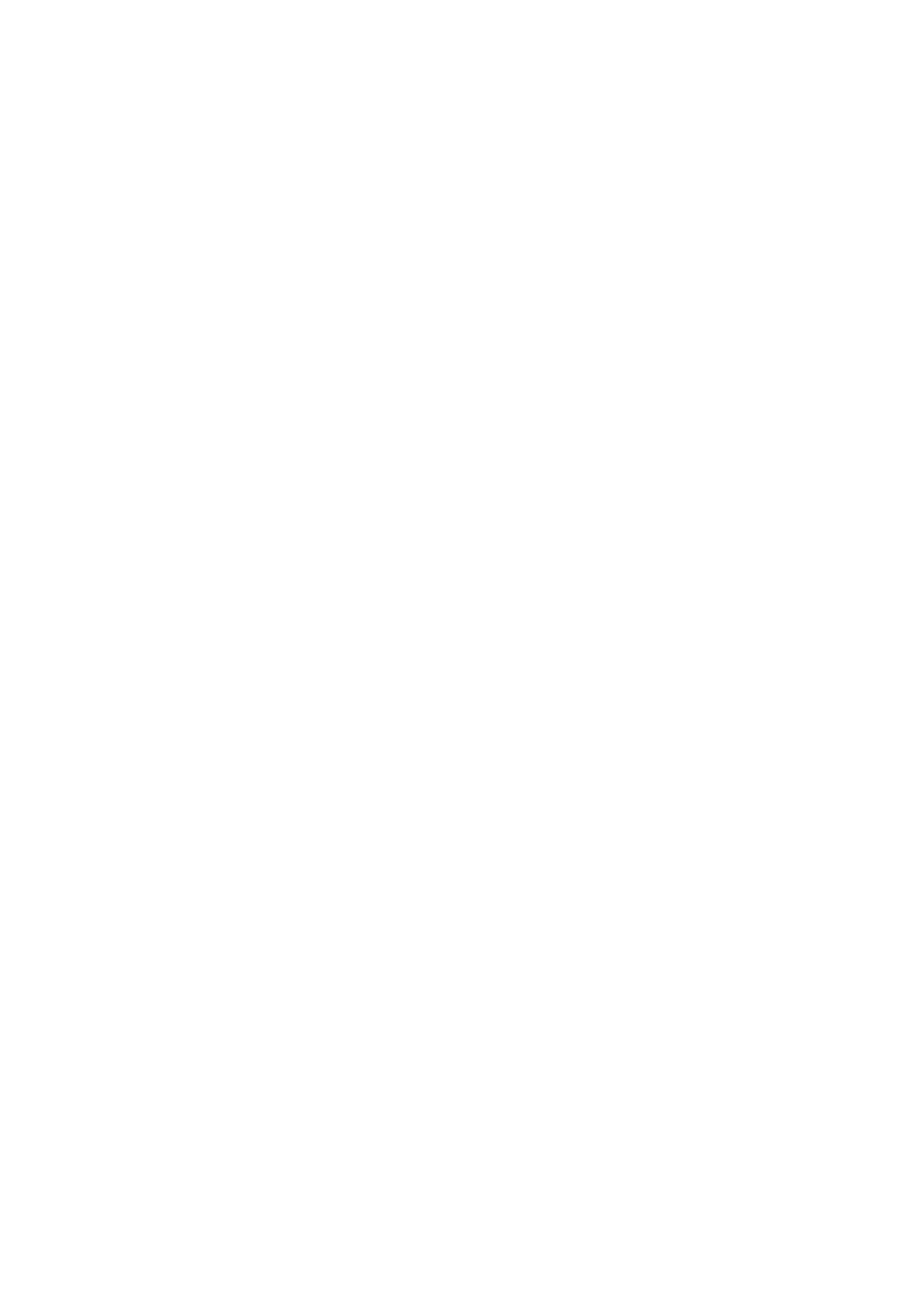# **Appendix C**

**Steering Committee Members Planning Committee Members Management Team**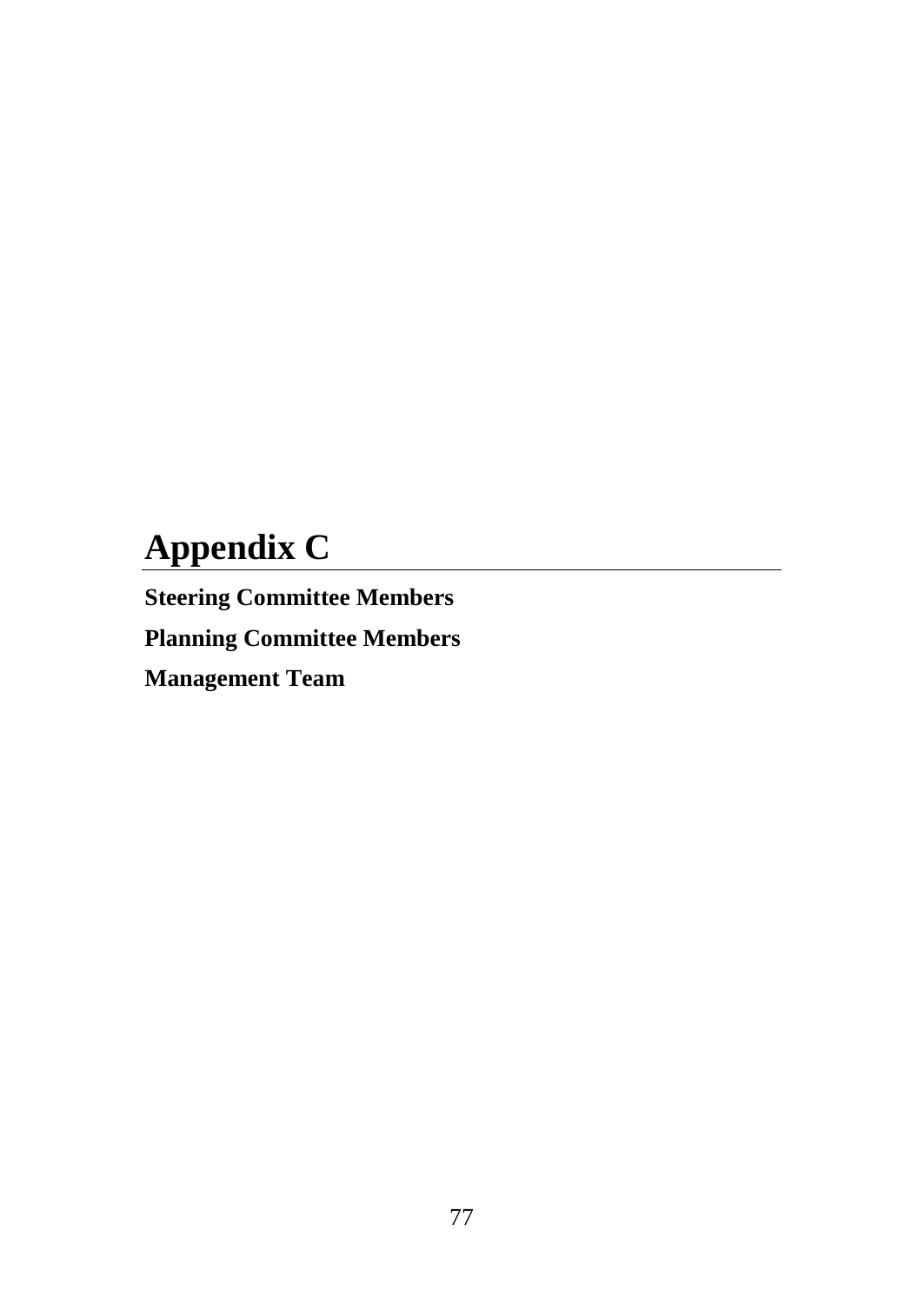# **Steering Committee Members**

**James Banner Jr.** 

Historian Washington, DC

**Judith Billings** 

State Superintendent of Public Instruction Washington State Department of Education Olympia, Washington

**Linda Boyd**  Coordinator of Early Childhood Anne Arundel County Public **Schools** Annapolis, Maryland

**Clarice Chambers**  Board Member National School Boards Association Harrisburg, Pennsylvania

**Nancy Fomby**  High School Teacher Episcopal School of Dallas Dallas, Texas

**John Fonte**  Executive Director Committee to Review National Standards American Enterprise Institute Washington, DC

**John Funari**  Editor The American Oxonian Hidden Valley, Pennsylvania

**Regis Groff Director** Youthful Offender System Denver, Colorado

**William Harris**  Professor Department of Political Science University of Pennsylvania Philadelphia, Pennsylvania

**Martharose Laffey** 

Executive Director National Council for the Social Studies Washington, DC

**Sheilah Mann**  Director, Educational Activities American Political Science Association Washington, DC

**William Miller**  Director, Louisiana Goals 2000 Louisiana Department of Education Baton Rouge, Louisiana

**Cory O'Connor**  Vice President Media Communications The Disney Channel Burbank, California

**Al Quie**  Former Governor and Congressman Minnetonka, Minnesota

**Lyle Sattes**  Lawyer Charleston, West Virginia

**James Shaver**  Dean of Graduate Studies Utah State University Logan, Utah

**Ray Shepard**  Vice President/Editor in Chief Houghton Mifflin Co. Boston, Massachusetts

**Cecil Short**  Board Member National Association of Secondary School Principals Oxon Hill, Maryland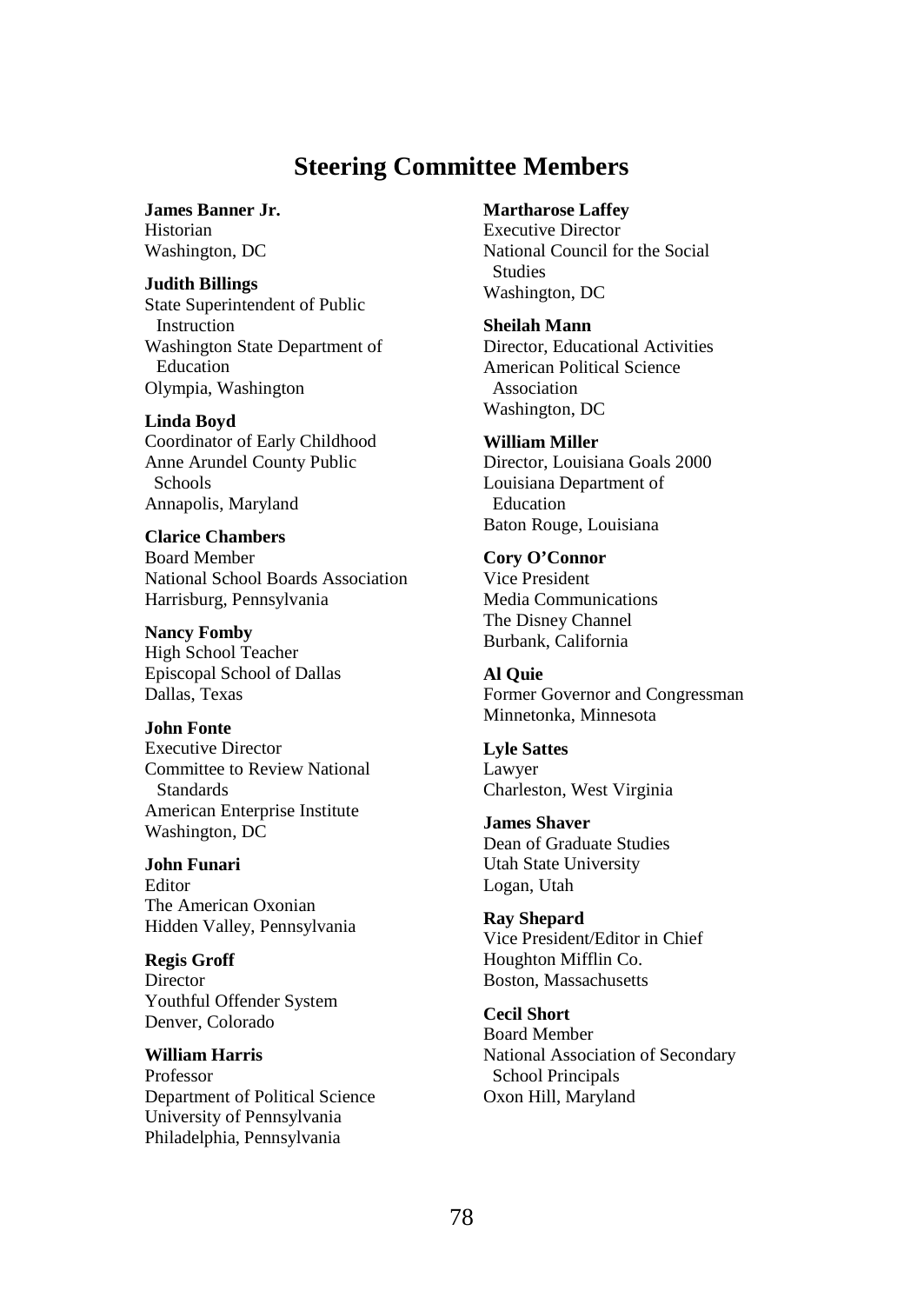# **Planning Committee Members**

## **Heibatollah Baghi**

Assessment Specialist University of the State of New York Regents College Albany, New York

### **Sandy Baker**

Middle School Teacher Elliott School Munster, Indiana

### **Ronald Banaszak**

Associate Professor of Curriculum and Instruction College of Education University of Alabama Tuscaloosa, Alabama

## **Frank Batavick**

Director of Product Development Agency for Instructional Technology Bloomington, Indiana

### **John Ellington**

Social Studies Consultant North Carolina Department of Public Instruction Apex, North Carolina

### **Steve Fleischman**

Assistant Director International Affairs Department American Federation of Teachers Washington, DC

## **Rita Geiger**

Director of Social Studies and Foreign Languages Norman Public Schools Norman, Oklahoma

## **Carole Hahn**

Professor Division of Educational Studies Emory University Atlanta, Georgia

### **Rosalie Heffernan**

High School Teacher Our Lady of Lourdes Academy Miami, Florida

### **Peter Litchka**

High School Teacher North Carroll High School Hampstead, Maryland

# **Debbie Macon**

Board Member League of Women Voters West Bloomfield, Michigan

## **Mabel McKinney-Browning Director** Division for Public Education American Bar Association

# Chicago, Illinois **Richard Niemi**

Professor Department of Political Science University of Rochester Rochester, New York

## **Walter Parker**

Professor College of Education University of Washington Seattle, Washington

## **John Patrick**

**Director** Social Studies Development Center Indiana University Bloomington, Indiana